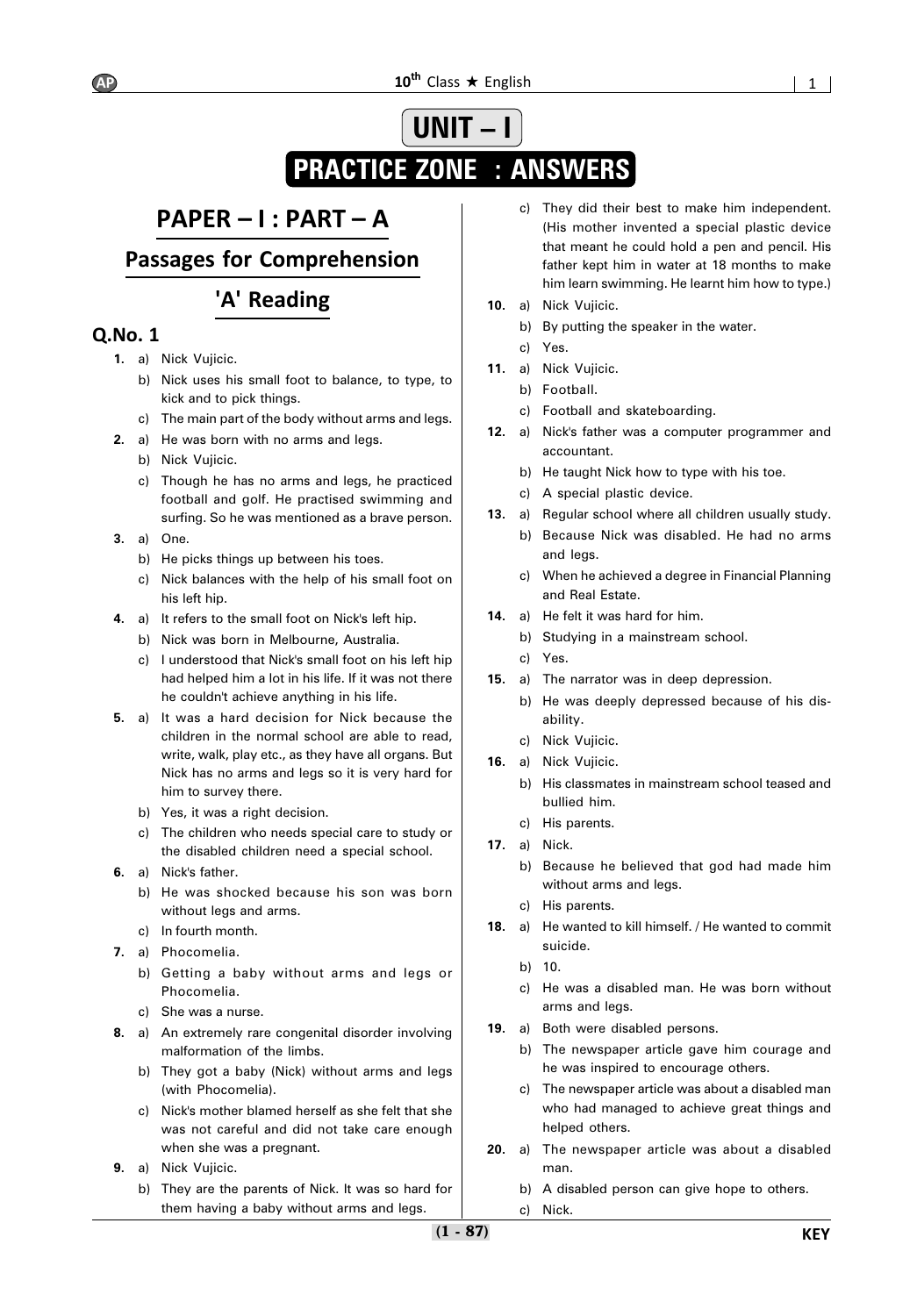- - **21.** a) Nick.
		- b) Positive attitude.
		- c) Yes.
	- **22.** a) Nick.
		- b) Beautiful.
		- c) Something good that he had.
	- **23.** a) The challenges in our lives help us to strengthen our convictions.
		- b) Nick won the Australian Young Citizen of the Year award.
		- c) He won the award for his bravery and perseverance.
	- **24.** a) Nick.
		- b) To freak the girl out.
		- c) The 360 degree spin of Nick which made his torso appear.
	- **25.** a) He went to Hawaii.
		- b) Nick's surfing master.
		- c) Her arm bitten off by a shark when she was 12.
	- **26.** a) The parents of Nick.
		- b) Nick
		- c) Nick's mother invented a plastic device to hold a pen or pencil. His father kept him in water at 18 months and he learnt him how to type.
	- **27.** a) At the age of eight he was to depressed and wanted to kill himself. So he felt cold and bitter.
		- b) Because if his parents weren't there to look after him what would happen to him.
		- c) God did not give him legs and arms.
	- **28.** a) Bethany Hamilton.
		- b) She was a surfing master.
		- c) She taught Nick how to surf.
	- **29.** a) A 360 degree spin.
		- b) Nick.
		- c) His low centre of gravity.
	- **30.** a) In 2008 in a Texas meeting.
		- b) Nick's message
		- c) Mexican.
	- **31.** a) The engagement of Nick and Kanae.
		- b) With his mouth.
		- c) Kanae.
	- **32.** a) 'she' was Bethany Hamilton.
		- b) She taught him surfing.
			- c) Nick was terrified whether he could catch waves because of his disability.

### **Q.No. 2**

- **1.** a) Nick's parents.
	- b) His parents decided not to send him to a special school. They decided to send him to a mainstream schozol.
- **2.** a) Nick's father left the hospital room to vomit because Nick was born without arms and legs.
	- b) She was distraught as Nick was born without arms and legs.
- **3.** a) Phocomelia.
	- b) Baby getting birth without having legs and arms is called Phocomelia.
- **4.** a) He was depressed when he was eight years old. b) His mother.
- **5.** a) God had made them disable.
	- b) Nick wanted to use his life to encourage other people.
- **6.** a) Nick.
	- b) He has no arms and legs.
- **7.** a) They help us to strengthen our convictions.
	- b) Nick won the Australian Young Citizen of the Year award.
- **8.** a) Nick.
	- b) Bethany Hamilton, Nick's master.
- **9.** a) Every failure teaches us some lesson. By that lesson we can plan or work in a better way to reach success. So we should try again and again.
	- b) We human can handle any situation even worse than we are leading now.
- **10.** a) Nick
	- b) His job is to encourage just one person in his life.
- **11.** a) She was the wife of Nick.
	- b) Nick and Kanae.
- **12.** a) Nick.
	- b) Personality development trainer (or) Giving encouragement to the desperate persons to the state of great hope.

# **'B' Reading**

- **1.** a) Failure.
	- b) 'If you want to succeed, double your failure rate.'
	- c) We can learn or plan better than the previous. So every failure teaches us a lesson, which makes us perfect and destinates our success.
- **2.** a) Failures.
	- b) They are lucky.
	- c) The successful people or person.
- **3.** a) Lee, De Forest.
	- b) Triodes tube.
	- c) He was humiliated for using fraudulent means to mislead the public into buying stocks of his company by claiming that he could transmit the human voice across the Atlantic.
- **4.** a) Socrates.
	- b) The young boy.
	- c) The burning desire.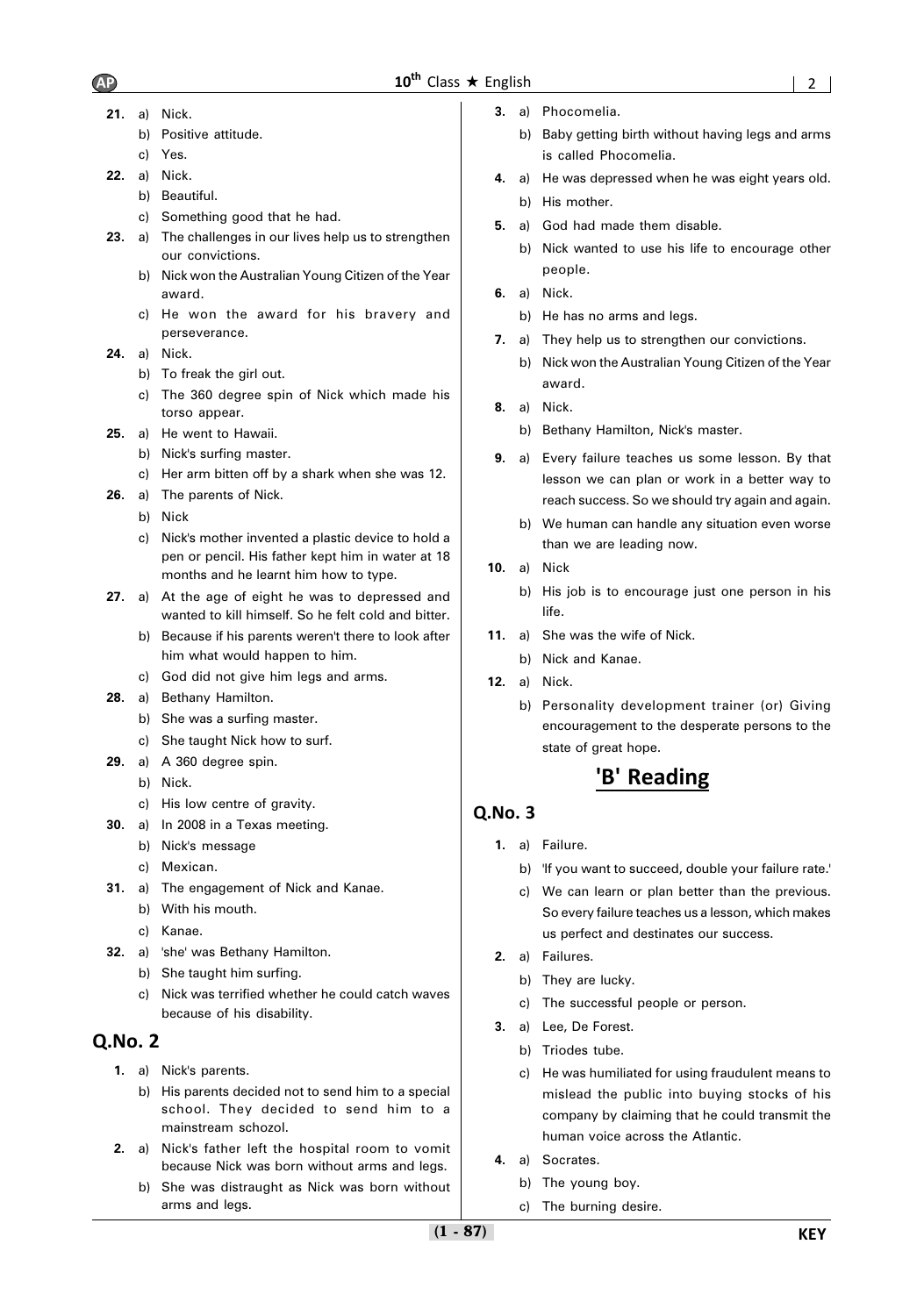- **5.** a) The life history of Abraham Lincoln.
	- b) At the age of 21.
	- c) Shiv Khera.
- **6.** a) Colonel Sanders.
	- b) Mother's recipe i.e. a food item.
	- c) Thousand doors.
- **7.** a) Newspaper editors rejected Walt Disney, they said he had no talent.
	- b) The shed is to exist in large number in a particular area, often causing damage or disease.
	- c) With the inspiration he got after seeing a small mouse.
- **8.** a) Whatever the mind of man can conceive and believe.
	- b) From the burning desire to achieve a purpose.
	- c) From their burning desires.
- **9.** a) Thomas Edison.
	- b) Light bulb.
	- c) Approximately 10,000 times.

### **Q.No. 4**

- **1.** a) Thomas Edison.
	- b) He was deaf.
- **2.** a) Bouncing back after a failure is called failing forward.
	- b) We should learn from our failure and keep moving.
- **3.** a) The disaster was the lose of a factory on fire. b) Thomas Edison.
- **4.** a) Setback acts as a driving force and also teaches us humility.
	- b) We need courage and faith to overcome the setback.
- **5.** a) Colonel Sanders.
	- b) He knocked on more than a thousand doors to sell his mother's recipe.
- **6.** a) A small mouse inspired Disney.
	- b) Mickey Mouse.
- **7.** a) Setbacks b) Setbacks
- **8.** a) A burning desire.
	- b) As it cannot produce great results.
- **9.** a) When we ask ourselves after every setback, "What did I learn from this experience ?", a stumbling block will become a stepping stone.
	- b) To get the success.
- **10.** a) No.
	- b) Small things they do in a great way.

## **'C' Reading**

### **Q.No. 5**

- **1.** a) Narayana Murthy.
	- b) Because he was short.
- c) When some one asks him a question related to Physics or Math.
- **2.** a) He dreamt of studying IIT.
	- b) To study IIT.
	- c) Indian Institute of Technology.
- **3.** a) Mr. Narayana Murthy.
	- b) To Study in IIT.
	- c) Because his father refused him to send him to IIT, Chennai.
- **4.** a) Narayana Murthy.
	- b) There is an evidence in the above passage saying that his father is a highschool teacher and an avid reader of English literature.
	- c) He is poor.
- **5.** a) Simplicity, uncompromising quality and fairness.
	- b) Mind power should be the power of every man. He should be influenced by values.
	- c) Narayana Murthy.
- **6.** a) Narayana Murthy
	- b) Though he got a good rank in IIT, his father refused him to send for IIT due his financial problem.
	- c) To study IIT.
- **7.** a) Narayana Murthy's friends.
	- b) They were going to study IIT in Madras, in a hostel so they were excited.
	- c) Because he was not going to study IIT along with his friends. His father did not accept him to study due to his financial problem.
- **8.** a) Narayana Murthy
- b) To study in IIT's.
	- c) Indian Institutes of Technology.
- **9.** a) Very well
	- b) The day on which he wrote the entrance test.
	- c) He came to Bangalore.

- **1.** a) Narayana Murthy.
	- b) 'Your best friend is yourself and your worst enemy is yourself.'
- **2.** a) Narayana Murthy.
	- b) He showed Indians that it was possible to earn wealth legally and ethically.
- **3.** a) A town which is peaceful.
	- b) Narayana Murthy and his friends.
- **4.** a) His principle was never to hurt anyone. b) It implies 'good'.
- **5.** a) Father of Narayana Murthy.
	- b) Narayana Murthy.
- **6.** a) Narayana Murthy.
	- b) He built a team of people who were equally good, he did not compromise in that.
- **7.** a) It was that Murthy's father could not send him to IIT.
	- b) Narayana Murthy.

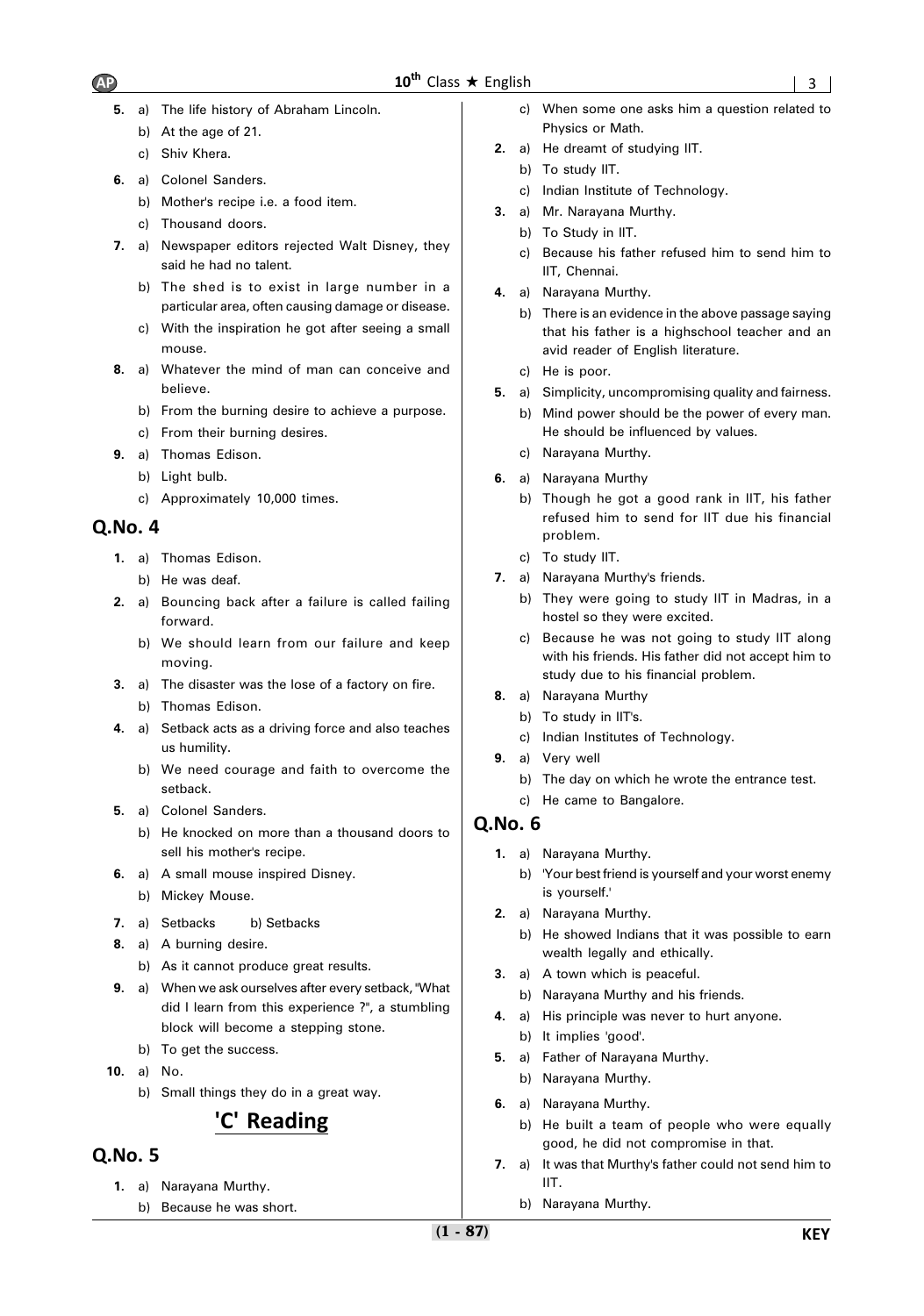- **8.** a) Narayana Murthy.
	- b) He never shared his unhappiness or helplessness with anybody. (Or) His heart was bleeding but he did not get angry with anybody.

### **Textual Discourses**

#### **Q.No. 7 & 8**

| 1. | <b>Father</b> | What our baby has no arms and legs?<br>÷ |                                                                                                                                                                               |  |  |  |  |
|----|---------------|------------------------------------------|-------------------------------------------------------------------------------------------------------------------------------------------------------------------------------|--|--|--|--|
|    | Mother        | ÷                                        | His disability came without any<br>medical explanation.                                                                                                                       |  |  |  |  |
|    | <b>Father</b> | ÷                                        | Why God made it to us?                                                                                                                                                        |  |  |  |  |
|    | <b>Mother</b> | ÷                                        | Being a nurse I did everything during<br>pregnancy but still it happened?                                                                                                     |  |  |  |  |
|    | <b>Father</b> | ÷                                        | It's not your fault. You have taken all<br>care. Don't take this on you?                                                                                                      |  |  |  |  |
|    | <b>Mother</b> | ÷                                        | How can I hold my baby ? Without<br>holding how can leave him like that?                                                                                                      |  |  |  |  |
|    | <b>Father</b> | ÷                                        | I don't know why God gave such<br>punishment.                                                                                                                                 |  |  |  |  |
|    | <b>Mother</b> | ÷                                        | Why this cruel trick would happen to us?                                                                                                                                      |  |  |  |  |
|    | <b>Father</b> | ÷                                        | Ok! Let us change our fate ourselves.                                                                                                                                         |  |  |  |  |
|    | Mother        | ÷                                        | Yes! Let us take it as a challenge.                                                                                                                                           |  |  |  |  |
|    | <b>Father</b> | ÷                                        | We work hard and make him best.                                                                                                                                               |  |  |  |  |
|    | <b>Mother</b> | ÷.                                       | Yes, you are right. Let us work hard for<br>his comfort and make him the best.                                                                                                |  |  |  |  |
|    | <b>Father</b> | ÷.                                       | I will invent some devices, so that we<br>can train him to be independent.                                                                                                    |  |  |  |  |
|    | <b>Mother</b> | ÷.                                       | I will invent a special plastic device to<br>hold a pen or pencil. Let us be courage<br>and make our child to be inspiration<br>for all the disabled persons in the<br>world. |  |  |  |  |

**2.** When Nick was joined in the mainstream school, he was teased and bullied. He had an electric wheel chair for mobility and a team of carers to help him. When he was at the age of eight he was deeply depressed due to this. He went to his mum crying and told her that he wanted to kill himself. The remaining children in the school are independent and were able to play, write and can go wherever they want. Even he couldn't wear a nice dress. He felt sad of seeing all and was unable to understand his fault why God made him like that. He too wanted to play, roam etc. like the remaining but he needs the support of any person to do whatever he wants. He was unable to bear that situation and shared his views to his mother. He was not willing to continue such horrible life where someone should help him to do anything even to eat, drink, bath etc. So he decided to kill himself. By listening these words Nick's Mother felt sad and terrified. She councelled him that he was a God's gift for them. She wants to support him and make him independent. She assured him that his parents are his strength and they love him very much.

**3.** 17<sup>th</sup> July 2016 : 9:00 p.m.

### Sunday

#### Dear Diary,

Oh God ! How fool I am ? I wanted to commit suicide as I was a disabled person. But today I have read an article in the News paper. There was disabled man who had managed to achieve great things in his life and helped others. Now I realised why God made me like that. My life was to give hope to others, like him. This article inspired me a lot. Today onwards I won't scold God or won't get worried for what I don't have. I am happy with what God gave me. So, it's time to be strengthen and lead my life with courage.

Today is the most memorable day of my life. Now I myself feel that God gave me an opportunity to inspire people around me.

"Thanks God !"

Nick

**4.** Dear Friends,

I feel happy to be here before you to give a brief speech on this occasion. You need not go under depression when you face failures in life.

Failures usually come in the journey of reaching goals. They are always a part of all successful stories. People like Abraham Lincoln, Lee De Forest, Wright Brothers, Thomas Edison and Henry Ford faced failures in their life but they did not lose heart because of failures. It is quite common to have failures in every successful work. Many people stop their efforts in their goals when they happen to face failures. But great and successful people do not stop their efforts when they face failures. They learn good lessons from their failures. The only thing they do is they continue their efforts with the same determination. They use their failures as the stepping stones in their work. They don't go under depression. They don't remember the failures they have faced. They continue their work with the same hope and determination and dedication. They do not think of their failures. They work till they reach their goals because success is their goal.

Thank you for giving me this opportunity.

| <b>Nick</b><br>5. |                | : Good Morning!                                                                                                                                   |
|-------------------|----------------|---------------------------------------------------------------------------------------------------------------------------------------------------|
|                   | <b>Bethany</b> | : Good Morning ! What can I do for<br>you ?                                                                                                       |
| <b>Nick</b>       |                | : I want to learn surfing.                                                                                                                        |
|                   | <b>Bethany</b> | : Amazing ! You have chosen a nice<br>sport to learn. Welcome to this sport.                                                                      |
| <b>Nick</b>       |                | : Yes, surfing is one of my passions.<br>I want to enjoy the thrill of surfing.                                                                   |
|                   | <b>Bethany</b> | : Do you think it is possible to learn<br>surfing without arms and legs?                                                                          |
| <b>Nick</b>       |                | : I think it is possible. I learnt that you<br>are able to surf well, though you do<br>not have your arms. That is why I think<br>it is possible. |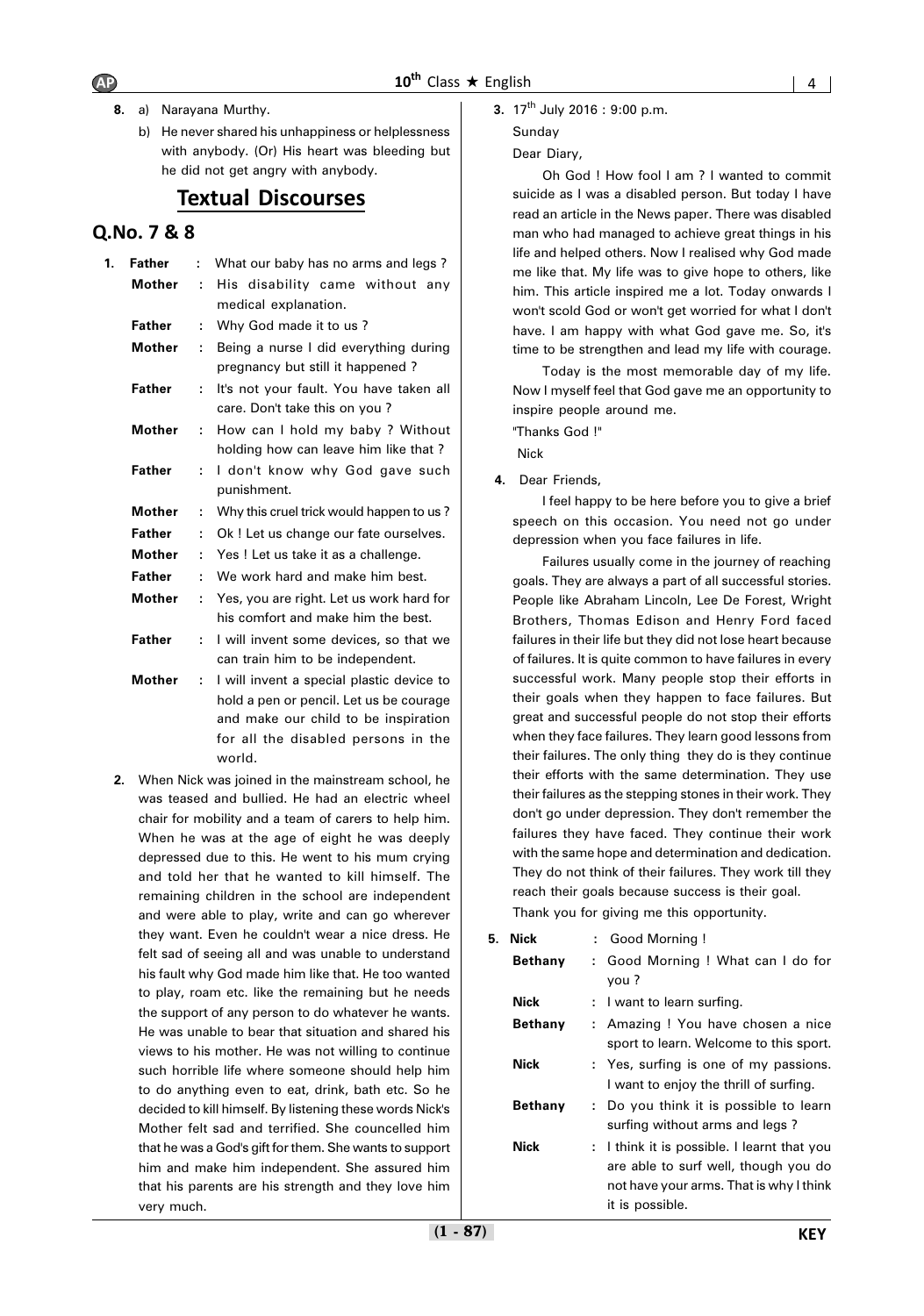| - 226 | . . | <b>F</b> nglis |
|-------|-----|----------------|
|       |     |                |

| Bethany        | ÷. | Ok, I appreciate your courage. I think<br>it is possible for you, if you are brave<br>enough. More over you should have<br>determination.                                                                  |
|----------------|----|------------------------------------------------------------------------------------------------------------------------------------------------------------------------------------------------------------|
| Nick           |    | I decided to be courageous to learn<br>surfing. More over I have confidence<br>in your instruction.                                                                                                        |
| <b>Bethany</b> | ÷  | The only thing you need is to balance<br>your body while surfing. Without<br>balance, you cannot learn surfing.                                                                                            |
| Nick           | ÷. | No problem. I can balance my body<br>well.                                                                                                                                                                 |
| <b>Bethany</b> | t. | Ok. Let's start our surfing lessons from<br>tomorrow.                                                                                                                                                      |
| Nick           | t  | Thank you.                                                                                                                                                                                                 |
| <b>Bethany</b> | t  | It's alright.                                                                                                                                                                                              |
| 6. Reporter    | ÷  | Good morning !                                                                                                                                                                                             |
| Nick           | t  | Good morning !                                                                                                                                                                                             |
|                |    | Let's start our interview.                                                                                                                                                                                 |
| Reporter       | ÷  |                                                                                                                                                                                                            |
| <b>Nick</b>    | ÷. | Ok.                                                                                                                                                                                                        |
| Reporter       | t. | Congratulations ! You have won the<br>Australian Young Citizen of the Year<br>award for your bravery<br>and<br>perseverance.                                                                               |
| <b>Nick</b>    | ÷  | Thank you.                                                                                                                                                                                                 |
| Reporter       | t. | What are your parents?                                                                                                                                                                                     |
| Nick           | ÷  | My mother is a nurse and my father is<br>acomputer programmer and accoun-<br>tant.                                                                                                                         |
| Reporter       | ÷  | How did they feel when you were<br>horn ?                                                                                                                                                                  |
| Nick           |    | They were shocked and disappointed<br>to have me without arms and legs.<br>My father left the hospital room to<br>vomit and my mother couldn't bring<br>herself to hold me until I was four<br>months old. |
| Reporter       | ÷  | How were you able to face the<br>problems and manage things?                                                                                                                                               |
| Nick           |    | The credit goes to my parents. They<br>supported me in all aspects of life. I<br>cannot imagine my life without my<br>parents.                                                                             |
| Reporter       | t  | What inspired most in your life?                                                                                                                                                                           |
| Nick           | ÷. | A newspaper article about a disabled                                                                                                                                                                       |
|                |    | man who had managed to achieve<br>great things and help others inspired<br>me a lot. I took my inspiration from<br>his life.                                                                               |
| Reporter       |    | How do you feel about life at present?                                                                                                                                                                     |
| Nick           | ÷. | I feel happy and contented. Now I am<br>able to enjoy the life inspiring the<br>people giving hope to them.                                                                                                |
| Reporter       | t. | What are your future plans?                                                                                                                                                                                |

|                | 10 <sup>th</sup> Class $\star$ English                                                                                                      |                         | 5                                                                                                                                                      |
|----------------|---------------------------------------------------------------------------------------------------------------------------------------------|-------------------------|--------------------------------------------------------------------------------------------------------------------------------------------------------|
| <b>Bethany</b> | : Ok, I appreciate your courage. I think<br>it is possible for you, if you are brave<br>enough. More over you should have<br>determination. | <b>Nick</b><br>Reporter | : I want to publish books with the<br>content which inspire the people who<br>need inspiration and hope for life.<br>: What is your message to people? |
| <b>Nick</b>    | : I decided to be courageous to learn<br>surfing. More over I have confidence<br>in your instruction.                                       | <b>Nick</b>             | : I want to tell people to keep on getting<br>up when they fall and to always love<br>themselves. They should try again                                |
| <b>Bethany</b> | : The only thing you need is to balance<br>your body while surfing. Without                                                                 |                         | and again to finish their tasks<br>successfully.                                                                                                       |

| 7. $20 - 1 - 2017$ , |  |
|----------------------|--|

10.00 p.m.

Dear Diary,

Today is the most disappointing day for me in my life. It is an unfortunate thing for us to have a baby without arms and legs. I don't know why god has played this cruel trick on us. I did everything right during my pregnancy but I got a baby like this. I am not able to bring this baby myself to hold in my hands. I hope god may give me strength to bring up the baby. I hope something miracle would happen and my baby would get his arms and legs.

Mother.

| 8. | Reporter      | ÷ | Good morning !                                                                                                                                                                                                                                    |
|----|---------------|---|---------------------------------------------------------------------------------------------------------------------------------------------------------------------------------------------------------------------------------------------------|
|    | Murthy        | ÷ | Good morning ! Welcome !                                                                                                                                                                                                                          |
|    | Reporter      | ÷ | I am a news reporter from 'The Time'                                                                                                                                                                                                              |
|    | Murthy        | ÷ | Ok. Nice meeting you. What is the<br>matter?                                                                                                                                                                                                      |
|    | Reporter      | ÷ | I want an interview with you to publish<br>in our newspaper.                                                                                                                                                                                      |
|    | <b>Murthy</b> | ÷ | Ok. Let's start.                                                                                                                                                                                                                                  |
|    | Reporter      | ÷ | Thank you ! Please tell us something<br>about your schooling.                                                                                                                                                                                     |
|    | <b>Murthy</b> | ÷ | I had my schooling in Mysore. I<br>enjoyed my school days along with<br>my friends. It was a memorable thing.                                                                                                                                     |
|    | Reporter      | ÷ | What are your parents?                                                                                                                                                                                                                            |
|    | Murthy        | ÷ | My father was a school teacher and<br>my mother was a housewife.                                                                                                                                                                                  |
|    | Reporter      | ÷ | Can you tell us an incident which<br>made you disappointed?                                                                                                                                                                                       |
|    | <b>Murthy</b> | ÷ | Yes, the incident which made me<br>disappointment happened after my<br>schooling. Though I passed the IIT<br>entrance exam with high rank, I could<br>not go to IIT as my father could not<br>afford the expenses there. It was my<br>dream then. |
|    | Reporter      | ÷ | Then, how did you reach your goal?                                                                                                                                                                                                                |
|    | Murthy        | ÷ | My father advised me to do my best<br>studying in Mysore. He gave me<br>support at home to work hard and<br>reach my goal.                                                                                                                        |
|    | Reporter      | ÷ | What kind of student were you when<br>you were young?                                                                                                                                                                                             |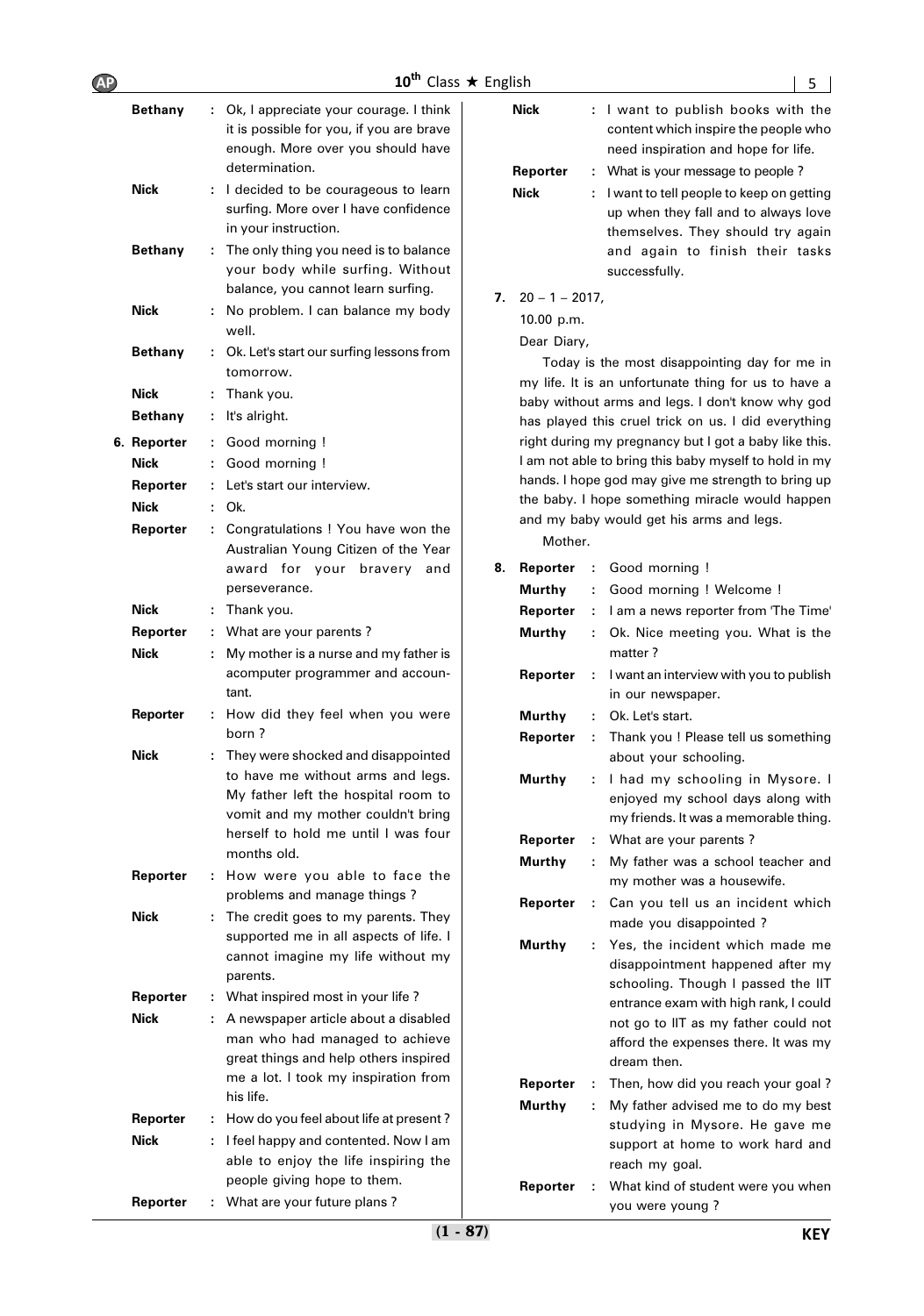| –<br>10 <sup>th</sup> Class $\star$<br>English<br>mп |  |
|------------------------------------------------------|--|
|------------------------------------------------------|--|

|     | Murthy        | ÷.           | I am a bright student. I used to solve<br>the problems of my friends easily. I<br>guided many of my friends.                         |
|-----|---------------|--------------|--------------------------------------------------------------------------------------------------------------------------------------|
|     | Reporter      | ÷            | How do you feel about your present<br>position?                                                                                      |
|     | Murthy        | ÷            | I am happy and contented with my<br>position because I was able to<br>become an icon of the IT industry.                             |
|     | Reporter      | ÷            | What are your future plans?                                                                                                          |
|     | Murthy        | ÷            | I want to expand our company<br>across the world and create many<br>opportunities to the youth.                                      |
|     | Reporter      | ÷            | What is your message to the youth of<br>the country?                                                                                 |
|     | <b>Murthy</b> | ÷            | Believe in knowledge. It will give you<br>power.                                                                                     |
|     | Reporter      | ÷            | Thank you for giving information<br>patiently.                                                                                       |
|     | Murthy        | ÷            | Welcome.                                                                                                                             |
| 9.  | <b>Murthy</b> | ÷            | Dad, my IIT result has come.                                                                                                         |
|     | Father        | t.           | Oh ! What is your result ?                                                                                                           |
|     | Murthy        | ÷            | I have passed with a high rank.                                                                                                      |
|     | Father        | ÷            | Hearty congratulations, my son. Keep<br>it up.                                                                                       |
|     | Murthy        | ÷            | Thank you dad. All my friends are<br>going to join IIT.                                                                              |
|     |               |              | What about my joining?                                                                                                               |
|     | Father        | ÷            | Well, I am afraid. I can't afford the<br>expenses.                                                                                   |
|     | Murthy        | ÷            | Why can't you afford the expenses?                                                                                                   |
|     | <b>Father</b> | ÷            | You know our financial position. I am<br>a salaried person. I have five daughters<br>to be married and three sons to be<br>educated. |
|     | Murthy        | ÷            | Dad, if I join IIT, I will have a bright<br>future.                                                                                  |
|     | Father        | ÷            | I know very well son. Try to understand<br>me. It is a difficult situation for me to<br>say 'no'.                                    |
|     | <b>Murthy</b> | $\mathbf{L}$ | Ok Dad, I understand what you said.<br>I'll try my best.                                                                             |
| 10. |               |              | Worthy Students, Principal and Teachers,                                                                                             |

Today I, Bhanu stand before you to speak on the topic : 'Be victors, not victims'.

We know that Abraham Lincoln, Thomas Alva Edison, Colonel Sanders, etc. are great people. They all are not successful in their initial attempts. They too were victims to various conditions. They achieved success only after many defeats. Today they stood as examples for us as victors.

We should take their lives as examples and try to face failures boldly to achieve success. We should always try to achieve our goals though we face many set backs. We should always remember that 'Failures are the stepping stones to success'. So, without any disappointment and distress try to achieve things till you reach your goals.

| 11. | Kanae       | ÷  | Hai, Good morning ! This is Kanae.<br>Glad to meet you.                                                                                                                              |
|-----|-------------|----|--------------------------------------------------------------------------------------------------------------------------------------------------------------------------------------|
|     | <b>Nick</b> | ÷. | Good morning ! This is Nick. Glad to<br>meet you.                                                                                                                                    |
|     | Kanae       | ÷. | I am a big fan of you. The message<br>you have given in Texas inspired me<br>so much. From that moment I have<br>been eager to meet you.                                             |
|     | <b>Nick</b> | ÷. | Oh, thank you, It's my pleasure to<br>inspire people and give them<br>courage.                                                                                                       |
|     | Kanae       | ÷. | You are doing a good job. I came to<br>know that many people are gaining<br>hope because of your speeches.                                                                           |
|     | <b>Nick</b> | ÷. | It's my duty to give hope to the needy.<br>I know more about despair and<br>depression than others. So I decided<br>to encourage people so that they<br>might not lose their hearts. |
|     | Kanae       | ۰. | I like your ideas very much. Shall we<br>become friends?                                                                                                                             |
|     | <b>Nick</b> | ÷  | Yes, with pleasure. I too like your<br>attitude of helping the needy.                                                                                                                |
|     | Kanae       | ÷  | Thank you.                                                                                                                                                                           |

**12.** In a human body, arms and legs play a vital role. We cannot imagine life without arms and legs. Imagine having no arms to stretch in the morning, to help you scratch that itch, to allow you to wrap your arms around your loved one. Imagine having no legs to kick pebbles down the street, to walk or run, to bicycle or skateboard, or get you from point 'A' to 'B'. Then imagine both at once which is what a torso has to face his whole life. A torso has a risk of being bullied and teased. Brushing teeth, taking bath, food and water are difficult to do. A torso cannot balance his body without arms and legs. They cannot do the routine work and are dependent on others in each and every aspect. Life would be miserable without arms and legs.

| 13. | Nick    |     | : Hai Mam ! Good Morning !                   |
|-----|---------|-----|----------------------------------------------|
|     | Bethany | t.  | Hai! Good Morning. Who are you?              |
|     | Nick    | : . | I am Nick from Los Angeles.                  |
|     | Bethany |     | : What happened to your arms and<br>legs?    |
|     | Nick    |     | : I was born like that, Mam.                 |
|     | Bethany | ÷.  | Oh ! I am sorry ? What can I do for<br>you?  |
|     | Nick    |     | : I want to learn surfing with your<br>help. |
|     | Bethany | ÷.  | It's great. Why do you want to learn?        |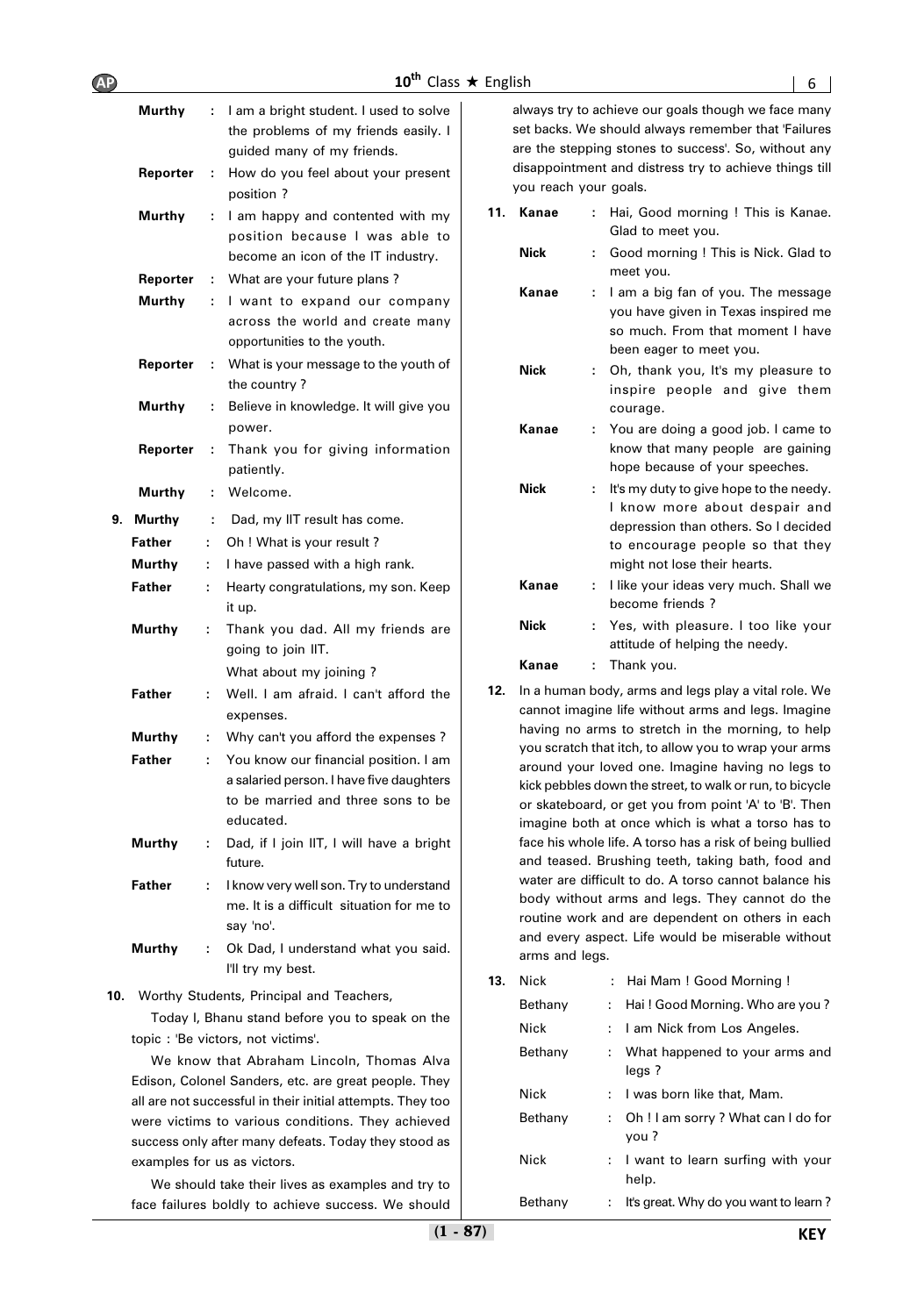| <b>AP</b> |         | $10^{th}$ Class $\star$ English                                                                                         |     |                                                                                                                                                                       |  |
|-----------|---------|-------------------------------------------------------------------------------------------------------------------------|-----|-----------------------------------------------------------------------------------------------------------------------------------------------------------------------|--|
|           | Nick    | : Its one of my passion. I want to<br>enjoy the thrill of it.                                                           |     | I felt too bad. But it is true that my father couldn't<br>effort me. Now, I don't want to stop my studies, I can                                                      |  |
|           | Bethany | Are you confident that you could<br>learn with the support of arms &<br>legs.                                           |     | reach my goal only with my hardwork. It doesn't<br>matter whether I studied in IIT Institution or not, but I<br>should reach my goal.                                 |  |
|           | Nick    | Yes, that's why I selected you as<br>my teacher. Though there is one<br>arm you are a successful teacher<br>of surfing. | 16. | Narayana Murthy.<br>Respected Headmaster, dear teachers, friends and<br>fellow students.<br>I wish you my best wishes on the youth festival                           |  |
|           | Bethany | : You are very straight forward. I like<br>it.                                                                          |     | day. I feel very happy to participate and share my<br>ideas from this dais. I want to share some valuable                                                             |  |
|           | Nick    | Thanks Mam, please train me. I<br>want to learn surfing.                                                                |     | ideas with you on this occasion.<br>Youth should work hard for success and reach                                                                                      |  |
|           | Bethany | : Sure ! I will train you. The secret of<br>surfing depends only on the<br>balance of our body.                         |     | - In every success, failures are always a part of it.<br>Failures are not the things that are not considered.<br>The thing is we should not change our determination  |  |
|           | Nick    | Thank you very much Mam. Tomorrow<br>onwards we will start our training<br>'catch you later'. Bye.                      |     | lose heart because of failures. It is quite common to<br>have failures in every successful work. Many people<br>stop their efforts in their goals when they happen to |  |
|           |         |                                                                                                                         |     | their goals in life. But we should remember one thing.                                                                                                                |  |

- **14.** Failures usually come in the journey of reaching goals. They are always a part of all successful stories. People like Abraham Lincoln, Lee De Forest, Wright Brothers, Thomas Edison and Henry Ford faced failures in their life but they did not lose heart because of failures. It is quite common to have failures in every successful work. Many people stop their efforts in their goals when they happen to face failures. But great and successful people do not stop their efforts when they face failures. They learn good lessons from their failures. The only thing they do is they continue their efforts with the same determination. They use their failures as the stepping stones in their work. They don't go under depression. They don't remember the failures they have faced. They continue their work with the same hope and determination and dedication. They do not think of their failures. They work till they reach their goals because success is their goal.
- **15.** 17<sup>th</sup> July, 2016: 9:00 p.m.

Sunday,

Dear Diary,

I couldn't guess such a day in my life. I know that I am from a poor family but I too have right to dream or plan my life.

Childhood onwards Maths and Physics are my favourite subjects. I want to study IIT and its my dream. So I did my entrance exam well and had passed with a high rank. I felt so happy and I informed it to my father. He too felt happy but he did not accept me to study IIT due to our financial problems. He explained me that our family is not in a position to support him to study IIT. All my dreams had burnt to ashes. My heart sank in sorrow. I couldn't control myself. All my friends are planning to join in Madras.

Youth should work hard for success and reach their goals in life. But we should remember one thing. – In every success, failures are always a part of it. Failures are not the things that are not considered. The thing is we should not change our determination lose heart because of failures. It is quite common to have failures in every successful work. Many people stop their efforts in their goals when they happen to face failures. But great and successful people do not stop their efforts when they face failures. They learn good lessons from their failures. The only thing they do is they continue their efforts with the same determination. They use their failures as the stepping stones in their work. They don't go under depression. They don't remember the failures they have faced. They continue their work with the same hope and determination and dedication. They do not think of their failures. They work till they reach their goals.

Thank you for giving me this opportunity.

 **17.** 3-11- 2016.

#### Dear Diary,

God ! I want to kill myself. I am not able to face this world. I have to face problems every day. What can I do without arms and legs ? God, I hate you for making me born without arms and legs. Why have you played a cruel trick on me ? Why don't the people understand my problems ? Who will help me in these circumstances ? Why are you not kind enough to me ? I don't understand what to do ? I hope time will answer my questions.

Nick.

- **18.** Nick was born with no arms and legs but he doesn't let the details stop him. He was brave and optimistic. He was 26 years old who was only torso. He played football and golf. He was capable of swimming and surfing despite having no limbs. We must admire his qualities of courage, patience, and positive outlook of life.
- **19.** Lincoln failed in many of his attempts to attain high positions or get success in many matters. But he didn't lose hope and went on trying and trying till he succeeded. He was a stoic and so he did not give up

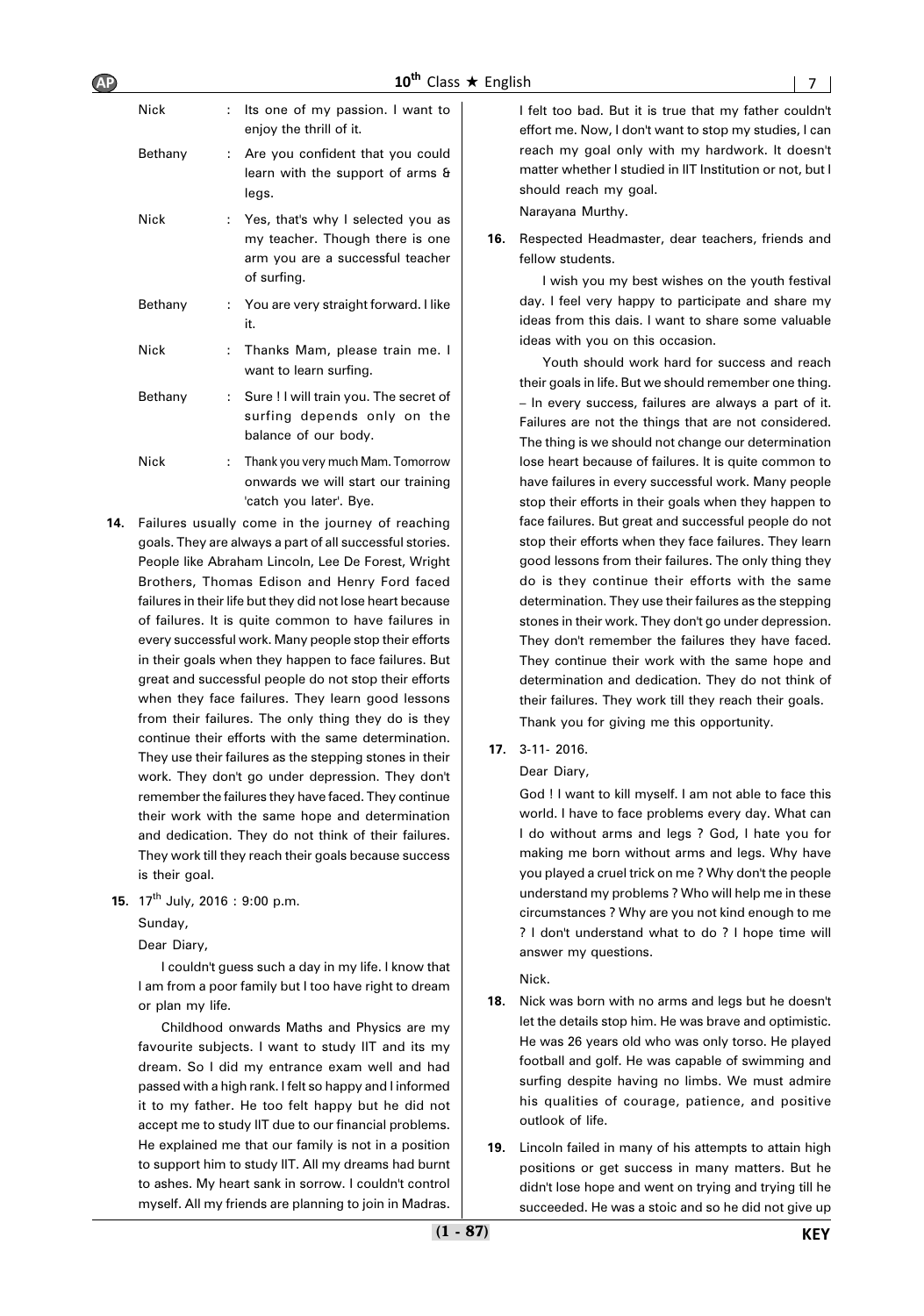his endeavours. He failed in business and was defeated in a legislative race. He had nervous breakdown too. Yet he continued his efforts for attaining success. However, he felt that defeat was an enthusing factor for getting success. At last, at the age of 52, he became the President of the United States.

**20.** 10-12-2016,

9 : 00 p.m.

#### Dear Diary,

Today is the most disappointing day for me. Oh God ! Nobody should face this type of situation. I felt very happy when I heard my son got a high rank in IIT entrance exam. What an amazing and brilliant son I have ! I am really proud of him. I know how difficult it is to get a seat in IIT. But what shall I do? My financial position is like that. I can't afford him to send him to join IIT. Indeed it is a difficult situation for any father to say 'no' to his bright son. But circumstances were like that. I am very sad that I have to tell the bitter truth to my son. I can imagine how he is disappointed and depressed. But it could not be helped. The boy has to understand the reality.

Narayana Murthy's father

**21.** I was thoroughly disappointed. Why should I live like this ? When all other children walk and run I have to lie down on the ground with my face down. It is disgracing and disgusting too. How can I live in this condition ? The other boys at school have always been bullying me. Every time they see me they point to me and say, "Look, there creeps a worm." It saddens me. I cannot talk back to them. I cannot fight with them. They are physically stronger that me. Even If I were strong. I don't think I would be able to fight with anyone.

I love my parents. But I think they have a lot of worries about me. I wanted to put an end to their worries. The only way was to end my life. There was the bath. When there was no one to look at I stood near the tub and looked into it. I saw my own face in the water. It was calling me and dived in. Water entered my nostrils. I was gasping for breath with head deep in the bath I stood upside down in it with my chicken drumstick wagging in the air.

I don't know what happened to me in the bath. I don't know how I came out alive. When I opened my eyes I saw myself lying on a bed. My father was sitting near me. My mother was sitting on my bed with tears in her eyes. She was asking me, "Nick, why did you do it ?"

# **PAPER – I : PART – B**

### **Editing a Passage**

#### **Q.No. 9**

- 1. a. lived b. would c. ate d. painful e. went
- 2. a. was b. by c. sitting d. where e. visually
- 3. a. is b. and c. the d. have e. among
- 4. a. sent b. passed c. moved
	- d. looked e. went
- 5. a. went b. like c. was d. agreed e. cared
- 6. a. wedding b. that c. attending d. in e. with
- 7. a. was b. to c. to put d. heard e. thought
- 8. a. mix b. children c. kept d. the e. took
- 9. a. are b. from c. They d. shade e. and
- 10. a. According b. successful c. difficulties d. lose e. of

### **Cloze Test**

| Q.No. 10 |      |        |      |      |      |
|----------|------|--------|------|------|------|
| 1.       | 1) D | 2) B   | 3) C | 4) A | 5) E |
| 2.       | 1) C | 2) B   | 3) A | 4) B | 5) C |
| 3.       | 1) B | 2) A   | 3) D | 4) D |      |
| 4.       | 1) B | 2) D   | 3) C | 4) D | 5) B |
| 5.       | 1) B | 2) A   | 3) D | 4) C | 5) B |
| 6.       | 1) A | 2) C   | 3) B | 4) D | 5) C |
| 7.       | 1) B | 2) C   | 3) D | 4) A | 5) B |
| 8.       | 1) B | 2) A   | 3) C | 4) A | 5) A |
| 9.       | 1) B | 2) C   | 3) A | 4) E | 5) D |
| 10.      | 1) C | 2) A   | 3) D | 4) B | 5) A |
| 11.      | 1) B | 2) C   | 3) A | 4) B | 5) D |
| 12.      | 1) C | $2)$ B | 3) A | 4) D | 5) A |
| 13.      | 1) B | 2) C   | 3) D | 4) A | 5) B |
| 14.      | 1) D | 2) D   | 3) A | 4) B | 5) B |

### **Relative Clauses**

- 1. His mum invented a special plastic device that meant he could hold a pen or pencil.
- 2. The teachers who have taught Surya says that he is an exceptionally creative student.
- 3. He went out when the rain had stopped.
- 4. Nick has a small foot on his left hip which helps him balance and enables him to kick.
- 5. Napoleon who won the French honour died at St. Helena.
- 6. Gopi who is a great dancer, is my brother.
- 7. Pujitha gave me a book, which was very interesting.
- 8. When I was 13 I read a newspaper article about a disable man who had managed to achieve great things and helped others.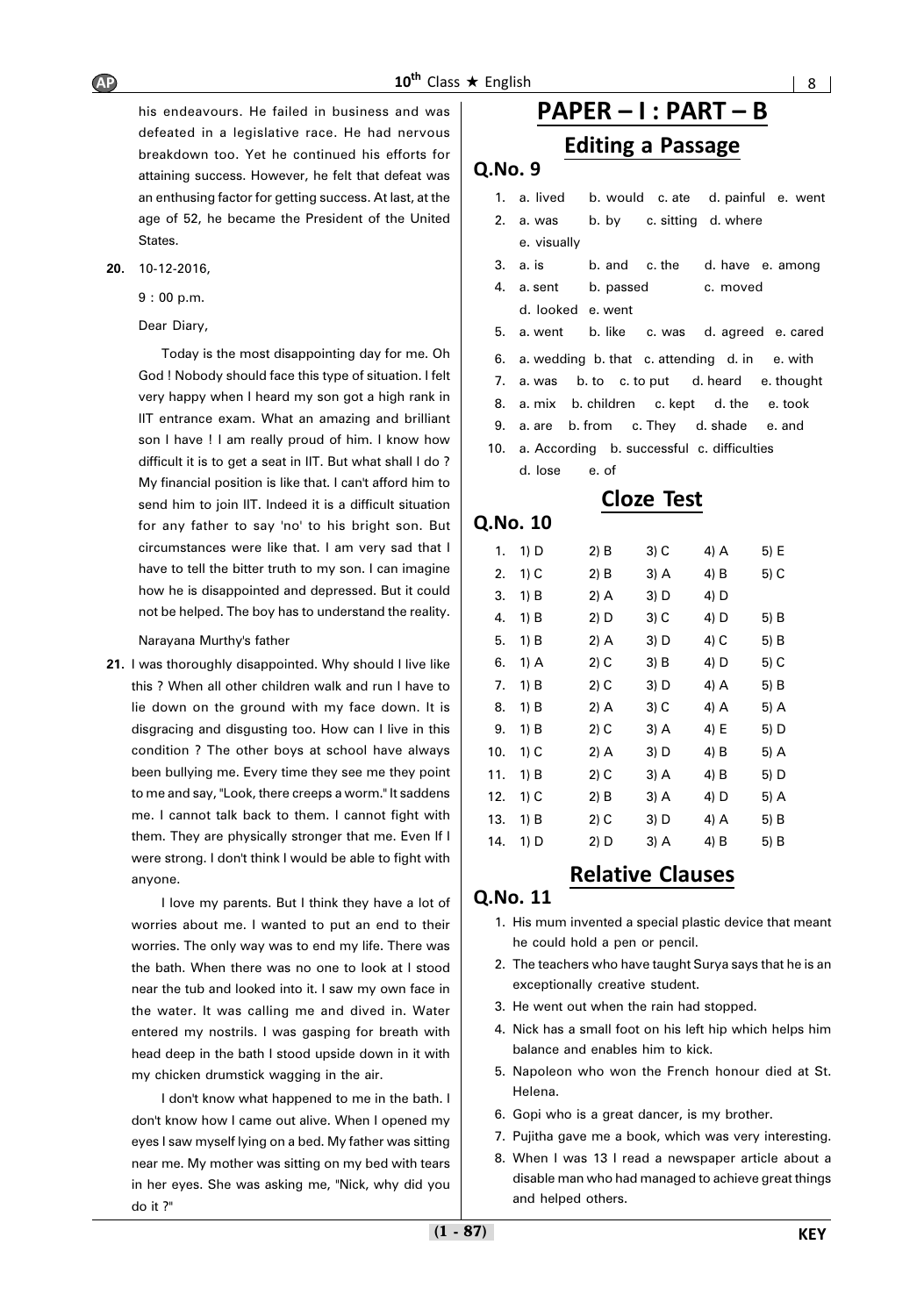- 9. Nick's parents made a decision which may have been the best one they could have made for him.
- 10. Nick, who was born in Melbourne, Australia. His mum invented a special plastic device that meant he could hold a pen and pencil.
- 11. The meeting which now lives in Los Angeles was held in the city was a great success.
- 12. Rohan, who is my best friend, has left the school just now.
- 13. My brother, who completed his degree last year, has secured a job in TCS.
- 14. This is the peaceful place which is away from city.
- 15. The silk sarees which are made in Banares are popular all over the world.
- 16. The people who live in glass houses must not throw stones.
- 17. He is a clever boy whom everybody likes.
- 18. The flight which started from Mumbai has just arrived.
- 19. This is a popular college where I joined degree.
- 20. She was my principal whom I will never forget.
- 21. The "Moon Walk", which was written by Michale Jackson is a popular book.
- 22. He is the offender whom the police have arrested.
- 23. This is the road which we call BRTS.
- 24. This is the big shopping mall that Krish built.
- 25. The man who is always happy.
- 26. He is Mr. John whom I had met in the states.
- 27. She is my aunt who lives in London.
- 28. This is the building that was built in a month.
- 29. Will you show me the camera that you have bought in Japan ?
- 30. This is the road which leads to the high way.
- 31. The conference which was held in Z.P. Meeting Hall was a great success.
- 32. Nick, who now lives in Los Angeles, won the bravery award.

# **Active Voice to Passive Voice**

#### **Q.No. 12**

- 1. I am scolded by him always.
- 2. I had been robbed by the servant.
- 3. The naughty boys will be punished by the teacher.
- 4. To remain a virgin until marriage has been chosen by Nick.
- 5. A special plastic device was invented by his mum.
- 6. I was taught by her how to surf.
- 7. The English Premier League is totally loved by me.
- 8. A newspaper article about a disabled man was read by me.
- 9. BMW car is driven by Clemon always.
- 10. Noise was being made by children.
- 11. Football and golf are played by Nick.
- 12. I was put in the water by my dad.
- 13. He was ducked into the water by Socrates.
- 14. He was taught Science by Mr. Raju.
- 15. Sweets are liked by my brother.
- 16. A story was being told by my mother.
- 17. The reporter has not been stopped by the peon.
- 18. The tiger was killed by the hunter.
- 19. A letter will be written by me.
- 20. We will be mocked at by everyone.
- 21. By whom are you taught English ?
- 22. Let this letter be posted.
- 23. Let this money be deposited in the bank.
- 24. I was taught by her surfing.

### **Reported Speech**

- 1. He said that he was alright then.
- 2. The teacher said that she had given the assignment previous day.
- 3. He says that he is glad to be there.
- 4. Nick joked saying that he called it his chicken drumstick and he would be lost without it.
- 5. Nick's friend said that he was very modest but he would get marriage proposals from women all the time.
- 6. Nick said that his dad had put him in the water at 18 months and had given the courage to learn how to swim.
- 7. He said that his mother was a nurse and she had done everything right during the pregnancy.
- 8. Nick suggested that the challenges in our lives are there to strengthen our convictions they are not there to run us over.
- 9. Nick told his mother that he would kill himself.
- 10. He said that honey was sweet.
- 11. He says that he totally loves the English Premier League.
- 12. Nick said that she was amazing.
- 13. Nick asked him if he was going to finish strong.
- 14. Socrates asked him what he had wanted the most when he was there.
- 15. Murthy told his father that he had passed the exam.
- 16. Harini asked me where she could get an application.
- 17. She requested me to wait here still she returned.
- 18. She says that she has passed the examination.
- 19. He said that he was writing letters.
- 20. The teacher always says that honesty is the best policy.
- 21. He asked her where she was going.
- 22. He ordered the girl to go away.
- 23. The beggar begged the public to help him.
- 24. Nick joked that he called that his chicken drumstick.

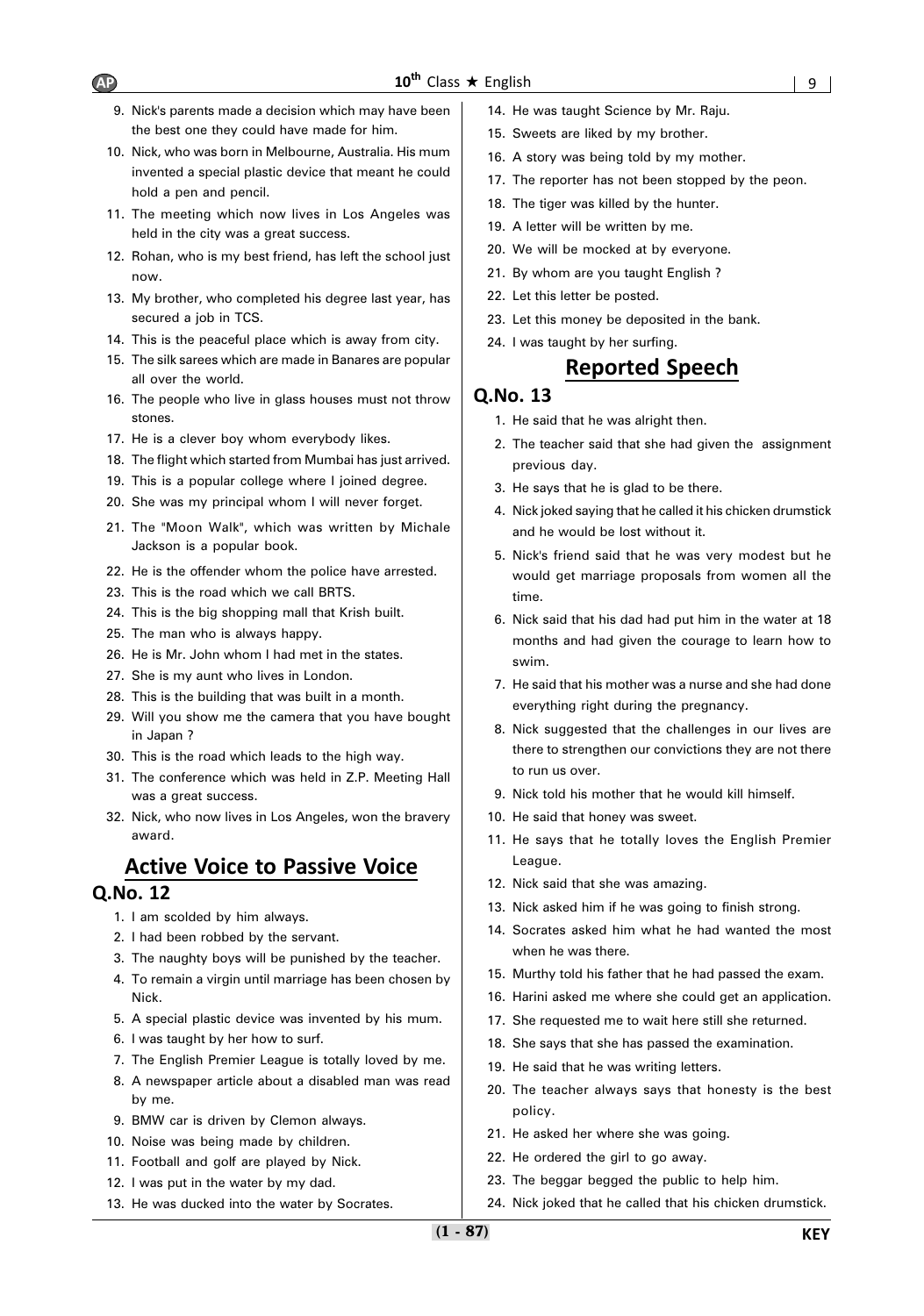### **Adverbial Clauses and Linkers**

### **Q.No. 14**

- 1. No sooner had he moved to Los Angeles than he planned to continue to travel the world.
- 2. He had scarcely gone to Hawaii when he met surfing master Bethany Hamilton.
- 3. No sooner had they fell in love than their engagement happened.
- 4. No sooner had Nick and Kanae together wrote an inspirational book 'Love without limits' than it was published.
- 5. No sooner had Nick put the engagement ring on Kanae's finger with his mouth than he said, "Baby, I Love you."
- 6. If I fail, I try again, and again, and again.
- 7. If you fail, are you going to try again ?
- 8. The match was postponed because there was rain yesterday.
- 9. Since he was late to the class, the teacher did not allow him.
- 10. Edison failed approximately 10,000 times when he was working on the light bulb.
- 11. Nick was deeply depressed when he was eight years old.
- 12. When I was 13, I read a newspaper article about a disabled man.
- 13. Nick has got pretty good balance because he has a very low centre of gravity.
- 14. As he was not there, I spoke to his father.
- 15. You will get the prize because you deserve it.
- 16. If you want to succeed, double your failure it.
- 17. If you eat too much, you will be ill.
- 18. He was praised by all as he worked well.
- 19. If you had asked me, I would have helped you.
- 20. She was sorry because she lost her book.
- 21. When we hear good words, our heart springs with joy.
- 22. Jainulabdeen had neither formal education nor wealth.
- 23. You can write either with a pencil or in ink.

### **Prepositions**

### **Q.No. 15**

| 1) on      | 2) over | $3)$ to | 4) on                                   | 5) in spite of |
|------------|---------|---------|-----------------------------------------|----------------|
| 6) for     | $7)$ in | 8) for  | 9) in                                   | 10) on         |
| $11$ ) for |         |         | 12) from 13) with 14) in spite of       |                |
| 15) on     |         |         | 16) about 17) (i) in spite of (ii) with |                |

### **Verb forms**

### **Q.No. 16**

| 1. had woken | 2. had stopped | 3. had phoned |
|--------------|----------------|---------------|
| 4. shocked   | 5. had given   | 6. did        |
| 7. continue  | 8. lives       | 9. invented   |

- 10. depressed 11. had spent, wanted
- 12. were 13. turned, had washed
- 14. visited 15. lost, seen
- 16. had finished, went

### **Advise or Suggestion**

### **Q.No. 17**

- 1. You should stop smoking.
- 2. You should not waste your time.
- 3. You should not waste your time on video games.
- 4. It's high time we went home.
- 5. My dear brother ! You should study well.
- 6. My dear friend ! You ought to take rest.
- 7. My dear friend ! You should be careful about your health.
- 8. You should take care of your health.
- 9. Why don't you save money ? It would be better to save money.
- 10. My dear friend ! You put on a lot of weight. It's better to do yoga everyday.
- 11. My dear friend ! You should not ride your bike at night without lights.
- 12. My dear friend, Raju ! You have become pale. Better see a doctor.
- 13. My dear cousin ! If you want to lose weight, better exercise everyday.
- 14. You should stop wasting your time on playing cell phone games.
- 15. Please take some rest.

### **Polite Request**

- 1. Could you please say where the busstop is ?
- 2. Would you be kind enough to give me your text book, Sunitha ?
- 3. I wonder if you could arrange an appointment.
- 4. Respected Sir / Madam ! Would you mind kindly reduce your TV volume ?
- 5. Dear Sir ! Can I ask you to give my dictionary back to me ?
- 6. Respected Sir / Madam ! Would you mind please type a letter for me ?
- 7. Dear Sir ! Excuse me ! Can I have your pen once please.
- 8. Respected teacher ! Kindly grant me leave for one day.
- 9. I think you won't mind lending me your pen.
- 10. May I leave the school, sir ?
- 11. Would you be kind enough to change this leaking pen at once ?
- 12. Would you mind stop smoking.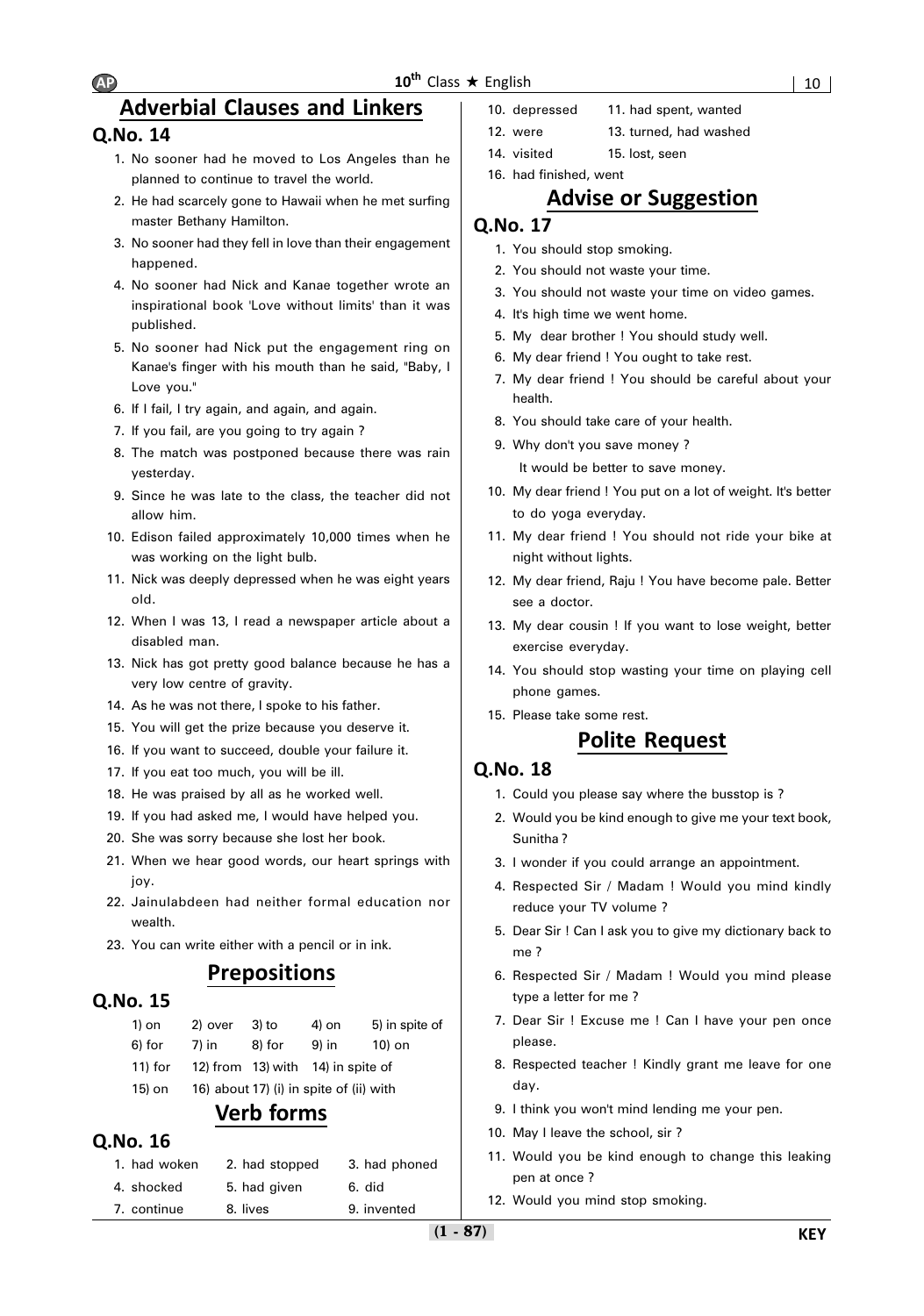- 13. Could you please help me to cross the road ?
- 14. Could you please tell me how to fill the D.D. form.
- 15. Can you show me the way to hospital.

### **Right Phrase**

#### **Q.No. 19 :**

| 1. d  | 2. b |       | 3. c 4. c 5. a    |  |
|-------|------|-------|-------------------|--|
| 6. d  | 7. b |       | 8. d 9. a 10. a   |  |
| 11. c |      | 12. d | 13. d 14. a 15. b |  |

### **Identifying the Expression**

#### **Q.No. 20 :**

| 1. b  | 2. a           | 3. d  | 4. c           | 5. a    |
|-------|----------------|-------|----------------|---------|
| 6. b  | 7. c           | 8. a  | 9. b           | $101$ c |
| 11. a | 12. d          | 13. a | 14. d          | 15. b   |
| 16. c | 17. i) b ii) d |       | 18. i) a ii) c |         |

### **PAPER – II : PART – A**

### **Interpretation of Non-verbal Information Q.No. 1**

- 1. 1. The table is about unemployment rate in advanced countries.
	- 2. Japan 3. iii 4. i 5. iii
- 2. 1) Wind instruments percussion instruments and stringed instruments.
	- 2) It is about the types of musical instruments.
	- 3) iii 4) iii 5)ii
- 3. 1) Smitha.
	- 2) Mamatha, Geetha and Manjulatha, Bhanuprasad.
	- 3) i 4) i 5) ii
- 4. 1) 4:30 am
	- 2) Attends to his homework
	- 3) i 4) ii 5) iii
- 5. 1) Seven 2) Asia  $3)$  ii  $4)$  iii  $5)$  i
- 6. 1) Vehicles parked in a stadium
- 2) 10<sup>th</sup> March, 2016 3) iii 4) i 5) ii

|      | 7. 1) 4 years |       | 2) 2003 |
|------|---------------|-------|---------|
| 3) i |               | 4) ii |         |
|      | 5) iii        |       |         |

# **Unseen Comprehension Passages Q.No. 2**

- 1. No fish could be caught due to the stormy weather.
	- 2. A fisherman came on the morning.
	- 3. ii 4. iii 5. i
- 2. 1) The modern chess originated in Europe.
	- 2) The king. 3) i
	- 4) ii 5) iii
- 3. 1) Which are strange and witty.
- 2) Because it is a very strange question.
- 3) iii 4) ii 5) iii
- 4. 1) Few bales of cotton was disappeared from merchant's godown.
	- 2) Great feast.
	- 3) iii 4) iii 5) ii

5. 1) Wilma's dream was to be the fastest woman.

2) Wilma made history in 1960 when she won three gold medals at the Olympics and became the fastest woman of the world.

3) ii 4) ii 5) iii

### **Jumbled Order Passages**

### **Q.No. 3**

- 1. 2, 3, 1, 4, 5.
- 2. 2, 3, 1, 5, 4.
- 3. 2, 5, 3, 1, 4.
- 4. 3, 1, 2, 5, 4
- 5. 2, 4, 3, 5, 1

### **Letter Writing or News Report**

#### **Q.No. 4**

1. Bank colony, Ashok Nagar, Vijayawada,  $19^{th}$  July, 2016.

The Editor,

The Hindusthan Times,

Vijayawada.

**Sub :** Rash-driving and over crowded plying of school buses.

Sir,

To

Through the columns of your esteemed Newspaper, I want to draw the attention of city transport authorities. The authorities have allotted buses for carrying out school children from their houses to school and back home. They board more than 75 students in a bus and drive them negligently. They drive at a speed of 60 km/hr without caring for running traffic. They cause accidents and face the wrath of general public.

Therefore, it is requested that they may be asked to do their duties properly and observe the traffic rules.

Thanking you,

Yours faithfully,

Dasarath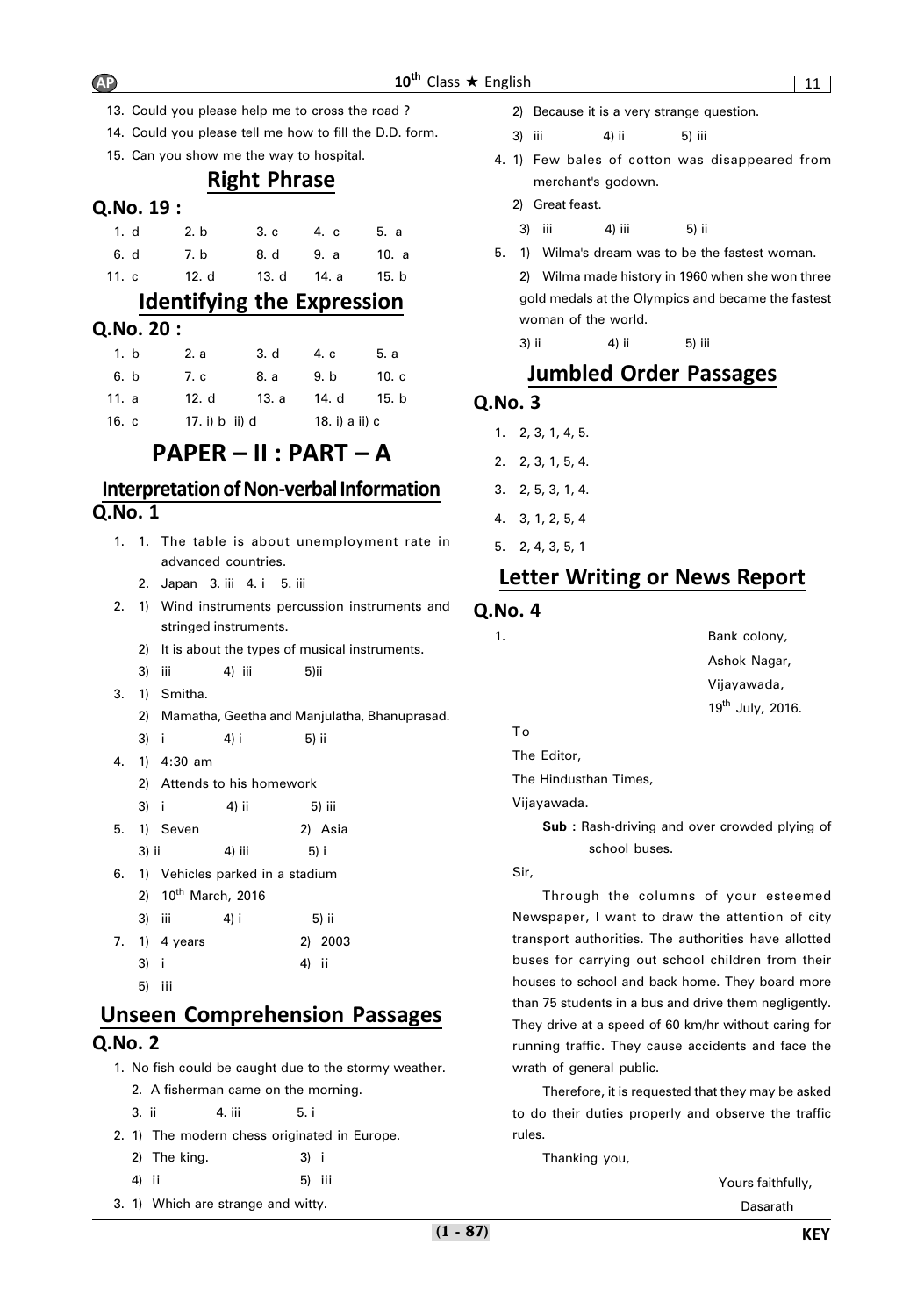#### **2. Report on the School Sports Day celebrations.**

This is a brief report on the School Sports Day celebrations of our Z.P. High School, Vijayawada held on  $18 - 7 - 2016$  at 4 p.m. in school premises.

Koneru Humpi the National Chess player was the Chief Guest of the programme. She was welcomed by our senior teachers, our Head Mistress and students. Our H.M. presided over the function and announced the co-curricular records of the students. Our Chief Guest Humpi hoisted our school flag and our N.C.C. students marched and saluted our flag.

Sports events such as rellay running, 100 mts running, 500 mts running etc., were performed by the students. Humpi was so happy to watch all these events and she appreciated all the participants. Cultural activities were followed by prize distribution. Our school committee and H.M. presented a momento to our Chief Guest.

Our senior Telugu teacher K. Rajani gave vote of thanks and ended the programme by 9 : 00 p.m.

18.10.2016.

3. Vijayawada,

From

x x x, Flat No. 9/8, H.B. Colony, Bhavanipuram, Vijayawada – 12.

#### To

The Sub-Inspector of Police, Bhavanipuram Police Station, Bhavanipuram, Vijayawada – 12.

Sub : Request for patrolling at night to control thefts.

Respected sir,

I am xxxx, a resident of H.B. Colony want to bring to your notice about the need of night – police patrolling in our area.

Recently one of our neighbour's house has been robbed by some thieves. The theft occurred during the night time. The thieves robbed money, gold and many valuable items. Not only our neighbour, many of the houses are being robbed by the thieves, in the absence of the house owners. All the residents are afraid of these continuous thefts. So, I request you to increase the police patrolling at night and help us to live a secured life.

Thanking you,

Your's sincerely,

xxxx

4. Guntur, Dt. 18-10-2016.

Dear Sindhu,

Hope this letter finds you healthy and in good spirits. I'm fine and quite happy for my achievements.

My elder sister Priyanka is going to be married on 22.10.2016 at Diamond hotel at 9.30 PM. The name of the bridegroom is Ravi. He is from Vijayawada and he is an engineer. My sister Priyanka thinks that her selection is the best. So, you should attend my sister's marriage. My sister also insists your presence on her wedding. You should attend the marriage 2 days earlier.

Convey my regards to your parents.

 Yours lovingly, Pujitha

| Address:               |                    |
|------------------------|--------------------|
| A. Sindhu,             |                    |
| D/o. A. Rama Rao,      |                    |
| D.No. $7-44/32 - 15$ , |                    |
| Beside Taj Hotel,      |                    |
| Visakhapatnam - 10.    |                    |
| 5. Date                | $: 18 - 10 - 2016$ |
| Day                    | : Tuesday          |
| Place                  | : Vijayawada       |
| Topic                  | : Accident         |
| Newspaper              | : The Hindu        |
| Report                 |                    |

Vijayawada, 18<sup>th</sup> October, 2016, the Hindu News Service :

In recent times we have heard and witnessed many deaths due to road accidents. Another ghastly accident took place near kothapet when the bus was on its way to Hyderabad. The bus started at about 8:00 a.m. in Vijayawada. The accident occurred at about 8:30 a.m. When the overspeeding bus hit a car coming in the opposite direction. The bus driver was drunk and he drove the bus at a speed of 80 km per hour. As it was a crowded place, driving the vehicles with such a speed could invite nothing but a disaster. The driver of the car tried hard to avoid the impending danger but his efforts were all in vain. There was a defining collision. The car over turned and was thrown away which resulted in the death of 5 engineers. The bus was dragged to the side of the road. A few passengers suffered minor injuries. The bus driver disappeared from the spot as soon as the accident occurred. The 5 engineering students are studying in 'ABC' engineering college. They were going to their college when the accident took place.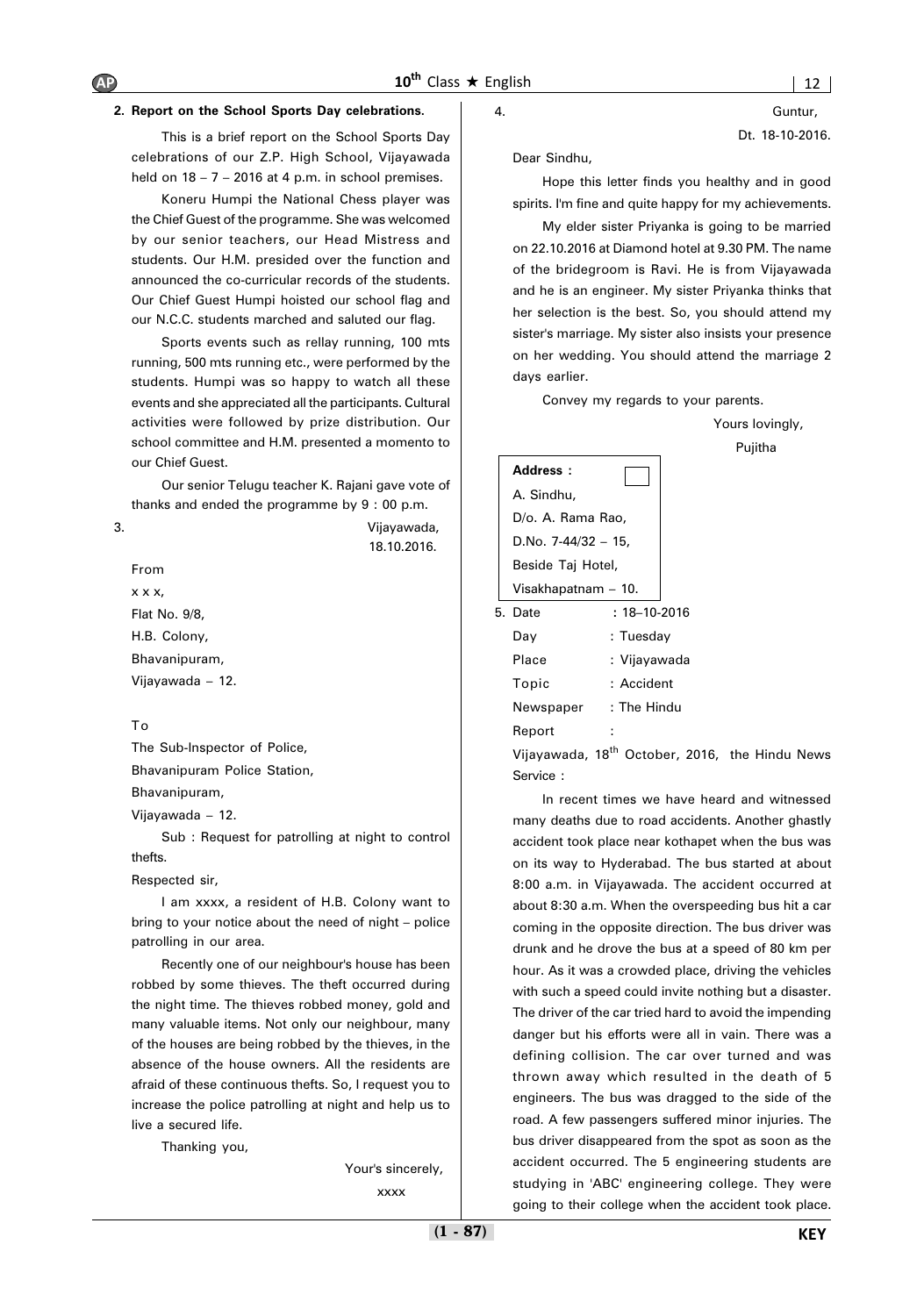The ambulance reached the spot within ten minutes and the injured were taken to hospital. The police rushed to the spot and took up relief operations. The Inspector said, "The dead body will be taken to mortuary and will be handed over to the family members after the postmortem. The investigation is going on."

Reported by : x x x.

6. Date - 18.10.2016

| Day   | $\sim$ | Tuesday            |
|-------|--------|--------------------|
| Place | $\sim$ | Vijayawada         |
| Topic | $\sim$ | DISTURBANCE CAUSED |
|       |        | <b>BY TEMPLE</b>   |
|       |        |                    |

Paper - HINDU

Report :

Vijayawada, 18<sup>th</sup> October, 2016, The Hindu News Service:

There is a Saibaba temple in H.B. colony. It is a very famous temple. But recently, during Dasara occasion, the songs played by the temple's committee is causing disturbance to the local people. The temple's committee plays film songs on the loudspeakers the whole night. They don't care for people's protest. Students and old people are suffering from this. People protest a lot. But the temples committee is not paying attention towards it. School going children are not able to concentrate on their studies. Old people having heart attacks are suffering a lot from this. People filed a case on the temple. The Inspector said, "We are trying our best to stop the nuisance caused by the temple's committee.'' The case is going on.

Reported by : xxxxx.

7. Govt. Girls Sr. Sec. School, Nehru Bazaar, Kothapet, Vijayawada.  $20^{th}$  July, 2016.

To

The Director of Gandhi Planetarium, Vijayawada.

Sub : Permission to visit the planetarium. Sir,

A group of twenty students of G.G.S.S.S. Nehru Bazaar, Vijayawada wish to visit the Mahatma Gandhi Planetarium and watch the "Night Sky Programme" on 28th instant. Our two teachers will accompany the group. This visit will benefit the students of geography.

Please send your written permission well in time. With thanks,

Yours faithfully,

Anitha Chowdary

(H.O.D.)

**8.** Report on Swatch Bharath in School.

This is the brief report on the closing day ceremony of Swatch Bharath of Z.P. High School, Tiruvuru held on 15-12-2016 at 3 p.m. in school campus.

School Assistant (Bio.Sc.), welcomed the gathering and gave a short speech about the programme.

The headmaster of the school, presided over the function and presented the details of the programme of Swatch Bharath. The programme was observed in the school from Dec. 1 to Dec. 15, 2016. The headmaster highlighted the achievements under the programme. All the students participated in the Swatch Bharath and cleaned their classrooms and took an oath to keep the school clean and green.

The Chairman of the School Management Committee and the Sarpanch of the village were the guests and other senior citizens of the village and parents attended the meeting. All the guests talked about the Swatch Bharath and the importance of the cleanliness.

Mandal Educational Officer was the chief guest of the function. The chief guest stressed the importance of the cleanliness and said that cleanliness is next to godliness.

All the team leaders of the classes spoke about their experience in the programme and they asked the children to keep the classes clean.

Vote of thanks was presented by the programme incharge.

#### 9. **27 killed in Road mishaps in Prakasam**

#### **By Our Special Correspondent**

Ongole, July 16 : it was a black Sunday in Prakasam district where 27 persons were killed in a terrific road accident and six other critically injured.

Tragedy struck a 35 member pilgrim party from Ramapuram in Guntur District when the tourist bus in which the party was proceeding towards Nellore collided head on with a private bus while overtaking a vehicle.

In the mishap that occurred at Ongole near the Valluramma Temple on Ongole to Tirupati highway, 10 km from here around 7 a.m.,15 persons died instantaneously, 7 on the way to the Ongole Government Hospital and five after admission into hospital. Police booked a case and began enquiry.

### **Bio-Graphical Sketch or Story**

#### **Q.No. 5**

1. P.T. Usha was a great athlete. She was a good runner. She was born in a poor family in Keothali, Kerala. This Kerala girl was brave and talented. The man who shaped the raw material into a glittering diamond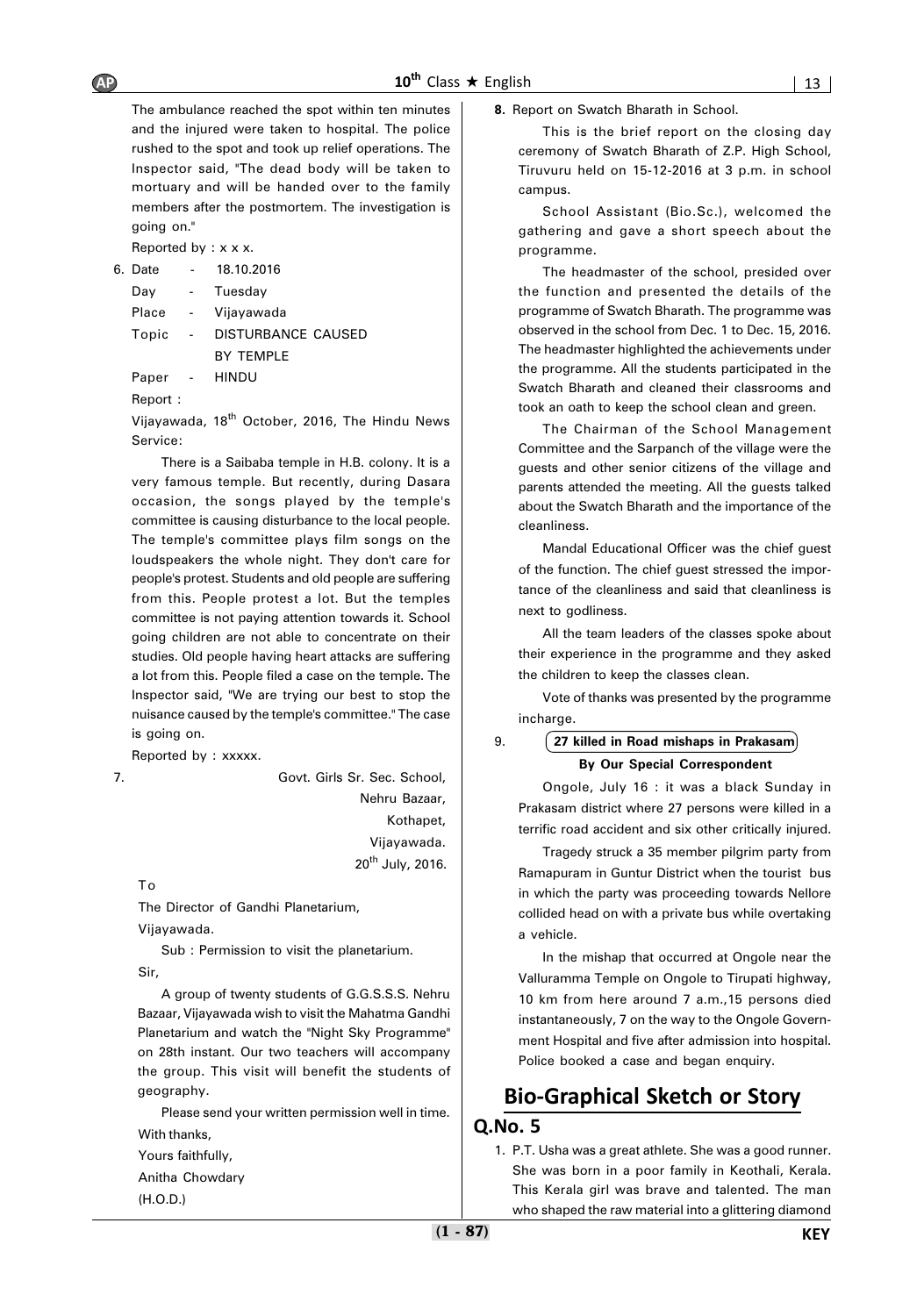was her coach Madhavan Nambiar. His guidance and coaching transformed her into a great athlete. P.T. Usha showed her athletic prowess at the Asian Games, New Delhi where she won two silver medals. The Asian Games held at Seoul in 1986 gave her rare international recognition and fame. She won four gold medals at Asian Games, Seoul in 1986 and her glorious records remain unbroken by any Indian athlete so far.

2. Stephen Hawking is one of the greatest scientists of the world. He was born at Oxford in England on  $8<sup>th</sup>$ January, 1942 to Isabel Hawking and Frank Hawking. He was the eldest of four sons. His father, Frank Hawking, was a medical researcher with a speciality in tropical diseases.

Hawking has been suffering from an incurable disease, Amyotrophic Lateral Scierosis (ALS) which has weakened his muscles since he was 17 years old.

Hawking was recognised as a bright student. But he was not initially successful academically. During his high school years, Stephen stood the third from the bottom of his class.

Hawking used to remain with a close group of friends with whom he enjoyed board games, the manufacture of fireworks, model aeroplanes and boats. With the help of the Mathematics teacher, Dickran Tahta, Hawking and his companions built a computer from clock parts, an old telephone switchboard and other recycled components when he was 16. Hawking solved rudimentary Mathematical equations.

Stephen Hawking is known for his work regarding black holes and for authoring several popular Science books. In 1974, Hawking's research turned him into a celebrity within the scientific world when he showed that black holes are not the information vacuums that scientists had thought they were. In simple terms, Hawking demonstrated that matter, in the form of radiation, can escape the gravitational force of a collapsed star. Thus Hawking Radiation was invented.

As a mark of his eminence, Professor Hawking obtained twelve honorary degrees which he deserved. He was named a Fellow of the Royal Society at the age of 32, and later earned the prestigious Albert Einstein Award. In 1975, Hawking journeyed to Rome, where he was honoured with the Pius XI – Gold Medal for Science from Pope Paul VI in 1975.

#### 3. **Title : AN HONEST WOODCUTTER**

Once upon a time there was a woodcutter. The woodcutter lived in a village with his family. Though he was poor, he was honest. He had to earn money by selling firewood. He used to cut trees on the nearby river bank.

One day he went to the nearby river bank and started cutting a tree. Unfortunately while he was

cutting the tree, his iron axe slipped and fell into water. The woodcutter felt sad as he lost his iron axe. Moreover it would be difficult for him to buy a new axe. He prayed to god for help. Immediately the river god came out of the water and appeared before him. The river god asked the woodcutter what his problem was. The woodcutter told the god that his axe slipped and fell into the river water. He requested the god to bring his axe back. The god took pity on him and disappeared. He brought a golden axe instead of the iron axe and offered it to the woodcutter. But the woodcutter refused to take the golden axe offered by the river god as it was not his own axe. Then the river god disappeared again and came out of water with a silver axe. The god offered him to take the silver axe. But the woodcutter refused the silver axe also, as it was not his own axe.

The river god disappeared once again and came out of water with the woodcutter's own iron axe. He offered it to the woodcutter. The woodcutter was happy on seeing his own iron axe and accepted to take the iron axe. The river god was pleased with the honesty of the woodcutter. He gave all the three axes to him and disappeared. The woodcutter went home happily.

**Moral :** Honesty will be rewarded.

#### 4. TITLE : A FOOLISH CROW

Once upon a time there was a crow. It lived in a tree on a river bank. One day it was hungry. It could not find any food in the forest. So it went to a nearby village in search of food. Finally it found a little girl in the village with a bit of cheese in her hand. The crow attacked the girl. The girl became frightened and left the bit of cheese. Immediately the crow picked up the cheese and flew into the sky. It felt happy and went home on the river bank in the forest. It was sitting on a branch of the home tree with the bit of cheese in its mouth.

At the same time there came a pig. It was hungry. It came there in search of food. It happened to see the bit of cheese in the crow's mouth. It wanted to get the cheese and thought of a plan. It made a funny face to make the crow laugh so that the crow would open its beak. But the crow was careful of its cheese and didn't even smile at the pig.

After sometime an elephant came there. It was hungry. It happened to see the bit of cheese in the crow's mouth. It asked the crow to give the cheese. But the crow did not give it to the hungry elephant. The hungry elephant became angry as the crow did not give the cheese. The angry elephant took some water with its trunk in the river and sprayed on the crow. But the crow did not open its beak and leave the cheese.

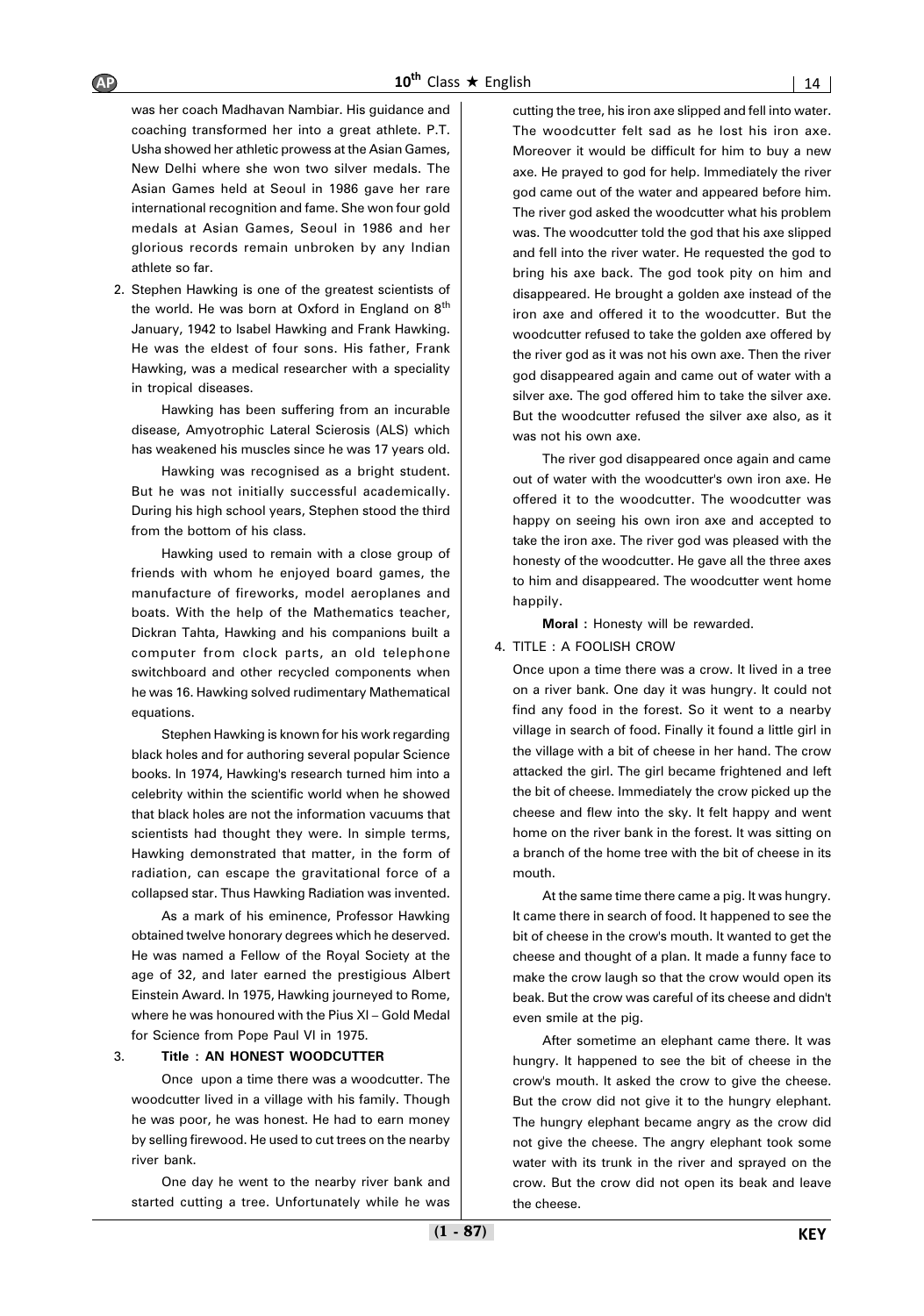Later a big brown bear came there to drink water in the river. It happened to see the bit of cheese in the crow's mouth. It wanted to eat the cheese. It offered a pot of sugar for the bit of cheese in the crow's mouth. But the crow did not accept the proposal of the big brown bear. So the bear drank water in the river and went on its way.

Finally there came a wild fox to drink water. It was a cunning fox. When it came near the tree on the river bank, it happened to see the bit of cheese in the crow's mouth. It wanted to get it from the crow and thought of a plan. It praised the crow excessively by saying that the crow was lovely and its voice was sweet. It asked the crow to sing a sweet song. The crow overjoyed with the praise and felt proud of its appearance and voice. It opened its beak to sing the song as it was pleased with the over praising of the fox. Then the cheese fell down. Immediately the fox picked up the bit of cheese and went away. The crow itself felt sorry for its foolishness and flew up in the sky in search of food again.

**Moral :** Don't be proud / Over praising is dangerous.

#### 5. **MOTHER TERESA**

Mother Teresa, who was known as Saint of Slums, was born on 27 August 1910 to Albanian parents in Skopje. Her real name was Agnes Gonxha Bojaxhu. She joined a convent in Ireland in 1928 at an age of 18 years to become a nun. Later she was sent to Darjeeling in India in 1929. She began teaching at Kolkata Girl's school in 1931.

After receiving God's call, Mother Teresa left teaching to work for the poor in the slums of Kolkata in 1948. She worked for the downtrodden the sick destitutes during the years 1950-56. She was awarded the Nobel Peace Prize in 1979 for her work. She died on 5 September in 1997.

#### 6. **Title : THE LION AND THE MOUSE**

Story : Once a lion lay asleep in a jungle.

Suddenly a mouse ran over his face. The lion woke up in anger. He caught hold of the little mouse and wanted to crush it under his feet. The mouse begged for mercy. It said, " perhaps, I may be helpful to you sometime." The lion simply laughed away the offer of help by the mouse. What could a little creature do for him. But, he freed the mouse.

Time passed. The lion perhaps forgot the mouse. Then one day he fell into a net laid by a few hunters. Try as he would, he couldn't get out of it. He roared in anger and helplessness.

As chance would have it, the mouse which the lion had once set free passed that way. It heard the lion's roar. It rushed towards the net and bit its ropes with its sharp teeth. The net was at last cut piece by piece. The lion was freed. He thanked the little mouse.

**Moral :** All living beings, big or small, are important.

#### 7. **Title : A DONKEY AND A CAMEL**

Once upon a time there were a donkey and a camel. They were good friends. They lived in a forest. They used to go to eat together. The donkey was mischievous and trick. But the camel was innocent.

One day they went together to eat cabbages in a garden. They entered the garden and began eating cabbages happily. The donkey wanted to play a trick on the camel. The donkey became mischievous. While they were eating cabbages, the donkey intentionally brayed aloud to be heard to the gardener. The gardener heard the donkey's braying and understood that a donkey was eating cabbages in the garden. He became angry and came out. By that time the donkey ran away, as it was cautious and careful of the gardener's arrival. The gardener found the camel eating cabbages. The camel saw the gardener coming towards it. But it could not run fast as it was heavy. The gardener beat the camel severely. The camel was sad and got angry with the donkey. It understood that the donkey had cheated ti. It suffered silently and thought of a plan to take revenge on the donkey. The camel's plan was perfect (The camel planned perfectly.) It intentionally told the donkey that there were tasty fruits on the other bank of the river. It offered to take the donkey on its back. The donkey believed the camel and became ready to go on the camel's back.

Next day they wanted to cross the river to eat fruits. The river was full of water. The water was deep and it was flowing speedily. The camel began walking (swimming) in the river to cross it. They reached the middle of the river where the water was deep. Then the camel began to dance to make the donkey fall down. The donkey could not sit on the camel's back as the camel was dancing. It slipped from the camel's back and fell into the water. It drowned in it. Thus the camel took revenge on the mischievous donkey.

**Moral :** TIT FOR TAT

### **PAPER – II : PART – B Synonyms**

| I. |    | 1. a) stunned      | b) distressed |
|----|----|--------------------|---------------|
|    |    | c) inability       | d) reason     |
|    |    | 2. a) danger       | b) teased     |
|    |    | c) common          | d) attained   |
|    |    | 3. a) difficulties | b) beliefs    |
|    |    | c) got             | d) courage    |
|    |    | 4. a) extend       | b) rub        |
|    |    | c) permit          | d) entire     |
|    |    | 5. a) bold         | b) mostly     |
|    | c) | little             | d) take       |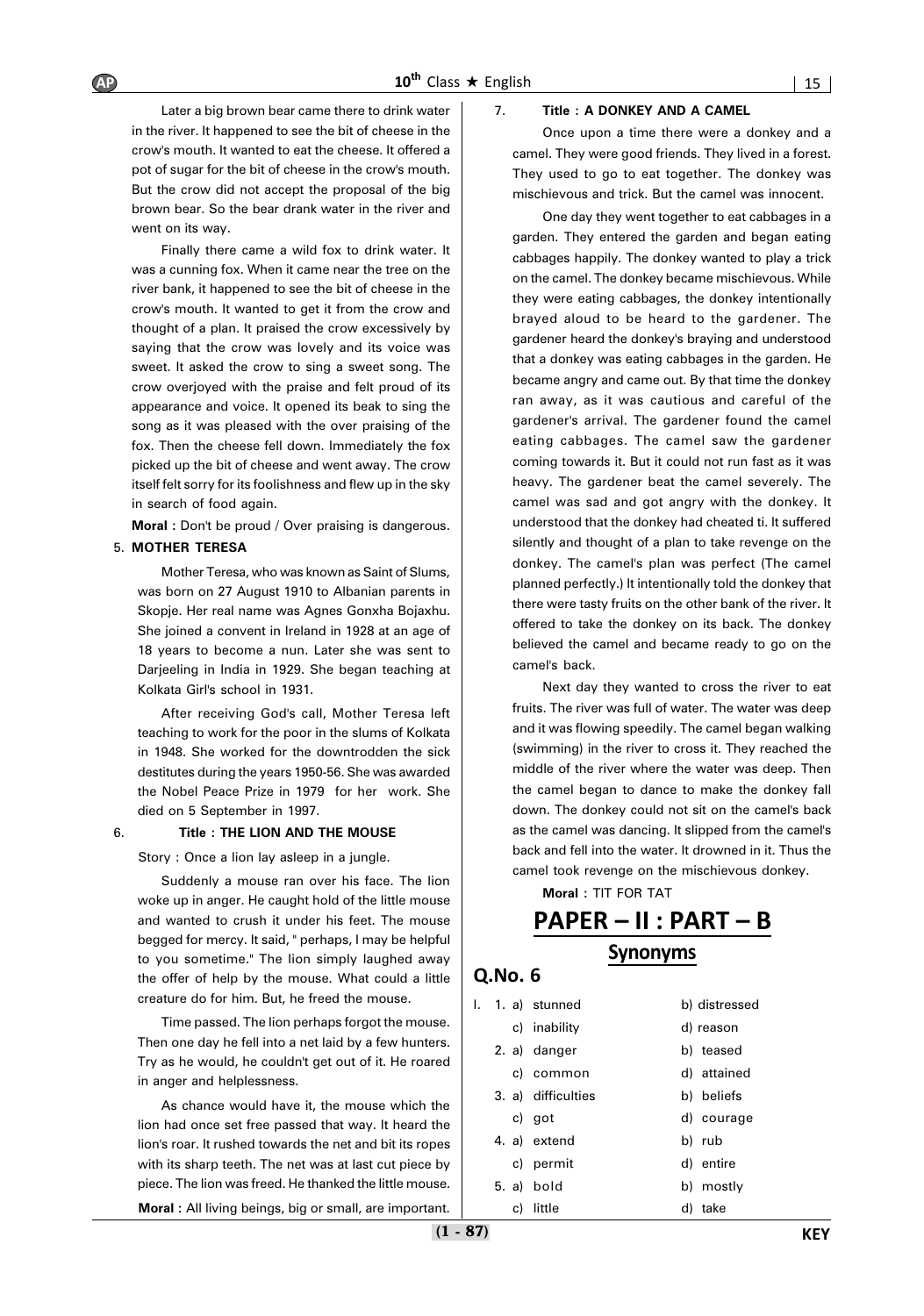### **10<sup>th</sup>** Class ★ English

| 6. a) chose                       |    | b) particular      |      | b) inexactly                     |                       | c) end       |                            |
|-----------------------------------|----|--------------------|------|----------------------------------|-----------------------|--------------|----------------------------|
| c) difficult                      |    | d) taken           |      | d) dependent                     |                       |              |                            |
| 7. a) learnt                      |    | b) created         |      | 9. a) take/remove                |                       | b) timidity  |                            |
| c) particular                     |    | d) tool            |      | c) doubtfully                    |                       |              | d) partly/partially        |
| 8. a) fortunately                 |    | b) effort          |      | 10. a) learnt                    |                       | b) big       |                            |
| c) failed                         |    | d) use             |      | c) ordinary/common/general       |                       |              |                            |
| 9. a) reinforce                   |    | b) determination   |      | d) release/drop/loose            |                       |              |                            |
| c) turn                           |    | d) fast            |      | 11. a) unconventional / uncommon |                       |              |                            |
| 10. a) wonderful                  |    | b) completely      |      | b) worst                         |                       |              |                            |
| c) journal                        |    | d) magnitude       |      | c) cheerful/nice/pleasant        |                       |              |                            |
| 11. a) encouraging                |    | b) printed         |      | d) dependence                    |                       |              |                            |
| c) face                           |    | d) complete        |      | 12. a) slightly/mildly           |                       |              |                            |
| 12. a) understood                 |    | b) expect          |      | b) happy/affluent/cheerful       |                       |              |                            |
| c) support                        |    | d) bravery         |      | c) loved                         |                       |              |                            |
| 13. a) among                      |    | b) name            |      | d) unafraid                      |                       |              |                            |
| c) present                        |    | d) dwells          |      | 13. a) possible                  |                       | b) unluckily |                            |
| 14. a) inserted                   |    | b) vast            |      | c) successful                    |                       | d) weakness  |                            |
| c) difficult                      |    | d) commitment      |      | 14. $a)$ easy                    |                       | b) enemies   |                            |
| II. $1.$<br>1) indulge            |    | 2) poverty         |      | c) failure                       |                       | d) privilege |                            |
| disappointed<br>3)                |    | 4) peered          |      | 15. a) enabled                   |                       | b) fail      |                            |
| suited<br>2.<br>1)                | 2) | beginning          |      | c) tiny/trivial                  |                       |              | d) harmed/hindered         |
| 3) throat                         |    | 4) several         |      | 16. a) despair                   |                       |              | b) suppressive             |
| remedy for<br>3.<br>1)            |    | 2) forcefully      |      | c) discourage                    |                       |              | d) timidity/cowardice/fear |
| 3)<br>odd                         |    | 4) lively          |      | 17. a) ungrateful                |                       | b) always    |                            |
| ultimately<br>4.<br>1)            |    | 2) a security bond |      | c) ugliness                      |                       | d) bad       |                            |
| continue<br>3)                    | 4) | obscure            |      | 18. a) somewhat                  |                       | b) normal    |                            |
| pervades<br>5.<br>1)              | 2) | effort             |      | c) slowly                        |                       | d) high      |                            |
| 3)<br>clear                       |    | 4) stopped         |      | 19. a) discontinue               |                       | b) ugly      |                            |
| <b>Antonyms</b>                   |    |                    |      | c) old                           |                       | d) host      |                            |
| Q.No. 7                           |    |                    |      | 20. a) cursed                    |                       | b) death     |                            |
| I. 1. a) helped                   |    | b) delighted       |      | c) unhealthy                     |                       | d) alone     |                            |
| c) immobility                     |    | d) individual      |      | 21. a) wrong                     |                       | b) ugliness  |                            |
| 2. a) enemies                     |    | b) defeat          |      | c) nothing                       |                       | d) bad       |                            |
| 3. a) shorten                     |    | b) forbid          |      | 22. a) boringly                  |                       | b) dislike   |                            |
| c) hated                          |    | d) partial/part    |      | c) doubtfully                    |                       | d) closed    |                            |
| 4. a) start/begin                 |    |                    |      | 23. a) weaken                    |                       | b) beliefs   |                            |
| b) timid/fearful/hesitant         |    |                    |      | c) lost                          |                       |              | d) cowardice               |
| c) big                            |    |                    |      | II. 1. a) small                  |                       |              | b) discourage              |
| d) right                          |    |                    |      | c) love                          |                       | d) hopeful   |                            |
| 5. a) receive                     |    |                    |      | 2. a) disobedient                |                       | b) coward    |                            |
| b) ordinary/common                |    |                    |      | c) ordinary                      |                       | d) proud     |                            |
| c) easy/cheerful/nice/pleasant    |    |                    |      | 3. a) negative                   |                       | b) optimist  |                            |
| d) worst                          |    |                    |      | c) independent                   |                       | d) kindness  |                            |
| 6. a) confident                   |    |                    |      | 4. a) slowly                     |                       | b) immoral   |                            |
| b) stayed/arrived                 |    |                    |      | c) quiet/calm                    |                       | d) scattered |                            |
| c) calm/balanced/pleased          |    |                    |      | 5. a) knowledgeable              |                       | b) humble    |                            |
| d) young/new                      |    |                    |      | c) irregular                     |                       | d) adversity |                            |
| 7. a) ability/strength            |    | b) common/frequent | III. | 1. below                         | 2. presence           |              | 3. lack                    |
| c) kind/merciful                  |    | d) praised         |      | 4. hot                           | 5. tragedy            |              | 6. to lose                 |
| 8. a) easy/cheerful/nice/pleasant |    |                    |      | 7. start<br>10. brave            | 8. lazy<br>11. before |              | 9. child<br>12. dead       |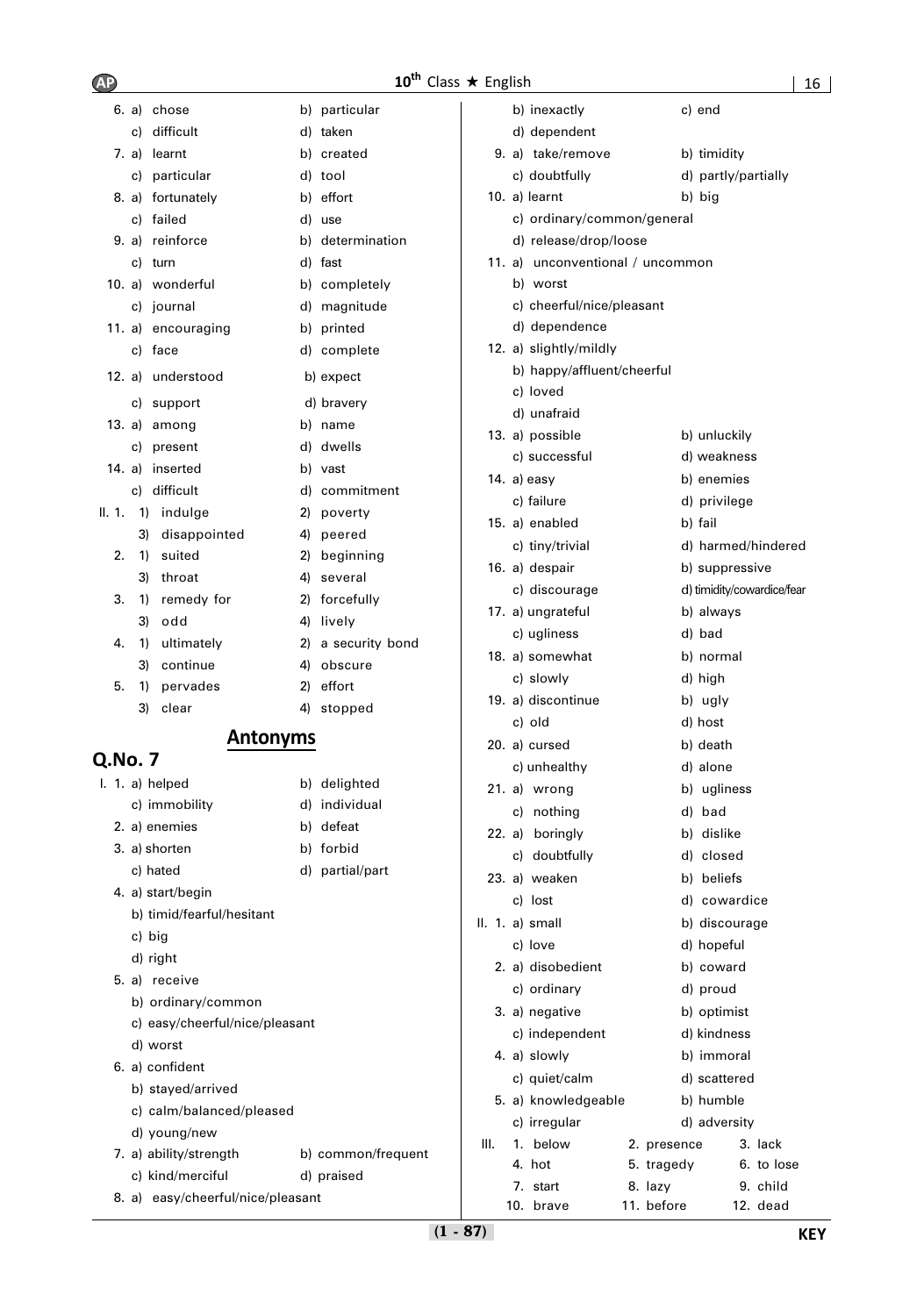### $10^{\text{th}}$  Class  $\star$  English  $\vert$  17  $\vert$

| 13. never   | 14. modern    | 15. not yet   |
|-------------|---------------|---------------|
| 16. devil   | 17. together  | 18. exactly   |
| 19. natural | 20. defense   | 21. departure |
| 22. cellar  | 23. voluntary | 24. ceiling   |
| 25. vowel   |               |               |

### **Right form of the words**

| Q.N0. 8 |             |
|---------|-------------|
|         | والملميط لم |

| 1. a) luckily     | b) | unsuccessful    |
|-------------------|----|-----------------|
| c) religion       |    | d) adversity    |
| 2. a) engagement  |    | b) beautiful    |
| c) married        |    | d) healthy      |
| 3. a) stretch     |    | b) whole        |
| c) born           |    | d) mainly       |
| 4. a) born        |    | b) only         |
| c) special        |    | d) decision     |
| 5. a) born        |    | b) shocked      |
| c) disability     |    | d) explanation  |
| 6. a) independent |    | b) courage      |
| c) really         |    | d) totally      |
| 7. a) insisted    |    | b) decision     |
| c) achieved       |    | d) independence |
| 8. a) electric    |    | b) mobility     |
| c) deeply         |    | d) bitter       |
| 9. a) strengthen  |    | b) Australian   |
| c) bravery        |    | d) perseverance |
| 10. a) disabled   |    | b) achieve      |
| c) inspirational  |    | d) courage      |
| 11. a) amazing    |    | b) absolutely   |
| c) quickly        |    | d) history      |
| 12. a) beautiful  |    | b) speaker      |
| c) close          |    | d) Finally      |

### **Vowel Clusters**

### **Q.No. 9**

| 1. a) teased     | b) chair      |
|------------------|---------------|
| 2. a) distraugt  | d) four       |
| 3. a) realize    | b) needy      |
| 4. a) around     | b) street     |
| 5. a) mainly     | b) football   |
| 6. a) foot       | b) between    |
| 7. a) mainstream | b) achieved   |
| 8. a) teased     | b) wheelchair |
| 9. a) teeth      | b) mounted    |
| 10. a) read      | b) achieve    |
| 11. a) looked    | b) beauty     |
| 12. a) degree    | b) freak      |
| 13. $a)$ taught  | b) caught     |
| 14. a) speaker   | b) countries  |
| 15. a) deeply    | b) eight      |
| 16. a) really    | b) football   |
| 17. a) premier   | b) league     |

| 18. $a)$ quest   | b) speaker    |
|------------------|---------------|
| 19. a) beautiful | b) mouth      |
| 20. a) February  | b) healthy    |
| 21. a) deeply    | b) downstream |

# **Suffixes (Or) Inflections**

### **Q.No. 10**

| 1. a) medical        | b) occurrence   |
|----------------------|-----------------|
| 2. a) special        | b) meant        |
| 3. a) courageous     | b) inspiration  |
| 4. a) special        | b) decision     |
| 5. a) independent    | b) courage      |
| 6. a) programmer     | b) accountant   |
| 7. a) decision       | b) independence |
| 8. a) luckily        | b) unsuccessful |
| 9. a) international  | b) adversity    |
| 10. a) inspirational | b) encourage    |
| 11. a) thankful      | b) angry        |
| 12. a) beauty        | b) concentrate  |
| 13. a) centre        | b) balance      |
| 14. a) different     | b) motivational |
| 15. a) challenges    | b) convictions  |
| 16. a) bravery       | b) perseverance |
| 17. a) message       | b) engagement   |
| 18. a) inspirational | b) encourage    |

### **Wrongly Spelt Word**

#### **Q.No. 11**

| 1. programmer              | 2. terrified      |
|----------------------------|-------------------|
| 3. dividing                | 4. upstairs       |
| 5. puddle                  | 6. truly          |
| 7. quirky                  | 8. stationary     |
| 9. disappointed            | 10. remarkable    |
| 11. bleat                  | 12. lipstick      |
| 13. perseverance           | 14. triumph       |
| 15. obedience              | 16. humorous      |
| 17. absorbent              | 18. venomous      |
| 19. intelligent            | 20. topic         |
| 21. succumb                | 22. accommodation |
| 23. a) porter b) emergency |                   |
|                            |                   |

24. a) hospital b) village

### **Correct Headings**

| 1.                    | <b>Positive Qualities</b> | <b>Negative Qualities</b> |
|-----------------------|---------------------------|---------------------------|
| 1.                    | exuberant                 | 1. sullen                 |
| 2.                    | cautious                  | 2. sneaky                 |
| 3.                    | competitive               | 3. bossy                  |
| 4.                    | imaginative               | 4. aggressive             |
| $\mathcal{P}_{\cdot}$ | <b>Positive Qualities</b> | <b>Negative Qualities</b> |
| 1.                    | trusting                  | 1. lazy                   |
| 2.                    | confident                 | 2. quarrelsome            |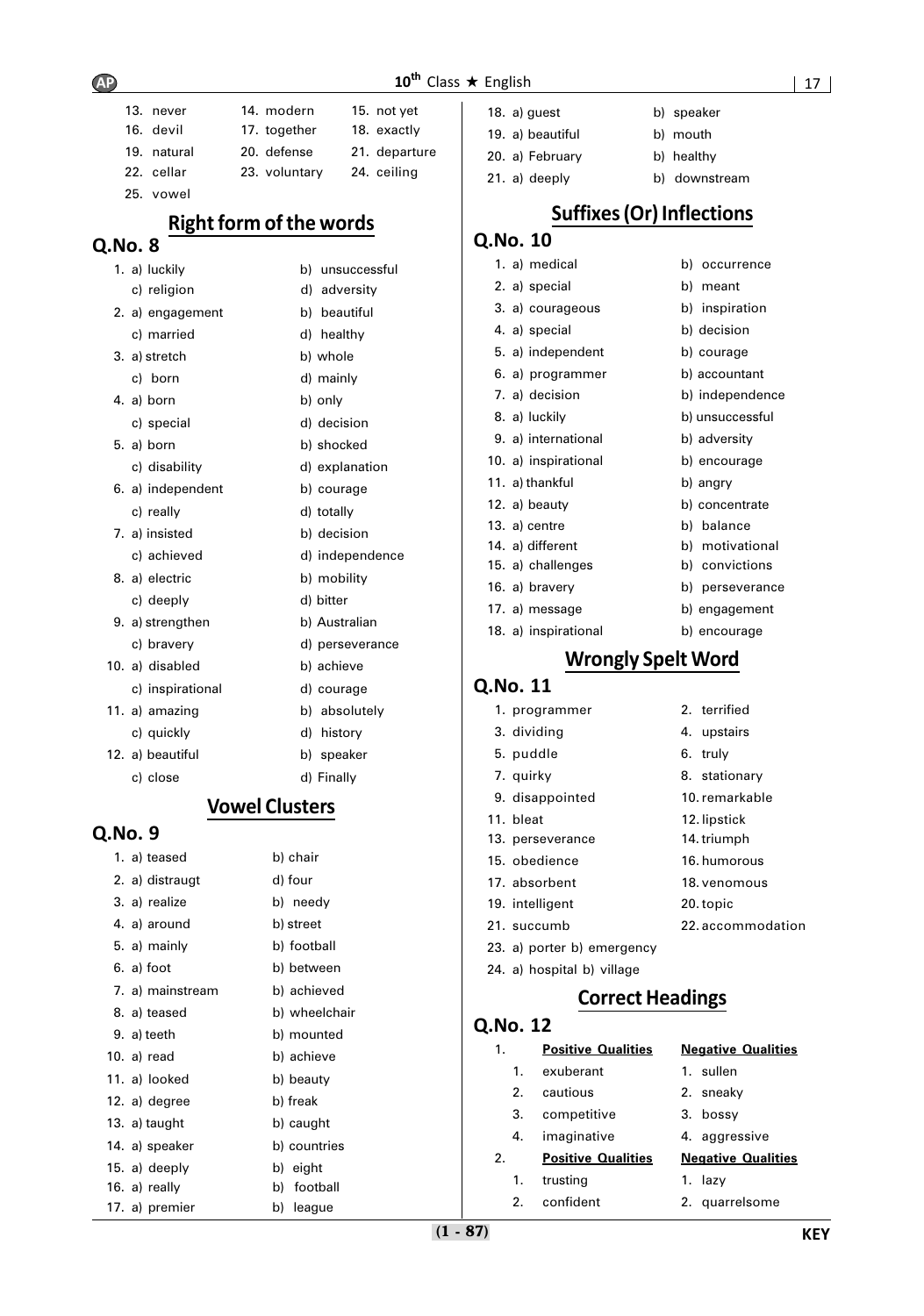| 3.  | optimistic                | 3.<br>arrogant            |
|-----|---------------------------|---------------------------|
| 4.  | generous                  | self centred<br>4.        |
| 3.  | People                    | <u>Things</u>             |
| 1.  | parent                    | 1. pebble                 |
| 2.  | carer                     | 2.<br>club                |
| 3.  | speaker                   | 3.<br>bicycle             |
| 4.  | master                    | 4.<br>pen                 |
| 4.  | <b>Thinas</b>             | <b>Body parts</b>         |
| 1.  | pencil                    | 1.<br>arms                |
| 2.  | wheelchair                | 2.<br>leg                 |
| 3.  | brush                     | 3.<br>face                |
| 4.  | newspaper                 | 4.<br>limb                |
| 5.  | People                    | <b>Body parts</b>         |
| 1.  | fatalist                  | 1.<br>foot                |
| 2.  | mercenary                 | 2.<br>toe                 |
| 3.  | misogynist                | 3.<br>torso               |
| 4.  | teetotaller               | 4.<br>chin                |
| 6.  | People                    | <b>Body parts</b>         |
| 1.  | father                    | 1.<br>teeth               |
| 2.  | mother                    | 2.<br>neck                |
| 3.  | nurse                     | 3.<br>feet                |
| 4.  | friend                    | 4.<br>head                |
| 7.  | <b>Positive Qualities</b> | <b>Negative Qualities</b> |
| 1.  | optimistic                | pessimistic<br>1.         |
| 2.  | generous                  | 2.<br>cowardly            |
| 3.  | courageous                | 3.<br>arrogant            |
| 4.  | independent               | dependent<br>4.           |
| 8.  | <b>Positive Qualities</b> | <b>Negative Qualities</b> |
| 1.  | sociable                  | 1.<br>rude                |
| 2.  | trusting                  | 2.<br>lazy                |
| 3.  | creative                  | 3.<br>quarrelsome         |
| 4.  | reliable                  | 4.<br>sarcastic           |
| 9.  | <b>People</b>             | <b>Places</b>             |
| 1.  | programmer                | school<br>1.              |
| 2.  | accountant                | 2. hospital               |
| 3.  | virgin                    | 3. country                |
| 4.  | publicist                 | 4.<br>world               |
| 10. | <b>Positive Qualities</b> | <b>Negative Qualities</b> |
| 1.  | observant                 | haughty<br>1.             |
| 2.  | enthusiastic              | 2.<br>malicious           |
| 3.  | outgoing                  | 3.<br>finicky             |
| 4.  | intrepid                  | 4.<br>solvency            |
| 11. | <b>Positive Qualities</b> | <b>Negative Qualities</b> |
| 1.  | idealistic                | 1.<br>obnoxious           |
| 2.  | affable                   | 2.<br>stingy              |
| 3.  | logical                   | 3.<br>mean                |
| 4.  |                           |                           |
|     | cultured                  | 4.<br>sullen              |
| 12. | <b>Positive Qualities</b> | <b>Negative Qualities</b> |
| 1.  | placid                    | 1. boorish                |

| <b>AP</b> |                           |                           | 10 <sup>th</sup> Class ★ English |                                                |      | 18                                                            |
|-----------|---------------------------|---------------------------|----------------------------------|------------------------------------------------|------|---------------------------------------------------------------|
| 3.        | optimistic                | 3. arrogant               | 3.                               | brave                                          |      | 3. timid                                                      |
| 4.        | generous                  | 4. self centred           | 4.                               | compassionate                                  |      | 4. careless                                                   |
| 3.        | <b>People</b>             | <u>Things</u>             | 13.                              | <b>Person</b>                                  |      | <b>Nature</b>                                                 |
| 1.        | parent                    | 1. pebble                 | 1.                               | fatalist                                       |      | 1. believes in fate                                           |
| 2.        | carer                     | 2. club                   | 2.                               | misogynist                                     |      | 2. hates woman                                                |
| 3.        | speaker                   | 3. bicycle                | 3.                               | theist                                         |      | 3. believes in God                                            |
| 4.        | master                    | 4. pen                    | 4.                               | spendthrift                                    |      | 4. spends too much                                            |
| 4.        | <b>Things</b>             | <b>Body parts</b>         | 14.                              | <b>Duplicatives</b>                            |      | <b>Alliteratives</b>                                          |
| 1.        | pencil                    | 1. arms                   | 1.                               | boo-boo                                        |      | 1. ding-dong                                                  |
| 2.        | wheelchair                | 2. leg                    | 2.                               | chop-chop                                      |      | 2. $tip - top$                                                |
| 3.        | brush                     | 3. face                   | 3.                               | chuk-chuk                                      |      | 3. chit - chat                                                |
| 4.        | newspaper                 | 4. limb                   | 4.                               | ta ta                                          |      | 4. see - sew                                                  |
| 5.        | <b>People</b>             | <b>Body parts</b>         | 15.                              | <b>Duplicatives</b>                            |      | <b>Rhyming words</b>                                          |
| 1.        | fatalist                  | 1. foot                   | 1.                               | tata                                           |      | 1. bow - wow                                                  |
| 2.        | mercenary                 | 2. toe                    | 2.                               | haha                                           |      | 2. easy - peasy                                               |
| 3.<br>4.  | misogynist<br>teetotaller | 3. torso<br>4. chin       | 3.                               | bang-bang                                      |      | 3. hanky - panky                                              |
| 6.        | <b>People</b>             | <b>Body parts</b>         | 4.                               | chuk-chuk                                      |      | 4. hurly-burly                                                |
| 1.        | father                    | 1. teeth                  | Q.No. 13                         |                                                |      |                                                               |
| 2.        | mother                    | 2. neck                   |                                  |                                                |      | 13. a) 1) Doctors take off their aprons as soon as they come  |
| 3.        | nurse                     | 3. feet                   |                                  | out of the operation theater.                  |      |                                                               |
| 4.        | friend                    | 4. head                   |                                  | 2) I saw my uncle off at the airport.          |      |                                                               |
| 7.        | <b>Positive Qualities</b> | <b>Negative Qualities</b> |                                  |                                                |      | 3) The C.M. then sped off in an aeroplane after the           |
| 1.        | optimistic                | 1. pessimistic            |                                  | meeting.                                       |      |                                                               |
| 2.        | generous                  | 2. cowardly               |                                  |                                                |      | 4) Rahul has gotten into his presentation for his             |
| 3.        | courageous                | 3. arrogant               |                                  | project work.                                  |      |                                                               |
| 4.        | independent               | 4. dependent              |                                  |                                                |      | 5) It is the duty of the children to look after their parents |
| 8.        | <b>Positive Qualities</b> | <b>Negative Qualities</b> |                                  | when they grow old.                            |      |                                                               |
| 1.        | sociable                  | 1. rude                   |                                  | 6) The rain seemed to have set in for the day. |      |                                                               |
| 2.        | trusting                  | 2. lazy                   |                                  | 7) Rohan kicks stones down the road.           |      |                                                               |
| 3.        | creative                  | 3. quarrelsome            |                                  | 8) Challenges are there to run us over.        |      |                                                               |
| 4.        | reliable                  | 4. sarcastic              |                                  |                                                |      | 9) When Rahul saw a scorpion while he was                     |
| 9.        | <u>People</u>             | <b>Places</b>             |                                  |                                                |      | gardening he freaked out and ran from the garden.             |
| 1.        | programmer                | 1. school                 |                                  |                                                |      | 10) The economy is bouncing back from the recession.          |
| 2.        | accountant                | 2. hospital               |                                  |                                                |      | 13. b) 1) Teachers were the driving force for Kalam in his    |
| 3.        | virgin                    | 3. country                |                                  | school days.                                   |      | 2) Socrates kept the young man in the water until he          |
| 4.        | publicist                 | 4. world                  |                                  | started turning blue.                          |      |                                                               |
| 10.       | <b>Positive Qualities</b> | <b>Negative Qualities</b> |                                  |                                                |      | 3) Teachers look after their students as their children.      |
| 1.        | observant                 | 1. haughty                |                                  | 4) He set in a new business last year.         |      |                                                               |
| 2.        | enthusiastic              | 2. malicious              |                                  |                                                |      |                                                               |
| 3.        | outgoing                  | 3. finicky                |                                  | <b>One-Word Substitutes</b>                    |      |                                                               |
| 4.        | intrepid                  | 4. solvency               | Q.No. 14                         |                                                |      |                                                               |
| 11.       | <b>Positive Qualities</b> | <b>Negative Qualities</b> | 1. 1. b                          | 2. c                                           | 3. d | 4. a                                                          |
| 1.        | idealistic                | 1. obnoxious              | 2. 1.f                           | 2. e<br>3. d                                   |      | 4. c                                                          |
| 2.        | affable                   | 2. stingy                 | 3.1.f                            | 2. e                                           | 3. d | 4. a                                                          |

- 
- 3) Teachers look after their students as their children.

| Q.No. 14 |      |      |      |
|----------|------|------|------|
| 1. 1. b  | 2.c  | 3. d | 4. a |
| 2.1.f    | 2. e | 3. d | 4. c |
| 3.1.f    | 2. e | 3. d | 4. a |
| 4. 1. d  | 2c   | 3. b | 4. f |
| 5. 1. c  | 2. a | 3. d | 4. e |
| 6. 1. c  | 2. e | 3.f  | 4. a |
| 7.1.f    | 2. e | 3.c  | 4. b |
| 8. 1. f  | 2. e | 3. b | 4. a |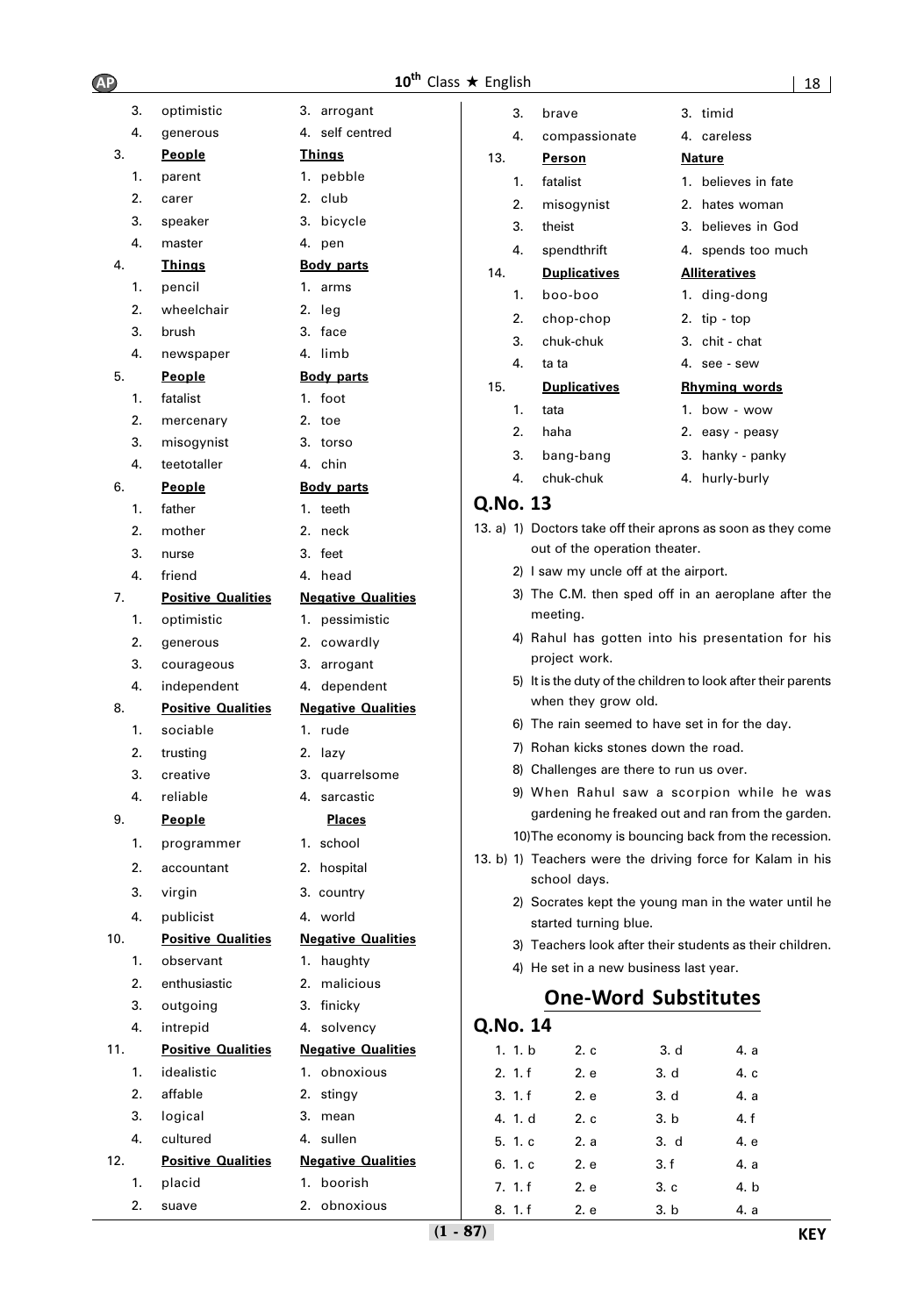# **UNIT – II**

# **PRACTICE ZONE : ANSWERS**

# **PAPER – I : PART – A 'A' Reading**

- 1. a) They refer to Aunt Elizabeth and Uncle Ben.
	- b) Henry.
	- c) funeral of the grandpa and division of grandpa's things.
- 2. a) Victoria.
	- b) Both the sisters i.e., Amelia and Elizabeth were quarrelled.
	- c) They are coming for seeing the dead body of Abel in mourning and to talk over the affairs of Abel.
- 3. a) Henry is wondering about the arrival of Elizabeth and Ben.
	- b) "Elizabeth" will come fast for the share of what their father has left.
	- c) They refers to Elizabeth and Ben.
- 4. a) Victoria.
	- b) The Jordans / Ben Jordan and Elizabeth Jordan.
	- c) They are coming to the house of the Slaters.
- 5. a) The grandfather / Abel Merryweather
	- b) Henry Slater, the father of Victoria.
	- c) The telegram is about the death of Abel Merryweather.
- 6. a) Henry.
	- b) The slippers of Abel Merryweather.
	- c) Mrs. Slater (Amelia).
- 7. a) Mrs. Slater.
	- b) Henry, the husband of Amelia.
	- c) The bureau of Abel Merryweather.
- 8. a) The grandfather.
	- b) The bureau of Abel Merryweather.
	- c) Mrs. Slater is telling Mr. Henry.
- 9. a) Henry.
	- b) The Jordans (Ben and Elizabeth).
	- c) They are going to shift the grandpa's bureau to their room.
- 10. a) Victoria, the daughter of the Slaters.
	- b) To help his wife in shifting her father's bureau from his room to their room.
	- c) Henry.
- 11. a) Victoria.
	- b) Mr. and Mrs. Slater.
	- c) It refers to the bureau.
- 12. a) Henry.
	- b) Victoria, the daughter of the Slaters.
- c) Abel Merryweather.
- 13. a) Mrs. Slater.
	- b) The clock of the grandfather.
	- c) Victoria.
- 14. a) The sister of Elizabeth / The wife of Henry.
	- b) They are sisters.
	- c) Mrs. Jordan.
- 15. a) Abel's gold watch.
	- b) Abel Merryweather.
- c) No.
- 16. a) Victoria.
	- b) The speaker wants the listener to change her clothes because the family is in mourning and the speaker doesn't want Victoria's Aunt and Uncle, Mrs. Elizabeth and Mr. Ben to see her in colourful clothes.
	- c) 'In colours' means wearing a colourful dress which is to be avoided when the family is in mourning.
- 17. a) Mr. Henry Slater makes this comment.
	- b) 'It' stands for the habit of being 'hard'.
		- c) Mr. Abel Merryweather's family is being referred to here.
- 18. a) 'I' is Mrs. Slater.
	- b) Both the sisters are very shrewd, selfish, greedy and calculative. They are out to grab whatever they can from their father's property without having to take care of him.
	- c) Mrs. Slater.
- 19. a) 'It' refers to the bureau of the grandfather.
	- b) On seeing Henry taking off his coat, Victoria asked why he was doing so. When Henry told her that he was going to help her mother bring down the bureau from Grandpa's room, she realised that the parents were pinching it before her aunt's arrival.
	- c) Victoria.
- 20. a) These words are spoken by Mrs. Slater to her daughter Victoria.
	- b) 'It' refers to the grandfather's clock that Mrs. Slater had pinched after his 'demise'.
	- c) The clock now 'belongs' to Mrs. Slater and family in the sense that she has stolen it from grandfather's room.
- 21. a) Mr. Ben.
	- b) Ben is prompted to say these words when he sees Amelia in tears on her father's 'demise'.
	- c) Abel Merryweather.
- 22. a) 'It' refers to the bureau that the Slaters had pinched from Abel's room.
	- b) The observation shows that she is very sharp and observant.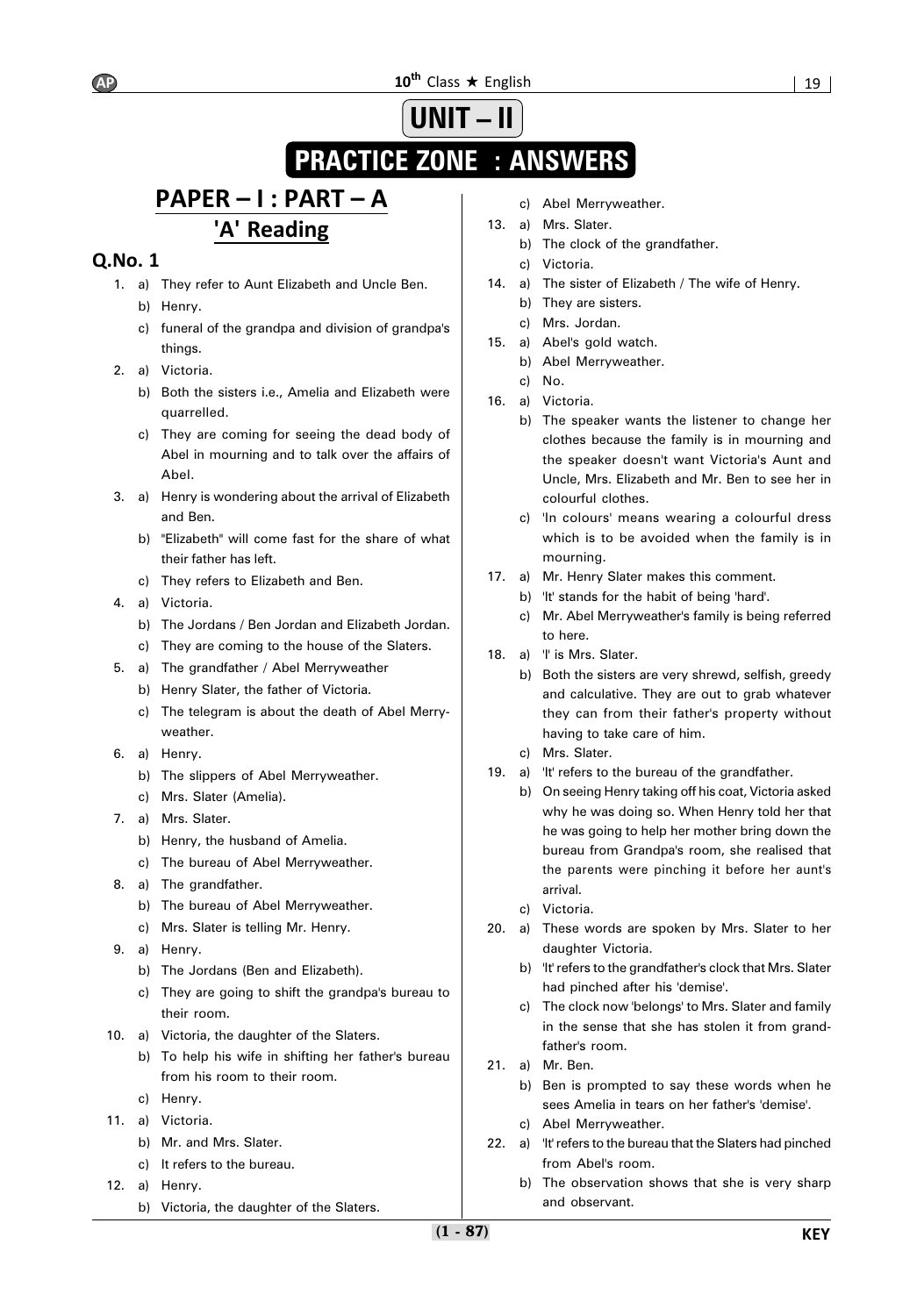- c) No, the bureau had been picked up from the grandfather's room and Mrs. Slater was lying that her husband had bought it at an auction.
- 23. a) slippers.
	- b) Mrs. Slater.
	- c) Henry.
- 24. a) bureau.
	- b) to throw away or destroy something you do not want any more.
	- c) 'it' refers to the old drawer.
- 25. a) Abel Merryweather.
	- b) No.
	- c) Mrs. Slater.
- 26. a) The question, the speaker answering was 'Are you planning to pinch it ?'. The question was asked by Victoria.
	- b) No.
	- c) Victoria.
- 27. a) They are life partners.
	- b) By stealing.
	- c) The bureau of the grandfather.
- 28. a) Gone.
	- b) Abel Merryweather.
	- c) Elizabeth is speaking to Amelia.
- 29. a) The gold watch of Abel Merryweather.
	- b) The son of the Jordans.
	- c) Mrs. Jordan.
- 30. a) Henry Slater.
	- b) Mrs. Slater is keen to fasten the front door to stop the Jordans from storming in while she and her family are busy shifting grandfather's bureau to their room.
	- c) Mrs. Slater wants her husband Henry to take off the coat so that it is not an obstruction in shifting the bureau.

#### **Q.No. 2**

- 1. a) Elizabeth and Ben.
	- b) Bureau.
- 2. a) Mrs. Slater.
	- b) Mantel piece i.e., clock of Abel.
- 3. a) Mrs. Slater. b) They have pinched the old man's bureau and kept their old chest of drawers in its place.
- 4. a) Mrs. Jordan i.e., Elizabeth.
- b) 'it' refers to the announcement in the paper.
- 5. a) The slippers of Abel Merryweather. b) Henry
- 6. a) Henry
	- b) Bureau
- 7. a) Ben Jordan was the speaker.
	- b) Abel Merryweather.
- 8. a) Mrs. Slater.
	- b) Abel Merryweather.
- 9. a) Victoria.
	- b) Receipt of the Insurance Premium.
- 10. a) Victoria.
	- b) Abel Merryweather.

### **'B' Reading**

- 1. a) Abel Merryweather.
	- b) You've You have. got'em – got them.
	- c) slippers of Abel.
- 2. a) Mrs. Slater.
	- b) Slippers of Abel.
	- c) Abel Merryweather.
- 3. a) Abel Merryweather.
	- b) Victoria.
	- c) Grandfather and Granddaughter.
- 4. a) Mrs. Jordan (Elizabeth).
	- b) The Slaters robbed the things.
	- c) They robbed the slippers, the clock and the bureau of Abel Merryweather.
- 5. a) Victoria is delighted to see her grandfather alive as she loves him genuinely.
	- b) Mrs. Slater doesn't want Abel to know that they were mourning his death. Hence, she asks Victoria to hold her tongue as her truthfulness was likely to reveal the facts to the old man.
	- c) Grandfather of Victoria.
- 6. a) Mr.Abel speaks these words to Jordans and Slaters.
	- b) Abel makes this statement on seeing Ben in mourning.
	- c) He noticed that everybody in the house were in their mourning dresses.
- 7. a) Mrs. Slater is telling Abel that Ben's brother had died and they were mourning his death.
	- b) Ben is shocked to hear of his brother's demise as he never had a brother.
	- c) No.
- 8. a) Abel was not dead, he was alive.
	- b) All the family members. i.e. Slater, Henry, Elizabeth, Ben and Victoria.
	- c) Elizabeth.
- 9. a) Henry.
	- b) Slater.
		- c) Mrs. Jordan i.e., Elizabeth.

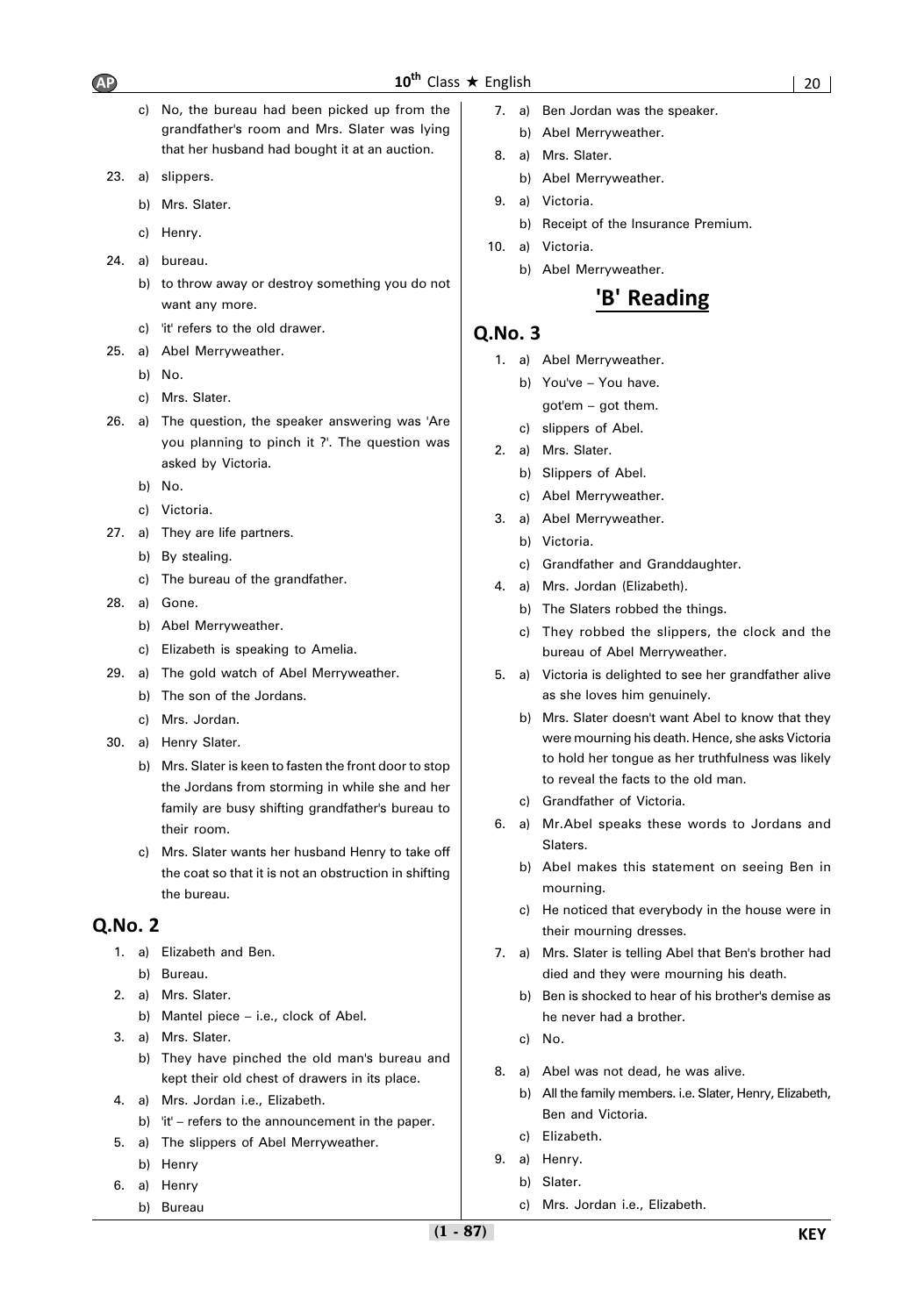- 10. a) Abel Merryweather (grandfather).
	- b) Victoria, the granddaughter of Abel Merryweather / the daughter of the Slaters.
	- c) He had a bit of headache.
- 11. a) Abel Merryweather.
	- b) They did not care to put up with him.
	- c) Mrs. John Shorrocks.
- 12. a) Mr. Abel Merry Weather.
	- b) Mrs. Jordon felt that it was high time for her father not to stay anymore in her sister's house.
	- c) Mrs. Slater tried to own everything of her father's possessions.

#### **Q.No. 4**

- 1. a) The speaker couldn't understand what his daughters are discussing about. He wants to know what had happened there.
	- b) Elizabeth is scolding Amelia slater for the dirty things done by her. i.e., stealing of the bureau and clock.
- 2. a) Mrs. Jordan.
	- b) Mrs. Slater.
- 3. a) Amelia and Elizabeth's mother.
	- b) He lived part of the time with Amelia and part with Elizabeth.
- 4. a) Mrs. Jordan.
	- b) They believed that the person was dead but he came alive. It was the surprise.
- 5. a) Abel Merryweather.
	- b) The speaker is going to make a new will, leaving all his bits of things to whoever he is living with when he dies.
- 6. a) Mrs. Jordan.
	- b) The Slaters wrongly assumed that the father was dead.
- 7. a) He has lot hope on his two daughters. So he got to alter his will.
	- b) 1) He wants to alter his will. 2) He wants to pay his insurance premium. 3) He wants to get married.
- 8. a) His daughters Amelia Slater and Elizabeth. b) Mrs. John Shorrocks.
- 9. a) Abel Merryweather.
	- b) Mrs. John Shorrocks.
- 10. a) Because their father has told them that he will make a new will leaving all his things to whoever he is living with when he dies.
	- b) Greediness, selfishness, lack of love and affection for their father are seen her in the case of both the sisters.

### **'C' Reading**

#### **Q.No. 5**

- 1. a) The old woman in the hut.
	- b) The leak is terrible because she couldn't stay in the hut as the rain water is leaking here and there.
	- c) Rather she would meet a tiger in the forest.
- 2. a) The old tiger.
	- b) The old woman in the hut
	- c) They are afraid of leak.
- 3. a) On the stormy day.
	- b) He was tired and thirsty.
	- c) He could feel better as he drank more.
- 4. a) The king of the potter's country.
	- b) He had to lead his army in the battle.
	- c) Because the potter had to go into battle.
- 5. a) The king of the enemy country.
	- b) It was for begging for peace and apologizing for attacking the country.
	- c) The potter.
- 6. a) He remembered that he had left his donkey tied under a tree.
	- b) He rushed out of his hut to take the animal into the stable.
	- c) He has drunk more palm wine. He was in that condition when he rushed out of his hut.
- 7. a) The potter.
	- b) his donkey.
		- c) Spoke something that can not be heard.
- 8. a) It ran away.
	- b) The potter is the speaker of this passage.
	- c) His donkey is the horrible beast.
- 9. a) The potter was tired and thirsty because of hardwork.
	- b) He asked his wife for some palm wine.
	- c) He drank all the wine.

- 1. a) The villagers tried to catch the tiger for many years but had failed. It had eaten many of their goats and buffaloes. At last the potter could tie it with a iron chain. So they praised him.
	- b) He caught a tiger with his bare hands so everybody called him the brave potter.
- 2. a) The potter.
	- b) A war broke out between the potter's country and a much stronger neighbour.
- 3. a) He groaned that he shall die because of that stupid donkey.
	- b) He became the General of the Army and he should carry a sword and ride a horse.

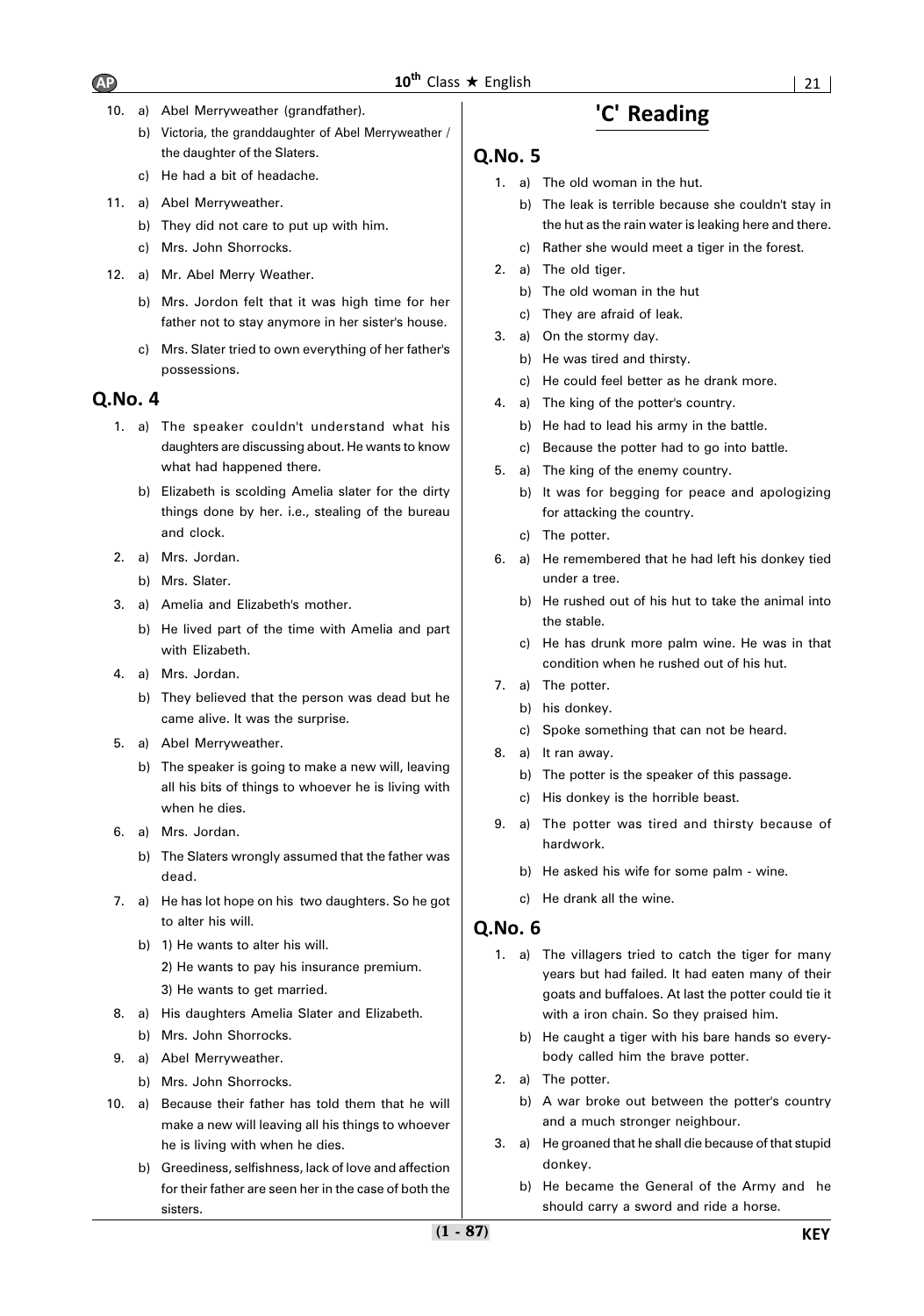- 4. a) To ride on it and to wage war.
	- b) He was nervous and worried because he did not know how to ride a horse.
- 5. a) A sentry from the enemy's camp.
	- b) the potter.
- 6. a) The potter.
	- b) He doesn't want to ride a horse in the life again. So he was walking.
- 7. a) The potter.
	- b) Because the new General won the battle.

### **Textual Discourses**

### **Q.No. 7 & 8**

| 1. | Abel             | ÷ | Hai Shorrocks                                                                          |
|----|------------------|---|----------------------------------------------------------------------------------------|
|    | <b>Shorrocks</b> | ÷ | Oh ! Hai Abel. Why you are looking                                                     |
|    |                  |   | dull ?                                                                                 |
|    | Abel             | ÷ | I could not forget this day in my<br>life.                                             |
|    | Shorrocks        | ÷ | Why ? What happened ?                                                                  |
|    | Abel             | ÷ | I couldn't expect this from my daugh-<br>ters                                          |
|    | <b>Shorrocks</b> | ÷ | What did they do?                                                                      |
|    | Abel             | ÷ | Yesterday night I was drunk and had                                                    |
|    |                  |   | a deep sleep. I couldn't get up. My<br>daughters felt that I was dead.                 |
|    | Shorrocks        | ÷ | Oh! No! I hope they burst into tears                                                   |
|    |                  |   | and may called all the neighbours<br>and relatives.                                    |
|    | Abel             | ÷ | Nothing happened. My elder daughter                                                    |
|    |                  |   | Amelia, made a call to younger one                                                     |
|    |                  |   | Elizabeth.                                                                             |
|    | Shorrocks        | ÷ | Both of them are of with you. Then                                                     |
|    |                  |   | what happened?                                                                         |
|    | Abel             | ÷ | When I woke up and came down of                                                        |
|    |                  |   | my room. I have seen all my belong-                                                    |
|    |                  |   | ings down in the hall.                                                                 |
|    | Shorrocks        | ÷ | What ? But why ?                                                                       |
|    | Abel             | ÷ | They started sharing of my belong-<br>ings without any feel of sadness on<br>my death. |
|    | <b>Shorrocks</b> | ÷ | How could you know that?                                                               |
|    | Abel             | ÷ | By seeing me alive my granddaughter                                                    |
|    |                  |   | felt happy and my daughters started                                                    |
|    |                  |   | saying complaints on each other                                                        |
|    |                  |   | that they are robbing my things.                                                       |
|    | <b>Shorrocks</b> | ÷ | I am so sorry Abel. I didn't expect<br>this.                                           |
|    | Abel             | ÷ | You know I didn't get married after                                                    |
|    |                  |   | the death of my wife. I thought to                                                     |
|    |                  |   | live with my daughters. But they are                                                   |
|    |                  |   | not having any love or care towards                                                    |
|    |                  |   | me.                                                                                    |

| <b>Shorrocks</b> |    | : Don't feel sad Abel.                         |
|------------------|----|------------------------------------------------|
| Abel             | t. | So I changed my will and came out              |
|                  |    | of that house.                                 |
|                  |    | <b>Shorrocks</b> : What about your belongings? |
| Abel             |    | : I will bring them Ring-O-bells.              |
|                  |    | Tomorrow i.e., Monday we will get              |
|                  |    | married.                                       |
| <b>Shorrocks</b> |    | : Sure ! Abel. Come lets go to church          |
|                  |    | for the arrangements.                          |
| Abel             |    | Thanks Shorrocks. Yes lets go                  |

**2.** In the play "The Dear Departed" we have read that there are no humane characters except Victoria. We couldn't find any dear person who was departed in the play.

Actually the grandfather is not dear to anyone.They only wanted his property. They cursed him for not paying his insurance premium and he was also not dead to be departed.

This is the irony of the play. In this play money is the dear to both the sisters but the truth revealed in front of Abel.

This indecent behaviour of Victoria's parents and Jordans made her to feel shame. She knew how good the grandpa is ! She loves him very much. They felt that he was dead but nobody saw his deadbody even. Victoria felt so happy when she came to know that the grandpa was alive. Because she was not touched with the base intensions and falsities of her parents and aunt.

Thus we can say that the only humane character in the play was 'Victoria'.

**3.** 27th July 2016,

9 : 05 p.m.

Dear Diary,

I hope, I am the only father in this world who couldn't gain love and affection from my own daughters. Today they made me to realize that I have done a mistake in my life that I didn't marry another woman after my wife's death. I am really ashamed of my two daughters behaviour. They proved that I am not dear to any one. They want only my property. These many years passed and I am a fool, I couldn't understand their attitude. To protect the previous 'will' they are just acting before me.

If children are in such way who will take care of the oldaged parents. Even their children learn the same from them. The only person who really feels me as dear is my granddaughter Victoria. "Oh God ! Bless her not to change her attitude as per she is growing.

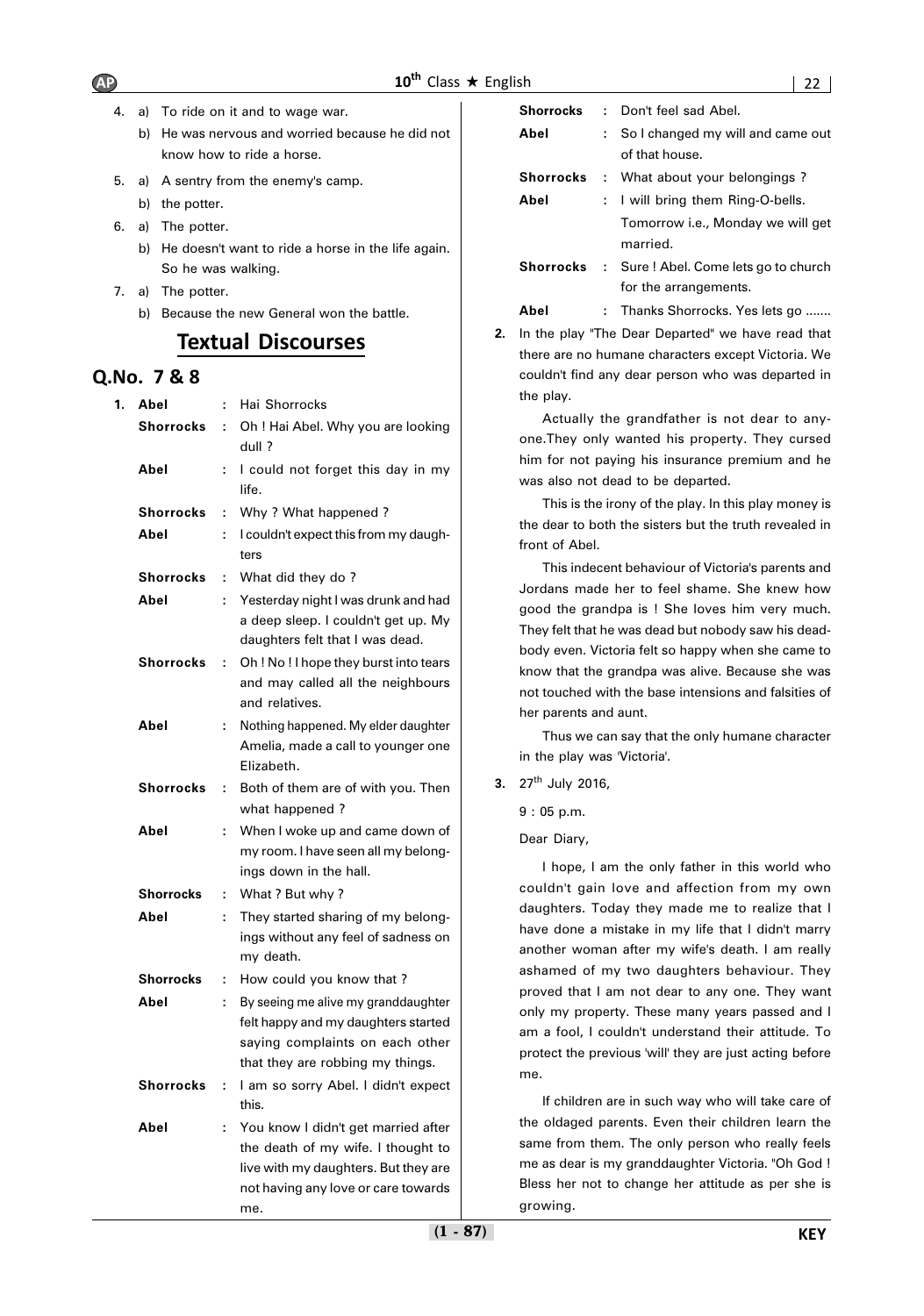Today I, Naresh of X 'A', have got the opportunity to share with you my views on 'Why are old people harassed and abandoned in India ? What should be done to improve their lot ?'

In India, old people, sometimes after retirement, start leading an inactive life. They don't do anything constructive or useful for the family or society. They stay at home listlessly. Their nagging attitude becomes a problem for the members of the family. They demand care and attention. If they don't get desired help, they start feeling neglected. Nuclear families, working women, increasing urbanisation and generation gap are some of the facts which add to the problems of senior citizens. To improve their lot many steps can be taken. They should be made active and social to shun their detachment. They can help the children in their homework. They can help in marketing. They can keep themselves active by attending yoga sessions. Joint family system is a strong bond and can serve as a network for the elderly.

There is another side of the coin too. The elderly members of the family should try to adjust according to changing time. They should lend a helping hand to their prodigy without expecting too much. They should help to develop a strong family bond. They should not be dependent on others. Instead they should support their children in times of need. 'Love begets love' is key mantra of family life. Above all the old should make their wills discretely. They should not get swayed by sentiments.

Thank you one and all for giving me this opportunity.

| 5. | Abel   | t. | Amelia ! What happened ? Why are        |
|----|--------|----|-----------------------------------------|
|    |        |    | you so shocked?                         |
|    | Amelia | ٠. | Father, is that you?                    |
|    | Abel   | ÷. | Of course it's l. Is there any problem  |
|    |        |    | with little Vicky?                      |
|    | Amelia | ÷. | No, father. She is all right.           |
|    | Abel   | t. | Oh! Where is she? Hello! What brings    |
|    |        |    | you here Elizabeth?                     |
|    | Amelia | ÷. | Father, they came here to see you.      |
|    | Abel   | ÷. | I'm right enough but for a bit of head- |
|    |        |    | ache.                                   |
|    | Amelia | t. | Are you quite well?                     |
|    | Abel   | ٠. | Amelia, what the devil do you mean      |
|    |        |    | by this tomfoolery?                     |
|    | Amelia | ÷. | Ok, father, come let us have tea.       |
|    | Abel   | ÷. | Ah, thank you. Now I'm feeling better.  |
|    |        |    | Let us have tea.                        |

#### **6.** 17th August, 2016

10 p.m.

#### Dear Diary,

I can't forget his day when I found my mom and dad grabbing dear grandpa's bureau, clock and slippers. I was greatly shocked to hear mom saying that grandpa was dead. However, I saw that he was drunk this morning, but not dead. Soon my aunt Elizabeth and uncle Ben came and were in mourning dress. Soon after their arrival, all of them started arguing hotly over grandpa. My mom told my aunt that he was as merry as a sand boy in the morning. After taling tea they started talking over dividing his things like gold watch, slippers, clock etc. I felt very bad that grandpa was not yet dead. But he was made to be dead and they started fighting over his things ! It was most inhuman and unbecoming of them to treat grandpa so badly. Strongly, they were fighting over for how many years they has kept with them. This is inhuman.

I was overjoyed when I saw grandpa still alive. When I expressed my happiness my mum snubbed me. Things finally came out when my aunt told grandpa that my mom and dad had been robbing him. Grandpa didn't take long to understand that for his daughters his death and things were more important than his life. He took no time to frustrate their evil designs by saying that he was marrying again next Monday. I shall miss my dearest grandpa. But I would go to him whenever I like. Victoria

- **7.** Oh ! God ! What to do now. I realized that I had been made General of the Army. I was really frightened. The king had ordered me to go to the palace the next day. How could I, a poor ignorant potter, become the General of the Army ? I had never carried a sword, not had I ever ridden a horse. Oh ! I shall die because of this stupid donkey. He was only brought me trouble. I could not sleep. I am nervous and worried. I don't know how to ride a horse. If I fall off, everybody will laugh at me. Oh ! God ! Help me now. I am not strong enough to fight war. How could I lead the army into battle the next day ? I don't know how to fight in a war. I am sure that I shall die in the hands of enemies. Probably this is the last day for me.
- **8. Villager :** Good morning ! What a brave deed you did ! You know, I am amazed.
	- **Potter :** What are you talking ? I can't understand.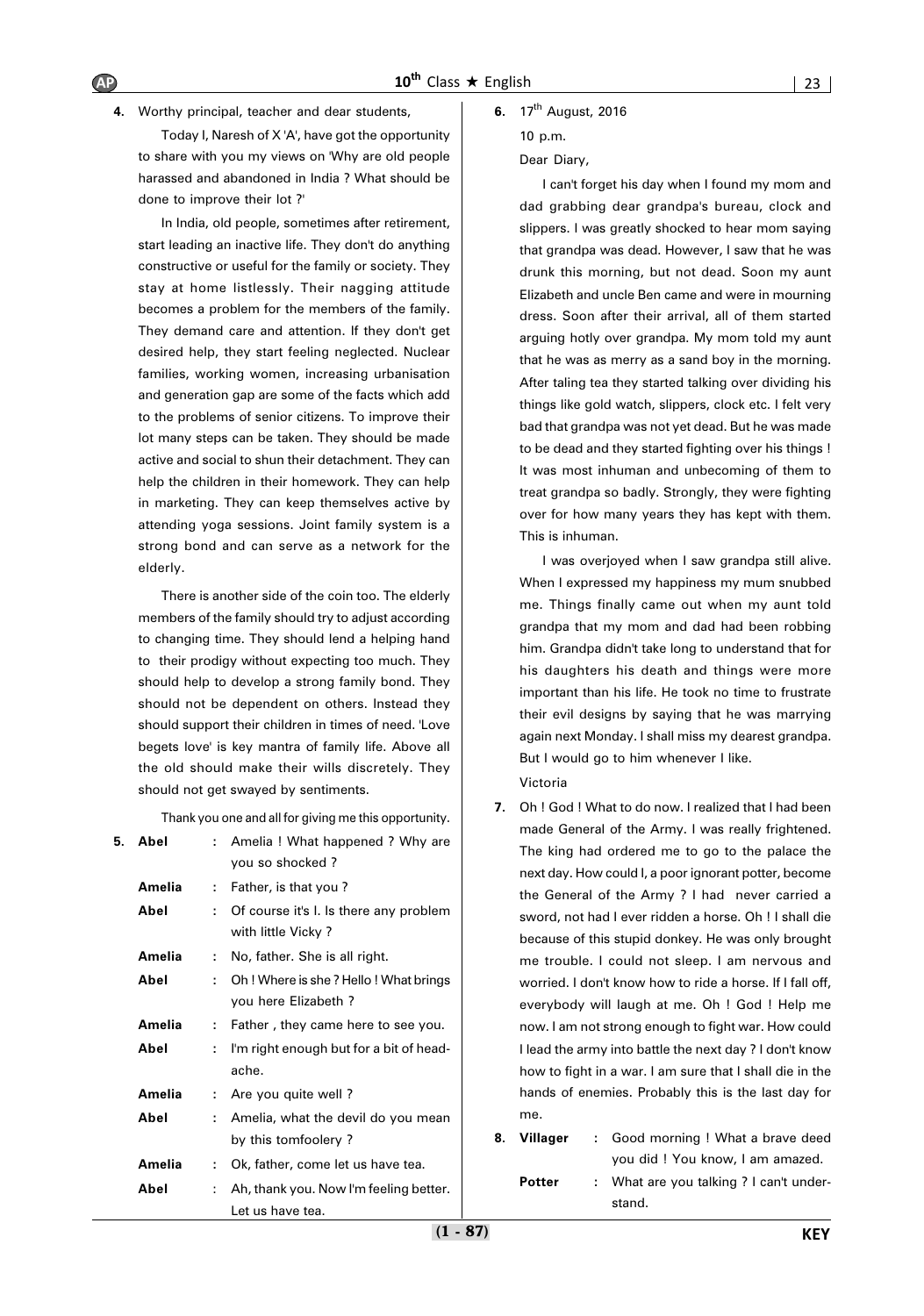|    | Villager      | ÷. | Aye ! Don't you know what you did?                                  |
|----|---------------|----|---------------------------------------------------------------------|
|    | Potter        | ÷. | Really I can't understand your words.                               |
|    | Villager      | ÷. | Come out. You can see the tiger tied                                |
|    |               |    | to the tree which you have caught.                                  |
|    | <b>Potter</b> | ÷. | No, you are mistaken. I tied my<br>donkey to the tree.              |
|    | Villager      | t. | Don't tell a cock and bull story. You                               |
|    |               |    | have done a wonderful help for us.                                  |
|    | Potter        | ÷  | Can you elaborate ? I can't understand<br>which help I did for you. |
|    | Villager      | ۰. | Dear Potter, the tiger you caught had                               |
|    |               |    | eaten many of our goats and                                         |
|    |               |    | buffaloes. We had tried to catch it for                             |
|    |               |    | many years but had failed.                                          |
|    | Potter        | ÷  | Why do you imagine my donkey as                                     |
|    |               |    | a tiger? See properly. It is my donkey.                             |
|    | Villager      | t, | Anyhow, we are thankful to you.                                     |
|    | Potter        | ÷  | Why don't you listen to me ? I have                                 |
|    |               |    | only brought my donkey home. How                                    |
|    |               |    | can a donkey could change into a                                    |
|    |               |    | tiger?                                                              |
|    | Villager      | ۰. | Well. We are not only praising your                                 |
|    |               |    | courage but also your modesty. Bye !                                |
|    |               |    | See you later.                                                      |
| 9. | Sentry        | ÷. | Run, run save yourselves ! The famous                               |
|    |               |    | Tiger - General is coming at the head                               |
|    |               |    | of a large army to attack us.                                       |
|    | King          | t. | What happened ? Why do you alarm                                    |
|    |               |    | us?                                                                 |
|    | Sentry        | ÷. | Your majesty ! I saw the Tiger-General<br>coming towards our camp.  |
|    | King          |    | Let him come. We have large army.                                   |
|    |               |    | He is alone. We can attack him easily.                              |
|    | Sentry        | ÷. | Your majesty ! Don't you hear the                                   |
|    |               |    | bravery of the Tiger-General.                                       |
|    | King          | ÷  | No. What is it?                                                     |
|    | Sentry        | ÷. | He captured the tiger with his bare                                 |
|    |               |    | hands and tied it in front of his house.                            |
|    | King          | ÷  | Oh ! Our soldiers are more courageous                               |
|    |               |    | than he is. Don't worry. We can defeat                              |
|    |               |    | him easily.                                                         |
|    | Sentry        | ÷. | No, majesty. He is not an ordinary                                  |
|    |               |    | man. He is a giant. Now he is galloping                             |
|    |               |    | towards our camp with a tree in one                                 |
|    |               |    | hand and his reins in other.                                        |
|    | King          | ÷. | What ! Did he uproot a tree with one                                |
|    |               |    | hand ?                                                              |
|    | Sentry        | ÷. | Yes, majesty. It is better to run to save                           |
|    |               |    | ourselves.                                                          |
|    | King          | ۰. | Yes, it is true. It is better to run.                               |

| 10. | Situation : When Mr. Abel decided to get married |    |                                                                                         |  |  |  |
|-----|--------------------------------------------------|----|-----------------------------------------------------------------------------------------|--|--|--|
|     | to Mrs. Shorrocks.                               |    |                                                                                         |  |  |  |
|     |                                                  |    | Conversation                                                                            |  |  |  |
|     | Henry                                            | ÷. | What, get married !                                                                     |  |  |  |
|     | Amelia                                           | ÷  | He's out of his senses.                                                                 |  |  |  |
|     | Ben                                              | ÷  | Why only he selected Mrs. John<br>Shorrocks?                                            |  |  |  |
|     | <b>Elizabeth</b>                                 | ÷  | He said he know her very well. They<br>often meet together and share their<br>feelings. |  |  |  |
|     | Slater                                           | ÷  | He has also announced that he will<br>change his will.                                  |  |  |  |
|     | Victoria                                         | ÷  | Mom ! But why Grandpa has decided<br>to get married at this age?                        |  |  |  |
|     | Amelia                                           | ÷  | I too don't know my child.                                                              |  |  |  |
|     | Elizabeth                                        | ÷  | Amelia ! What might be the reason                                                       |  |  |  |
|     |                                                  |    | for his decision?                                                                       |  |  |  |
|     | Ben                                              | ÷. | He had gone mad.                                                                        |  |  |  |
|     | Henry                                            | ÷  | What are you talking ? He is after all<br>our father-in-law.                            |  |  |  |
|     | Amelia and                                       |    |                                                                                         |  |  |  |
|     | Elizabeth                                        |    | : Ah ! We cannot change him.                                                            |  |  |  |
|     | Victoria                                         | ÷  | I am scared about next morning<br>(Monday).                                             |  |  |  |
|     | Ben                                              | ÷  | Let's go now we will meet on Monday.                                                    |  |  |  |
|     | Amelia and                                       |    |                                                                                         |  |  |  |
|     | Henry                                            | ÷  | Ok, see you later.                                                                      |  |  |  |
|     | Victoria                                         | ÷. | Bye! Uncle and Aunt.                                                                    |  |  |  |
| 11. |                                                  |    | 22-222-A45,                                                                             |  |  |  |

Trafalgar Square, Manchester city, 28th March, 2016.

My dear Tattersall,

How are you ? I am keeping quite well and hope to hear the same from you. It is a long time since I received a letter from you. What are the things with you ? There is a surprising news for you. I am glad to write to you that I am going to get married to Mrs. John Shorrocks at 12 o' clock at St. Philips church on Monday, 7<sup>th</sup> April, 2016. Mrs. John Shorrocks is a good woman and is the owner of "Ring-O-Bells". We know each other very well. She is a famous business person in the city. Hence, I cordially invite you to attend our marriage ceremony without fail.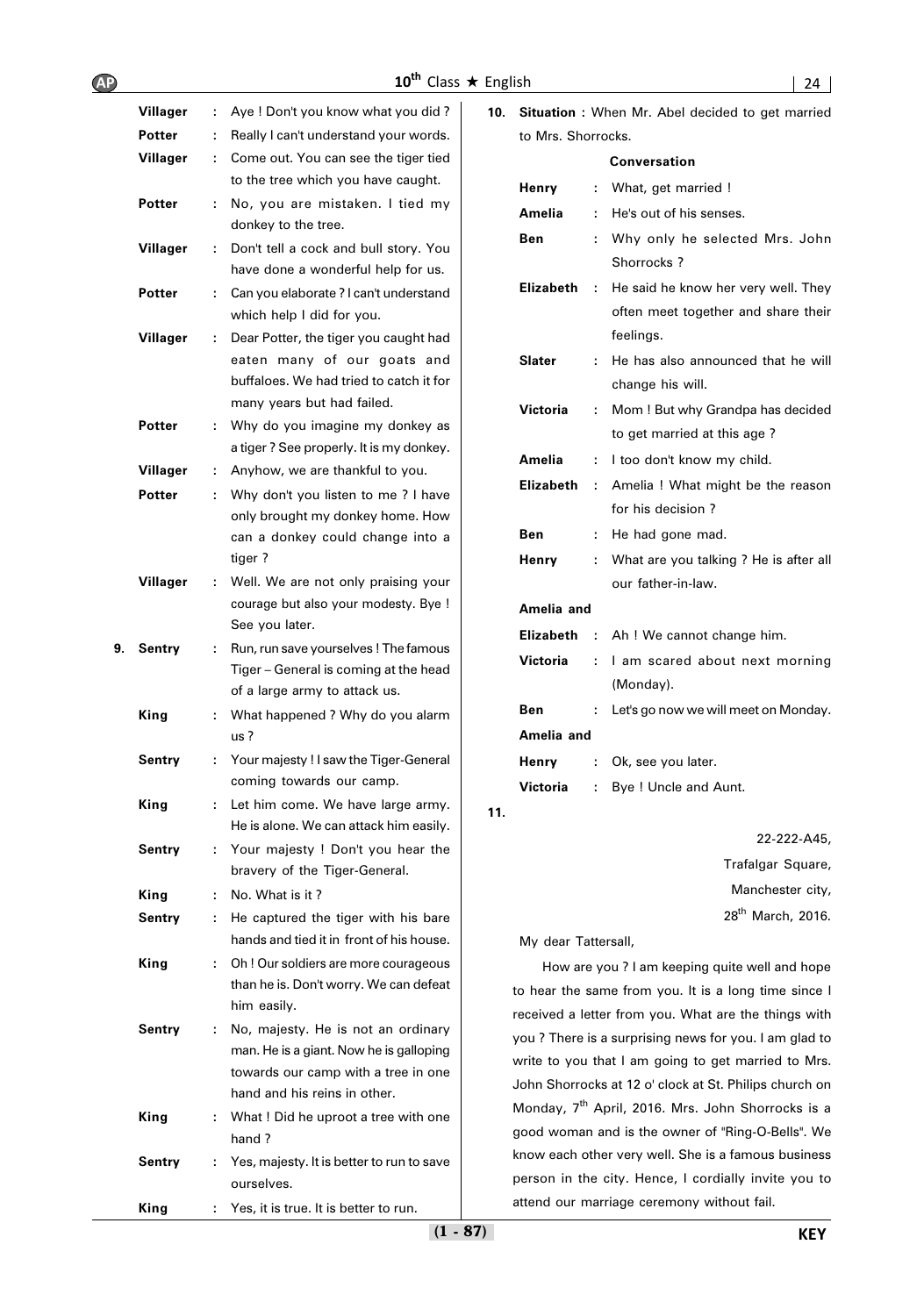Now, I think that you are very surprised to hear the news of my marriage at this age. I had to take this decision because of the evil intentions of both my dauthters Amelia and Elizabeth. You know that I have been with Amelia's family for the last few months. A few days ago, Amelia thought me 'dead' and her foolish husband sent this message to my second daughter Elizabeth. Before Elizabeth and husband's arrival, Amelia shifted my bureau to the sitting room. She also tried to steal my clock and my slippers for her husband. After the arrival of the Jordans, both my daughters concentrated on grabbing my things. No, one bothered about me. They don't deserve to be called 'daughters' at all. When I understood their nature. I wanted to teach them a lesson. I announced that I would change my will the next Monday. Pay my insurance premium and get married. I think that this decision is a slap on the faces of my greedy and deceitful daughters.

I hope that you will understand my feelings. I shall be very glad to see you at the ceremony on Monday. I am awaiting your arrival. Convey my best wishes to your wife.

> Your loving friend, Abel Merryweather.

**Address on the envelope :**

To, Mr.K.Tattersall, 5-262-6/A, Joseph Towers, Dovinci street, Liverpool, England.

- **12.** I am amazed on seeing the tiger tied to the tree in front of my house and fainted. I do not understand how a donkey could change into a tiger ! I don't know why the people are praising me. I had done nothing of the sort. I don't understand what brave deed I have done. I don't understand what had happened last night. I cannot guess how the tiger has come in front of my house. Who might have tied the tiger to the tree in front of house ? What happened to my donkey ? I am sure that I have not tied the tiger to the tree. It is amazing how it happened. I am confused what was happened really. I am becoming mad with this type of questions. Who will solve this puzzle ? I don't know what to do and what to say the people who are praising me as a brave man.
- **13.** Oh, my God ! Why these many people gathered in front of my house and how would a donkey changes into a tiger ? I couldn't understand what is going on in my house. Who brought this tiger from the forest ?

All the villagers are thinking that I helped them by catching it, as it is eating their cattle. And they are praising me that I am a brave person. I am confused with this situation. I don't who tied a tiger in front of my house. Now, what happened to my donkey ? Where is it ? Even my wife doesn't know that had happened last night. One stormy night changed my life, from a normal potter to a brave potter. It's all just like a magic.

**14.** 28th July, 2016.

Sunday, 9.00 p.m.

Dear Diary,

Oh God ! What is going on in my life. King announced me as the General of the Army. How could he do like this. This is all only because of my stupid donkey. I know that I have never carried a sword or even ridden a horse. Now, how can I fight with the enemies ? That to as the General. How funny it is ? Who will save me from this situation. Everyone in the village feels that I am a bravely person and praising me as the "Brave Potter". So I could not go to the king and reveal the fact that I don't anything and I am not a brave person. Then, Everybody will laugh at me. What to do now ? How can protect myself from this situation ? Who will help me ? OK ! Now I should be strong. I will woke-up early and practice riding the horse.

The Potter.

**15.** 9th November, 2016.

Dear Diary,

I can't forget this day when I found my mom and dad pinching dear grandpa's slippers, clock and bureau. I was greatly shocked to hear mom saying that grandpa was dead. Soon after the arrival of aunt Elizabeth and uncle Ben, all of them started quarrelling with each other. They don't have any concern for grandpa. They don't have any love and affection for him. They don't love him. They only love his assets. What a misery ! It is most in human and unflattering of them to treat grandpa so badly ! But I have been overjoyed to see grandpa still alive. Grandpa has understood that for his daughters, his death and things are more important than him. He has taken no time to frustrate their evil designs by saying that he is going to marry.

He has taught his greedy daughters a lesson. But I shall miss my dearest grandpa if he gets married. No, I don't want to live with my parents anymore. I shall live with my grandpa.

Victoria.

<sup>9 : 00</sup> p.m.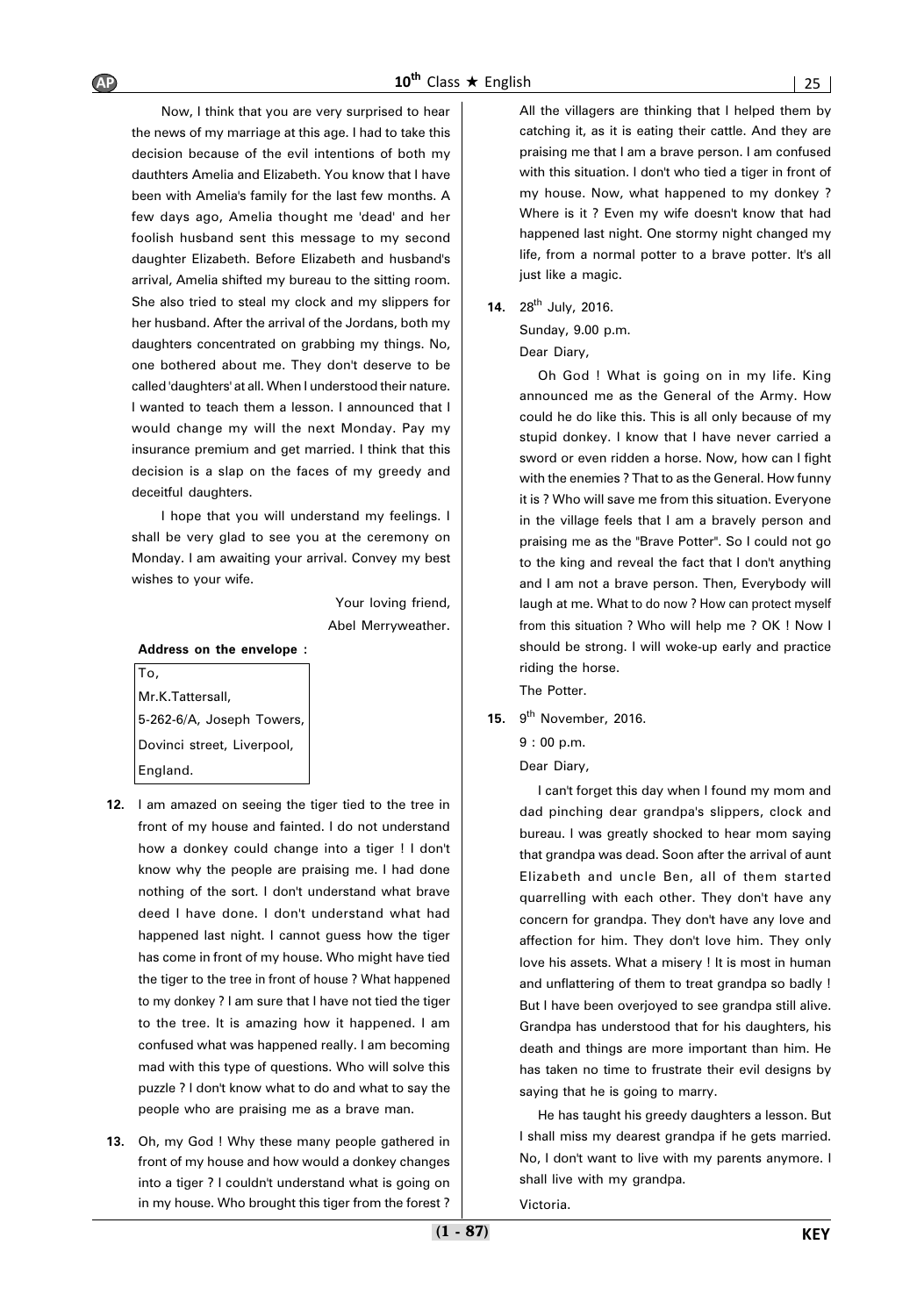**16.** Abel Merryweather is an old man. He has two daughters named Amelia and Elizabeth. Since his wife's death, he has lived part of the time with Amelia and part with Lizzie. Both the daughters don't have any love and affection for him. They only love his property. When he comes to know that Amelia tries to pinch his things, he understands her greediness. He also understands that they are in mourning as they think he is dead. Both his daughters quarrel over his things. Abel becomes angry because he feels that his daughters don't even wait till his funeral and have tried to divide things between them. He says to himself, "I must teach my daughters a lesson". He says to his daughters, "It doesn't take you long to start dividing my things between you. I'll tell you what I'm going to do. Since your mother's death, I have lived part of the time with you. Amelia, and part with you, Lizzie. Well, I shall make a new will, leaving all my bits of things to whoever I'm living with when I die. How does that strike you ?" Abel wants to go to someone that wants him as his daughters don't want him. Though they beg him to live with them, he doesn't want to live with them. He says to them, "On Monday next I have got to do three things. I've got to go to the lawyer and alter my will; and I've got to go to the insurance office and pay my premium and I have got to go to St. Philip's Church and get married". Thus he makes them all wondered. He has taught his greedy and selfish daughters a lesson.

|                | father               |                                                                                                                                                     |
|----------------|----------------------|-----------------------------------------------------------------------------------------------------------------------------------------------------|
| Kalam's mother |                      | Do you hear that Abdul<br>wants to leave Ram-<br>eswaram and study at<br>the district head quarters<br>in Ramanathapuram.                           |
| Kalam's father | $\ddot{\phantom{a}}$ | Yes, I know.                                                                                                                                        |
| Kalam's mother | $\ddot{\phantom{a}}$ | How did you accept for<br>that?                                                                                                                     |
| Kalam's father | $\ddot{\cdot}$       | Don't worry. They have<br>to go away to grow.                                                                                                       |
| Kalam's mother | :                    | I am not interested to<br>send him out.                                                                                                             |
| Kalam's father | $\ddot{\cdot}$       | You should not think<br>like that. Your children<br>are not your children.<br>They are the sons and<br>daughters of life's long-<br>ing for itself. |
| Kalam's mother | $\ddot{\phantom{0}}$ | You don't know the<br>feelings and affection of<br>a mother. I gave birth to<br>my son?                                                             |

**Conversation between Kalam's mother and**

| Kalam's father |              | Of course. I know. He<br>came through you, but<br>not from you.                                                                                      |
|----------------|--------------|------------------------------------------------------------------------------------------------------------------------------------------------------|
| Kalam's mother |              | You don't how much I<br>love him. My mind is<br>filled with<br>many<br>thoughts.                                                                     |
| Kalam's father |              | Why didn't I? I know<br>how much you love<br>Abdul. You may give him<br>your love but not your<br>thoughts. For children<br>have their own thoughts. |
| Kalam's mother | $\mathbf{r}$ | Now, what you insist is<br>Abdul has to go Rama-<br>nathapuram for higher<br>studies.                                                                |
| Kalam's father |              | Yes, it is very important<br>for his career and dev-<br>elopment.                                                                                    |

# **PAPER – I : PART – B**

### **Editing a Passage**

#### **Q.No. 9**

| 1. |       | a) started      |           | b) along           |             |
|----|-------|-----------------|-----------|--------------------|-------------|
|    |       | c) attended     |           | d) planning        |             |
|    | e)    | on              |           |                    |             |
| 2. |       | a) when         | b)        | - in               |             |
|    |       | c) delivered    | d)        | later              |             |
|    |       | e) where        |           |                    |             |
| 3. |       | a) children are |           | b) also a language |             |
|    |       | c) learn        |           | d) six or nine     |             |
|    | e) of |                 |           |                    |             |
| 4. |       | a) which        | b) when   |                    | c) a lot of |
|    | d)    | - in            | e) before |                    |             |
| 5. |       | a) teeth        | b) lay    |                    | c) die      |
|    | d)    | former          | e) hooves |                    |             |
|    |       |                 |           |                    |             |

### **Cloze Test**

|    | C | 2) A   | 3) B   | 4) C | 5) D |
|----|---|--------|--------|------|------|
| 1) | D | 2) B   | 3) A   | 4) A | 5) C |
| 1) | С | 2) A   | 3) A   | 4) A | 5) C |
| 1) | В | $2)$ A | 3) D   | 4) C | 5) B |
| 1) | В | 2) D   | 3) A   | 4) B | 5) C |
| 1) | С | 2) A   | 3) A   | 4) C | 5) B |
| 1) | В | 2) A   | $3)$ C | 4) B | 5) D |
| 1) | В | 2) C   | 3) A   | 4) D | 5) B |
| 1) | C | 2) B   | 3) A   | 4) D | 5) D |
| 1) | В | 2) A   | 3) D   | 4) A | 5) B |
| 1) | С | 2) A   | $3)$ C | 4) B | 5) A |
| 1) | D | 2) A   | $3)$ B | 4) C | 5) B |
| 1) | В | 2) A   | 3) B   | 4) C | 5) D |
|    |   | 1)     |        |      |      |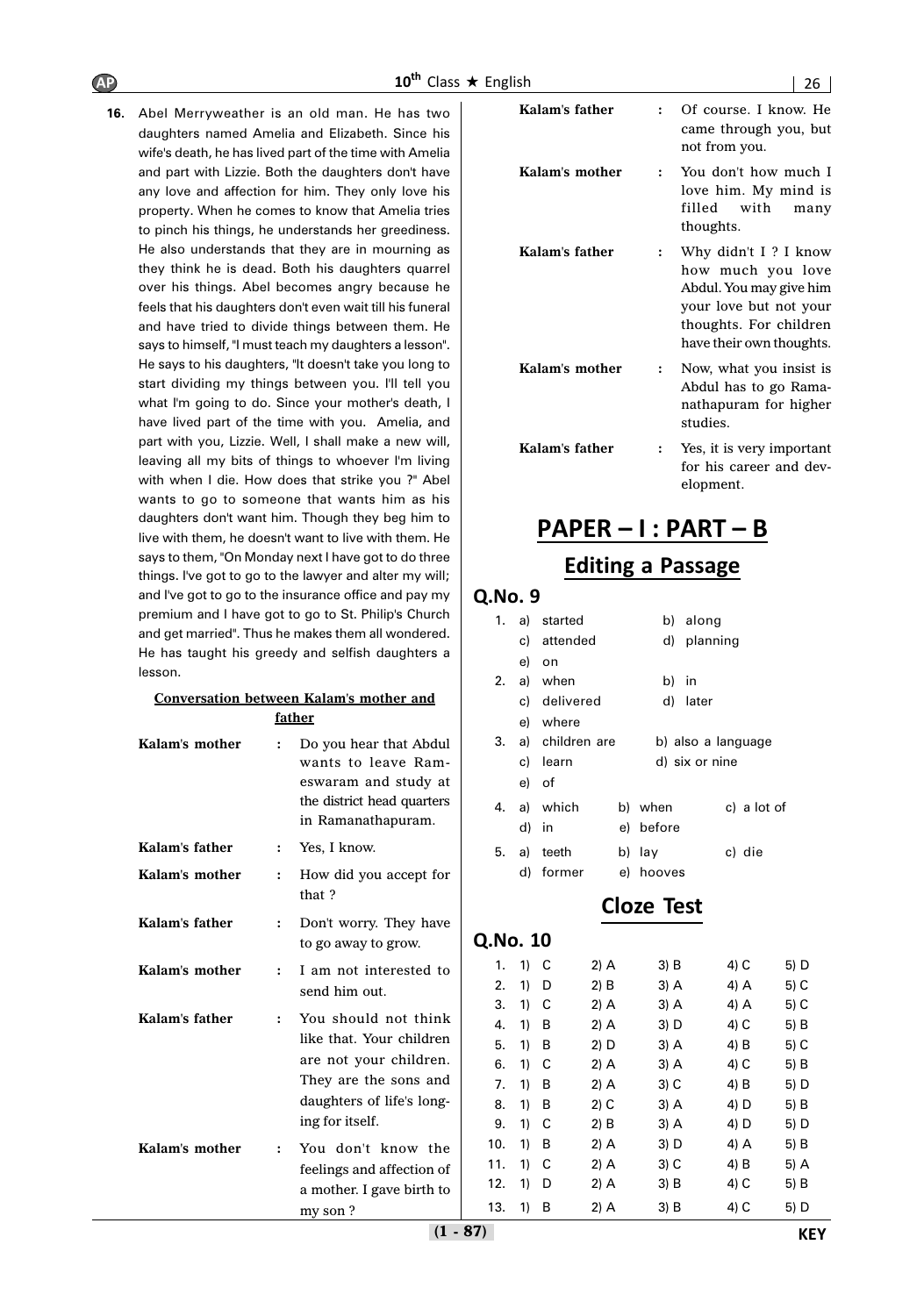### **Relative Clauses**

### **Q.No. 11**

- 1. We saw the horse that was lame.
- 2. The letter reached me this morning that you sent.
- 3. Coal is found in Bengal which is a very useful mineral.
- 4. The thief who stole the watch was punished.
- 5. When I was sitting down to breakfast, the telephone rang.
- 6. I met my friend on the road when I was going home.
- 7. Krishna started to go to the school when the clock struck nine.
- 8. This is the village where I was born.
- 9. I do not know where Rama went.
- 10. It is certain that Suraj will fail in the examination.
- 11. Men that are honest are trusted by all.
- 12. Bheema was a mighty hero who killed many Rakshasas.
- 13. This is the boy whom the old man adopted.
- 14. Balban was a powerful Sultan whom everyone feared.
- 15. Gandhiji is the Father of nation whose memory is cherished by all.
- 16. This is the horse whose leg was broken in an accident.
- 17. This is the boy that came first in the running race.
- 18. I use this fountain pen in the cost of which is not known to me.
- 19. This is the letter which Lila wrote.
- 20. I know the man who steals the bicycle.
- 21. He is hard working that everybody knows it.
- 22. When the old man fell down, he broke his leg.

## **Active Voice to Passive Voice**

### **Q.No. 12**

- 1. Flowers are plucked by her.
- 2. The flute is played on by Ram.
- 3. The beggar is being laughed at by the boys.
- 4. I have been insulted by him.
- 5. The pen has been stolen by them.
- 6. I was treated as a son by Mrs. Scott.
- 7. The word of command to roll the log was given by Phatik.
- 8. What is meant by you ?
- 9. Any sleep could not be got that night by me.
- 10. All are not influenced alike by poets.
- 11. Nothing of the youth's character is known to us.
- 12. The bundle must be taken away by me.
- 13. Many opportunities for friendly co-operation are given by the service of the family.
- 14. A large of baked clay was bought by me.
- 15. I shall be expected by them to have special in sight.
- 16. The dog is being beaten by him.
- 17. What is being done by you ?
- 18. We have been invited by her.
- 19. The papers have not been delivered by the speaker.
- 20. This hospital was built by my uncle.

### **Reported Speech**

### **Q.No. 13**

- 1. Mrs. Jordan said that I was quite well.
- 2. Radha says that she can not run.
- 3. Sita will tell her mother she will not cook food.
- 4. He told me that I did not know the art of speaking.
- 5. Victoria said that they hadn't been there for ages.
- 6. Mrs. Slater told Victoria that she was amazed at her.
- 7. Ben asked them if they had got the receipt for the premium he had paid that morning.
- 8. Ben asked them if they thought he hadn't paid it.
- 9. Abel asked Ben where had his brother Isaac died.
- 10. Abel asked them who had gone dead.
- 11. Mrs. Slater told Henry that they could do it before they had come.
- 12. Henry told Mrs. Slater that they would be very small for him.
- 13. Mrs. Slater told Henry that he knew she always wanted to had it after he had died.
- 14. Victoria asked her parents if they were planning to pinch it (that).
- 15. Mrs. Jordan asked her father what bureau was that (had been).
- 16. Mrs. Slater asked Victoria not to talk so silly.

# **Adverbial Clauses and Linkers**

- 1. Sindhu closed the doors because she heard loud noises from outside.
- 2. I noticed the uneven road first time because I noticed my father's cracked feet for the first time.
- 3. As Bayaji reached Kadam's house, he saw Bhujaba coming towards him.
- 4. If you promise to work hard, I will appoint you.
- 5. No sooner had we found that he was dead than your father sent them a telegram.
- 6. Scarcely he had his breakfast, he went out to pay the insurance.
- 7. Antonio called Shylock names because he was greedy and cruel.
- 8. The attendance is very thin because it rained heavily today.
- 9. If the book is not found interesting, I shall return it soon.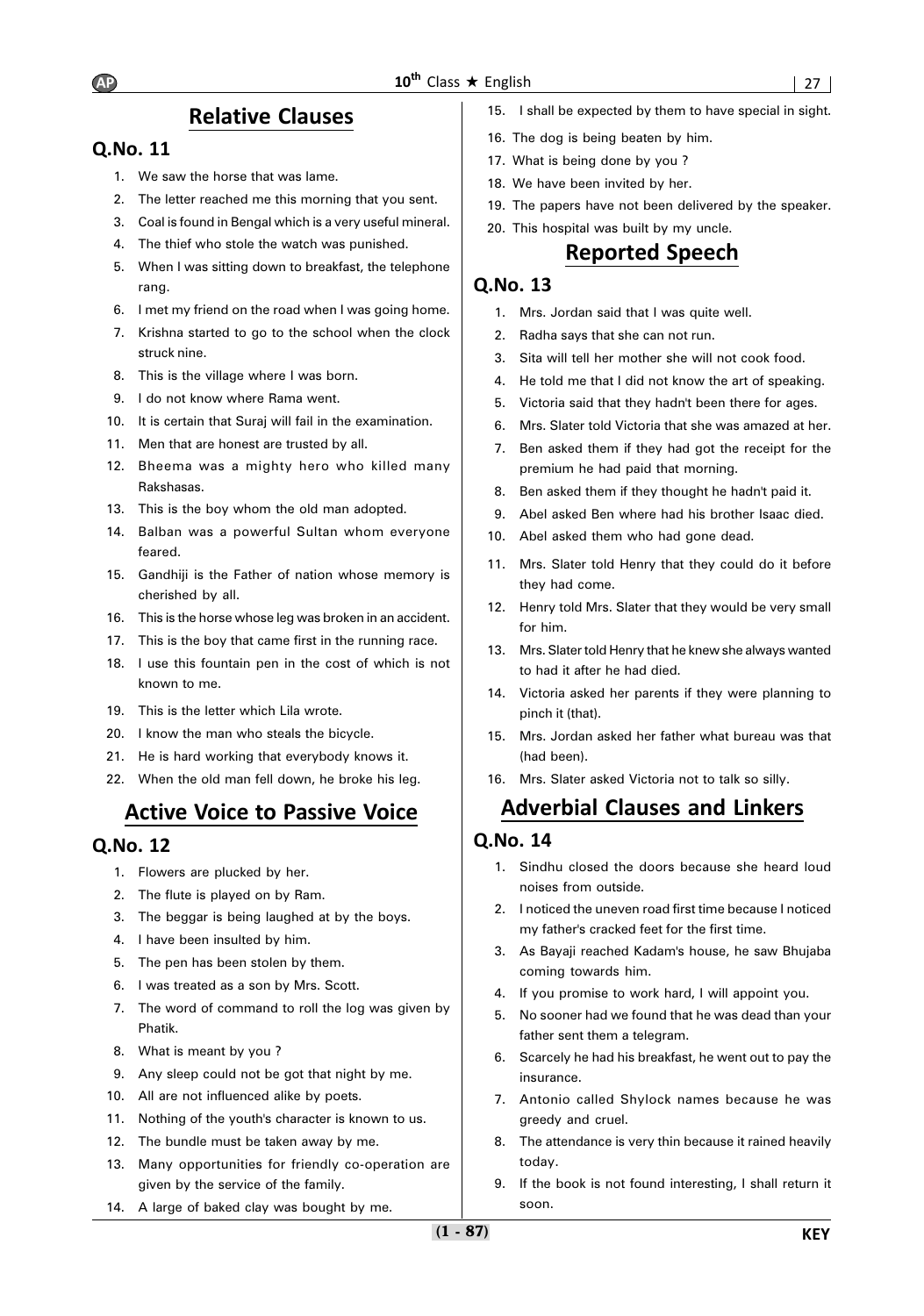**Q.No. 17**

- 10. If you fail to come here tomorrow, the work will have to be stopped.
- 11. I shall not go to school today since I am unwell.
- 12. The crops failed this year since the monsoon was unfavourable.
- 13. As I am very busy, I can't talk to you now.
- 14. It is Autumn so leaves are falling.
- 15. There is life because there is hope.
- 16. You will pass if your working hard is a conditions.
- 17. No sooner had father died than his daughter wanted to have the bureau.
- 18. No sooner does Mrs. Slater go out to fasten the front door than Henry takes his coat off.
- 19. No sooner Victoria's mother instructed than she appeared dressed accordingly.

### **Prepositions**

### **Q.No. 15**

- 1. for the sake of 2. In spite of 3. in front of 4. In accordance with 5. a head of 6. of 7. to 8. off 9. at 10. of 11. of 12. by 13. to 14. on account of 15. apart from 16. In case of 17. ahead of 18. in addition to 19. in front of 20. along with 21. a head of 22. along with 23. due to 24. by means of 25. in spite of 26. in addition to 27. in 28. In case of 29. Due to 30. by means of 31. in case of 32. according to 33. in accordance with 34. of 35. for
	- **Verb forms**

### **Q.No. 16**

- 1. She has gone
- 2. did, go
- 3. A. Has, not arrived B. hasn't
- 4. have done
- 5. had already, left
- 6. had left
- 7. went
- 8. have known; was; saw; have worked; have met
- 9. A : Have, called
- B : Have, seen
- 10. A : Have, talked
	- B : haven't
- 11. happened
- 12. had been, came
- 13. passed
- 14. arrived, started

#### you could improve your speaking skills in English.

8. My dear friend Sohan ! you have become pale. Better, consult a doctor.

**Advise or Suggestion**

1. Would you mind studying well ?

to do yoga everyday.

health.

riding.

every day.

2. It's good if you leave the habit of drinking.

3. My dear friend ! You put on a lot of weight. It's better

4. My dear brother ! You should be careful about your

5. My dear cousin ! You should use a helmet while

6. You would be knowledgeable if you refer Newspaper

7. You should watch English news channels. So that

9. My dear brother ! you should not ride your bike at night without lights.

### **Polite Request**

#### **Q.No. 18**

- 1. Dear brother, please drive slowly / would you mind driving slowly.
- 2. Could you say where the railway station is ?
- 3. Could you please wait for me.
- 4. Please give me a kilo of sugar.
- 5. Would you mind telling me which bus goes to H.B. colony ?
- 6. would you please pack the grocery.
- 7. Could you please arrange on appointment with the Manager.
- 8. Please give me your English notebook.
- 9. Would you mind telling me what is the time now ?

### **Right Phrase**

### **Q.No. 19**

1) D 2) D 3) C 4) A 5) D 6) C 7) C 8) D

## **Identifying the Expression**

| $1)$ B  | $2)$ C | $3)$ A  | 4) B  | 5) C    |
|---------|--------|---------|-------|---------|
| $6)$ A  | 7) A   | 8) B    | 9) D  | $10)$ B |
| $11)$ C | 12) A  | $13)$ A | 14) A | 15) A   |
| 16) A   |        |         |       |         |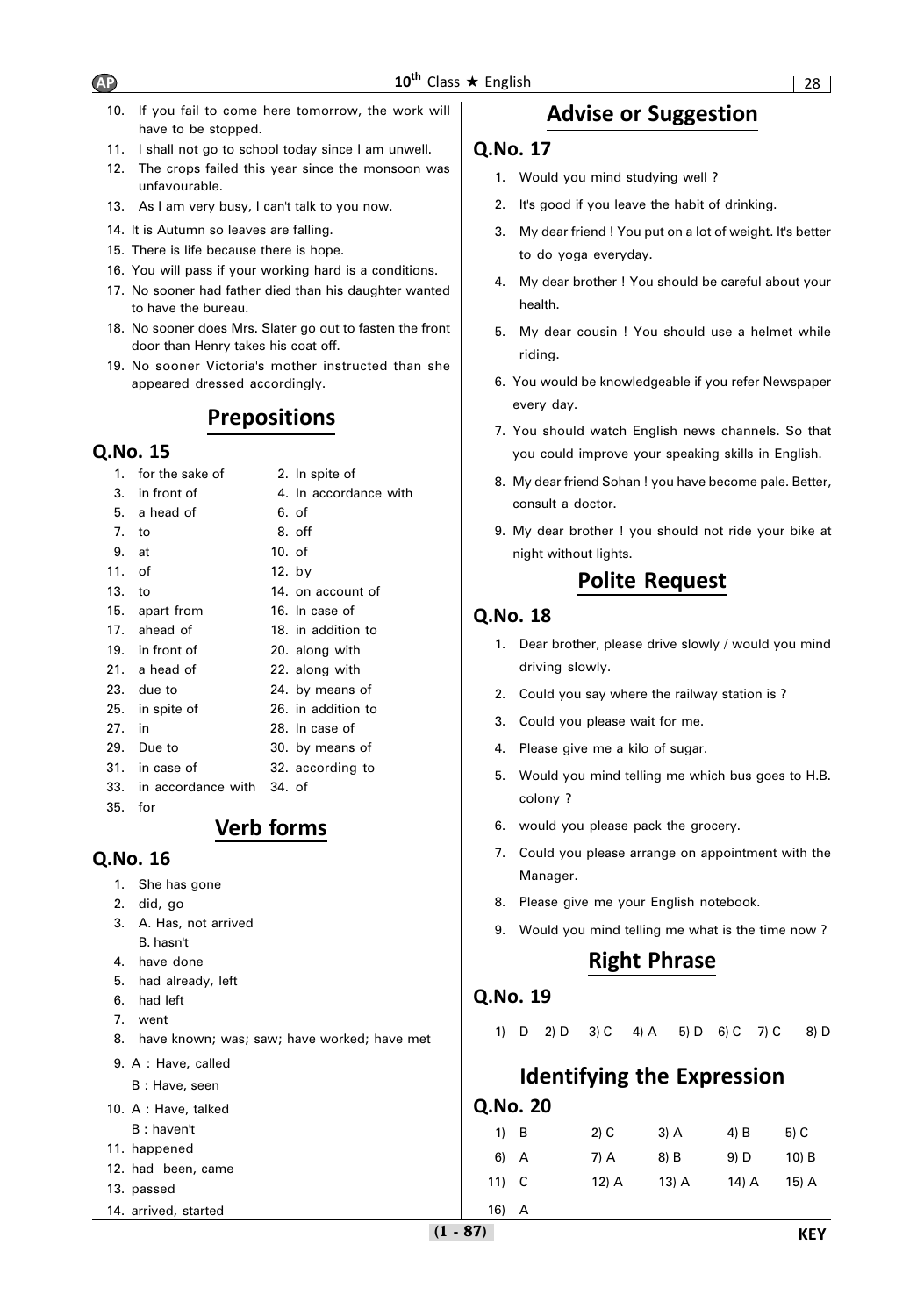## **PAPER – II : PART – A**

### **Interpretation of Non-verbal Information**

### **Q.No. 1**

- 1. 1) The table shows the Tallest Buildings of the world.
	- 2) Taipei 101 is the tallest building and its height is 509 M.
	- 3) Petronas Tower 1, Petronas Tower 2 and Jin Mao Tower.
	- 4) Taipei 101
	- 5) Hong Kong
- 2. 1) Performance of students in examination
	- 2) Grade B
	- 3) Grade E
	- 4) 7%
	- 5) 54
- 3. a)  $4 \text{ years}$ 
	- b) 2015
	- c) 2014
	- d) Decreasing
	- e) The bar graph shows the TV sales report in a shop.
- 4. a) Sex, Age, Qualification, Appointments
	- b) 55-58
	- c) Government
	- d) 5
	- e) 15
- 5. a) The table represents the energy requirement by the various activities in kilo-calories per hour.
- b) Four categories.
- c) (iii) 40
- d) (iii) swimming
- e) (iii) Climbing required 400 900 kilo calories per hour.

### **Unseen Comprehension Passages**

### **Q.No. 2**

1. 1. Akbar was a great king. He allowed all people to worship in their own ways.

He loved poetry, painting and architecture.

- 2. The Nine Jewels of the Mughal Crown are the Nava Ratnas.
- 3. a 4. c 5. b
- 2. 1. He said all the religions are the same.
	- 2. A feeling of divine power in him.
	- 3. c 4. c 5. c
- 3. 1) The Brahmin taught Vedas and the holy scriptures to his sons.

2) The first son learnt how to create flesh of a creature from a single one of the creature.

#### **Fill in the blanks**

- 4) third son
- 5) fourth son
- 6) a huge lion

### **Jumbled Order Passages**

### **Q.No. 3**

| $1)$ 5, 4, 3, 1, 2  | $2)$ 3, 4, 5, 2, 1 |
|---------------------|--------------------|
| $3\, 2, 5, 1, 4, 3$ | 4) 2, 5, 3, 1, 4   |

### **Letter Writing or News Report**

### **Q.No. 4**

**1.** 276, New Patel Nagar, Faridabad, 26<sup>th</sup> July, 2016.

Dear Lavanya,

I am glad to read in your letter that you have secured 90% marks in 10<sup>th</sup> class. It is indeed, a memorable achievement. In this letter, I am going to tell you about my memorable meeting with the sports star Sachin Tendulkar.

As you know my sister is leaving to USA my father arranged a dinner party in a famous restaurant. All of us were in a happy mood. All of a sudden, my eyes fell on Sachin Tendulkar.

I couldn't control myself and rushed to his table. We are big fan of him. We took his autograph. Sachin congratulated my sister. We talked on so many matters especially cricket. We wished him good luck for the forthcoming series and returned home with an unforgettable moment. I'll write more in the next letter.

Convey my regards to uncle and aunt.

 Yours lovingly, Kanishka.

**2.** Walking is such an exercise that it keeps one fit physically and mentally. Its usefulness is thus very much great. However walking is sadly associated with deprivation and poverty in the age of showmanship. People want to show off their material comforts. But they don't know that a simple life has many advantages. For example, walking tones up the entire body, builds up muscles and one remains healthy and fresh throughout the day.

Reviving up in a vehicle leaves many delights both physical and mental. It wouldn't be off the point to mention here that people's inclination towards material comforts has made them victims to many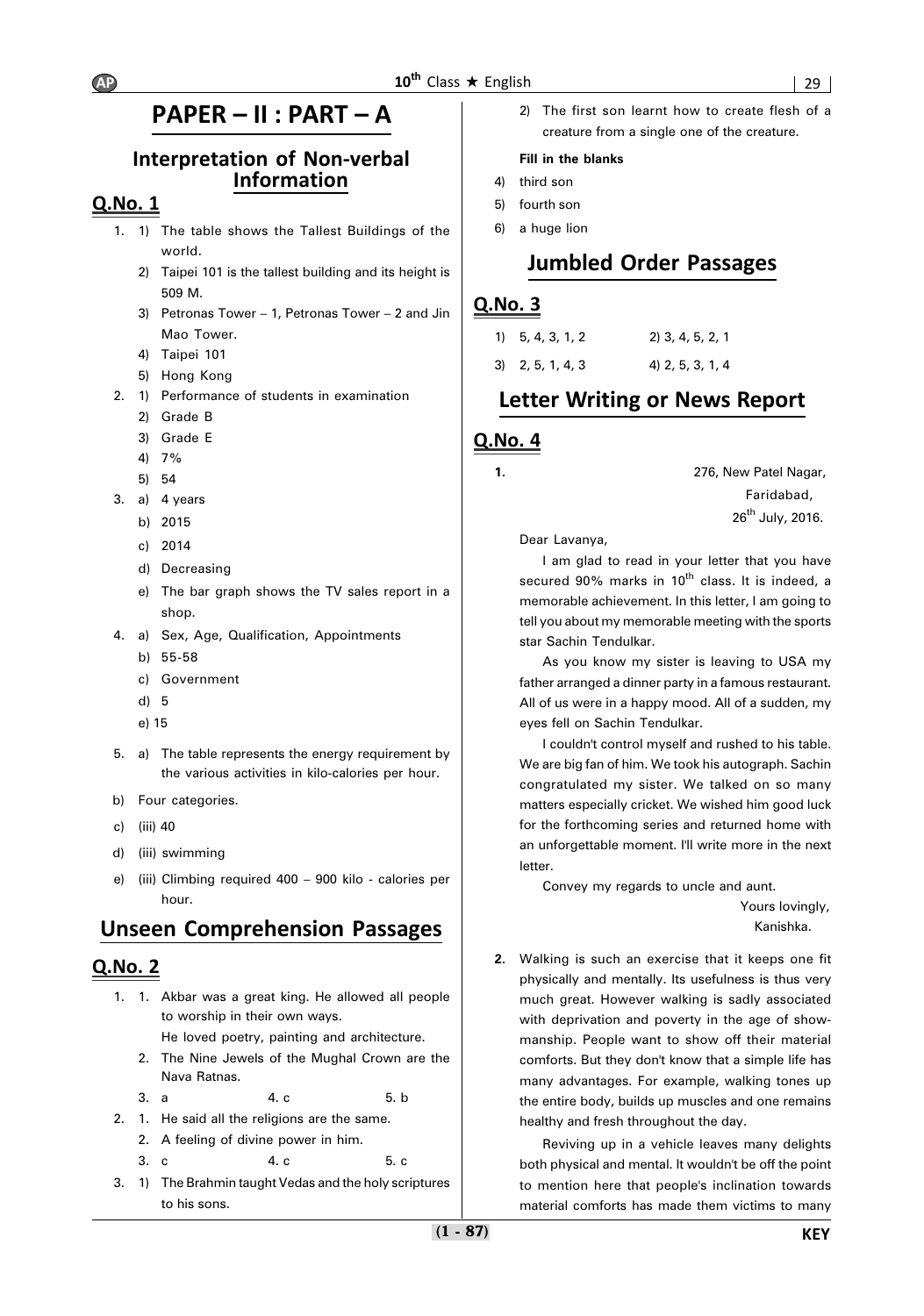diseases like arthritis, joint pain etc. The life style of in olden days used to be oriented to much physical activity. So people burnt their fat in doing more physical work. Thats why they remained healthy. Walking can do miracles.

I would, therefore, like my countrymen to take a fresh look at this time-tested exercise of walking.

**3.**

147, Ambedkar lane, Vijayawada - 10. 17th March, 2017.

#### To

The Course Director, A to Z in English, 22 Gandhi Nagar, Chennai - 20.

#### Sir,

I have seen an advertisement regarding a course that you are running to train and prepare students for the TOEFL (Test Of English as a Foreign Language). I want to join this course since I have to clear this test before I can apply for student VISA to England. Could you please furnish me the following details so as to help me make up my mind about joining this course ?

- 1) The day and date when the course begins
- 2) Duration of the course
- 3) Daily timings of the classes
- 4) The staff, their qualifications and experience
- 5) The amount and schedule of fees to be paid
- 6) Certificates on the successful completion of the course, if any
- 7) Course recognised by a Board/University or not ? Please supply me the above mentioned details at your earliest and help me make up my mind.

Yours Sincerely, Hitesh,

**4.**

616, Surya Colony, Kanpur Road, **Lucknow** July 26, 2016.

To

The Station House Officer, Surya Colony, Lucknow.

Sir,

**Sub :** Movement of some suspicious looking characters in our locality.

I wish to draw your attention towards the movements of some suspicious looking characters in our locality Prathibandanpuram for the past few days. These men have never been seen in our area before this. They are usually found huddled together late in evening, talking in hushed voices and may be sending messages on mobile phones.

The residents of our locality fear that these people are anti-social elements. They may cause any danger to the society.

I here by request you to personally look into this matter and take appropriate action at the earliest.

Thanking you.

Yours faithfully,

x x x x x.

**5.** Bose International, Kolkata

December 10, 2016.

#### **Visit to Science City**

Friends,

The school is organising a visit to science city on December 20, 2016. Interested students should give their names to the undersigned before 15<sup>th</sup> December.

Dinesh,

Secretary, Bhabha Science Forum.

**6.**

C/5, Nehru Nagar, Hyderabad, 17<sup>th</sup>, March 2016.

To The Editor, AP News Channel, Hyderabad. Sir,

A large number of stray animals keep roaming on the busy road all hours of the day. Many a time, they cause traffic jams as well as accidents. Some of these animals are cows and buffaloes that have gone dry. Their owners let them loose on the road without caring for the inconvenience caused to the road users. Besides, it gives a very ugly look to the whole area. The entire place remains littered with the excrement of these animals. All such stray animals should be impounded and sent to the Municipal pen. They should be returned only after their owners have paid a heavy penalty. Such requests have been made time and again to the concerned authorities, but no action has been taken so far. Hopefully, this letter will meet the eyes of our worthy officials and steps will be taken to and this problem of stray animals.

Yours truely,

Preethi.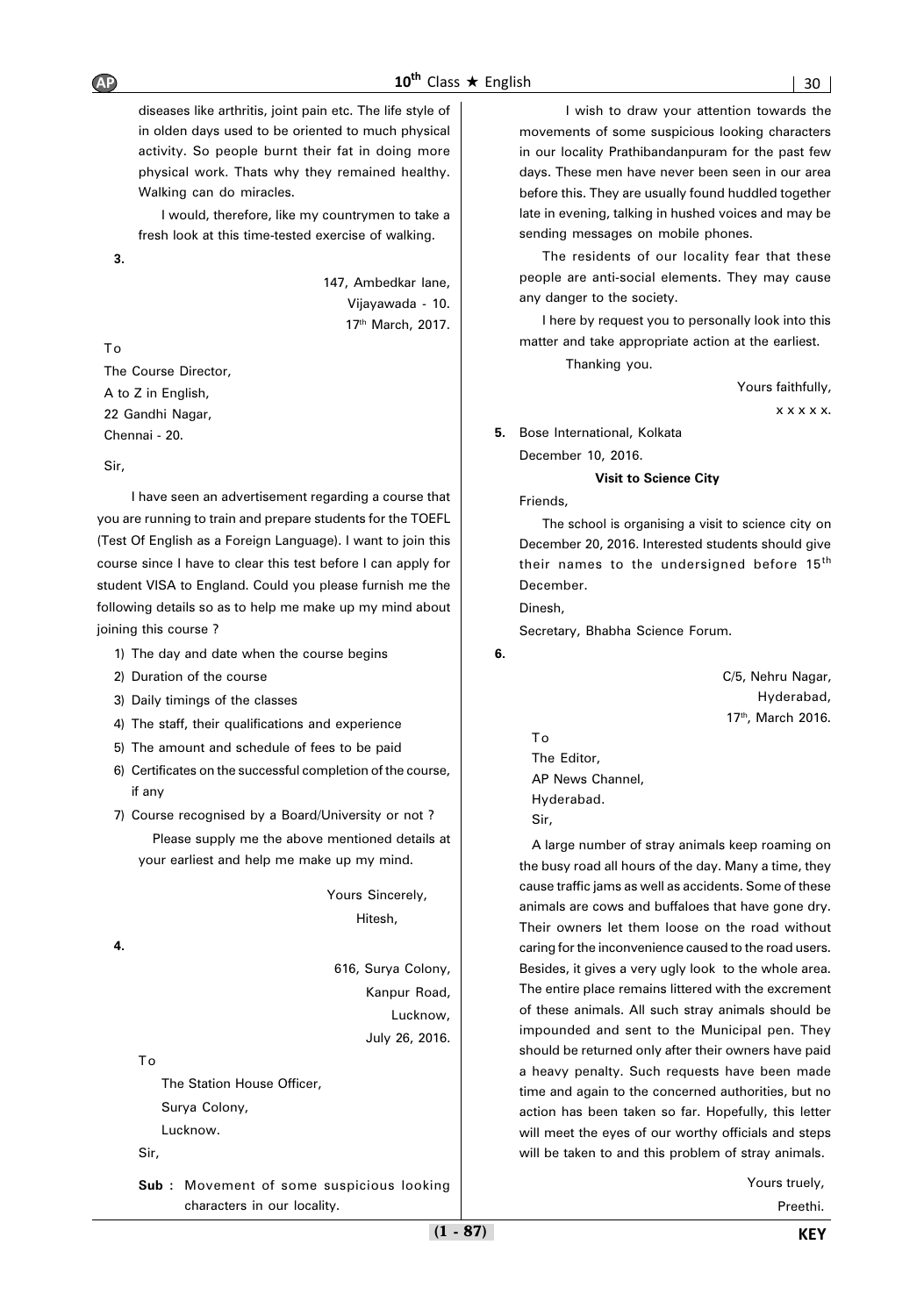### **Bio-Graphical Sketch or Story**

### **Q.No. 5**

**1.** Pratibha Patil, the first woman President of India was born on December 19, in 1934 to Narayan Paglu Rao in Nadgaon, Maharashtra. She received her M.A. from Moolijee Jaitha college and obtained a law degree from the Government law college, Mumbai. She married educator Devisingh Ramsingh Shekhawat on July 7, 1965. The couple have a son and daughter. Patil represented as a member of the Maharashtra Legislative Assembly (1962 – 85) and was Deputy Chairwoman of the Rajya Sabha (1986 – 1988), Member of Parliament from Amaravathi in Lok Sabha (1991-96) and the 24th, and the first woman Governor of Rajasthan (2004 – 2007). She was sworn in as President of India on July 25, 2007. She succeeded Dr. A.P.J. Abdul Kalam.

**2. Title : An old man and his sons**

**Story** : An old man lived in a village had five sons. He fell ill. He was not happy with his sons as they were quarrelling among themselves. He knew that he was rearing his death. But thought of his sons would not led him die in peace.

One day the old man called his five sons to his bedside. He gave them a bundle of small and thin sticks. He asked each one of them to try and break that bundle. But none was successful.

Then he asked him to untie the bundle. All the sticks were separated. Now even the youngest one could break them easily. The farmer pointed out to his sons to learn lesson from that lifeless bundle of sticks. None would be able to harm them if they stood united. But they would always be in danger if they stood divided. The father's words had their effect. His sons vowed to live united. They made progress by leaps and bounds.

**Moral :** Unity is strength.

#### **3. Title : THE CAP-SELLER AND THE MONKEYS**

A cap-seller reached a village to sell caps. It was noon and the village was calm. The cap-seller sat beneath a tree and laid the caps on the ground for sale. He thought that no customer would come at that time. Moreover, he was tired. So, he lay down to rest. Soon he was fast sleep.

He woke up after about an hour. He was surprised to see that all his caps were gone. He felt sad over his loss. He looked up to pray for God's help. But, as soon as he raised his eyes, he saw a number of monkeys, sitting on the tree. Every monkey had a cap on his head.

The cap-seller felt helpless. He tried various tricks. But he failed to recover the caps. At last, in anger and sorrow, he pulled his own cap from his head and threw it on the ground. To his great surprise, the monkeys also threw down the caps.The capseller acted quickly and collected all the caps. A chance trick helped him.

actor, music director, voice actor and film producer. He is mostly referred to as S.P.B. or Balu. His full name is Sripathi Panditharadhyula Balasubrahmanyam. He was born on  $4<sup>th</sup>$  June, 1946 in Konetammapeta, Nellore District. He has two brothers and five sisters including singer, S.P.Sailaja. He developed an interest towards music at an early age. He joined JNTU College of Engineering, Anantapur but discontinued due to ill health. Later, he joined as an associate member of the Institution of Engineers, Chennai.

Balasubrahmanyam made his debut as a playback singer in 1966 with Sri Sri Maryada Ramanna. He made his entry into Bollywood in 1980. He has the rare distinction of rendering most number of songs on a single day by any singer. He recorded duets with P.Suseela, S.Janaki, Vani Jayaram and L.R.Eswari. He came to international prominence with Shankarabharanam, which is considered to be one the best films ever to emerge from Telugu film industry. He sang about 40,000 songs in various languages. Balasubrahmanyam accidentally became a dubbing artist with Kamal Hasan's film 'Manmadha Leela'. He has also provided voice-over for the artists Rajanikanth, Salman Khan, Bhagyaraj, Mohan, Anil Kapoor, Girish Karnad, Gemini Ganeshan and others. He also anchored many TV programmes which are all hits.

Balasubrahmanyam has won the Guinness world record the highest number of songs. He won the National Film Award for best male playback singer six times. He won the Nandi Awards in Telugu cinema 25 times from the Government of Andhra Pradesh. He was also awarded state awards from both Tamil Nadu and Karnataka states. He is a recipient of civilian awards such as Padma Shri and Padma Bhushan from the Government of India.

#### 2. **Title : A DONKEY AND A CAMEL**

Once upon a time there were a donkey and a camel. They were good friends. They lived in a forest. They used to go to eat together. The donkey was mischievous and trick. But the camel was innocent.

One day they went together to eat cabbages in a garden. They entered the garden and began eating cabbages happily. The donkey wanted to play a trick on the camel. The donkey became mischievous. While they were eating cabbages, the donkey intentionally brayed aloud to be heard to the gardener. The gardener heard the donkey's braying and understood that a donkey was eating cabbages in the garden. He became angry and came out. By that time the donkey ran away, as it was cautious and careful of the gardener's arrival. The gardener found the camel eating cabbages. The camel saw the gardener coming towards it. But could not run fast as it was heavy. The gardener beat the camel severely. The camel was sad and got angry with the donkey. It understood that the donkey had cheated it. It suffered silently and thought of a plan to take revenge on the donkey. The camel's plan was perfect (The camel planned perfectly). It intentionally told

**4.** S.P. Balasubrahmanyam is an Indian film playback singer,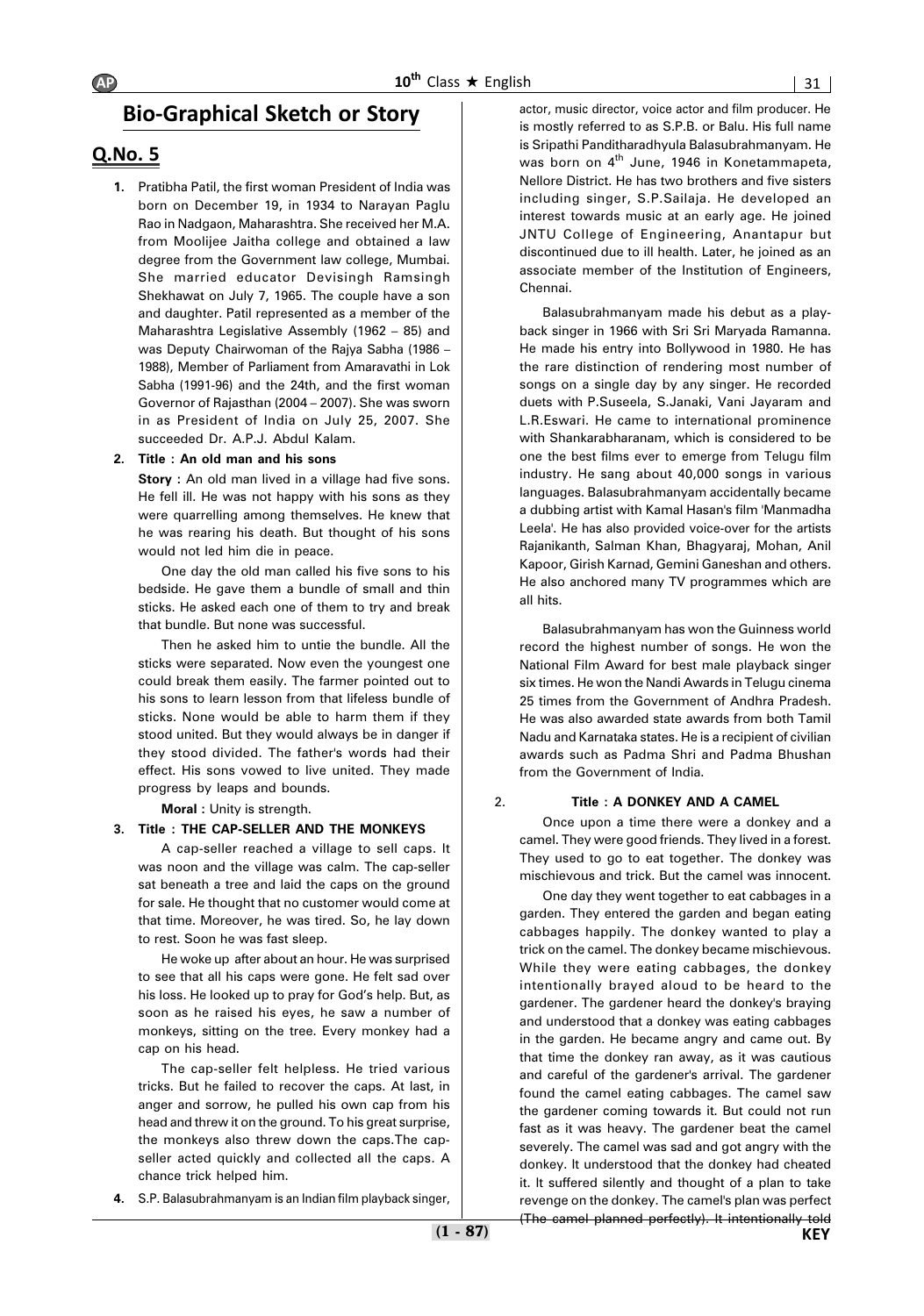

# **PAPER – II : PART – B**

# **Q.No. 6**

| ı. | 1.  | a) | hasty                   |  | b) adequate      |  |  |  |  |
|----|-----|----|-------------------------|--|------------------|--|--|--|--|
|    |     | c) | tough                   |  | d) loves         |  |  |  |  |
|    | 2.  | a) | bring                   |  | b) value         |  |  |  |  |
|    |     | c) | attracted               |  | d) calm          |  |  |  |  |
|    | 3.  | a) | fall asleep             |  | b) pulled        |  |  |  |  |
|    |     | c) | frightened              |  | d) fall of water |  |  |  |  |
|    |     |    |                         |  | through a hole   |  |  |  |  |
|    | 4.  | a) | surprised               |  | b) truly         |  |  |  |  |
|    |     | c) | arrive                  |  | d) years         |  |  |  |  |
|    | 5.  | a) | stout                   |  | b) fought        |  |  |  |  |
|    |     | c) | step                    |  | d) receive       |  |  |  |  |
|    | 6.  | a) | torn                    |  | b) understand    |  |  |  |  |
|    |     | c) | possessed               |  | d) fortunate     |  |  |  |  |
|    | 7.  | a) | contribute              |  | b) brake         |  |  |  |  |
|    |     | c) | ponder                  |  | d) prepare       |  |  |  |  |
| Н. | 1.  | a) | plague                  |  | b) famous        |  |  |  |  |
|    |     | c) | devastating             |  | d) recognition   |  |  |  |  |
|    | 2.  | a) | rage                    |  | b) childishness  |  |  |  |  |
|    |     | c) | frank                   |  | d) unsatisfiable |  |  |  |  |
|    | 3.  | a) | exactly                 |  | b) rising        |  |  |  |  |
|    |     | c) | reflective              |  | d) avoiding      |  |  |  |  |
|    | 4.  | a) | complete change         |  |                  |  |  |  |  |
|    |     | b) | establish the genuiness |  |                  |  |  |  |  |
|    |     | c) | suffering               |  |                  |  |  |  |  |
|    |     | d) | ungracious              |  |                  |  |  |  |  |
|    | 5.  | a) | audacity                |  | b) credentials   |  |  |  |  |
|    |     | c) | flatters                |  | d) vociferous    |  |  |  |  |
|    | 6.  | a) | fearful                 |  | b) huge animal   |  |  |  |  |
|    |     | c) | cry loudly              |  | d) brave         |  |  |  |  |
|    | 7.  | a) | accepted                |  | b) permit        |  |  |  |  |
|    |     | c) | strange                 |  | d) living thing  |  |  |  |  |
|    | 8.  | a) | expand                  |  | b) completed     |  |  |  |  |
|    |     | c) | ponder                  |  | d) wished        |  |  |  |  |
|    | 9.  | a) | antique                 |  | b) lead          |  |  |  |  |
|    |     | c) | fat                     |  | d) unconcerned   |  |  |  |  |
|    | 10. | a) | happy                   |  | b) adjust        |  |  |  |  |
|    |     | c) | sorry                   |  | d) seriously     |  |  |  |  |

### **Synonyms**

# **Q.No. 7**

|           |                  |                |                                                          |                                                                                                           |                |                |                                        |                 |                                                  | 32 |
|-----------|------------------|----------------|----------------------------------------------------------|-----------------------------------------------------------------------------------------------------------|----------------|----------------|----------------------------------------|-----------------|--------------------------------------------------|----|
| <b>AP</b> |                  |                |                                                          | 10 <sup>th</sup> Class ★ English<br>the donkey that there were tasty fruits on the other                  | <u>Q.No. 7</u> |                |                                        | <b>Antonyms</b> |                                                  |    |
|           |                  |                | ready to go on the camel's back.                         | bank of the river. It offered to take the donkey on its<br>back. The donkey believed the camel and became | I. 1.          | c)             | a) go<br>before                        |                 | b) slow<br>d) easy                               |    |
|           |                  |                |                                                          | Next day they wanted to cross the river to eat<br>fruits. The river was full of water. The water was      | 2.             | a)<br>C)       | sensible<br>new                        |                 | b) over powering<br>d) downstairs                |    |
|           |                  |                |                                                          | deep and it was flowing speedily. The camel began<br>walking (swimming) in the river to cross it. They    | 3.             | a)<br>c)       | g o<br>after                           |                 | b) slow / dull<br>d) alive                       |    |
|           |                  |                |                                                          | reached the middle of the river where the water was<br>deep. Then the camel began to dance to make the    | 4.             | a)<br>c)       | there<br>silence                       |                 | b) rich<br>d) light                              |    |
|           |                  |                |                                                          | donkey fall down. The donkey could not sit on the<br>camel's back as the camel was dancing. It slipped    | 5.<br>6.       | a)<br>C)<br>a) | old<br>always / ever<br>big            |                 | b) big<br>d) worse<br>b) never                   |    |
|           |                  |                |                                                          | from the camel's back and fell into the water. It<br>drowned in it. Thus the camel took revenge on the    | 7.             | C)<br>a)       | joining<br>blent                       |                 | d) blunt<br>b) merry                             |    |
|           |                  |                | mischievous donkey.                                      | Moral: TIT FOR TAT                                                                                        | 8.             | C)<br>a)       | bright<br>open                         |                 | d) come<br>b) back                               |    |
|           |                  |                |                                                          | $PAPER - II$ : $PART - B$                                                                                 | 9.             | c)<br>a)<br>C) | disappears<br>everything<br>loud       |                 | d) up<br>b) never<br>d) then                     |    |
|           |                  |                |                                                          | <b>Synonyms</b>                                                                                           | 10.            | a)<br>c)       | miserable<br>bad                       |                 | b) receive<br>d) thoughtless                     |    |
|           | Q.No. 6<br>1. 1. | a)             | hasty                                                    | b) adequate                                                                                               | 11.            | a)             | courageously<br>c) comfort / heal      |                 | b) serious<br>d) willingly                       |    |
|           | 2.               | C)<br>a)       | tough<br>bring                                           | d) loves<br>b) value                                                                                      | 12.            | a)<br>C)       | vague / aimless b) please<br>something |                 | d) honesty                                       |    |
|           | 3.               | C)<br>a)       | attracted<br>fall asleep                                 | d) calm<br>b) pulled                                                                                      | 13.<br>II. 1.  | a)<br>C)<br>a) | gradually<br>unshoed<br>straight       |                 | b) concealing<br>d) kindly / friendly<br>b) hard |    |
|           |                  | C)             | frightened                                               | d) fall of water<br>through a hole                                                                        | 2.             | C)<br>a)       | wise<br>briskly                        |                 | d) put on<br>b) crazy                            |    |
|           | 4.               | a)<br>c)       | surprised<br>arrive                                      | b) truly<br>d) years                                                                                      | 3.             | C)<br>a)       | regrettable<br>unpleasant              |                 | d) downstairs<br>b) honest                       |    |
|           | 5.<br>6.         | a)<br>c)       | stout<br>step<br>a) torn                                 | b) fought<br>d) receive<br>b) understand                                                                  | 4.             | C)<br>a)<br>c) | politely<br>quiet<br>thin              |                 | d) thin<br>b) latter<br>d) melancholy            |    |
|           | 7.               |                | c) possessed<br>a) contribute                            | d) fortunate<br>b) brake                                                                                  | 5.             |                | a) carelessly<br>c) unhappy/sorrowful  |                 | b) retreats                                      |    |
|           | II. 1.           | C)<br>a)       | ponder<br>plague                                         | d) prepare<br>b) famous                                                                                   |                |                | d) benevolent                          |                 | <b>Right form of the words</b>                   |    |
|           | 2.               | c)<br>a)       | devastating<br>rage                                      | d) recognition<br>b) childishness                                                                         | <u>Q.No. 8</u> | c)             | 1. a) thoughtful<br>paying             |                 | b) honourable<br>d) sure                         |    |
|           | 3.               | c)<br>a)       | frank<br>exactly                                         | d) unsatisfiable<br>b) rising                                                                             | 2.             |                | a) lightning<br>c) raining             |                 | b) blinding<br>d) heavily                        |    |
|           | 4.               | c)<br>a)<br>b) | reflective<br>complete change<br>establish the genuiness | d) avoiding                                                                                               |                | c)             | 3. a) quiet<br>old-fashioned           |                 | b) flushed<br>d) knocking                        |    |
|           |                  | C)<br>d)       | suffering<br>ungracious                                  |                                                                                                           | 4.<br>5.       | a)<br>C)       | amazed<br>dead<br>a) rises             |                 | b) lying<br>d) stooping<br>b) laying             |    |
|           | 5.               |                | a) audacity                                              | b) credentials                                                                                            |                |                | c) viaorous                            |                 | d) red-faced                                     |    |

6. a) nearly b) realize c) think d) lucky 7. a) Thoughtful b) Honourable c) paying d) sure 8. a) Hurriedly b) begging c) apologizing d) attacking 9. a) died b) drunk

10. a) mourning b) jolly

c) appears d) handsome

c) adapt d) regrettable 11. a) merry b) thoughtful c) honourable d) undressed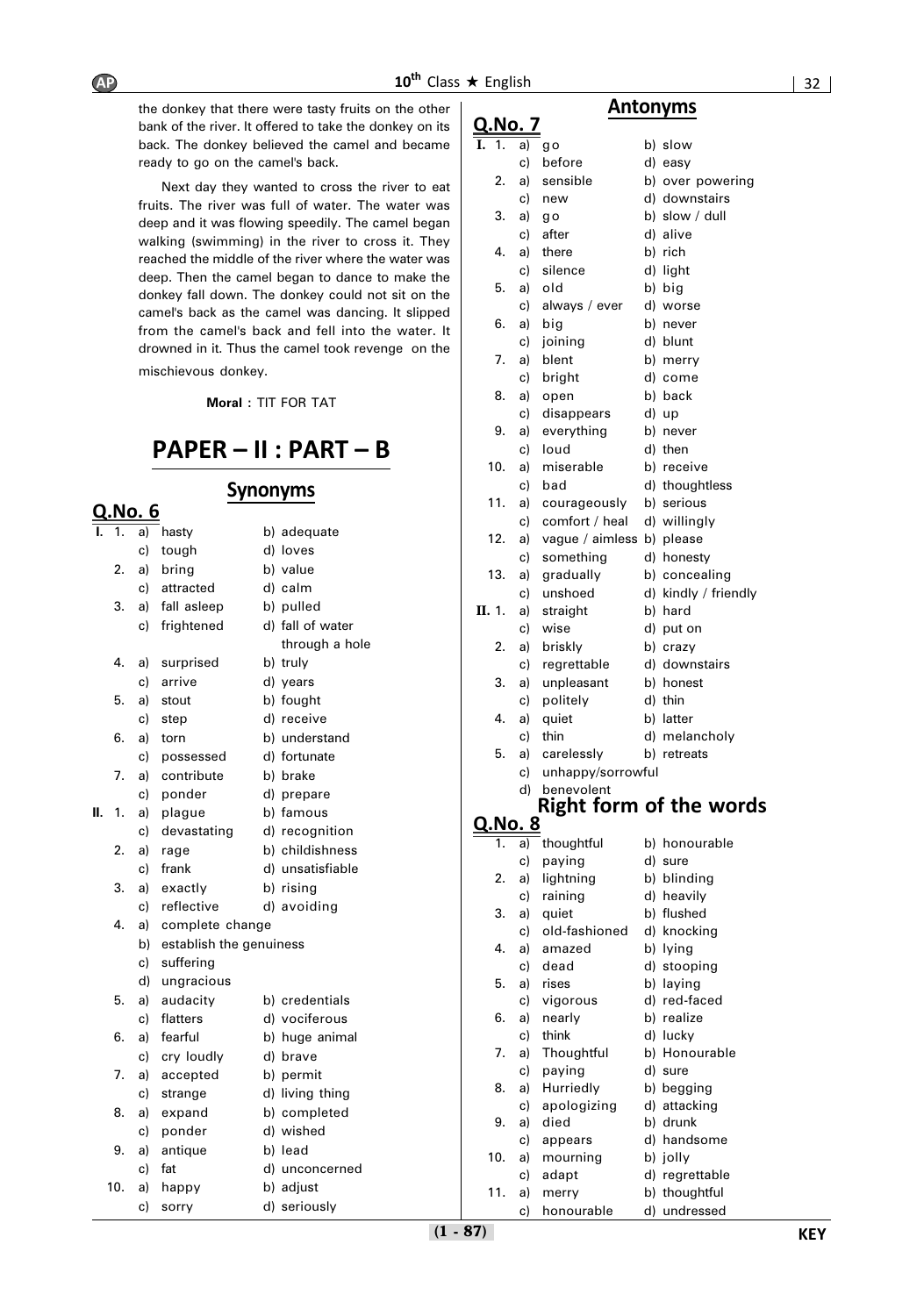#### **Vowel Clusters Q.No. 9**  $\overline{1.}$  a) vigorous b) amount 2. a) seem b) realized 3. a) break b) around 4. a) curtain 5. a) poor b) affairs 6. a) found b) dead 7. a) wearing b) tail coat 8. a) bureau<br>9. a) mantel piece 9. a) mantel piece b) appealed 10. a) thoughtful b) honourable 11. a) mysterious b) creature 12. a) complained b) meet 13. a) receipt b) premium 14. a) malicious b) heavy<br>15. a) enough b) heada enough b) headache<br>**15. Suffixes (Or) Inflectional <u>Q.No. 10</u><br><u><b>Q.No. 10**<br>1. a) amazement b) reluctantly</u> 1. a) amazement b) reluctantly 2. a) jewellery b) peaceful 3. a) precocious b) moustache 4. a) insurance b) premium 5. a) tomfoolery b) spectators 6. a) ignorant b) honourable 7. a) robbery b) comfortable<br>8. a) reappears b) regrettable 8. a) reappears b) regrettable **Wrongly Spelt Word Q.No. 11** 1. insurance 2. vulgar 3. instead 4. survey 5. promised 6. overdue 7. bureau 18. beggar 9. malicious 10. mantelpiece 11. upstairs 12. moustache 13. robbing 15. pleasant 17. curtain 19. stagger **Corre Correct Headings Q.No. 12 Latin Words** 1. syllabi 2. fungus 3. data 3. diagnoses 4. erratum 4. phenomena **2. Phrasal Verbs** 1. put on 1. for certain 2. pick up 2. a good while 3. look after 3. take up surprise 4. get rid of 4. what the dickens **3. Phrasal Verbs Idioms** 1. talk over 1. drive a hard bargain 2. break down 2. get one's eye 3. get off 3. get one's own way 4. take off 4. nothing short of **4. Singulars Plurals** 1. crisis 1. crises 2. syllabus 2. syllabi 3. thesis 3. theses 4. nucleus 4. nuclei **5. Things Places** 1. tie 1. house<br>2. bureau 1. bedro 2. bedroom 3. coat 3. town

4. slippers 4. church

|                    | 14. chuckle<br>16. surprise<br>18. struggle<br>20. behaviour<br>ct Headings |  |  |  |
|--------------------|-----------------------------------------------------------------------------|--|--|--|
| <b>Greek Words</b> |                                                                             |  |  |  |
| 1.                 | crises                                                                      |  |  |  |
|                    | 2. thesis                                                                   |  |  |  |
|                    | 3. diagnoses                                                                |  |  |  |
| 4.                 | phenomena                                                                   |  |  |  |
|                    | Idioms                                                                      |  |  |  |

- 
- 
- 
- 

# **(Idiomatic**

#### **Expressions)**

- 
- 
- 
- 
- 
- 
- 
- 
- 
- 
- 

| 6. | Compound<br><b>Adjectives</b> | Compound<br><b>Prepositions</b> |
|----|-------------------------------|---------------------------------|
| 1) | $five - star$                 | 1) in spite of                  |
| 2) | peacock - blue                | 2) in additional to             |
| 3) | new – laid                    | 3) in front of                  |
|    | 4) clear-sight                | 4) in place of                  |
| 7. | <b>Things</b>                 | Persons (People)                |
| 1) | jewellery                     | 1) beggar                       |
|    | 2) watch                      | 2) grandpa                      |

- 3) desk 3) child
- 4) mantelpiece 4) daughter
- **8. People Things**
- 1) mother 1) hat
- 2) aunt 2) trousers
- 3) grandfather 3) clock
- 4) father 4) chest
- **Q.No. 13a**
	- 1. He backed up his friends claim.
	- 2. He broke down in the middle of his speech.
	- 3. His friends expected that he would get off with a fine.
	- 4. I called my student into the class to talk to him.
	- 5. Be off ! If not, I will beat you.
	- 6. We talk over about a new currency.
	- 7. My family arrange with my uncle to go to picnic.
	- 8. The plains take off from the run way.<br>9. Look after :  $E.g. : His$  uncle looks a
	- : **E.g.** : His uncle looks after him.
	- 10. call for : **E.g** : His master called for an explanation of his conduct.
	- 11. run up : **E.g.** : I ran up to my examination centre.
	- 12. stagger in : **E.g. :** Babies try to stagger in.
	- 13. put up with : **E.g. :** I cannot put up with lazy people. 14. turn over : **E.g. :** He turned the police over me regarding a crime.
	- 15. pick up : **E.g. :** I pick up a laptop.

#### **Q.No. 13b**

- I have not come India for ages as I have been working in America.
- 2. The student got his eye on the question paper.
- 3. She made it on purpose.
- 4. We mediated a moment for the dear departed.
- 5. Gita usually screams until she gets her own way.
- 6. She drove a hard bargain over the sharing of her father's assets.
- 7. Sekhar want to get rid of his old shoes, at any cost.
- 8. for certain (idiom) :
	- **E.g. :** For certain, he is a criminal.
- 9. set foot (idiom) :

**E.g. :** H.M. ordered the student not to set foot in the class.

10. gave away (idiom) :

**E.g. :** My brother gave away laptop for me.

- 11. nothing short of (idiom) : **E.g. :** My brother is nothing short of eminent bankers.
- ◆ a) Nikitha saw Prabhakar off at the railway station. (or) We went to see off our brother at Shamshabad airport.
	- b) Rakesh Sharma was the first Indian to set foot on the Moon.
	- Music is not only Rehman's bread and butter but also his passion.
	- d) I am content with the status quo and do not like change.

### **One-Word Substitutes**

- **Q.No. 14**
	- ❖ a) D b) C C) F d) B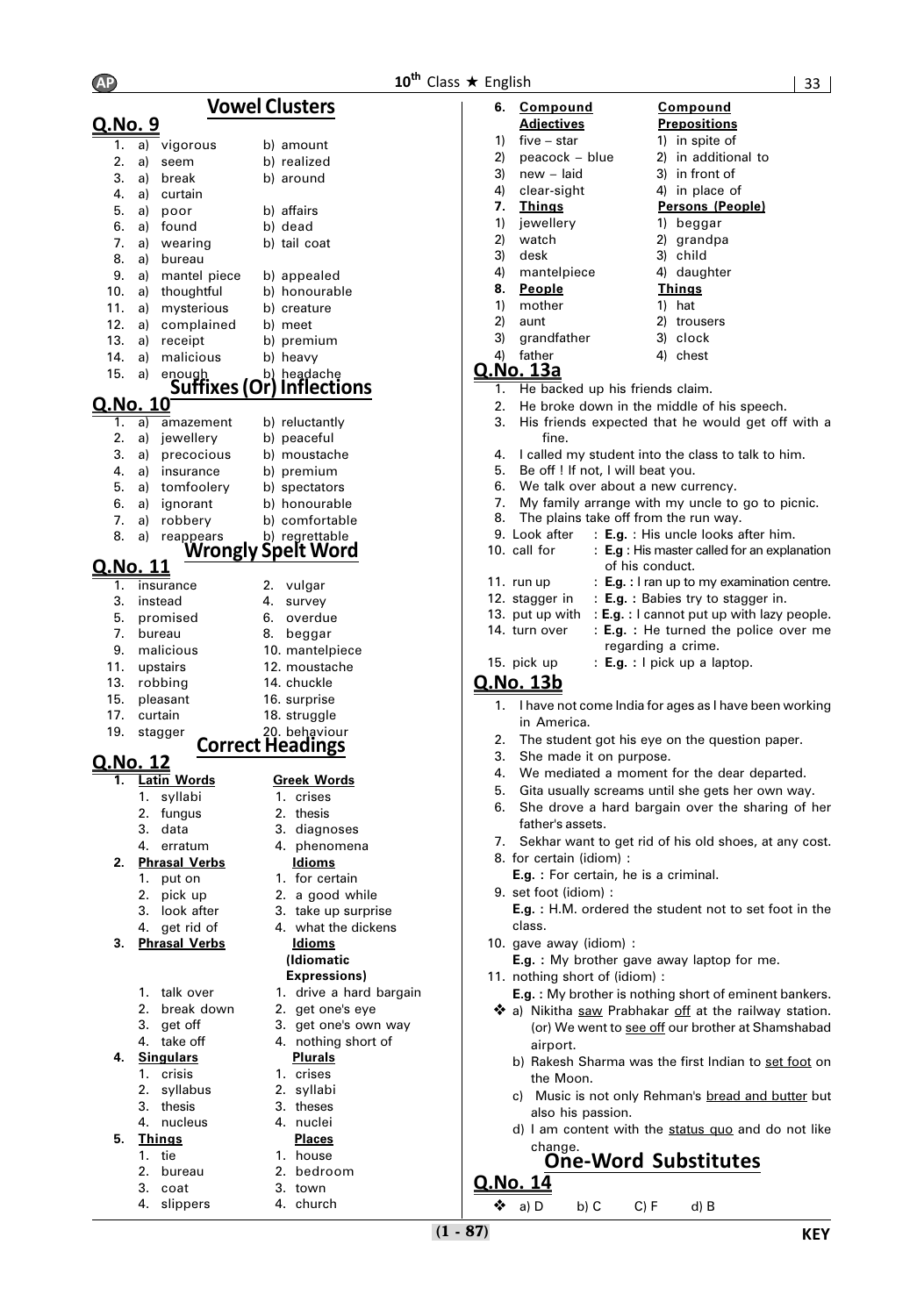#### $10^{\text{th}}$  Class  $\star$  English  $\vert$  34 |

# **UNIT – III PRACTICE ZONE : ANSWERS**

# **PAPER – I : PART – A 'A' Reading**

### **Q.No. 1**

- 1. a) Lethargy creeps in.
	- b) For his marriage.
	- c) A government officer.
- 2. a) Taking a long time to do something or making a decision.
	- b) 'It' refers to the thought of extending his leave even taking unpaid leave.
	- c) Due to his marriage, the expenses at home were increased and he is on leave, so he had got into debt.
- 3. a) The narrator needs a person to carry his luggage.
	- b) The father said not to worry, as he himself will carry his luggage.
	- c) Dirang is the place where the narrator wants to catch the bus.
- 4. a) He was unwilling to go as he liked to spend his time leisurely.
	- b) A government officer.
	- c) Six months.
- 5. a) Extending his leave or even taking unpaid leave.
	- b) He wanted to extend his leave or take unpaid leave.
	- c) Because his marriage had increased his responsibilities and he had got into debt.
- 6. a) To his work place or office.
	- b) He wanted to extend his leave.
	- c) At his native village.
- 7. a) The parents of the narrator.
	- b) Because of their son's education and his job. (position)
	- c) It was because of their son's education and job. (position)
- 8. a) He had let his father to carry his luggage.
	- b) Government job.
	- c) His white collar job.
- 9. a) The author i.e., Yeshe Dorjee Thongchi.
	- b) His parents were proud of him.
	- c) They had earned admiration and respect from the villagers.
- 10. a) The father of the narrator.
	- b) The narrator.
	- c) To his parents.

### **Q.No. 2**

- 1. a) Father and his son. (i.e., author)
	- b) As the author wants to re-join in his duty, he came to Dirang to catch his bus.
- 2. a) When father asked for a pair of old shoes he looked at his feet.
	- b) He noticed the cracks that developed on his father's feet.
- 3. a) He didn't have cracks on his legs.
	- b) He was wearing hunting boots.
- 4. a) To his work place.
	- b) At his native village.
- 5. a) Narrator's father.
	- b) He needed someone to carry his luggage to the bus stop.
- 6. a) Father of the narrator.
	- b) The narrator could not find someone to carry his luggage to the bus stop.
- 7. a) He was leaving for Bomdila or to his work place.
	- b) They gathered at the place to wish the speaker luck.
- 8. a) The narrator.
	- b) Because the narrator walked fast to catch up his father.
- 9. a) Author noticed that his father's face was lighting up with contentment.
	- b) a feeling of happiness or satisfaction.
- 10. a) The father and the author (son).
	- b) The author should go and join in his job, so he started his journey in a luxurious bus. But the father should reach his village again so he started his journey in the same pebble road.
- 11. a) The narrator's father.
	- b) The road was uneven and full of pebbles. It was very difficult for him while walking.
- 12. a) In opposite directions.
	- b) The narrator.

### **'B' Reading**

- **1.** a) A father / the poet is saying to his son.
	- b) They used to laugh with their hearts in the past.
	- c) The negative shade or the other side of a person is searched behind the shadow.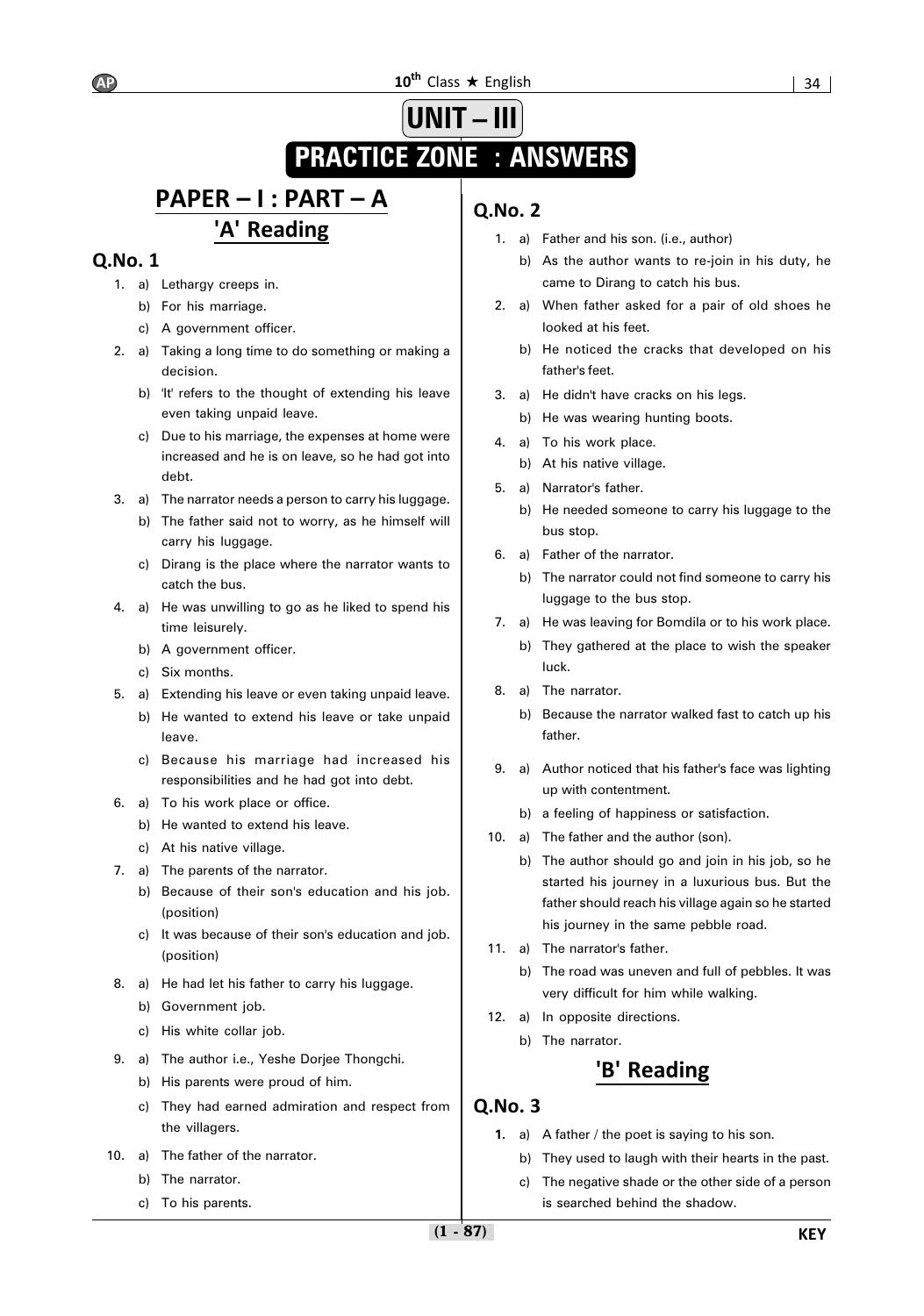- 2. a) The people used to shake their hands with their hearts in the past.
	- b) To calculate the financial position.
	- c) Basing on the economic condition of a person he/she will be shaken their hands. There is no involvement of heart in it.
- 3. a) The father is addressing his son.
	- b) Glad to meet you.
	- c) He has learned to laugh with only his teeth.
- 4. a) Hypocrisy of people in their behaviour.
	- b) They feel bored but say 'it's been nice talking to you' for courtesy.
	- c) Good-riddance.
- 5. a) They will say to come again.
	- b) They are not interested to invite us and their words come from lips not from heart.
	- c) The poet found the door shut on him if he goes again and again.
- 6. a) He learned to wear many faces.
	- b) The smile was like a fixed portrait smile.
	- c) The son.

#### **Q.No. 4**

- 1. a) When he wants to mean good-riddance.
	- b) A feeling of relief when an unwanted person leaves.
- 2. a) Laughing with teeth, shaking hands, wearing many faces etc.
	- b) He wanted to learn to laugh like a boy i.e., his son.
- 3. a) The poet said these words after being bored. b) Good-riddance
- 4. a) The expression means that when the poet looks at himself in the mirror his teeth are exposed and they appear like the fangs of a snake. That means there is no kindness in his laugh.
	- b) These lines tell us about the poet's desire to regain his real spirit and cordial character.
- 5. a) The father is speaking to his son.
	- b) With their parents.
- 6. a) The poet wants to change himself by relearning the things how he used to do in his childhood. He wanted to do everything heartfully.
	- b) Snakes bare fangs.
- 7. a) Philosophical and satirical.
	- b) They shut their doors. They did not welcome the speaker for the third time.
- 8. a) Because he has forgot to laugh with his heart.
	- b) He used to laugh with heart.

### **'C' Reading**

#### **Q.No. 5**

- 1. a) Husband.
	- b) Young woman.
	- c) Skillful.
- 2. a) Her life went on by scrubbing the floor and drawing muggulu.
	- b) Swabbing cloths and muggu basket.
	- c) Luxurious or splendid.
- 3. a) She couldn't remember her name.
	- b) Thinking deeply to recalled her name so it became restless.
	- c) She finished her daubing for the day.
- 4. a) The children of the housewife.
	- b) The husband.
	- c) Amma.
- 5. a) The husband.
	- b) She need not worry about her name. c) Yemoi.
- 6. a) The husband.
	- b) Swabbing.
	- c) The housewife.
- 7. a) Pramila, Sarada's childhood friend.
	- b) Friends.
	- c) By calling her name.
- 8. a) 'They' refers to housewife's sisters & 'me' refers to housewife.
	- b) They meet in some marriage or kumkum ceremony.
	- c) They talk about new muggulu or new dishes to cook.
- 9. a) As Kamala's mother or some aunty.
	- b) Her husband.
	- c) His wife's name.
- 10. a) The housewife.
	- b) She forgot her name.
	- c) She wanted to know her name from her parents or from the certificate.
- 11. a) Sarada.
	- b) To be called by her name.
	- c) It was like a choultry.
- **12.** a) The housewife asked herself what her name was.
	- b) Scrubbing the floor.
	- c) In her scrubbing zeal, she forgot her name.

- 1. a) Because she couldn't recollect her name. b) To her mother's house.
- 2. a) Housewife's friend.
	- b) Ten.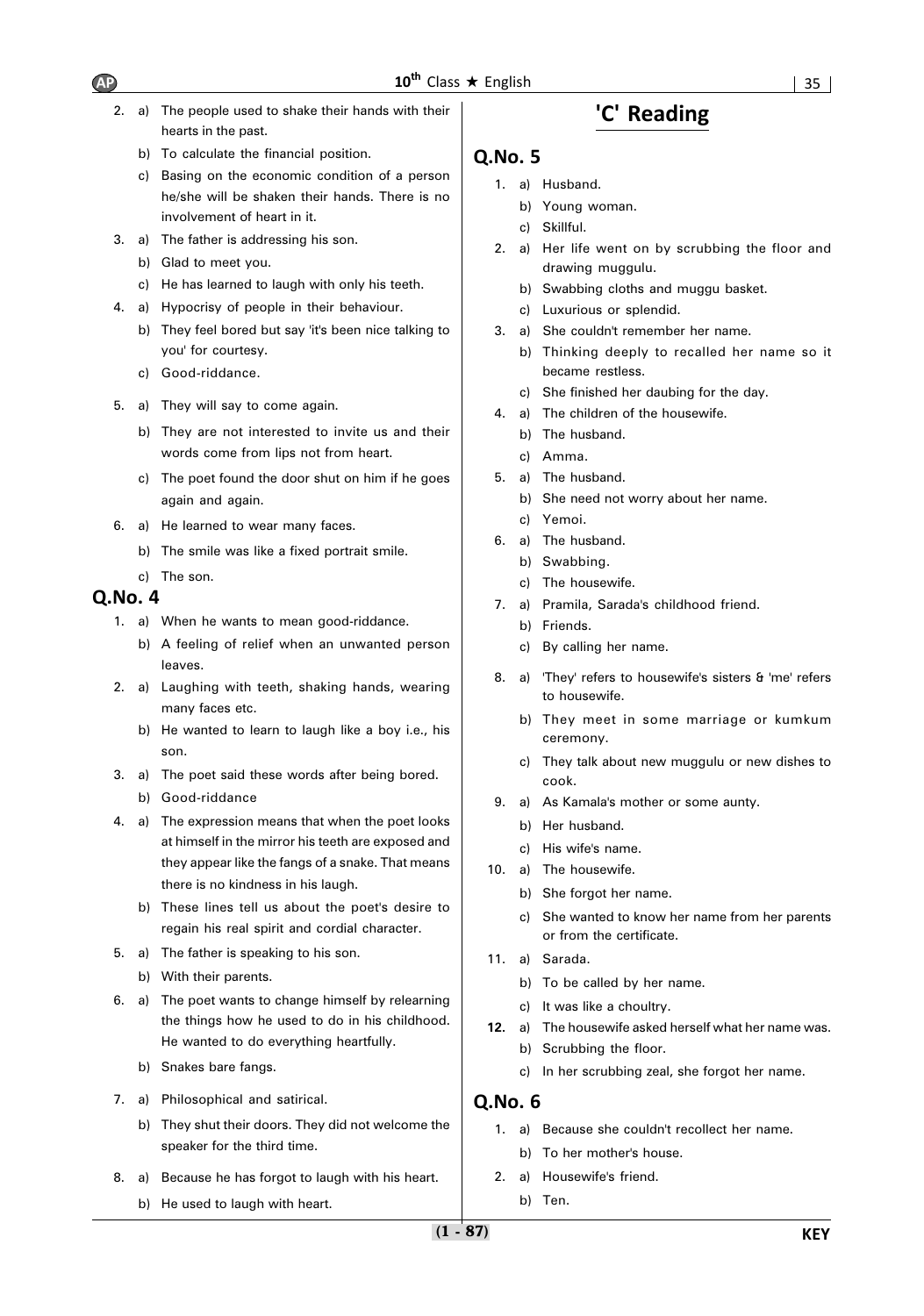- 3. a) I refers to the housewife i.e., Sarada.
	- b) You refers to her friend, Pramila.
- 4. a) She was busy scrubbing the house spotlessly clean at all times and beautifully decorated it with multi-coloured designs.
	- b) Swabbing cloths and muggu baskets.
- 5. a) She was scrubbing the floor.
	- b) Because she realized that she had forgotten her name.
- 6. a) The principal of a college.
	- b) The housewife.
- 7. a) The housewife's husband, i.e., Satyanarayana Murthy.
	- b) The housewife-Sarada.
- 8. a) 'Just scrubbing the floor does not make a festival'.
	- b) Yemoi.
- 9. a) She wants to know her name by seeing it on her certificates.
	- b) She thinks that others may not clean the floor as well as her.
- 10. a) Her mind was taken up with the thoughts of scrubbing the floor.
	- b) Sarada.

### **Q.No. 7 & 8**

1.  $4^{th}$  August, 2016; 9:00 p.m.

Dear Diary,

Oh God ! Please excuse me for this day. Really its a unforgettable day in my life. I couldn't support myself. It's shame on my part that I made today.

It's true that my parents are the only persons who made me successful today. They provided education for me, so that I got a white collar job. I got married and had taken 5 months leave. Now when I want to rejoin in my job, I should see all the arrangements for that. How could I made my father to carry my luggage to the bus stop ? Even I should respect his age. I was in a feel that somebody would laugh at me if I carry it. But I couldn't feel that somebody would laugh at me if I made my father to carry my luggage. It's my mistake.

But he didn't speak a single word. At last our journey ended with two opposite directions. My father has to go in the same pebbled-road way to reach house, but I was seated in a luxurious bus to reach my working place.

I realized my mistake and its my responsibility not to repeat it in my life.

- Yeshe Dorjee Thongchi.
- 2. Dear friends,

Good Morning, I am xxxxx. Today I wish to share

my views on the people's behaviour in the past and the modern days, basing on our poem – 'Once upon a Time.'

We knew that "Old is Gold". Everyone should accept that the past seems to be better than the present. In - Previous days people used to maintain warm relationship with their friends and relatives but at present every thing was changed.

People once used to laugh with their hearts but now with their teeth. People once used to shook hands heartfully but now the other hand is searching the pocket. People now-a-days say the expressions "feel at home, come again" from their lips but not from their hearts. As there is a possibility to change the dress, people are changing their faces like home face, office face, street face, cocktail face etc. Just their smile is fixed like a portrait smile.

When meet somebody they don't feel any glad but they says 'Glad to meet you'. Such artificial life was adopted by the people at present. We should put an end to such things. We should love, care and respect our relations. Live in a truthful environment rather than artificial. So friends let us maintain warm relationship with all. Thanks for listening to me. Bye !

| 3. (Housewife) I | ÷ | Hai, mother.                                                                                                                                  |
|------------------|---|-----------------------------------------------------------------------------------------------------------------------------------------------|
| <b>Mother</b>    | ÷ | Hai, my daughter. What a<br>pleasant surprise I come in.                                                                                      |
| (Housewife) I    | ÷ | How are you ? What about<br>father?                                                                                                           |
| <b>Mother</b>    | ÷ | We are fine. What about you?                                                                                                                  |
| ı                |   | I am ok. Mam.                                                                                                                                 |
| <b>Mother</b>    | ÷ | You didn't sent any message<br>of your arrival. Where are<br>your children and husband?                                                       |
| ı                | ÷ | They were at home.                                                                                                                            |
| Mother           |   | Then, why did you come<br>alone.                                                                                                              |
| ı                | ÷ | I have no right to come alone.<br>Is it my mother's house or not.                                                                             |
| <b>Mother</b>    | ÷ | Ok ! Don't get irritated. I hope<br>something has gone wrong.<br>What happened to us?                                                         |
| ı                | ÷ | Mam ! My mind became<br>restless, to think and recollect<br>my name. Would you please<br>say 'what my name was ?'                             |
| <b>Mother</b>    | ÷ | Why did you feel like that.<br>Sorry to say I couldn't recalled<br>your name because I used to<br>call you all elder one, younger<br>one etc. |
| ı                | t | Then who will help me in                                                                                                                      |
|                  |   |                                                                                                                                               |

knowing my name. I came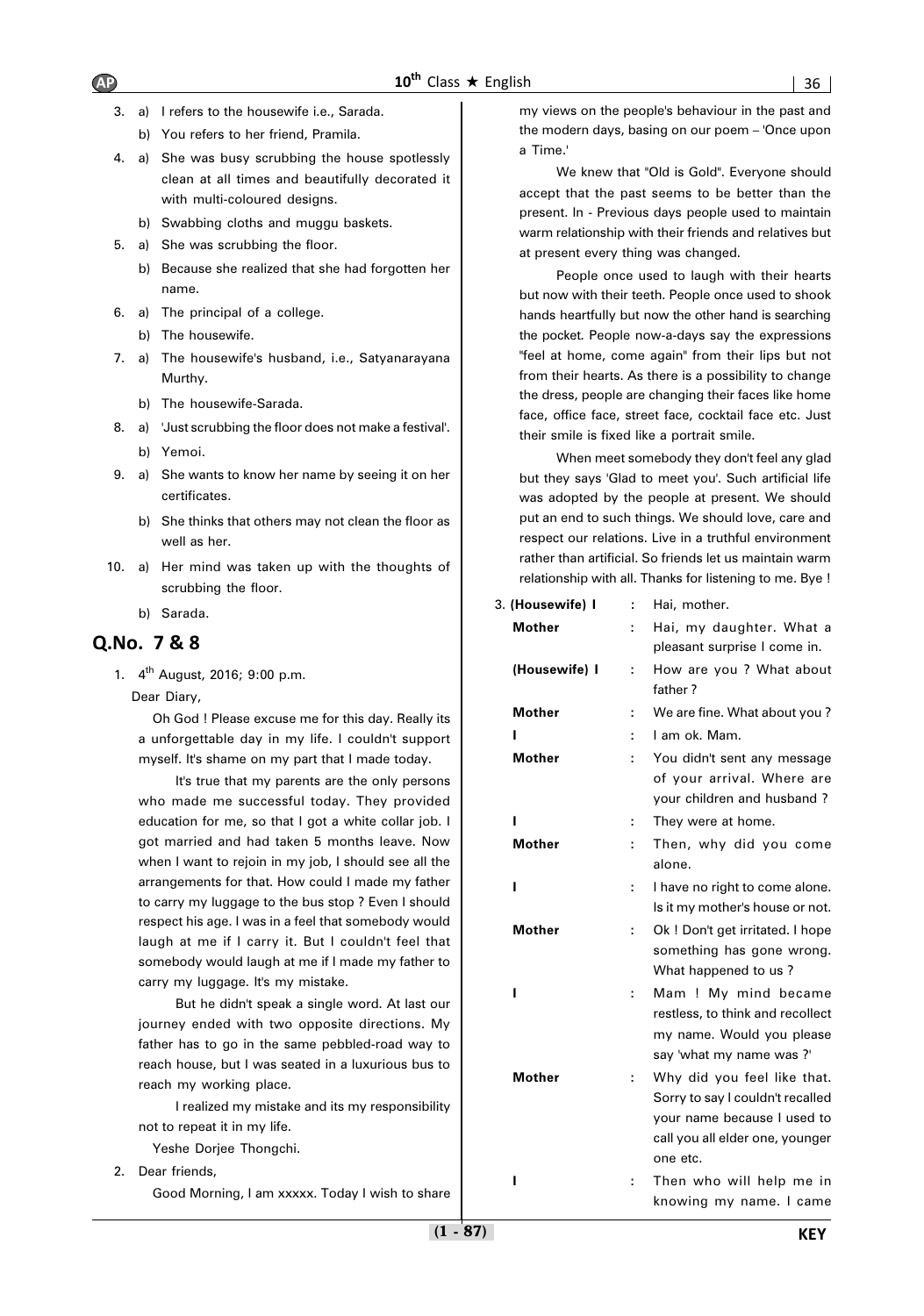here only to know my name.

| Mother |    | Ok ! We will see don't get<br>tensed.                                                                                                   |  |  |  |  |  |
|--------|----|-----------------------------------------------------------------------------------------------------------------------------------------|--|--|--|--|--|
|        | ÷. | Mam, where are<br>mv<br>certificates. They are the only<br>hope to get my name.                                                         |  |  |  |  |  |
| Mother | t. | I am sorry daughter, I cleaned<br>the house and emptied all the<br>waste papers.                                                        |  |  |  |  |  |
|        | t. | Oh God ! Who will help me<br>now ? I want to know my<br>name.                                                                           |  |  |  |  |  |
| Mother | ÷. | Ok ! We will find some<br>solution. First you wash your<br>face, hands and legs. Let us<br>have our lunch and then think<br>what to do. |  |  |  |  |  |
|        |    | Ok! Mam lets have our lunch<br>first.                                                                                                   |  |  |  |  |  |

4. (In first person narration)

I think it is time for my introspection over the incident of my father carrying my luggage though I am young and strong enough to carry my luggage. I think it is not good to allow my father carry my luggage. I might have carried my luggage. I don't understand why I could not take such a good decision that time. My father provided everything for my education. So I have to respect him. Instead I made him carry my luggage. My father might carry my luggage to the bus stop as he loved me a lot. But it is my mistake not to protest him from doing that. I should have known the value of my father. I should realize that my education should not shun the physical labour. I should follow the dignity of labour as my father did. I strongly feel that it is a mistake on my part. I hope this will never happen again in my life.

5. Honorable judges and dear students,

Today, I, Kiran of X 'A', stand before you to speak on the role of a mother in a family. With Mother's Day that is celebrated on May  $9^{th}$ , round the corner, I thought of reflecting on the role of a mother and importance in a child's life. No points for guessing this one, it is the mother. It is hard to put into words the role of the mother in a family. After all, how do you describe the role of your legs in walking or that of your hands in writing or that of your heart in living ! It is difficult to imagine life in any other way !

A mother is like the nucleus around whom everyone else orbits in a family. And the word multitasking was probably coined for a mother, and if not certainly had her in mind ! After all a mother provides the required structure and balance to the house-hold, lacking which the world would seem chaotic and confusing. She is the one person who ensures that life functions in an orderly way, right from breakfast, lunch, dinner being served at the table, to clothes being ironed and kept in the cupboard, to the kitchen always being stocked up with food, the beds perfectly made, the bills paid, the list is infinite.

However more importantly, a mother brings balance to the family mentally and emotionally. She is more often than not the official role model, care taker, administrator of hugs and band aids. She switches effortlessly from being a disciplinarian to a friend in a matter of minutes.

Needless to say she plays a pivotal role in what a child is tomorrow. A mother is the one person who is responsible for a child's wholesome development and takes charge of it. She is the one who ensures that the child gets ample nutrition, activity, opportunity and rest. She is the one person, who a child looks out for, in order to feel secure, loved and happy right from the time of his/her birth. Clearly a mother journey is perhaps one of the toughest. There is a saying that the God created mother in his place to look after the family. We should agree to this and be thankful to mother. Showing gratitude is the only tribute that we can give to a mother.

Thank you one and all for giving me this opportunity.

- 6. Sarada was very excited to know her name from her friend Pramila. She was very happy to meet her friend after a very long time. She felt like a person when she restored her identity. She said to herself, "What a relief for me ! Finally I have succeeded in recovering my name. I am very much thankful to my friend Pramila for making me remember my name. For the last two weeks I have been so restless to know my name. In my scrubbing zeal I have lost my identity. I have totally been confined to this household duties. Now, my identity has been restored." Pramila made Sarada remember their childhood days. Until Pramila said, Sarada could not remember her name. Sarada was overjoyed. Her problem was solved. Till then she swabbed the house; she decorated the floor with muggulu and she looked after her children and husband very well. No one could call her by name since she got married. No one could recognize her services. Thus she has forgot her name. That means she has lost her identity. Now, she thinks that her identity has been restored. She thought,"I too have a name. I shall ask my husband not to call me yemoi, geemoi and call me by my name Sarada. Now I feel like a person."
- 7. 10 11 2016 10 p.m. Dear Diary,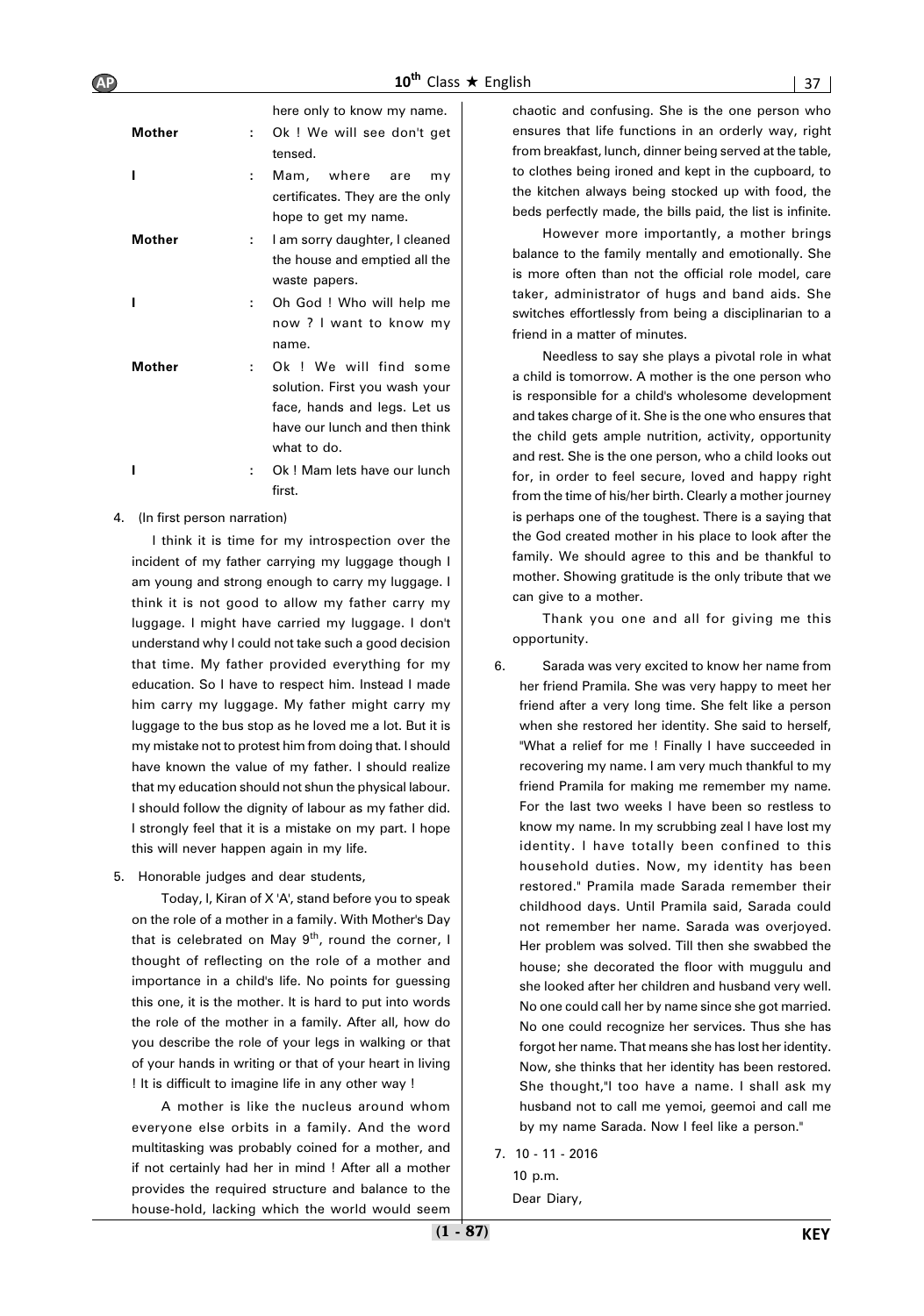How strange the life is ! One day away from work ........ one feels one should not work anymore. After all one Sunday. What difference does it make ? Waking up late ! Full breakfast ! At the most a sumptuous lunch in the afternoon. I don't feel like going back to work next day. What is it called ? Lethargy ! I don't know. But this feeling never works with a wage labourer who has to work round the week to make a living. But I'm not a wage labourer. I'm a man with a secure job. And that is not the only reason. A girl has entered my life. From then on life is dream-like. But she asks me to join my duties. But I don't want to leave her behind. That too alone. No, No ....... I will not. I will not go.

8. 16<sup>th</sup> January 2016.

### Dear Diary,

How strange the life is ! One day away from work.... One feels one should not work any more. After all one Sunday. What difference does it make ? Waking up late ! Full breakfast ! .... At the most a sumptuous lunch in the afternoon. I don't feel like going back to work next day. What is it called ? Lethargy ? I don't know. But this feeling never works with a wage labourer who has to work round the week to make a living ..... But ..... I'm not a wage labourer. I'm a man with a secure job. And, that is not the only reason. Chitra has entered my life .... from then on life is dreamlike ..... But she asks me to go to Darjeeling. To join my duties. But I don't want to leave her behind. That too alone. No, No.... I will not. I will not go.

9. Dear Friends,

Today I wish to give you a very brief speech on the content read in the poem 'Once Upon a Time'.

The past seems to be better than the present. People once used to laugh with their hearts. Now they only laugh with their teeth. This shows that the people now-a-days laugh artificially. Once people shook hands whole heartedly. Now, it became quite artificial. People now-a-days say the expressions 'feel at home' and 'come again' from their lips but not from their hearts. People now-a-days wear many faces like many dresses. I ask you to please laugh whole heartedly and shake hands affectionately. Please maintain warm relationship with your friends and neighbours. It makes you feel living.

Thank you for listening to me.

10. I cannot imagine how I have forgotten my name. No other woman would not face this situation like me in this world, I hope. For the last two days I have been restless in search of knowing my name. Today I felt like a person. My friend indeed gave me a new life. Until my friend Pramila said, I could not remember it. It is a silly thing to forget my name. Now I understood why I had forgotten my name. All the shelves of my mind were filled with only one thing – how well I can scrub the floors. I remembered nothing else. If I had not met her, I would have gone mad. Now I have to do one thing – not to forget my name once again. I should demand everybody except my children to call me by name. I should not allow my husband to call me 'yemoi gemoi'. I should have my identity by my name.

| 11. Narrator    | How is the tea?<br>t.                                                                                                                                                         |
|-----------------|-------------------------------------------------------------------------------------------------------------------------------------------------------------------------------|
| Father          | It is very tasty; I want one more cup of<br>÷                                                                                                                                 |
|                 | tea                                                                                                                                                                           |
| Narrator        | : Father, you seem to be tired, I am very<br>sorry. I should not have made you carry<br>the trunk.                                                                            |
| Father          | It's all right. It's very common for us<br>÷.<br>carrying such weights and walking<br>down these roads. But, son                                                              |
| Narrator        | Say dad, what do you want?<br>÷.                                                                                                                                              |
| Father          | Do you have a pair of old shoes?<br>÷                                                                                                                                         |
| Narrator        | Why?<br>÷                                                                                                                                                                     |
| Father          | The road is uneven and full of pebbles.<br>÷<br>It hurts while walking.                                                                                                       |
| Narrator        | I am very sorry dad; I have not noticed<br>÷.<br>the cracks on your feet till now. I have<br>not even noticed that the road is<br>uneven. Curse me ! I am not a good<br>son ! |
| Father          | : Don't say like that. I really love you my<br>good son !                                                                                                                     |
| <b>Narrator</b> | I am wearing a pair of hunting shoes so<br>t.<br>that I don't feel any pain but I don't think<br>about you at all. It's my fault. Pardon<br>me!                               |
| Father          | It's OK my dear son !<br>÷.                                                                                                                                                   |
| Narrator        | Take this amount and buy a pair of<br>÷<br>canvas shoes, father.                                                                                                              |
| Father          | No, no. I don't want money. You don't<br>÷<br>have to spend money on new shoes.                                                                                               |
| Father          | I want an old pair of shoes only.<br>÷                                                                                                                                        |
| Narrator        | But I don't like you wearing my old pair<br>÷.<br>of shoes ! Buy a new pair.                                                                                                  |
| Father          | No, no  Give me an old pair of shoes<br>if you have. Otherwise I don't have any.                                                                                              |
| Narrator        | : OK, take this pair of hunting boots. I<br>shall buy a new pair.                                                                                                             |
| Father          | : I am very happy, my son. Thank you.<br>Take care of you. Write to us                                                                                                        |
| Narrator        | : OK, dad, Bye.                                                                                                                                                               |
| Father          | : Bye-bye.                                                                                                                                                                    |
|                 | 12. Sarada's husband : Warm welcome, dear ! I am                                                                                                                              |
|                 |                                                                                                                                                                               |

very sorry to miss you for these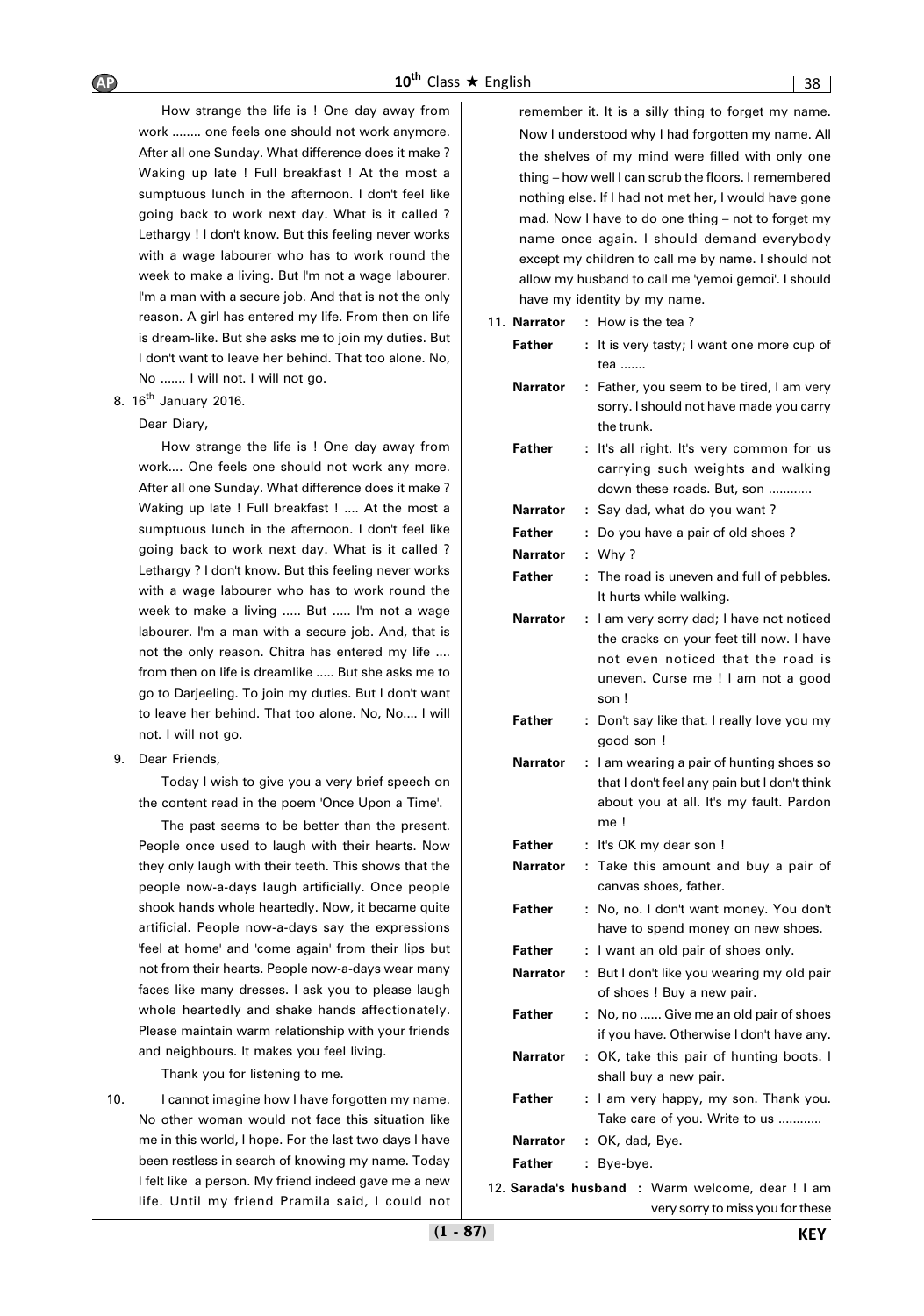| <b>AP</b> |                                   | $10^{\text{th}}$                                                                                                      | Class $\star$ English |                           |    | 39                                                                                                                |
|-----------|-----------------------------------|-----------------------------------------------------------------------------------------------------------------------|-----------------------|---------------------------|----|-------------------------------------------------------------------------------------------------------------------|
|           |                                   | two days. I have counted<br>every second since you left<br>home. It is like a festival for us.                        |                       | Father                    |    | The road is uneven and full of stones<br>and pebbles. It hurts while walking<br>barely.                           |
|           | Sarada                            | : It's OK, dear.                                                                                                      |                       | <b>Narrator</b>           |    | : I am very sorry dad; I have not                                                                                 |
|           | Sarada's husband                  | : How are your parents?                                                                                               |                       |                           |    | noticed the cracks on your feet till                                                                              |
|           | Sarada                            | : They are fine.                                                                                                      |                       |                           |    | now. I have not even noticed that the                                                                             |
|           | Sarada's husband                  | : Look at the state of the house.                                                                                     |                       |                           |    | road is uneven. Curse me! I am not a                                                                              |
|           |                                   | It's like a choultry. Oh, what a                                                                                      |                       |                           |    | good son !                                                                                                        |
|           |                                   | relief for us!                                                                                                        |                       | Father                    |    | Don't say like that. I really love you                                                                            |
|           |                                   | Sarada's husband : Yemoi, may I have a cup of<br>coffee ?                                                             |                       | <b>Narrator</b>           |    | my good son !<br>I am wearing a pair of hunting shoes                                                             |
|           | Sarada                            | : Don't call me yemoi geemoi;<br>I too have a name.                                                                   |                       |                           |    | so that I don't feel any pain, but I don't<br>think about you at all. It's my fault.                              |
|           |                                   | <b>Sarada's husband : Oho, I think you have come to</b>                                                               |                       |                           |    | Pardon me!                                                                                                        |
|           |                                   | know your name. Am I correct?                                                                                         |                       | Father<br><b>Narrator</b> | ÷. | It's OK my dear son !<br>Take this amount and buy a pair of                                                       |
|           | Sarada                            | : Yes, my name is Sarada - call<br>me, Sarada.                                                                        |                       |                           |    | Canvas shoes, father.                                                                                             |
|           |                                   | Sarada's husband : OK, dear, I will call you by<br>name<br>from now<br>your<br>onwards.                               |                       | Father                    |    | : No, no. I don't want money. You don't<br>have to spend money on new shoes.<br>I want an old pair of shoes only. |
|           | Sarada                            | : I too have an identity. Please<br>treat me as a human being.                                                        |                       | <b>Narrator</b>           |    | But I don't like you wearing my old<br>pair of shoes ! Buy a new pair.                                            |
|           |                                   | Don't think that I am only useful<br>for scrubbing and swabbing.<br>Sarada's husband : Don't think like that, Sarada. |                       | <b>Father</b>             |    | No, no - Give me an old pair of shoes<br>if you have. Otherwise I don't want<br>money.                            |
|           |                                   | You are my better half. You<br>have your own identity and                                                             |                       | <b>Narrator</b>           | ÷. | OK, take this pair of hunting boots. I<br>shall buy a new pair.                                                   |
|           | Sarada                            | self-respect.<br>: I want equal rights, equal                                                                         |                       | Father                    |    | : I am very happy, my son. Thank you.<br>Take care of you. Write to us                                            |
|           |                                   | respect and equal status along                                                                                        |                       | <b>Narrator</b>           |    | OK, dad, Bye. You too take care.                                                                                  |
|           |                                   | with you.                                                                                                             |                       | Father                    |    | $Bye - bye.$                                                                                                      |
|           |                                   | Sarada's husband : OK, dear. Don't be serous.                                                                         | 14.                   |                           |    | <b>Diary Entry</b>                                                                                                |
|           | Sarada                            | : Then, why don't you share the<br>household duties.                                                                  |                       |                           |    | Thursday 8 <sup>th</sup> October, 2017                                                                            |
|           |                                   | <b>Sarada's husband : OK, from now onwards I will</b><br>share your duties. Don't worry,                              |                       | 9:00 p.m                  |    |                                                                                                                   |
|           |                                   | dear.                                                                                                                 |                       | Dear Diary,               |    |                                                                                                                   |
|           | Sarada                            | : You are really a good                                                                                               |                       |                           |    | For the last two days I have been restless in                                                                     |
|           |                                   | husband ! Thank you for                                                                                               |                       |                           |    | search of knowing my name. Today I felt like a                                                                    |
|           |                                   | noticing my identity.                                                                                                 |                       |                           |    | person. My friend indeed gave me a new life. Until                                                                |
|           | Sarada's husband : Welcome, dear. |                                                                                                                       |                       |                           |    | my friend Pramila said, I could not remember my                                                                   |
|           | 13. Narrator                      | : How is the tea?                                                                                                     |                       |                           |    | name and my achievements. It is a silly thing to forget                                                           |
|           | <b>Father</b>                     | : It is very tasty. I want one more<br>cup of tea.                                                                    |                       |                           |    | my name. Now I understood why I had forgotten my                                                                  |
|           | <b>Narrator</b>                   | : Father, you seem to be tired, I                                                                                     |                       |                           |    | name. All the shelves of my mind were filled with<br>only one thing - how well can I scrub the floors. I          |
|           |                                   | am sorry. I should not have<br>made you carry the trunk.                                                              |                       |                           |    | remembered nothing else. When I saw my                                                                            |
|           | Father                            | : It's all right. It's very common                                                                                    |                       |                           |    | certificates, the pictures I had drawn, old albums                                                                |
|           |                                   | for us carrying such weights                                                                                          |                       |                           |    | and the prizes I had received in school and college,                                                              |
|           |                                   | and walking down these                                                                                                |                       |                           |    | I was overjoyed. I will show all my achievements to<br>my children and husband proudly. Now I have to do          |
|           |                                   | roads. But son                                                                                                        |                       |                           |    | one thing - not to forget my name once again. I want                                                              |
|           | <b>Narrator</b><br>Father         | : Say dad, what do you want?<br>: Do you have a pair of old                                                           |                       |                           |    | everyone to call me by my name. I should have my                                                                  |
|           |                                   | shoes?                                                                                                                |                       | identity and recognition. |    |                                                                                                                   |
|           | <b>Narrator</b>                   | $:$ Why ?                                                                                                             |                       | Sarada                    |    |                                                                                                                   |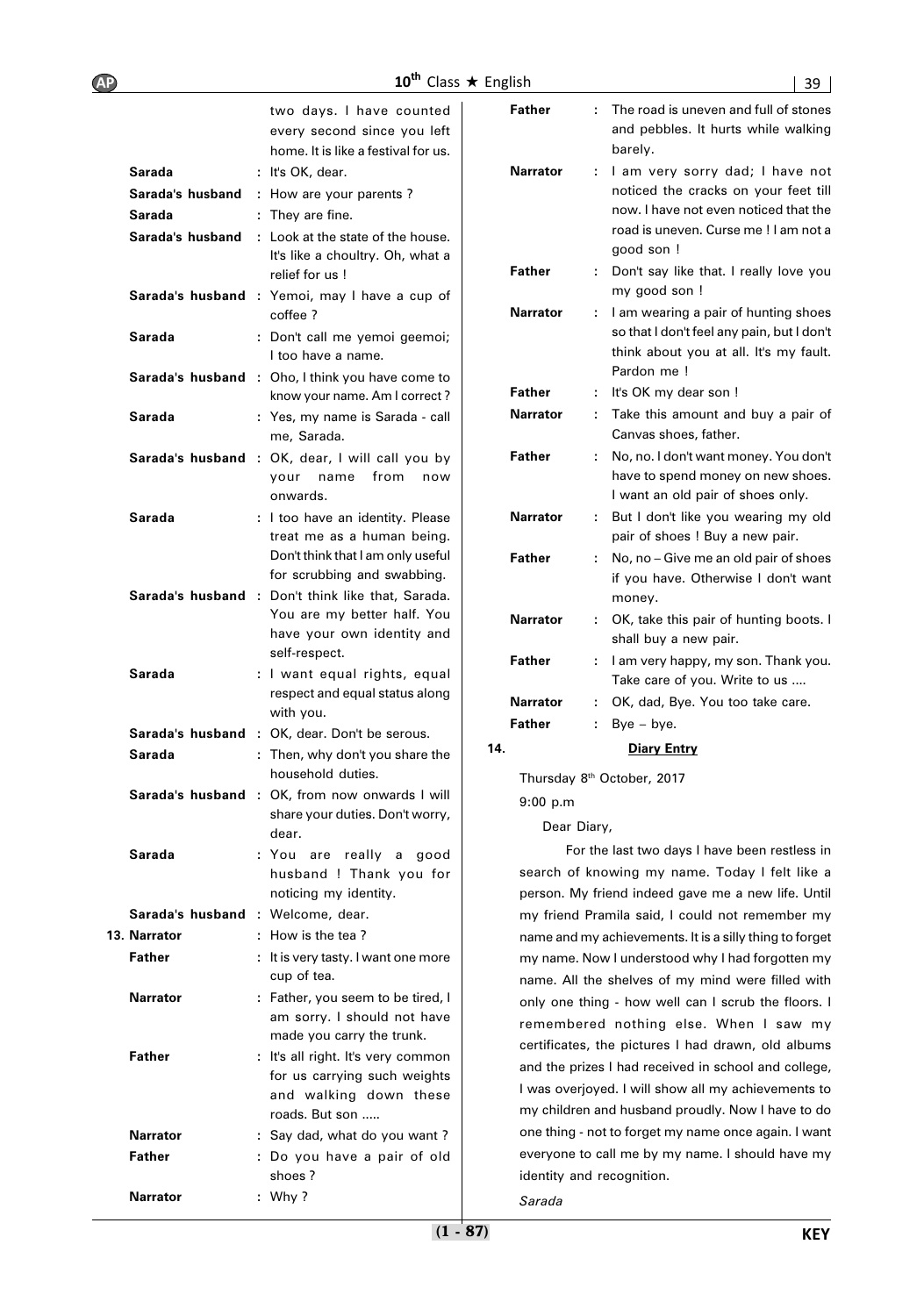# **PAPER – I : PART – B**

# **Q.No. 9**

|       | 1. a) was waiting |             | b) met    |           |
|-------|-------------------|-------------|-----------|-----------|
|       | c) had            |             | d) wanted |           |
|       | e) on             |             |           |           |
|       | 2. a) which       |             | b) to     |           |
| c) in |                   |             | d) over   |           |
|       | e) spherical      |             |           |           |
|       | 3. a) received    | b) in       |           |           |
|       | c) the            |             | d) was    |           |
|       | e) passed         |             |           |           |
|       | 4. a) flying      | b) most     |           | c) have   |
|       | d) brightly       | e) coloured |           |           |
|       | 5. a) was         | b) with     |           | c) caught |
|       | d) fish           | e) took     |           |           |

# **Q.No. 10**

| 1.  | 1) | C | 2) D   | 3) A   | 4) B   | 5) B   |
|-----|----|---|--------|--------|--------|--------|
| 2.  | 1) | А | 2) D   | 3) B   | 4) C   | 5) D   |
| 3.  | 1) | В | 2) A   | 3) C   | 4) D   | 5) B   |
| 4.  | 1) | А | 2) B   | 3) A   | 4) C   | 5) B   |
| 5.  | 1) | В | 2) D   | 3) A   | 4) C   | 5) A   |
| 6.  | 1) | D | 2) C   | $3)$ B | 4) C   | 5) A   |
| 7.  | 1) | В | 2) D   | 3) A   | 4) B   | $5)$ B |
| 8.  | 1) | А | $2)$ B | 3) A   | 4) C   | 5) B   |
| 9.  | 1) | В | $2)$ A | 3) C   | $4)$ B | 5) C   |
| 10. | 1) | B | 2) A   | 3) D   | 4) B   | 5) C   |
| 11. | 1) | С | 2) A   | 3) C   | 4) D   | 5) A   |
| 12. | 1) | A | 2) D   | 3) C   | 4) B   | 5) B   |
| 13. | 1) | D | 2) D   | 3) C   | 4) D   | 5) B   |
| 14. | 1) | C | $2)$ B | $3)$ C | 4) C   | 5) A   |

# **Q.No. 11**

- 1. The dog bit the burglar who had broken into the house.
- 2. The meeting was a great success which was held in town hall.
- 3. Here is the book that you were asking for the book.
- 4. You see him there when that boy bowls.
- 5. They cheered the cricketer who made a century.
- 6. When the ladies have arrived, I was speaking to them.
- 7. The man is trusted that he is honest.
- 8. I met my old friend who is now a police inspector.
- 9. Here is a book which contains diagrams.

# **Q.No. 12**

- 1. You are not being listen by us.
- 2. The papers have not been delivered by the speaker.
- 3. Has the lunch been left by him ?
- 4. Where was the diary found by you ?
- 5. My sister's marriage had been arranged by my parents.
- 6. The Minister has been welcomed by us.
- 7. My book has been got by her.
- 8. A letter is being typed by her.
- 9. Our products were marketed by him.
- 10. He was knocked down by an unknown vehicle.
- 11. Cricket will not be played by him.
- 12. The lesson will be read by Mohan.
- 13. Good news was being expected by the students.
- 14. The first gramphone was invented by Edison.

# **Q.No. 13**

- 1. Father said that I was late.
- 2. I asked the waiter to give us two cups of tea.
- 3. My father protested to give him an old pair.
- 4. He said that he did not have much to carry by way of luggage.
- 5. She said that she could solve her problem.
- 6. Father said that he was thirsty.
- 7. She exclaimed that it was a beautiful flower.
- 8. My father said not to worry, he himself would see me off at Dirang.
- 9. Father asked if I would like to rest for some time.
- 10. Father asked me if I had pair of old shoes.
- 11. The traveller asked the hotel keeper whether there was any room vacant with him.

- 1. He talks as if he were the President of India.
- 2. Tagore is not only a novelist but also a poet.
- 3. In spite of being blind she walks quickly.
- 4. As Anand threw stones at the mango tree, the farmer shouted at him.
- 5. Since I saw Meena, I have been liking her.
- 6. I did not come because you did not call me.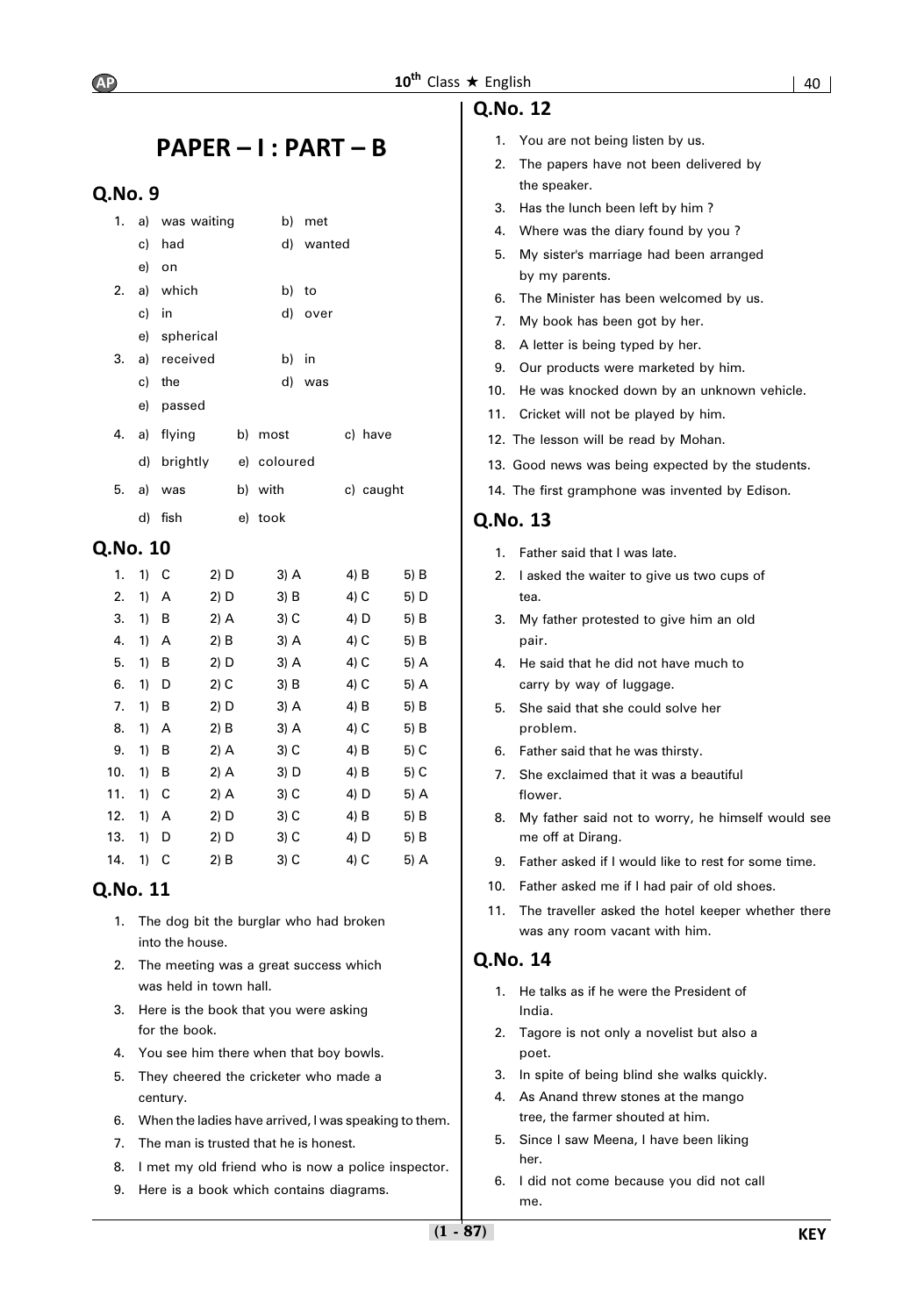- 7. He was afraid of being late so he ran fast.
- 8. If you promise to work hard, I will appoint you.
- 9. Sindhu closed the doors because she heard loud noises from outside.
- 10. I honour him as a pandit.
- 11. Since you wish it, it shall be done.
- 12. Children came home since the match was over.
- 13. Sita liked her teacher so she helped her.
- 14. It is Autumn so leaves are falling.
- 15. As he is ill, he cannot attend office.
- 16. He was fined because he has copied in the examination.
- 17. Since he wanted to stay at home for some more days, he wanted to apply for leave.
- 18. As the roads were not good, he preferred less luggage.
- 19. There was nobody in the village to carry the author's luggage because everybody was engaged in some important work.

| $1.$ at   |          |           | 2. into  |
|-----------|----------|-----------|----------|
|           | 3. from  |           | 4. for   |
| 5. of     |          |           | 6. of    |
|           | 7. into  |           | 8. on    |
| 9. at     |          |           | 10. with |
| 11. of    |          | $12.$ to  |          |
| 13. on    |          | 14. on    |          |
|           | 15. from | $16.$ for |          |
|           | 17. with | 18. to    |          |
| $19.$ off |          | $20.$ on  |          |
|           |          |           |          |

# **Q.No. 16**

- 1. had restored, left
- 2. had paid, entered
- 3. had started, took
- 4. carried
- 5. gathered
- 6. had provided
- 7. had earned
- 8. was
- 9. asked, was
- 10. thought
- 11. wanted
- 12. became
- 13. had been, came
- 14. arrived, started
- 15. had given, thanked

# **Q.No. 17**

- 1. Dear friend, you should take rest.
- 2. Dear brother, you should walk every morning.
- 3. You should stop junk food and take care of your health.
- 4. My dear brother, you appear to be good runner, you should join in a sports school.
- 5. Friend, it's high time you stopped smoking.
- 6. Mother, you should take rest.
- 7. My dear friend, you should wake up early to prepare well for the exams.
- 8. My dear sister, you would concentrate on your studies.

# **Q.No. 18**

- 1. Sir, could you please take my complaint.
- 2. Would you kindly allow me to leave the room.
- 3. Could you please give me your pen.
- 4. Could you please allow me to pay the fee next month.
- 5. Could you please change the leaking oil packet at once.
- 6. Would you mind if I share your lunch, Ravi ?
- 7. Could you please give a kilo of sugar.
- 8. Could you please give me a different one, this note is torn.
- 9. Could you please permit me to use your computer once.

# **Q.No. 19**

| 1) A | $2)$ C | 3) A | 4) B | 5) A |
|------|--------|------|------|------|
| 6) A | 7) C   | 8) D | 9) C |      |

# **Q.No. 20**

| $1)$ B  | $2)$ B  | $3)$ A | 4) B | 5) C    |
|---------|---------|--------|------|---------|
| 6) A    | 7) C    | 8) A   | 9) B | $10)$ C |
| $11)$ C | $12)$ A |        |      |         |

# **PAPER – II : PART – A**

- 1. 1) Regarding the festival sales of leather bags and belts in a shop.
	- 2) Four festivals
	- 3) Hand bags and leather belts.
	- 4) Christmas
	- 5) Christmas
- 2. 1) The information of education of different age group of boys and girls in Telangana compared to All India.
	- 2) 6-10 and 11-15.

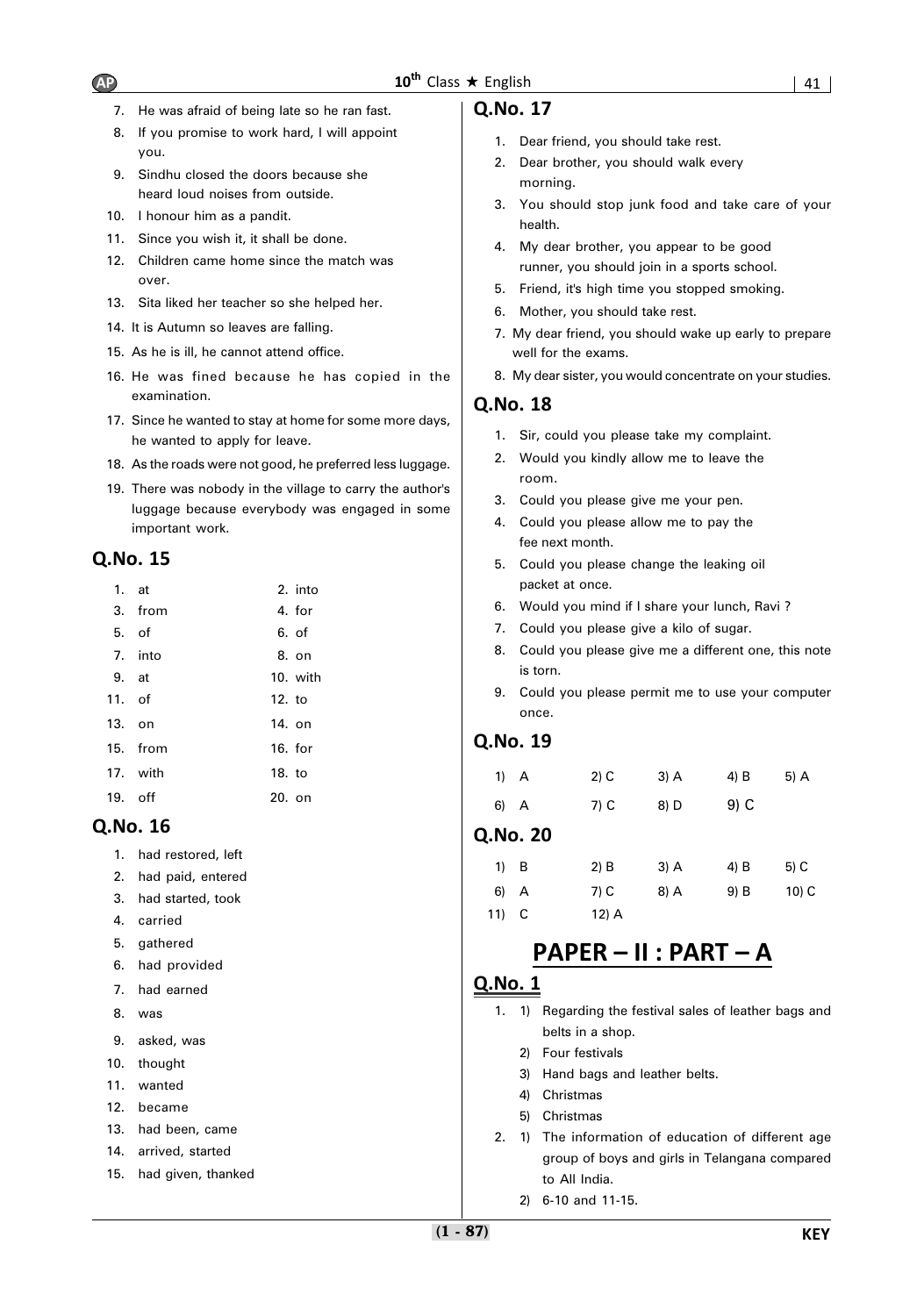- 3) 62.8.
- 4) Yes.
- 5) True.
- 3. 1) Boys and girls.
	- 2) In all the above given countries most of the boys and girls are using computers.
	- 3) Burland boys.
		- Nepore girls.
	- 4) Nepore.
	- 5) Burland.
- 4. 1) 720 students want to join Intermediate course.
	- 2) The pie diagram shows a survey done on 1200 students who have completed class 10 and chosen different career options.
	- 3) A) 36.
	- 4) A) 60.
	- 5) ii) The highest number of students want to join Intermediate course.
- **5. 1.** Types of communication.
	- **2.** four
	- **3.** ii) Non-verbal communication.
	- **4.** ii) Three types
	- **5.** ii) Facial expressions are non-verbal type of communication.

- 1. 1) His imagination, talent and dedication.
	- 2) In 1955 he got American citizenship.
	- 3) b
	- 4) c
	- 5) a
- 2. 1) Man has the gift of speech.
	- 2) It runs away into a hole.
	- 3) c
	- 4) a
	- 5) c
- 3. 1) Cheating in examination.
	- 2) They think it is their birth right.
	- 3) c
	- 4) b
	- 5) b
- 4. 1) Necessity.
	- 2) A person who is the first to study or develop a particular topic.
	- 3) Over a dozen surgical instruments.
	- 4) B
	- 5) A
- 5. 1) Walking.
- 2) It is simple.
- 3) A
- 4) C
- 5) C
- 6. 1) Harry heard shouts while he was sleeping.
	- 2) Harry could not see anything because there was smoke everywhere.
	- 3) i) he thought it would be useful to protect his face from smoke and heat.
	- 4) (iii) jumped out of bed and opened the door.
	- 5) (iii) Harry was so surprised to hear the cry from the bundle he dropped.

# **Q.No. 3**

1) 4, 1, 2, 5, 3 2) 5, 2, 3, 1, 4 3) 2, 4, 5, 1, 3

# **Q.No. 4**

1. Vijayawada,

To

The Editor, The Hindu, Vijayawada.

# Sir,

The use of illicit liquor among people has assumed alarming proportions. Almost daily there are newspaper reports related to hook tragedies in one part of the country or the other. The evil of illicit liquor is particularly common among poor and labour classes. Since it is much cheaper and fat stronger, people are easily tempted to have it. Most of them are illiterates and couldn't realize the damage of their health or may cause death. The government must come down heavily on these traders of death and give them exemplary punishments.

Yours truly,

8 - 8 - 16.

x x x x x

### 2. **N.C.C Training Camp**

*– By Sowjanya / Sarath*

*Vijayawada : 8th August, 2016,*

*A six-days camp was conducted by N.C.C. Board in the school for the occasion of Krishna Pushkaras. Aim of this camp was to equip the young*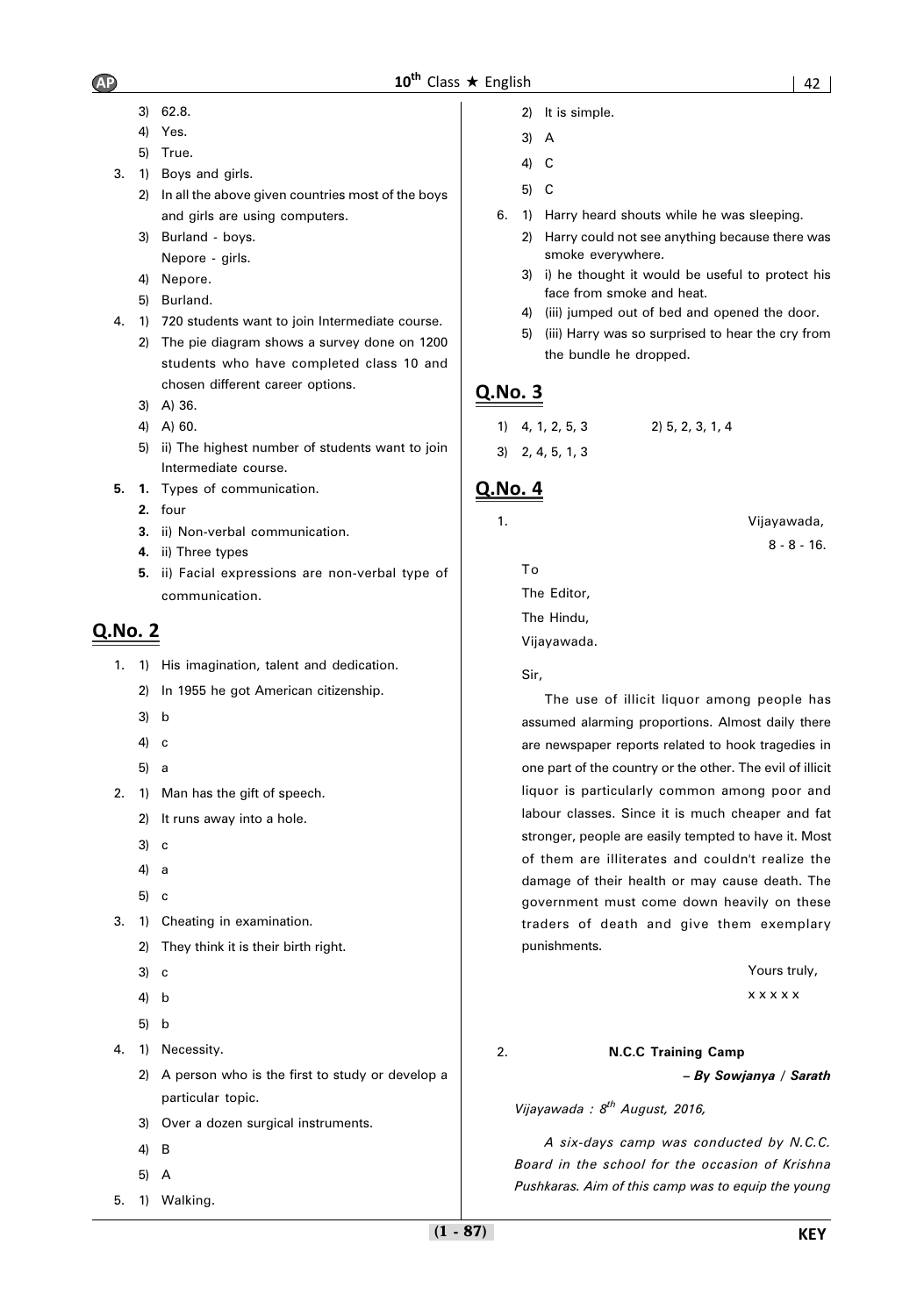*students with the art of volunteer training in a systematic way.*

During the first two days, there were lectures and video displays of the Godavari Pushkaras. From the third day sessions became interactive and more practical. They explained the arrangements done for the peaceful and comfortable performance of Pushkaras. As we were X class students we were allotted the duties near the Bus-stands, to help the pilgrims for their convenience.

We were of ten from our school. We were given Id - cards and uniform. As we all are local people we were very clear of that transport system in our busstand. Nearly 500 students were selected for these 12 days overall from 50 schools in Vijayawada. We felt so happy that we are going to serve all the pilgrims on such a great occasion.

### 3. Janakpuri, Delhi,

18<sup>th</sup> December, 2016.

Dear Ramesh,

The holidays are here at last ! How do you feel after the examination ? I feel like a bird who has been freed from his cage. Only I have no wings. How I wish I could come to you to pass some time with you ?

Please come to Delhi during the vacation. We shall spend time in visiting historical places in and around Delhi. There are Red Fort, Qutub Minar, Humayun's Tomb, Raj Ghat, etc. Besides we will go to the restaurants, the concert halls, everywhere. We will go for picnic on the river bank. We will also go for shopping to Connaught Place.

You shall not be disappointed if you want to read either. I shall take you to the British Library and the American Study Centre. You can get good books of your choice from these.

I am sure you shall accede to my request and come soon so that we can have a lot of fun together.

With Love, Yours affectionately, Deepak 4. 71/6/71, Sea road, Machilipatnam,  $8 - 8 - 16$ . The Personal Manager,

New World Publication,

To

Tarnaka,

Hyderabad.

**Sub :** Job of a Sales Executive.

Sir,

With the reference to your advertisement in the "Everyday Times" of  $5<sup>th</sup>$  August, I wish to apply for the post of Sales Executive in your establishment.

Regarding my education qualification I passed B.Sc with M.P.C. from Andhra University in 2013. I am young and smart. I can speak Telugu, Hindi and English fluently.

I had two years experience as a Sales Executive with a upcoming company in Machilipatnam.

I would be glad to supply you any further information that you might wish to have.

Thanking you,

Yours faithfully,

x x x x x

#### 5. *Aid for Hud-Hud Victims*

#### *– By Mahesh / Rajani*

The news of the devastation caused by Hud-Hud in Vizag moved the hearts of all the people of India. Many people lost shelter and their belongings. They struggle for their existence. A meeting of the school prefects was held and it was unanimously decided to acquaint the students with the plight of our brethren and exhort them to come forward and extend a helping hand in the hour of need.

Accordingly an appeal was made to students to contribute money and material for the Hud-Hud affected children. A whole-hearted effort was made. Individuals as well as organisations were approached to contribute generously for children whose lives were ruined completely by Hud-Hud. We collected ` 7 lakhs, which we presented to the Chief Minister's relief fund. The learning material like books, bags, stationery were taken to the affected areas by our student volunteers. They distributed these items personally among the affected children.

# **Q.No. 5**

1. Koneru Humpy is a great chess player. She is world no. 2 among the female chess players. She was born in Gudiwada. Her father Ashok was a wonderful chess player. She has been playing chess from a very tender age of 5 years. She got the under 8 National Championship in the year 1995. She got titles in the under 10, under 12, and under 14 age groups. As the age of 15 years she got the international Grandmaster title. She has been the first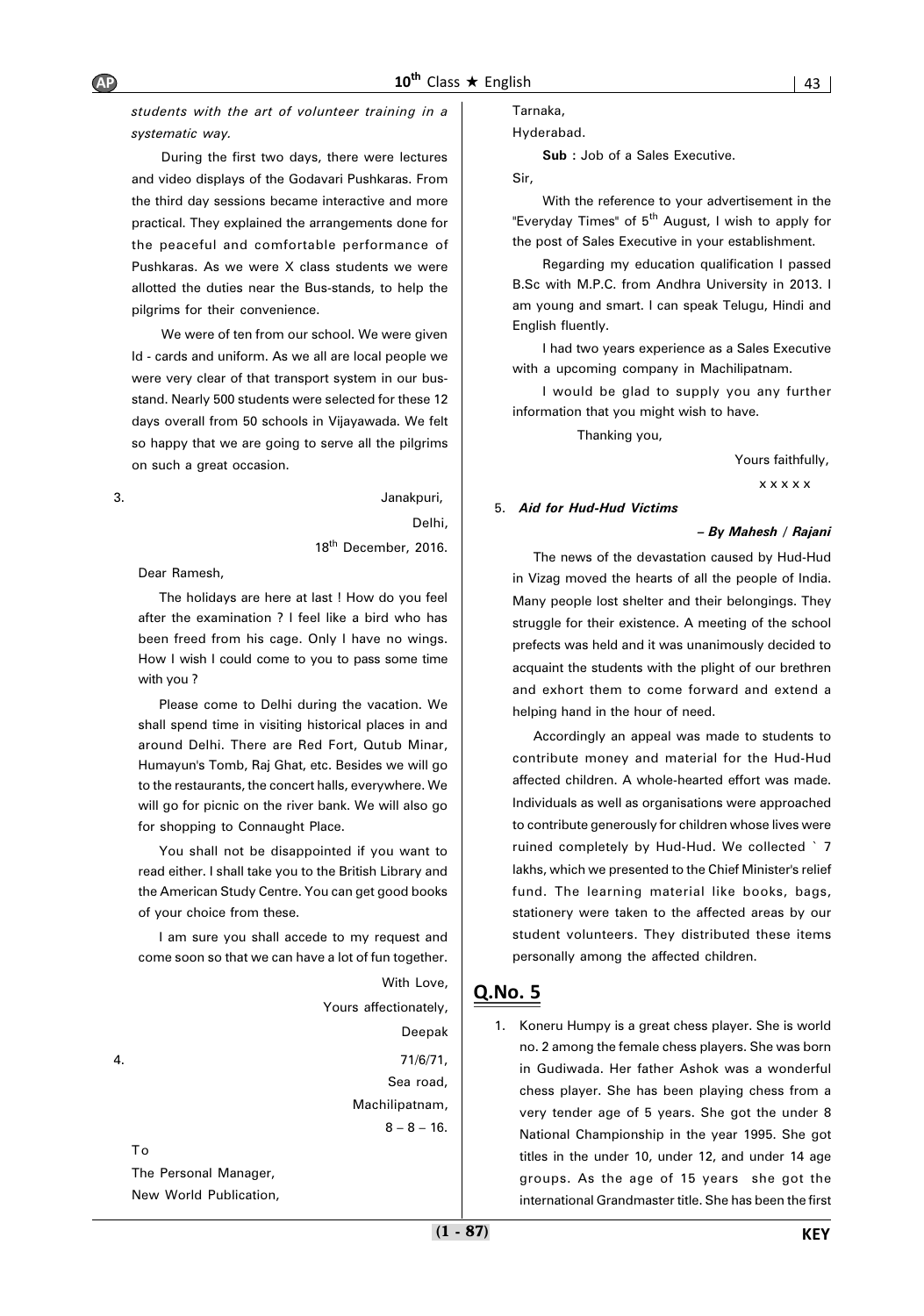Indian woman to receive this title. She participated in the FIDE Women's Grand Prix 2009-2011 and got second position.

She got two gold medals in Asian games 2006, she has the rating of 2600 and is behind Judil Polgal. She got Arjuna award in 2003, got Padmasri in the year 2007 and the Rajya Lakshmi award in 2008. She is the pride of Andhra Pradesh.

2. Once there lived a lion in a jungle. He would kill a number of animals everyday. But, he ate only one each day. This was very painful for the poor, helpless animals. At last, they went to lion. They said humbly, "Do not kill us in such large numbers. We will send you one animal everyday for your meal". The lion agreed.

This thing went on day after day. Then came the turn of a hare. He reached late so that the lion was in deep fury. He bent low and said that he had been help up by another lion. The lion could not tolerate that another lion should live in his jungle. He roared and got ready to face the other lion.

The hare led the lion to a nearby well. He pointed out that the other lion was hiding in it. The lion peeped into the well. He saw his own reflection. He mistook it for the other lion. He roared with anger and pounced on his own image. He jumped into the well and was drowned. The clever hare proved more than a match for the lion.

**Moral :** An ounce of wit is better than a pound of strength.

**Title : A wise Hare.** 

3. Once a dispute arose between the sun and the wind. The wind boasted of its power. The sun did not boast. But, it claimed a greater strength. The wind threw down a challenge. The sun did not shy away.

Meanwhile, a traveller was going along the road. The sun made a suggestion. They should try their strength on the traveller. Whichever of them could make the traveller take off his coat would win. The wind agreed.

The wind was the first to try its strength. It began to blow faster and faster. The traveller held his coat more tightly to his body. The wind changed into a storm. The traveller felt cold. He held his coat tighter than ever before. The wind failed in its aim. Then came the turn of the sun. It began to shine more and more brightly. It became so hot that the traveller began to perspire. He took off his coat. The sun won the day though it worked calmly. The wind failed in spite of its noise and wildness.

**Moral :** Calmness is much better than wild fury.

4. Helen Adams Keller was born on June 27, 1880 in Tuscumbia, Alabama. In 1882, she suffered from fever and was struck blind, deaf and mute. Beginning in 1887, Keller's teacher Anne Sullivan helped her make tremendous progress with her ability to communicate and Keller went to college graduating in 1904. During her lifetime, she received many honours in recognition of her accomplishments.

Keller had mastered several methods of communication, including touch - lip reading, Braille speech typing and finger - spelling. From childhood, she began to feel people's hands to find out what they were doing; recognize people by feeling their faces or their clothes, made up signs with her hands so she could talk to her family.

Keller's determination and strong will to achieve success made her reach the peaks with international recognition. She became a role-model for many depressed and handicapped people.

### 5. **THE CLEVER JESTER AND THE KING**

Once there lived a clever jester at a king's court. He made the king and the courtiers laugh even in their saddest moments. He was a favourite of the king.

One day he cut a rude joke and offended the king. The king got offended. He grew furious. He sentenced the jester to death. The jester pleaded for mercy. The king did not yield. He was stern but gave one concession to him.

The king ordered him to choose the way how he would die. Immediately the jester said that he had chosen to die of old age. The king laughed at this. He pardoned him. The jester was able to save his own life by his wit and humour.

**Moral :** Wit and humour may save life.

6. **Bio-graphical sketch of P.V. Sindhu**

P.V. Sindhu's full name is Pusarla Venkata Sindhu. She was born on 5th July, 1995 at Hyderabad in India. His father was P. V. Ramana and mother was Vijaya. Fortunately they both were volleyball players. His father was an Arjuna Awardee too.

From her childhood onwards she showed interest in Badminton. She is a right handed Badminton player. Her coach is Gopichand Pullela. He was an academy called Gopichand Badminton Academy.

She showed her best performance in 2009 and won a bronze medal in Sub Junior Asian Badminton Championship at Colombo. In 2013, won Malaysian open little. In 2014, won medal in the World Badminton Championship. In 2015, she bagged gold medal in Macau Open Grand Prix and in 2016 she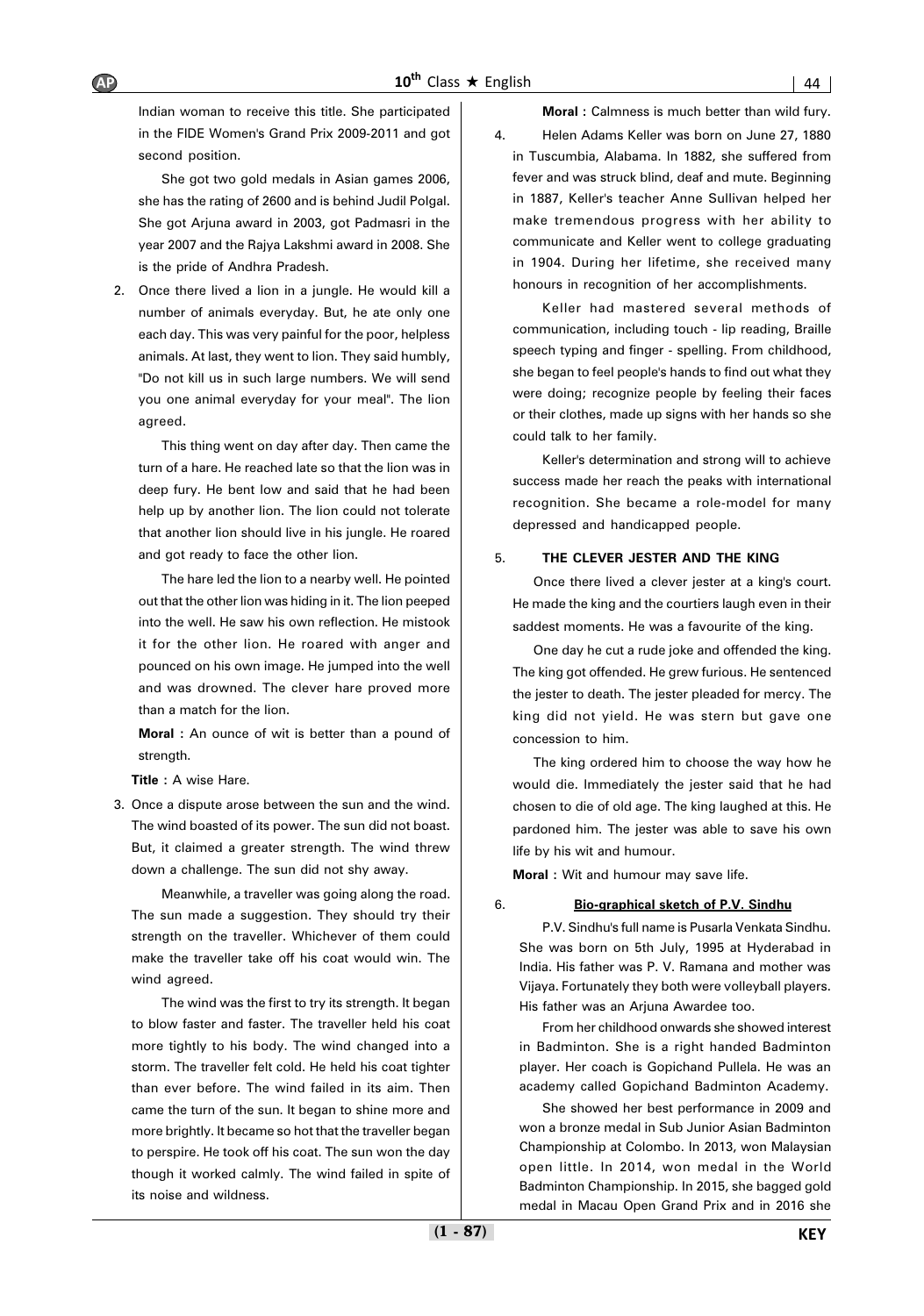won Silver Medal in Rio-Olympics.

The government of India has awarded with Padma Shri in 2015 and Rajiv Gandhi Khel Ratna in 2016 for her best performances in the field of Badminton. Truely she is gem of India.

#### 7. **Belling the cat**

In a grocer's shop there lived many mice. There was plenty of food for them in the shop. They ate grains and dry fruits, bread and biscuits, jam and cheese.

The grocer suffered heavy losses because of the mice. He said to himself, "I must do something to get rid of the mice or some day they will end my life."

One day the grocer brought a big fat cat to the shop. Now the mice could not move about freely. Every day the cat would catch and kill some of them.

The mice were worried. They held a meeting. All of them said, "we must get rid of the cat somehow". But what could they do ? They had no answer.

Then a smart looking mouse stood up and said, the cat moves very softly and swiftly. She take us unawares. We must tie a bell round her neck."

Another mouse said, " The bell will ring, when the cat moves. So it will be possible for us to keep at a safe distance from her."

All the mice welcomed the suggestion with a loud cry of happiness.

Then an old mouse stood up and said, "Stop this rejoicing. Can you tell me who will bell the cat ?"

And all of them were quiet. They had no answer. So the plan was not executed as the decision failed.

**Moral :** Impractical solutions are of no use.

### **8. An Old Farmer and His Five Sons**

Once upon a time there was a farmer. He lived in a village. He was wise he used to work hard when he was young. He earned a lot of money. He owned many fields. When he grew old, he could not work hard. As he had a lot of wealth, he appointed some workers to do the field work and the homework of the family.

As a result of this his five sons grew (became) lazy and selfish. They used not to work. Instead of working hard, they quarrelled with one another. The old man advised his sons many times not to quarrel among themselves. But they did not care for their father's advice. Above all they wanted to be away from one another.

So the oldman was worried about the future of his family, his sons and his wealth. He understood that his sons did not understand the importance and value of living together. He wanted to teach them a lesson about the importance of unity with a simple example.

So one day he asked his servants to bring a bundle of five sticks. He called his sons and showed them bundle of five sticks. He asked his eldest son to break the bundle of five sticks. But the eldest son could not break it. It was hard for him to break the bundle of five sticks as the five sticks were tied united as a bundle. The oldman asked the other four sons to break the bundle individually. But none of them could break it as it was a difficult task to break a bundle of five sticks tied together.

Then the oldman asked his servents to loosen the bundle of five sticks. The old man gave a single stick to each of his sons and asked them to break them. Every stick was broken easily. He told them if they lived in unity, they would not be beaten by anybody. The sons felt sorry and understood that unity is strength. They began to live in unity happily. The oldman felt happy over the change in his sons. **Moral :** Unity is Strength.

# **PAPER – II : PART – B**

| ı.<br>$\overline{1}$ . |     |             | a) restful       | b) tiredness      |
|------------------------|-----|-------------|------------------|-------------------|
|                        |     |             | c) no end        | d) continued      |
|                        |     |             | 2. a) answer     | b) objected       |
|                        |     |             | c) permit        | d) convince       |
|                        |     |             | 3. a) choose     | b) bring          |
|                        |     |             | c) ground        | d) assurance      |
|                        |     |             | 4. a) reason     | b) fixed          |
|                        |     |             | c) traditions    | d) Firstly        |
|                        | 5.  |             | a) box           | b) trouble        |
|                        |     | c) get      |                  | d) work           |
|                        |     |             | 6. a) exhausted  | b) fast           |
|                        |     |             | c) trouble       | d) small          |
|                        |     | $7. a)$ tin |                  | b) gave           |
|                        |     |             | c) fixed         | d) baggage        |
|                        | 8.  |             | a) spoke         | b) indecent       |
|                        |     | c)          | permit           | d) maybe          |
|                        | 9.  |             | a) objected      | b) shabby         |
|                        |     | c)          | persuade         | d) unwillingly    |
|                        | 10. |             | a) slowly        | b) big            |
|                        |     |             | c) contradictory | d) lavish         |
|                        | 11. |             | a) really        | b) appreciation   |
|                        |     | c)          | work             | d) ineffective    |
|                        |     |             | 12. a) naked     | b) damaged        |
|                        |     | c)          | observed         | d) purse          |
| 13.                    |     | a)          | shame            | b) government job |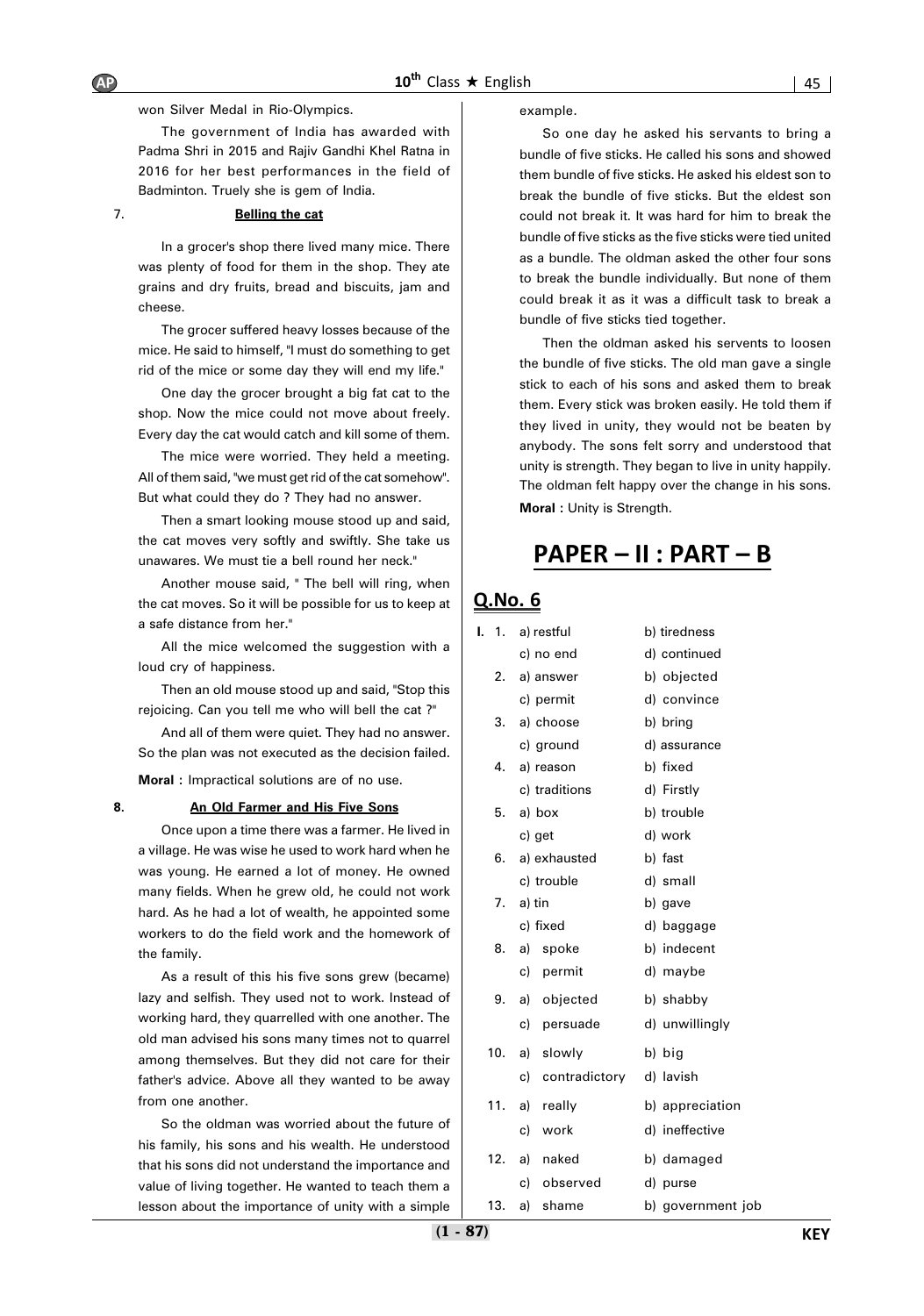| <b>AP</b> |         |          |                           | $10^{\text{th}}$                         | Class $\star$ English |    |                  |                     |
|-----------|---------|----------|---------------------------|------------------------------------------|-----------------------|----|------------------|---------------------|
|           |         | c)       | honour                    | d) put down                              | 14.                   | a) | drying           | b) quenched         |
|           | 14.     | a)       | objected                  | b) agree                                 |                       | c) | detached         | d) carelessly       |
|           |         | c)       | unwillingly               | d) satisfaction                          | 15.                   | a) | proper           | b) innocence        |
|           | II. 1.  | 1)       | sincere                   |                                          |                       | c) | nobility/dignity | d) disallow         |
|           |         | 2)       | weariness                 |                                          | 16.                   | a) | willingly        | b) discontentment   |
|           |         | 3)       | pleasing                  |                                          |                       | c) | gradually        | d) preceding        |
|           |         | 4)       | shorten                   |                                          | 17.                   | a) | tiny/small       | b) mobile           |
|           |         | 5)       | first                     |                                          |                       | c) | similar          | d) austere          |
|           |         | 6)       | clear                     |                                          | 18.                   | a) | withdrew         | b) falsely          |
|           |         | 7)       | reasonable                |                                          |                       | c) | humble           | d) disrespect       |
|           |         | 8)       | smart                     |                                          | 19.                   | a) | adulthood        | b) weakness         |
|           |         | 9)       | futile                    |                                          |                       | c) | useful           | d) noisily          |
|           |         |          | 10) flippantly / humorous |                                          |                       |    |                  |                     |
|           | 2.      | 1)       | bold                      |                                          | 20.                   | a) | disappeared      | b) glad             |
|           |         | 2)       | uneasy                    |                                          |                       | c) | last             | d) new              |
|           |         | 3)       | drained away              |                                          | 21.                   | a) | covered          | b) different        |
|           |         | 4)       | continued bravely         |                                          |                       | c) | unnoticed        | d) even             |
|           |         | 5)       | break                     |                                          | 22.                   | a) | dissuade         | b) willingly        |
|           |         | 6)       | suitable                  |                                          |                       | C) | unnoticed        | d) gradually/slowly |
|           |         | 7)       | increased                 |                                          | II. 1.                | a) | even             | b) discontentment   |
|           |         | 8)       | poor<br>unashamed         |                                          |                       | c) | similar          | d) necessity        |
|           |         | 9)       |                           |                                          | 2.                    | a) | busy             | b) initially        |
|           |         |          | 10) fearless              |                                          |                       | c) | decreases        | d) boring           |
|           | Q.No. 7 |          |                           |                                          | 3.                    | a) | accepted for     | b) scattered        |
|           |         |          |                           |                                          |                       | c) | carelessly       | d) old age          |
|           | I. 1.   | a)<br>c) | forbid<br>small           | b) persuade                              |                       |    |                  |                     |
|           | 2.      | a)       | big                       | d) disperse<br>b) wide                   | Q.No. 8               |    |                  |                     |
|           |         | C)       | plain                     | d) similar                               |                       |    | leisurely        |                     |
|           | 3.      | a)       | saving                    | b) invigorating                          | 1.                    | a) |                  | b) returning        |
|           |         | c)       | discontinues              | d) shortened                             |                       | c) | extended         | d) return           |
|           | 4.      | a)       | less                      | b) plain                                 | 2.                    | a) | quickly          | b) father           |
|           |         | C)       | uncertainty               | d) common / ordinary                     |                       | c) | distance         | d) time             |
|           | 5.      | a)       | divorce                   | b) paid                                  | 3.                    | a) | finally          | b) hilly            |
|           |         | c)       | decreased                 | d) credit                                |                       | c) | certainty        | d) marriage         |
|           | 6.      | a)       | carelessly                | b) big                                   | 4.                    | a) | easily           | b) busy             |
|           |         | c)       | wide                      | d) similar                               |                       | c) | education        | d) government       |
|           | 7.      | a)       | proper                    | b) forbid                                | 5.                    | a) | quickly          | b) father           |
|           |         | c)       | improbably                | d) part                                  |                       | c) | distance         | d) time             |
|           | 8.      | a)       | ordinary                  | b) deranged                              | 6.                    | a) | arranged         | b) carefully        |
|           |         | c)       | ignored                   | d) paid                                  |                       | c) | hilly            | d) different        |
|           | 9.      | a)       | hasten                    | b) decreased                             | 7.                    | a) | improper         | b) shame            |
|           |         | c)       | irresponsibilities        | d) credit                                |                       | C) | consciousness    | d) education        |
|           | 10.     | a)       |                           | calmness/reassurance b) face/accept/meet | 8.                    | a) | quiet            | b) thoughtfully     |
|           |         | C)       | boring                    | d) old                                   |                       | C) | moment           | d) thirsty          |
|           | 11.     | a)       |                           | problem/trouble/doubt b) accepted/agreed | 9.                    | a) | education        | b) realize          |
|           |         | c)       | succeeded                 | d) persuade                              |                       | c) | proud            | d) respect          |
|           | 12.     | a)       | slow                      | b) activated/rested                      | 10.                   | a) | concluded        | b) physical         |
|           |         | C)       | slowly                    | d) blessing/good fortune                 |                       | C) | childhood        | d) silently         |
|           | 13.     | a)       | big/huge                  | b) toil                                  | 11.                   | a) | resembled        | b) uneven           |
|           |         | c)       | noisy                     | d) thoughtlessly                         |                       | c) | hunting          | d) get              |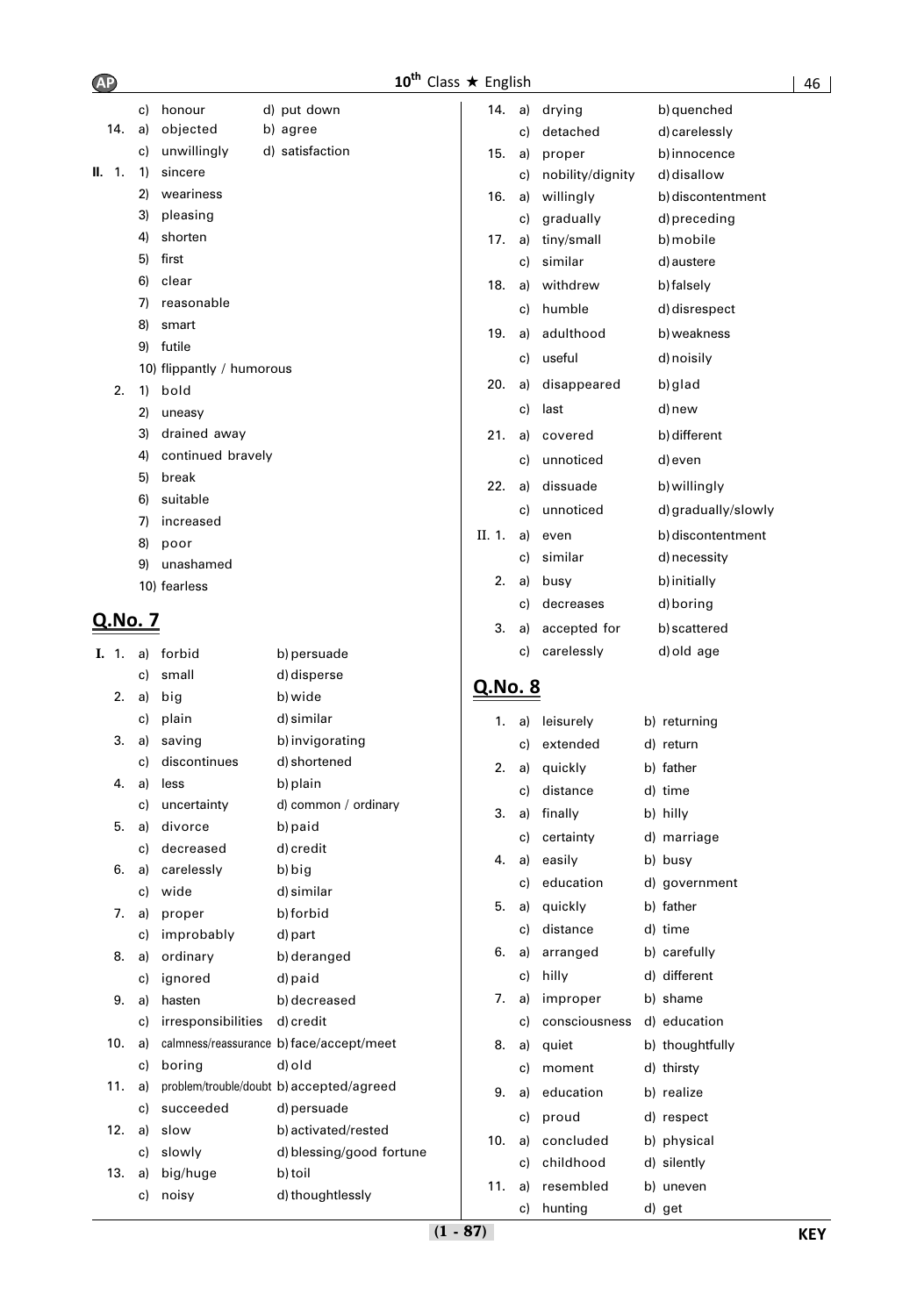| - | ٠ |
|---|---|

| 12.             | a)       | new                    | b) reluctantly              | 15.             |    | stranger                                     |                  | 16. conclude |                                                      |
|-----------------|----------|------------------------|-----------------------------|-----------------|----|----------------------------------------------|------------------|--------------|------------------------------------------------------|
|                 | C)       | contentment            | d) suddenly                 | 17.             |    | uttered                                      |                  | 18. convince |                                                      |
|                 |          |                        |                             | 19.             |    | content                                      |                  |              | 20. simultaneous                                     |
| <u>Q.No. 9</u>  |          |                        |                             | 21.             |    | leisurely                                    |                  | 22. dissuade |                                                      |
| 1.              |          | a) leisurely           | b) thought                  | 23.             |    | dilly-dallying                               |                  |              | 24. enthusiasm                                       |
| 2.              |          | a) creeps              | b) period                   | 25.             |    | reluctantly                                  |                  |              |                                                      |
| 3.              |          | a) terrain             | b) roads                    | <u>Q.No. 12</u> |    |                                              |                  |              |                                                      |
| 4.              |          | a) labour              | b) idea                     | 1.              |    | <b>Duplicatives</b>                          |                  |              | <b>Alliteratives</b>                                 |
| 5.              |          | a) round               | b) society                  |                 | 1. | aye - aye                                    |                  |              | 1. see - saw                                         |
| 6.              |          | a) easily              | b) fields                   |                 | 2. | bye - bye                                    |                  |              | 2. $zig - zag$                                       |
| 7.              |          | a) labour              | b) people                   |                 | 3. | chop - chop                                  |                  |              | 3. ding - dong                                       |
| 8.              |          | a) quiet               | b) tongue                   |                 | 4. | bang - bang                                  |                  |              | 4. ping - pong                                       |
| 9.              |          | a) poured              | b) forehead                 | 2.              |    | <b>Duplicatives</b>                          |                  |              | <b>Alliteratives</b>                                 |
| 10.             |          | a) gradually           | b) simultaneously           |                 | 1. | chuk - chuk                                  |                  |              | 1. pitter - patter                                   |
| 11.             |          | a) neither             | b) languages                |                 | 2. | ta - ta                                      |                  |              | 2. see - saw                                         |
| 12.             |          | a) guilt               | b) consciousness            |                 | 3. | bye - bye                                    |                  |              | 3. chit - chat                                       |
| 13.             |          | a) feeling             | b) people                   |                 | 4. | hip - hip                                    |                  |              | 4. dilly - dally                                     |
| 14.             |          | a) realize             | b) dreams                   | 3.              |    | People                                       |                  |              | <b>Things</b>                                        |
| 15.             |          | a) proud               | b) earned                   |                 | 1. | porter                                       |                  |              | 1. pebble                                            |
| 16.             |          | a) reached             | b) appeared                 |                 |    | 2. villager                                  |                  |              | 2. bus                                               |
| 17.             |          | a) waiter              | b) heard                    |                 | 3. | officer                                      |                  |              | 3. shoes                                             |
| 18.             |          | a) pair                | b) shoes                    |                 |    | 4. father                                    |                  |              | 4. can                                               |
| 19.             |          | a) wearing             | b) around                   | 4.              |    | <b>Rhyming words</b>                         |                  |              | <b>Duplicatives</b>                                  |
| 20.             |          | a) remaining           | b) enough                   |                 |    | 1. hodge - podge                             |                  |              | 1. tata                                              |
| 21.             |          | a) wearing             | b) leather                  |                 | 2. | okey - dokey                                 |                  |              | 2. papa                                              |
| 22.             |          | a) giant               | b) simultaneously           |                 | 3. | easy - peasy                                 |                  |              | 3. haha                                              |
| 23.             |          | a) marriage            | b) realized                 | 5.              |    | 4. bow - bow                                 |                  |              | 4. boo - boo                                         |
| <u>Q.No. 10</u> |          |                        |                             |                 |    | <b>Places</b><br>1. village                  |                  |              | <b>Things</b><br>1. luggage                          |
| 1.              | a)       | marriage               | b) Initially                |                 | 2. | terrain                                      |                  |              | 2. trunk                                             |
| 2.              | a)       | Finally                | b) solution                 |                 | 3. | field                                        |                  |              | 3. cup                                               |
| 3.              | a)       | luggage                | b) certainty                |                 |    | 4. road                                      |                  |              | 4. wallet                                            |
| 4.              | a)       | special                | b) marriage                 |                 |    | <u>Q.No. 13(a)</u>                           |                  |              |                                                      |
| 5.              | a)       | thoughtfully           | b) moment                   | 1.              |    | I saw her off at the bus-stand.              |                  |              |                                                      |
| 6.<br>7.        | a)<br>a) | leisurely<br>motorable | b) continues                | 2.              |    | The old man caught up the young man at last. |                  |              |                                                      |
| 8.              | a)       | education              | b) certainty<br>b) physical | з.              |    |                                              |                  |              | The police will see through everyone till they catch |
| 9.              | a)       | labour                 | b) childhood                |                 |    | the thief.                                   |                  |              |                                                      |
| 10.             | a)       | carefully              | b) luggage                  | 4.              |    |                                              |                  |              | Rajesh has to leave behind his son at uncle's house  |
| 11.             |          | a) truly               | b) admiration               |                 |    | to go to marriage.                           |                  |              |                                                      |
| 12.             |          | a) reluctantly         | b) contentment              | 5.              |    | Vani came to three-hour after the delivery.  |                  |              |                                                      |
| 13.             |          | a) motorable           | b) difference               | 6.              |    |                                              |                  |              | Mohan saw to the arrangements and everything ran     |
| <u>Q.No. 11</u> |          |                        |                             |                 |    | smoothly.                                    |                  |              |                                                      |
| 1.              |          | Persuade               | 2.<br>lethargy              | 7.              |    |                                              |                  |              | Charan's house loan will be paid off in 10 years.    |
| 3.              |          | receded                | 4.<br>amusing               | 8.<br>9.        |    |                                              |                  |              | Everything blacked out when the office closed.       |
| 5.              |          | crowd                  | 6.<br>conscious             |                 |    | operate.                                     |                  |              | The doctor looked into the reports and decided to    |
| 7.              |          | continues              | 8.<br>obviously             |                 |    |                                              |                  |              |                                                      |
| 9.              |          | luggage                | 10. responsibility          | 10.             |    | They called for a strike on the management.  |                  |              |                                                      |
| 11.             |          | already                | 12. neglect                 |                 |    |                                              | <b>V V V V V</b> |              |                                                      |
| 13.             |          | pebble                 | 14. quiet                   |                 |    |                                              |                  |              |                                                      |
|                 |          |                        |                             |                 |    |                                              |                  |              |                                                      |
|                 |          |                        |                             | $(1 - 87)$      |    |                                              |                  |              | <b>KEY</b>                                           |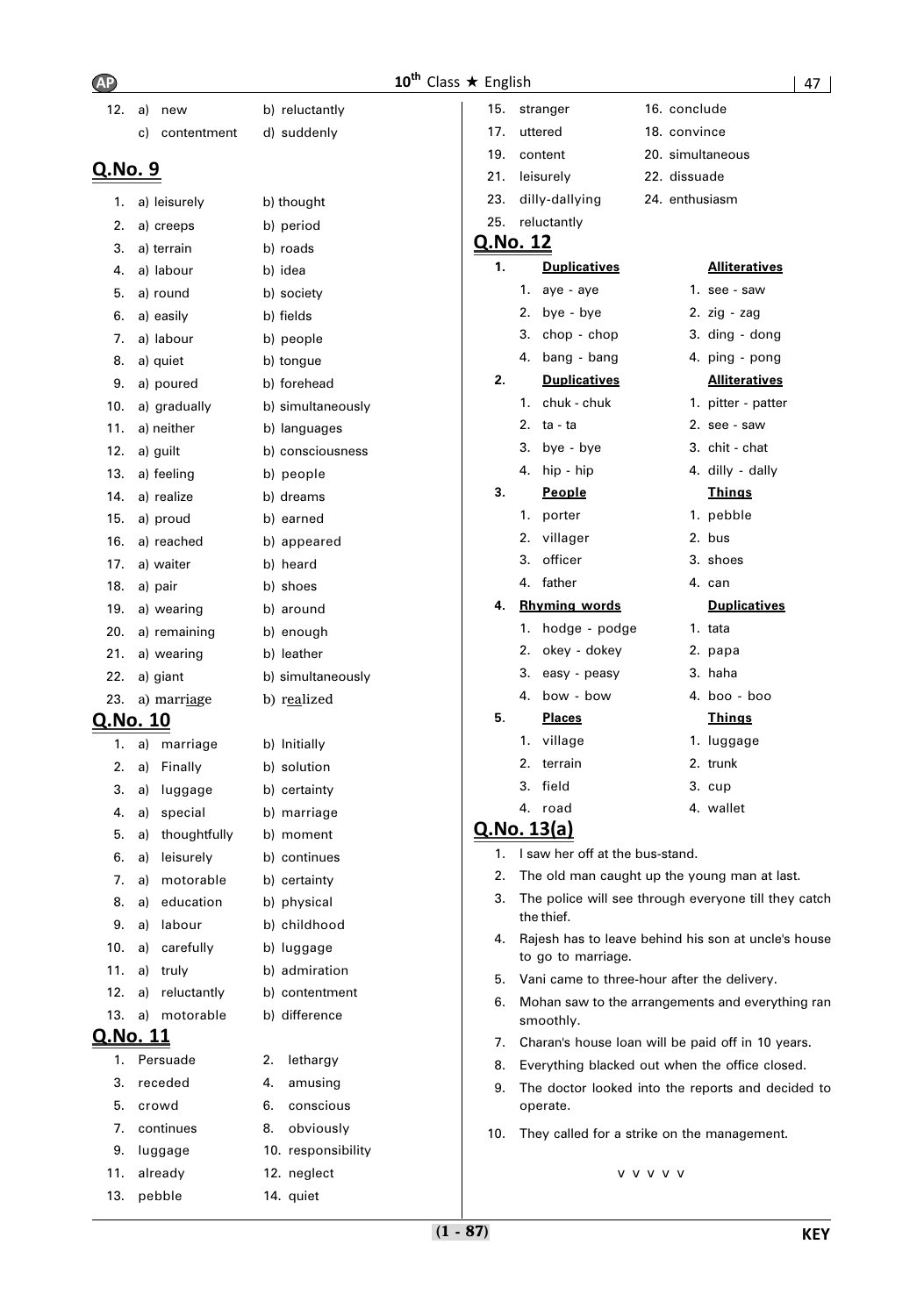# $10^{\text{th}}$  Class  $\star$  English  $\vert$  48  $\vert$

# **UNIT – IV PRACTICE ZONE : ANSWERS**

# **PAPER – I : PART – A 'A' Reading**

# **Q.No. 1**

- 1. a) Fr. Gaston Roberge and Satyajit Ray.
	- b) Fr. Gaston Roberge.
	- c) Satyajit Ray.
- 2. a) en route  $=$  on the way.
	- b) New York.
		- c) Trilogy = a set of three films with the same artists or characters.
- 3. a) Apu was a character in Ray's film.
	- b) Roberge.
	- c) Fascinating.
- 4. a) Compilation.
	- b) Satyajit Ray, Essays : 1970-2005.
	- c) Ray's films.
- 5. a) Gaston Roberge.
	- b) To know more about Bengali culture, Bengali people and Ray's films.
	- c) Mother Teresa, Tagore and Satyajit Ray.
- 6. a) Gaston Roberge's meeting (with) Ray.
	- b) He wanted to understand Ray's qualities more.
	- c) Muster up confidence.
- 7. a) Welcoming comments on the films.
	- b) Cemented.
	- c) Ray did not like to talk about his own films with strangers.
- 8. a) Roberge does not support the act of charging on Ray done by the detractors.
	- b) People who criticise.
	- c) The master director made his reputation selling India's poverty to the West.
- 9. a) Roberge
	- b) Both the material poverty and spiritual poverty. c) Spiritual poverty.
- 10. a) A person who does not know whether god exists. b) For an answer about the existence of God.
- c) The act of searching for an answer. 11. a) The governing body of Chitrabani.
	- b) Gaston Roberge.
		- c) Co-founder.

# **Q.No. 2**

- 1. a) Roberge
	- b) Satyajit Ray
- 2. a) Charulatha
	- b) Ray i.e., Satyajit Ray
- 3. a) The three films are Ganashatru, Shakha Prashakha and Agantuk.
- b) When some critics saw the films as didactic and verbose, he felt deeply hurt.
- 4. a) Fr. Gaston Roberge
	- b) Academically and practically.
- 5. a) In 1970.
	- b) The writer of the article 'Rendezvous with Ray'.
- 6. a) Satyajit Ray and Gaston Roberge.
	- b) The friendship was quiet because Ray and Roberge were true artists and they had similar interests.
- 7. a) In India.
	- b) Roberge did not come to India to teach the Indians but he learnt something from India.
- 8. a) He was a shy person and always very discreet about displaying his emotions.
	- b) Manikda.
- 9. a) Satyajit Ray
	- b) Rabindranath Tagore
- 10. a) In the hospital
	- b) Ray and Roberge
- 11. a) Roberge
	- b) Satyajit Ray
- 12. a) Roberge
	- b) Funds
- 13. a) The person who took away the manuscript.
	- b) Ray's humane concern.
- 14. a) Manikda is Ray.
	- b) All sections and ages of people living in Bengal.
- 15**.** a) Ray and Gaston Roberge's friendship was unique.
	- b) The friendship considered to be unique because Roberge was a French Canadian priest and Ray was one of the world's greatest film directors.
- 16**.** a) Gaston Roberge.
	- b) Forecaster / fortune teller/ Proclaimer of the will of God.

# **'B' Reading**

- 1. a) K.V. Reddy's 'Maya Bazaar'.
	- b) Through votes collected in an online poll.
	- c) 100 years of Indian Cinema.
- 2. a) Maya Bazaar movie.
	- b) In 1957.
	- c) N.T. RamaRao, Savitri, S.V. Ranga Rao, A.N.R., Gummadi etc.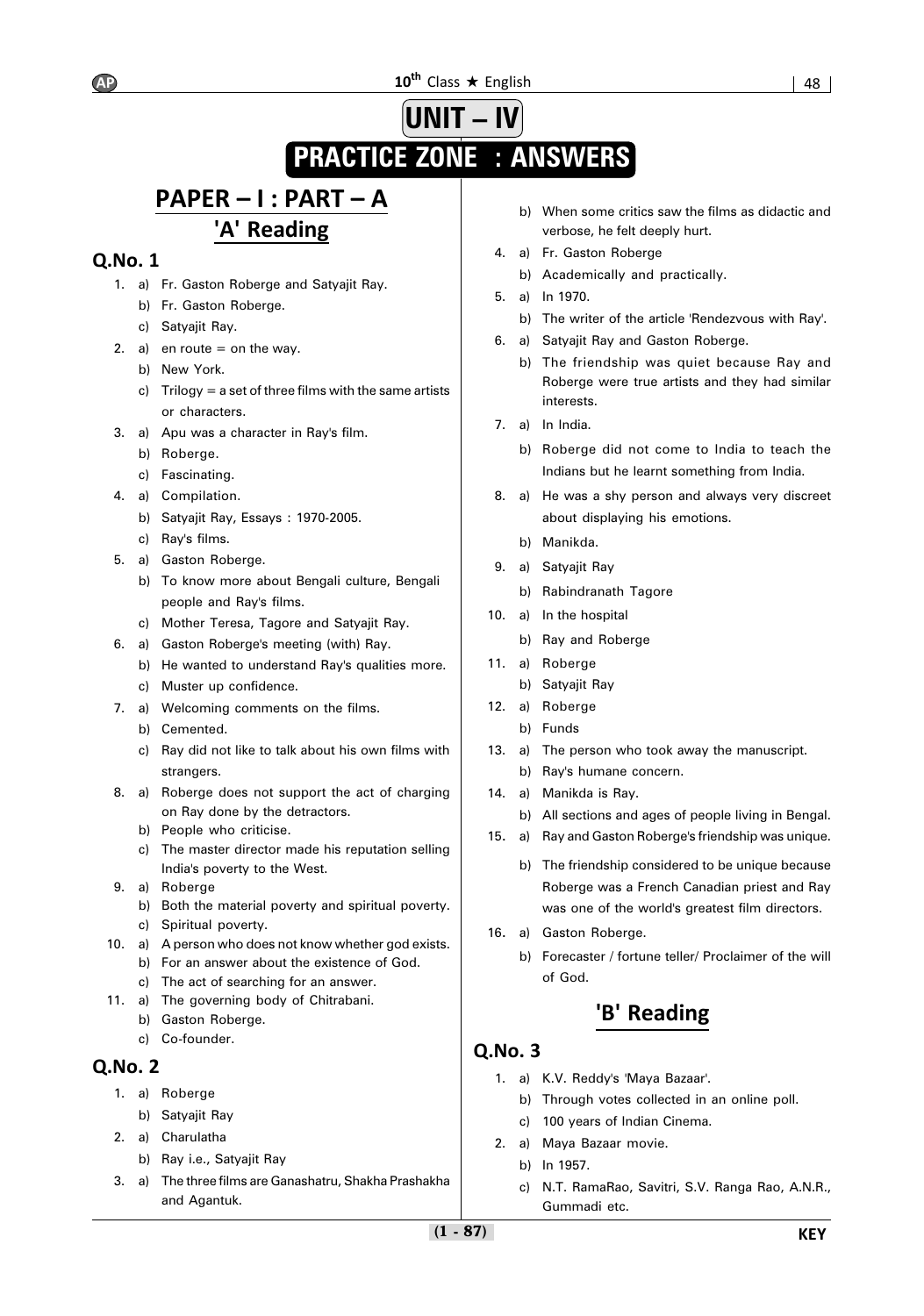- 3. a) The film, Maya Bazaar.
	- b) The film, Maya Bazaar.
	- c) Because people identified every character of the film with someone they knew in their immediate vicinity and the audience still do the same now.
- 4. a) The story was woven around the love of Sasirekha and Abhimanyu.
	- b) A device which displays whatever is dear to the viewer's heart.
	- c) K.V. Reddy.
- 5. a) Watching Maya Bazaar.
	- b) Paandavas.
	- c) Paandavas and Kauravas.
- 6. a) They can know Telugu culture from it.
	- b) To know the names of various relationships like uncles, aunts and cousins.
	- c) Savitri.
- 7. a) Maya Bazaar movie.
	- b) The way of dressing, acting, songs, sets, jewellery etc., resembles Telugu culture.
	- c) The dialogues written by Pingali Nagendra Rao were the same that the people were hearing everyday. The usage of telugu language created a new trend in the society.
- 8. a) 'The film was watched repeatedly....'
	- b) S.V. Ranga Rao, Savitri, NTR, ANR and Gummadi.
	- c) People identified every character of the film with someone in their surroundings.
- 9. a) Pingali Nagendra Rao.
	- b) The dialogues and lyrics were the same that the people were hearing or using in their conversations.
	- c) Thereafter.
- 10. a) The director of the film was K.V. Reddy.
	- b) Nagireddy and Chakrapani were the producers of the film.
	- c) The film was produced in Telugu and Tamil.

- 1. a) The story was about the love of Sasirekha and Abhimanyu.
	- b) Sasirekha was the daughter of Balarama the elder brother of Krishna. Savitri performed her role in the movie.
- 2. a) Just we will ask them to watch Maya Bazaar movie.
	- b) Ghatothkacha/ Krishna/ Sasirekha/Abhimanyu etc.
- 3. a) Maya Bazaar.
	- b) K.V. Reddy was the director of movie and he was in full control over every frame of it.
- 4. a) The movie, Maya Bazaar.
	- b) Because people identified every character of the film with someone they knew in their immediate vicinity and the audience still do the same now.
- 5. a) The Telugu people started using the dialogues of the movie in their daily lives.
	- b) Ghatothkacha was the son of Bhima.
- 6. a) The womenfolk recalled their own tribulations in the hands of brothers like Balarama.
	- b) The movie is based on the love of Sasirekha and Abhimanyu.
- 7. a) The greatness of the director hid in rendering all characters of the films to ordinary mortals.
	- b) Krishna was the most important director of Yadava dynasty.
- 8. a) Repertoire a range of words or phrases.
- b) Talpam...gilpam, Asamadiyulu....tasamadiyulu.
- 9. a) K.V. Reddy.
	- b) A device which displays whatever is dear to the viewer's heart.

# **'C' Reading**

- 1. a) In 2013.
	- b) To the favourite films, producers, directors, actors etc.
	- c) Tribute = an act of showing respect.
- 2. a) Movie Pathala Bhairavi
	- b) Savitri
	- c) Promising
- 3. a) L.V. Prasad.
	- b) Savitri was elevated by L.V. Prasad.
	- c) She was nervous and had to repeat many takes.
- 4. a) Savitri
	- b) Agnipareeksha
	- c) She did not look old enough to take up the role.
- 5. a) Parvathi
	- b) Saratchandra Chatterjee's novel "Devadas".
	- c) That can't be erased.
- 6. a) In full form
	- b) Missamma
	- c) N.T. Rama Rao
- 7. a) She portrayed Devada's love and a rich man's wife.
	- b) Excellently.
	- c) Devadasu.
- 8. a) Charm beauty / grace Magnificent acting – extremely impressive acting
	- b) Charm and magnificent acting.
	- c) Expressive eyes.

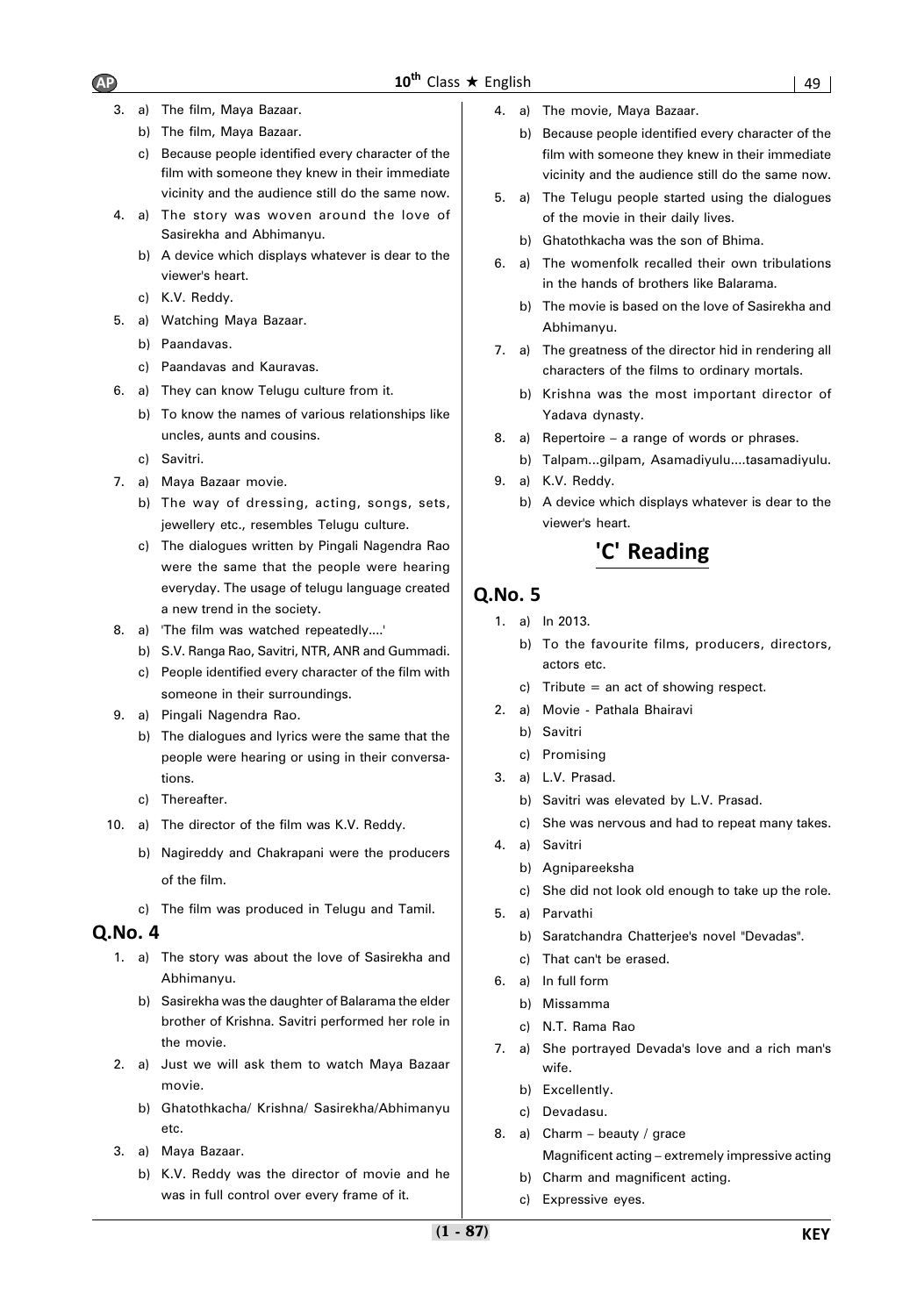- 1. a) Savitri
	- b) Her strikingly expressive eyes and her sense of timing.
- 2. a) Savitri.
	- b) Maya Bazaar.
- 3. a) Savitri was immersed in her character and was continuing to cry.
	- b) Chivaraku Migiledi.
- 4. a) Savitri.
	- b) The theatre.
- 5. a) Devadasu.
	- b) Parvathi.
- 6. a) A major share / role.
	- b) Zenith  $=$  peak.
- 7. a) Savitri.
	- b) Celluloid a kind of transparent plastic formerly used for cinema film.
- 8. a) The role of a nurse. b) The greatest work.
- 9. a) The role of a nurse in 'Chivaraku Migiledi', Sasirekha in Maya Bazaar, etc.
	- b) She played many challenging roles.

# **Q.No. 7 & 8**

| 1. | Roberge : |           | Hai! Good Morning Ray.                                                                                       |
|----|-----------|-----------|--------------------------------------------------------------------------------------------------------------|
|    | Ray       | ÷         | Good Morning Roberge.                                                                                        |
|    | Roberge   | ÷.        | Why you are in a disturbed mood?                                                                             |
|    | Ray       | ÷         | Nothing.                                                                                                     |
|    | Roberge   | $\cdot$ : | Hey I am your friend Ray, you can<br>share with me.                                                          |
|    | Ray       | ÷.        | Ok! I lost one of my manuscripts.                                                                            |
|    | Roberge   | ÷.        | Ho! I am sorry. Shall I help you in<br>searching it?                                                         |
|    | Ray       | ÷.        | No, it is not in my house.                                                                                   |
|    | Roberge   | ÷         | How do you know? Then ok ! Where<br>is it?                                                                   |
|    | Ray       | ÷.        | One of them has taken.                                                                                       |
|    | Roberge   | ÷.        | Who are they ? When did they come ?                                                                          |
|    | Ray       | ÷.        | Today morning a few well-known<br>personalities of city had visited to go<br>through some of my manuscripts. |
|    | Roberge   | ÷.        | Then, what did they do?                                                                                      |
|    | Ray       | ÷         | They just left home by taking away one<br>of the scripts.                                                    |
|    | Roberge   | ÷         | Can you identify that script?                                                                                |
|    | Ray       | ÷         | Yes its 'Charulatha' screenplay.                                                                             |
|    | Roberge   | ÷         | Then we will ask them.                                                                                       |
|    | Ray       | ÷         | No, I am sure of the culprit.                                                                                |
|    | Roberge   | ÷         | Then we should plan to take any action<br>on them.                                                           |

| Ray | No, not at all. |  |  |  |
|-----|-----------------|--|--|--|
|-----|-----------------|--|--|--|

**Roberge :** Why ? It's a big mistake you know.

- **Ray :** Yes you are right. But I don't want to hurt their reputation.
- **Roberge** : How humane you are .....
- 2. How shameful it is ! Are there people who criticize Ray ? People pelt stones only on trees with fruits. Same way, sometimes famous people become the target of critics. These people see Ray as a fame maker. Not as a film-maker.

They don't understand the artist in Ray. Yes. They don't. The reason is... they can't make films of that quality. Yes. Ray's films have poverty as his subject. The characters like Apu can't be rich. The richness of India is in its poor people. The country is full of poor people. There is nothing wrong if Ray chooses his characters from poor people.

Ray showed only material poverty in his films. But these critics have shown their spiritual poverty by criticising the talents of a great director. Their statements will certainly bring the spiritual poverty of India to the notice of the world. Again India will be looked down upon. It is deplorable ! Ray's talents will have the final say. There can't be anything different !

3. 9 - 8 - 16,

Tuesday,

9:00 P.M.

Dear diary,

God made my day today. Really it is an unforgettable day in my life. My dream came true by meeting the world famous bengali film maker Satyajit Ray. Though I came to Calcutta nine years age I could not get this wonderful moment till today. As I did not want to look at him as a simple museum piece, I wanted to prepare myself, get to know more about him.

Today I finally met him in his house. I know that he was an excellent film maker, unparalleled script writer and a skilful story teller. I though he won't be like a common man. At last I saw him. I was shocked by seeing such a common and simple human, though he was a great director. He is an outstanding intellectual. He is an unassuming man. He never mixes freely with strangers.

I felt so happy to got the opportunity of understanding his attitude, his experience and his belief system. I tried to understand him from so many angles. I felt its a worthwhile meeting, in my life.

### 4. Good morning everyone,

I feel proud and lucky to recollect the qualities of the ever-green and a landmark movie "Maya Bazaar". It's my honour to be a part of todays gathering here to recollect such a wonderful movie.

We all are aware that "Maya Bazaar", a bilingual film directed by K.V. Reddy, has been voted as the "Greatest Indian Film'' on the occasion of 100 years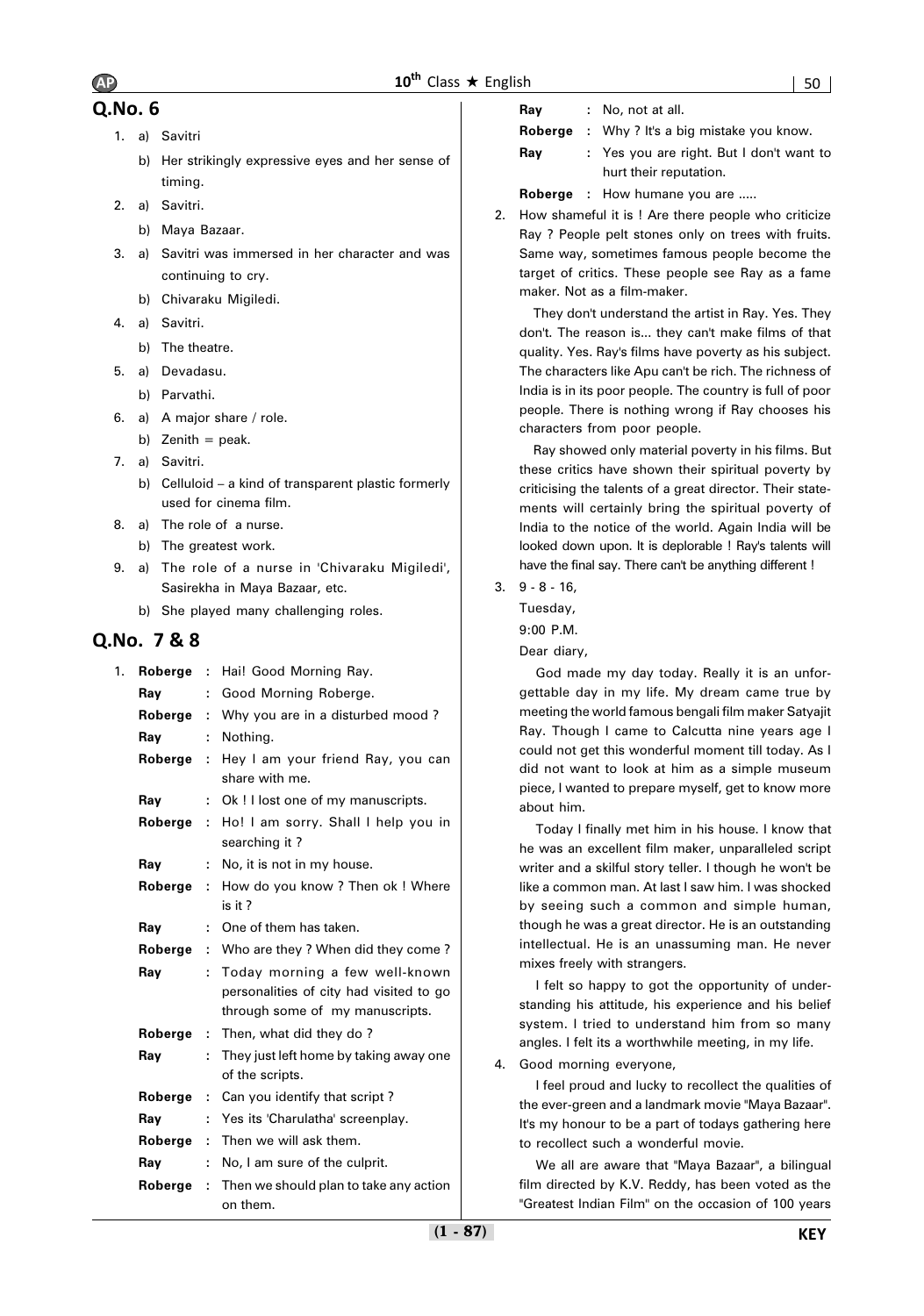of Indian cinema. It is a episode called "Sasirekha Parinayam" from Mahabharatha.

It was watched repeatedly as people identified every character of the film with someone they knew in their surroundings. The audience still do the same even now. It was considered as a tribute to Telugu culture, language and customs of the land.

Recently it was released in colour. Even the present generation accepted its theme and enjoyed well. We can observe that the director injected the Telugu culture into the film through the costumes, sets, jewellery, dialogues etc. All the characters in the film like Sri Krishna, Balarama, Subhadra, Sasirekha, Abhimanyu, Ghatothkacha were created in local culture. The costumes suit to the theme of the film and the language ... 16 annas Telugu.

The songs, graphics, acting, photography, etc....... everything made the film so popular.

Thus I conclude that its a wonderful opportunity for me to share my views with you all.

Thank you.

**5.** 5 - 12 - 2017.

I thought that Abhimanyu's marriage issue will be solved easily. It is a family matter. The relation is not new. It is already existing. Naturally there will be no problem. But these women folk made it a problem. Bala Ramanna should have solved it easily. There is no question of disagreement between two families.

Sasi and Abhimanyu had known each other very well. They also understand each other very well. They make a good match. I thought they are made for each other.

I too took lot of pains to make the marriage plan successful. Ghatothkacha is the going to be the key person in this episode. He has a big army of rakshasas. I am going to give this episode a fine finishing. Bala Ramanna ! Let me see !

Krishna.

| 6. | NRI        |    | Hello, young man ! I need your help.       |
|----|------------|----|--------------------------------------------|
|    | Ramesh     | ÷  | My help ? I have never seen you            |
|    |            |    | before. What help do you need from<br>me ? |
|    | <b>NRI</b> |    | : I am Bharat. I am from the Africa.       |
|    | Ramesh     |    | : Africa?                                  |
|    | NRI        |    | Exactly ! I work in Africa. I am an        |
|    |            |    | engineer. I came here to spend a few       |
|    |            |    | weeks with my friend.                      |
|    | Ramesh     |    | : What help do you need from me?           |
|    | NRI        | ÷. | I came here for the first time. I don't    |
|    |            |    | know anything about the Telugu             |
|    |            |    | culture. To know it from my friend, he     |
|    |            |    | is a Bengali. He can't help me. Could      |
|    |            |    | you please help me with this?              |

|    | nglish     |    | 51                                                                                                                  |
|----|------------|----|---------------------------------------------------------------------------------------------------------------------|
|    | Ramesh     | ÷  | Of course, I can do that. But  You'd<br>better watch 'Maya Bazaar'. That helps<br>you a lot in understanding Telugu |
|    | NRI        | ÷  | culture better.<br>You may be right ! But I think there<br>must be someone to tell me the culture<br>of the land.   |
|    | Ramesh     | ÷  | That's true ! But once you watch that<br>film you will understand the language<br>and culture of Telugu society.    |
|    | NRI        | ÷  | Is it?                                                                                                              |
|    | Ramesh     | ÷  | Yes.                                                                                                                |
|    | <b>NRI</b> | ÷  | Where is the film shown up?                                                                                         |
|    | Ramesh     | ÷  | You cannot watch it in any of the<br>cinema halls.                                                                  |
|    | <b>NRI</b> | ÷  | Then how do I watch it?                                                                                             |
|    | Ramesh     | ÷  | You can watch it on the 'Youtube'. Or<br>else, you can download it from torrent.                                    |
|    | <b>NRI</b> | ÷  | I think watching it on a big screen<br>would be better.                                                             |
|    | Ramesh     | ÷  | If you are particular about the big<br>screen, you can watch it on an LCD TV<br>instead.                            |
|    | NRI        | ÷  | That's a good idea ! Thank you.                                                                                     |
|    | Ramesh     | ÷  | That's fine.                                                                                                        |
| 7. | Rajesh     | ÷  | Hi Mohan ! How are you?                                                                                             |
|    | Mohan      | ÷  | I am fine, Rajesh ! Where are you from?                                                                             |
|    | Rajesh     | ÷. | I am coming from the library. I went<br>there to search for some books. I read<br>some newspapers too.              |
|    | Mohan      |    | Is there any interesting news?                                                                                      |
|    | Rajesh     | ÷. | I read a news article about "Maya<br>Bazaar".                                                                       |
|    | Mohan      | ÷  | "Maya Bazaar"? What is that?                                                                                        |
|    | Rajesh     | ÷. | It's the name of a film. It's a Telugu<br>film. There is a Tamil version also for<br>that film.                     |
|    | Mohan      | ÷  | Is it? When will they release the film?                                                                             |
|    | Rajesh     | ÷  | It was already released. Sixty years ago !                                                                          |
|    | Mohan      | ÷  | Sixty years ago? Then why a news item<br>on it again?                                                               |
|    | Rajesh     | :  | It's a landmark in the film industry.                                                                               |
|    | Mohan      | ÷. | What do you mean by that?                                                                                           |
|    | Rajesh     | ÷  | If a film is so popular and if it is<br>remembered well by people, it is called<br>landmark.                        |
|    | Mohan      | ÷  | Oh! I see ! Who produced it?                                                                                        |
|    | Rajesh     | t. | Two veteran producers - Nagi reddy<br>and Chakrapani, K.V. Reddy was the                                            |

director of the film.

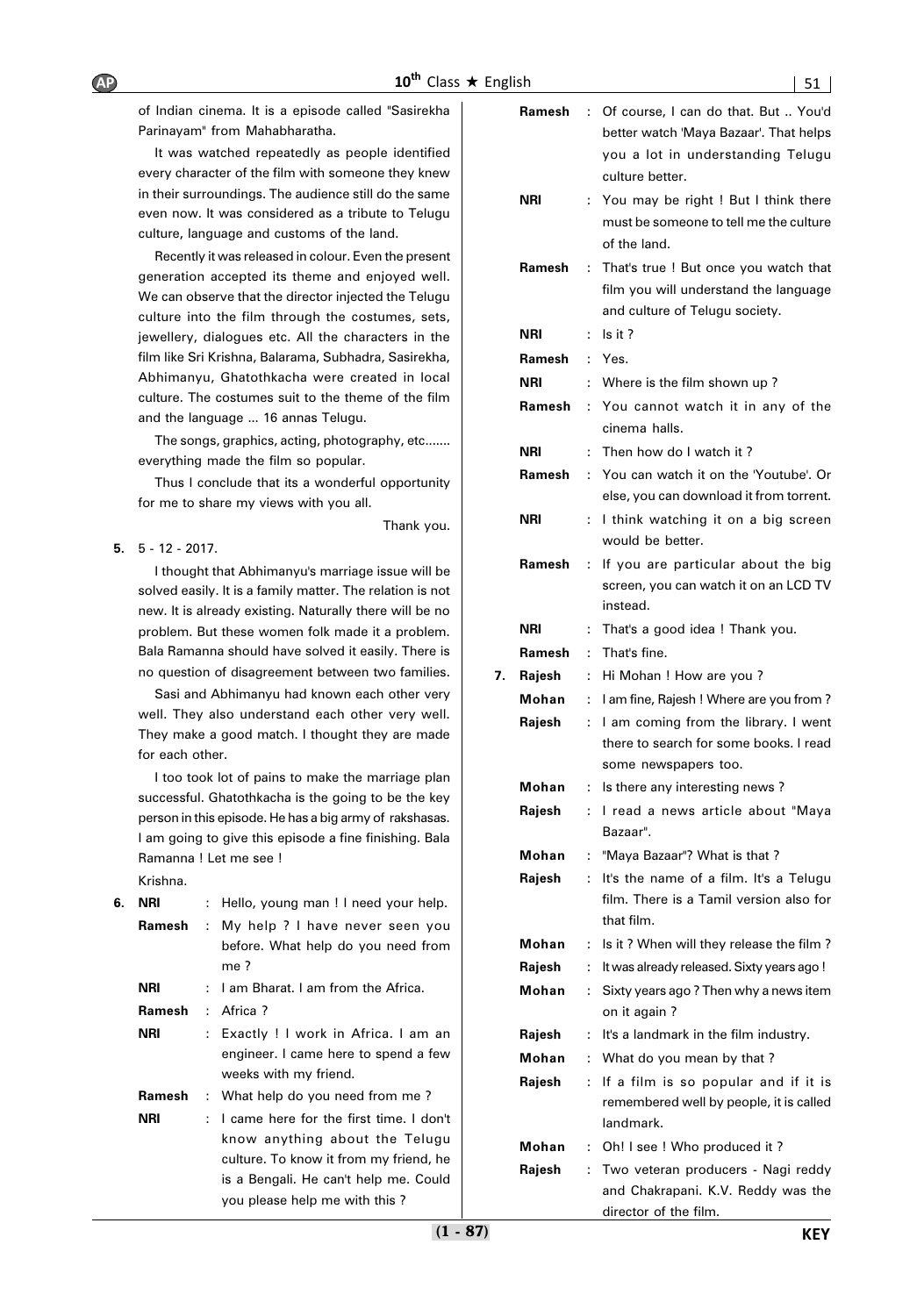| Mohan  | $:$ And the actors ?                    |  |  |
|--------|-----------------------------------------|--|--|
| Rajesh | : S. V. Ranga Rao, Savitri, N.T. Rama   |  |  |
|        | Rao                                     |  |  |
| Mohan  | : Who is in the lead role?              |  |  |
| Rajesh | : We cannot say that. But S. V. Ranga   |  |  |
|        | Rao played Ghatothkacha. And that       |  |  |
|        | became the favourite with the           |  |  |
|        | audience.                               |  |  |
| Mohan  | : Is it so ? Then, I would like to know |  |  |
|        | more of it.                             |  |  |
| Rajesh | : Let's go to the shade of the tree and |  |  |
|        | talk ahout it                           |  |  |

**Mohan** : Let's do that.

8. Telugu audiences are proud of many great producers, directors, and artistes. Savitri is one such prestigeous artiste. Ever since she was eight, she evinced interest in learning dance. Later she associated herself with the theatre. She formed a theatre organisation as well. When Savitri was twelve she was offered a role in the film Agnipareeksha, but was finally dropped as she looked too young for the role.

Later she was given a song sequence in Pathala Bhairavi and a lot of film makers recognised a 'potential artiste' in her through her performance.

As a result she was elevated to the role of a heroine. She was acted in Devadas, Ardhangi, Missamma, Maya Bazaar, etc. Savitri captured the audiences with her charm and magnificent acting. She was able to convey a wide range of feelings through her expressive eyes. Savitri's amazing talent was in full form in Missamma. Maya Bazaar is another film that brought fame to Savitri. Savitri gets totally involved in whatever role she plays. The great actors like Amitabh Bacchan and Meena Kumari appreciated Savitri's acting. She was awarded the title Mahanati. She also received the Presidential award for her performance in Chivaraku Migiledi, the magnum opus of Savitri. She was the recipient of Kalaimamani and Nadigayar Tilakam from Tamil film industry. Savitri had 300 films to her credit. Her career was nearly 30 years long. She had a lion's share of films when she was at the zenith of her career. Her passion for films was so strong that she directed and produced a few films, in spite of certain adversities.

Above all Savitri was a humane artiste and generous to people who were in need. Savitri is no more. But she is among us with her unforgettable roles. Her versatility lives on and on and on.

9. 9<sup>th</sup> August, 2017,

Tuesday,

9:00 P.M. Dear diary,

Today, I was so curious to write my diary from last night. Because I saw 'Missamma' movie in E.TV last night. I enjoyed a lot. My favourite actress Savitri was the heroin of that movie. Her facial expressions were fantastic. The movie itself is woven around the job of Savitri (Mary) and N.T.R. As they both were in need of job they accept to the condition of a chairman of a school and acts as wife and husband to stay in their house. Savitri was a christian in that movie and she was forced to adopt Hindu culture by the wife of the Chairman. In such scenes she played very funny character. This Chairman has a daughter and she always roam around N.T.R which makes Savitri irritation. Even Ravana Reddy is very funny.

One more funny character in the movie is ANR. He acted as a detective. He made me to laugh breathless in the song Meku meere Maku mame... The other famous songs are Ravoi chanda mama.... and Karuninchu Mary matha .... Atlast ANR finds that Savitri was the elder daughter of the Chairman i.e., S.V. Ranga Rao. NTR marries Savitri and the movie ends. Really its so funny and a good entertainment movie. I liked it very much.

#### xxxxxx

...........

10. Respected chair, Chief guest and other dignitaries on the dais !

We are really lucky to recollect the qualities of 'Maya Bazaar'. Particularly I never expected this occasion. Not even in dreams ! I never thought that one day we will all assemble here to recollect the qualities of Maya Bazaar. But any way, we are lucky. We got the chance.

Don't we have any other great films ? We have. There are other great films in other aspects. But this film...Maya Bazaar.. is a totally different film. It's not an ordinary film. It's an experiment. A tribute... a gift to the Telugu people and Telugu culture. How beautifully the director made it ! How skilfully the director planned the screenplay !

The director injected the Telugu culture into the film. See the language! It's very much popular and touching. And look at the roles ! The roles like Sri Krishna, Balarama were created in the local culture. The characters address each other like you and me ! As relatives ! They look at the characters as their aunt.. their uncle... their sisters and brothers.. This is novel with this film ! The costumes suit to the theme of the film. And the language.. 16 annas Telugu.

The film did become popular! Very very popular ! Soon after its release every one started watching it ! Again and again ! Even now people love to watch it. Certain dialogues are used even now like 'Talpam' and 'Gilpam'. The photography... the music.. everything .... simply superb !

That's why it stood the test of time. Thank you for giving me this opportunity.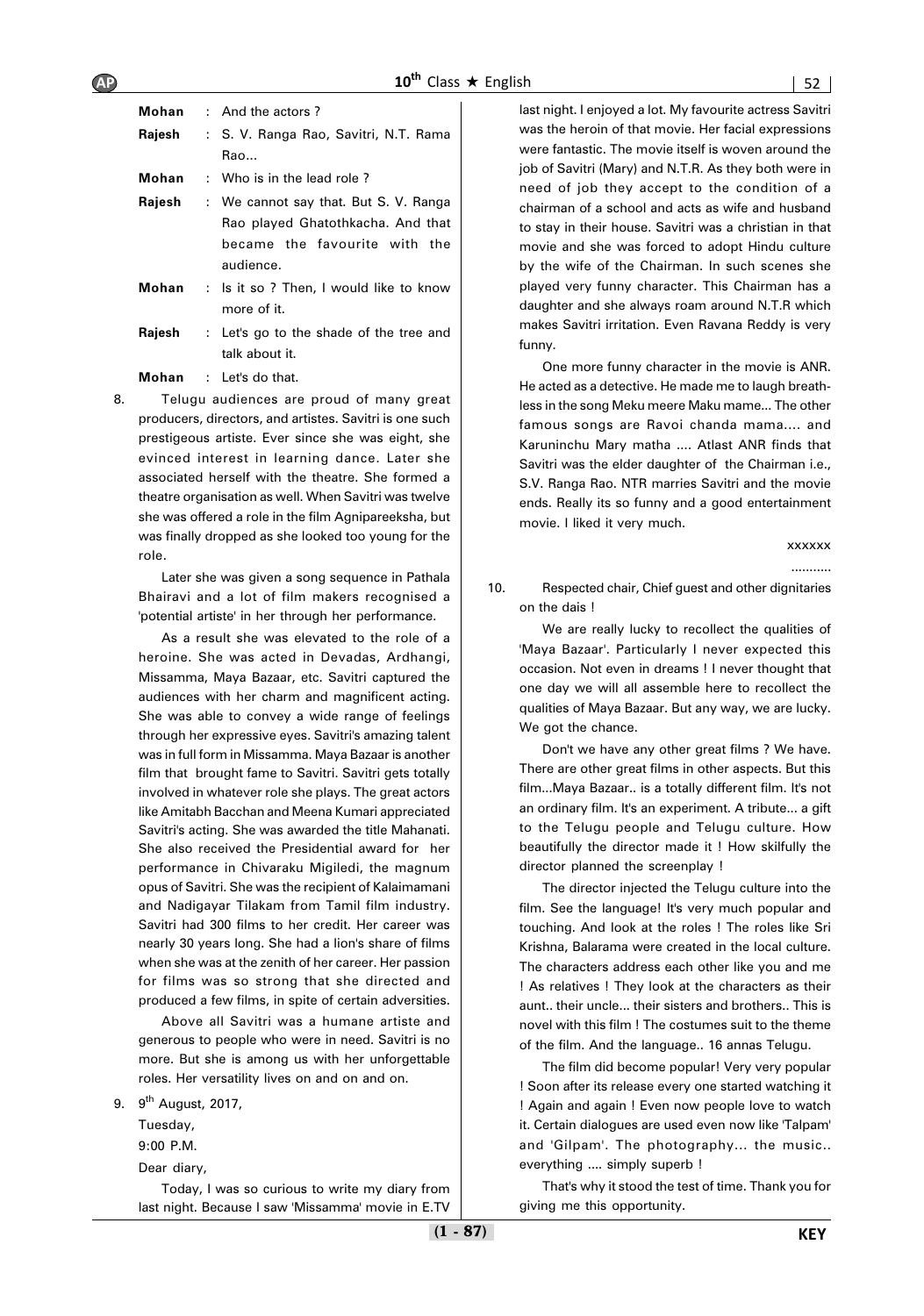# **PAPER – I : PART – B**

# **Q.No. 9**

| 1. | a) A  |             |    |         | b) its      |
|----|-------|-------------|----|---------|-------------|
|    | c)    | requires    |    | d)      | needs       |
|    | e)    | handling    |    |         |             |
| 2. |       | a) applying |    |         | b) be       |
|    | c)    | who         |    |         | d) involves |
|    |       | e) expenses |    |         |             |
| 3. | a)    | and         |    |         | b) love     |
|    | c)    | in          |    |         | d) she      |
|    | e)    | hop         |    |         |             |
|    | 4. a) | dangerous   |    |         | b) depicts  |
|    | c)    | caused      |    | d)      | uprooted    |
|    | e)    | homes       |    |         |             |
| 5. | a)    | is          | b) | which   |             |
|    |       | c) by       | d) | in      |             |
|    | e)    | from        |    |         |             |
| 6. | a)    | in          | b) | cover   |             |
|    | c)    | a           | d) | through |             |
|    | e)    | for         |    |         |             |

# **Q.No. 10**

| 1.  | 1.B  | 2. A | 3. C | 4. A | 5. B |
|-----|------|------|------|------|------|
| 2.  | 1.A  | 2. C | 3. B | 4. C | 5. D |
| 3.  | 1.B  | 2. D | 3. A | 4. D | 5. C |
| 4.  | 1.B  | 2. C | 3. A | 4. D | 5. A |
| 5.  | 1.B  | 2. C | 3. A | 4. C | 5. D |
| 6.  | 1.C  | 2. B | 3. A | 4. D | 5. B |
| 7.  | 1.C  | 2. A | 3. C | 4. B | 5. C |
| 8.  | 1.D  | 2. B | 3. A | 4. C | 5. B |
| 9.  | 1.C  | 2. B | 3. A | 4. B | 5. C |
| 10. | 1.B  | 2. C | 3. D | 4. A | 5. B |
| 11. | 1.C  | 2. A | 3. D | 4. B | 5. A |
| 12. | 1.C  | 2. B | 3. D | 4. A | 5. C |
| 13. | 1.C  | 2. A | 3. B | 4. D | 5. B |
| 14. | 1. A | 2. B | 3. D | 4. C | 5. B |
| 15. | 1. C | 2. B | 3. A | 4. D | 5. A |
| 16. | 1. B | 2. A | 3. C | 4. D | 5. A |
|     |      |      |      |      |      |

# **Q.No. 11**

- 1. Savitri who played the role could not stop crying.
- 2. A boy who is standing near the window is my cousin.
- 3. This is the shop for which you have asked me.
- 4. This is the chain that our mother promised to me.
- 5. He posted the letter which he had written.
- 6. This is the girl who stole my money.
- 7. John lost his factory which was worth a few million dollars.
- 8. This is the shopping complex that Tom built.
- 9. I found the bag which I had lost yesterday.

# **Q.No. 12**

- 1. Cricket and Kabaddi are played by my friend.
- 2. The philosophy of the Bhagavath Gita was being followed by her.
- 3. Great results can't be produced by a weak desire.
- 4. The first rank was gotten by Sita in the final examinations.
- 5. The project work was finished by the boy.
- 6. The ball was hit out of the house by her.
- 7. His brave was praised by all the citizens.
- 8. The morning sky was covered with thick black clouds.
- 9. The role of Sasirekha was played by her.
- 10. One Sunday morning, Ray was found in a disturbed mood by Roberge.
- 11. He was not allowed by the director to say anything.

### **Q.No. 13**

- 1. Roberge said whether he was planning to take any action.
- 2. he looked at me and said to take care and write to them.
- 3. He told Frontline that 'The Apu Trilogy' was in fact his first portal to West Bengal and its people.
- 4. Ray said what struck him the most was not the material poverty depicted in the films, but the enormous spiritual poverty of some rich people was more deplorable than material poverty.
- 5. My friend asked me where I had bought that bag.
- 6. Gita asked her father if he was keeping quite well.
- 7. Harini asked me where she could get a certificate.
- 8. Sohan says that he is glad to be there.
- 9. He said that he was there on a quest to know the world and in the process know himself.
- 10. He said that in fact, he was the one who got converted.
- 11. Swetha oblized me to post her letter.
- 12. The traveller insisted to go home at once.

- 1. Sony is as clever as Sohan.
- 2. He was fined because he has copied in the examination.
- 3. He is rather lame so he cannot run fast.
- 4. Since he returned from Delhi, I have not seen him.
- 5. Lakshmana Kumara is teased by maya Sasirekha. The theatre rocks with laughter. (use 'when')
- 6. The world of Apu was very fascinating. He saw all three films in one sitting. (use 'so - that')
- 7. Ray had grown very weak. He looked frail as a child. (Use 'so - that)
- 8. Her passion for films was very strong. She directed and produced a few films. (use 'so – that')
- 9. He was seriously ill. He went to the doctor. (use 'since')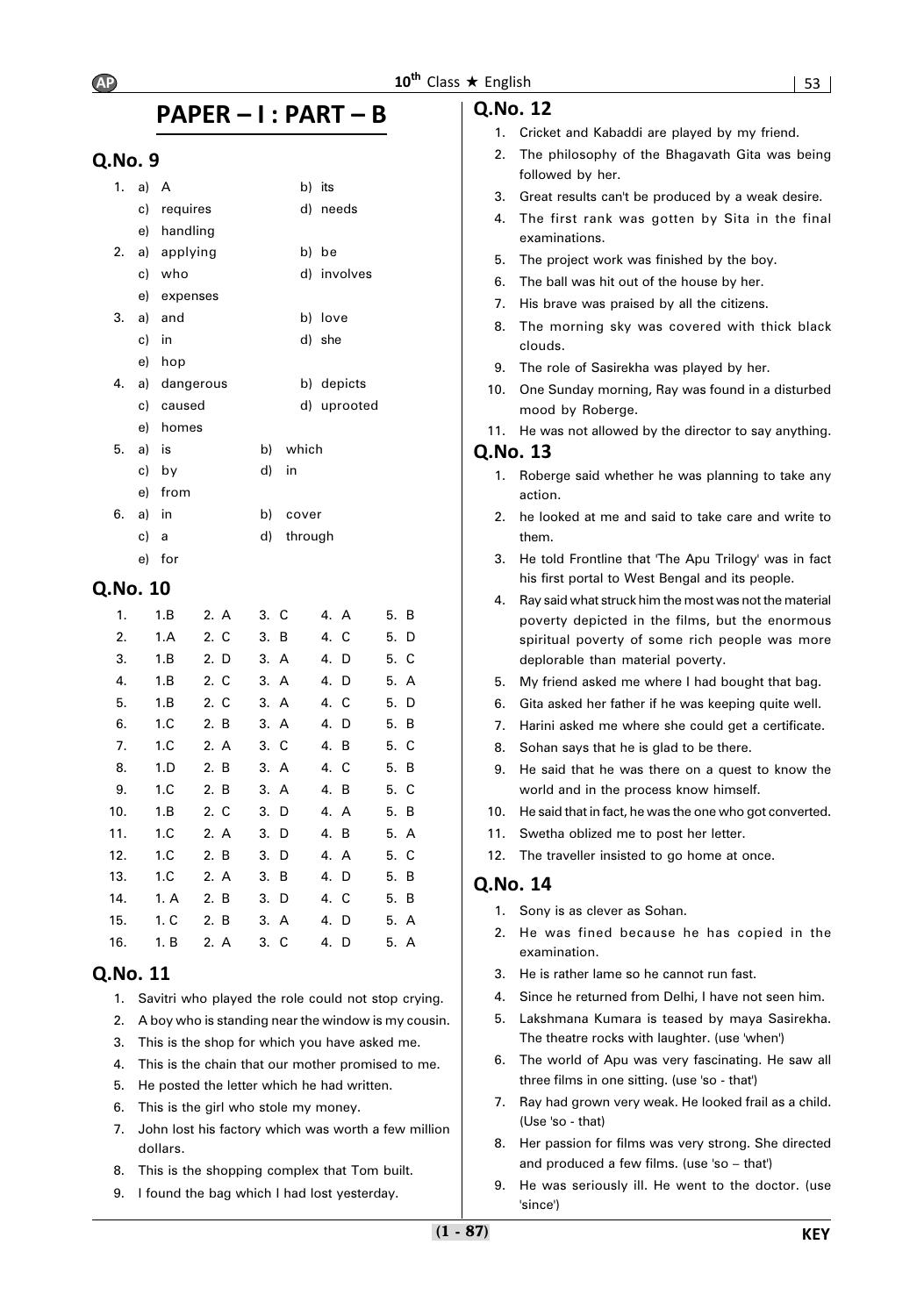- 10. The rain had stopped. Mohan went out. (use 'when')
- 11. Since you wish it, it shall be done.
- 12. He ran away because he was afraid.
- 13. If you don't want to come again, you may not attend the class.

- 1. by means of 2. in front of
- 3. by way of 4. In accordance with
- 5. according to 6. because of
- 7. ahead of 8. along with 9. on 10. of 11. to 12. at 13. on 14. for 15. for 16. into 17. for 18. during 19. in 20. in 21. for 22. for 23. due to 24. In case of 25. In spite of 26. at 27. to 28. for
- 29. to

# **Q.No. 16**

- 1. a) happened b) had been
- 2. a) was b) had done
- 3. a) saw b) hurled
- 4. a) wanted b) living
- 5. a) found b) had visited
- 6. a) saw b) felt
- 7. had paid, entered
- 8. was, tried, started
- 9. had restored, left

# **Q.No. 17**

- 1. Could you please type a letter for me ?
- 2. Dear friend ! You should take rest.
- 3. It's not good. Don't smoke.
- 4. You should work hard and study well.
- 5. Mam ! Could you please grant me one day leave.

# **Q.No. 18**

- 1. Could you please shut the window.
- 2. Could you please look after my baby for an hour.
- 3. I wonder if you could show me the post office.
- 4. Could you please, give me your pen.
- 5. Could you please, appoint me as superviser.
- 6. Please, give lift to the bus stand.
- 7. Could you please, appoint me as supervisor.
- 8. Could you please, correct my notebook.
- 9. Please uncle take your medicines regularly.
- 10. Would you mind to stop smoking.
- 11. Could you please put my box on the top rack young man.
- 12. Could you please, move a bit.
- 13. Could you please, lend me fifty rupees.
- 14. Could you please, tell me your name.
- 15. Please, give me additional sheet.
- 16. Could you please, help me to cross the road.

### **Q.No. 19**

| 1) a |         | 2) с  | 3) d     | 4) b         | 5) a |
|------|---------|-------|----------|--------------|------|
| 6) b |         | 7) b  | 8) c     |              |      |
|      | .No. 20 |       |          |              |      |
| 1 J  |         | ົາ\ ~ | $21 - 1$ | $\mathbf{A}$ | E) a |

# **Q.No. 20**

| $1)$ d  | 2) a | 3) b | 4) c | 5) c     |
|---------|------|------|------|----------|
| 6) b    | 7) c | 8) a | 9) a | $10$ ) b |
| $11)$ c |      |      |      |          |

# **PAPER – II : PART – A**

# **Q.No. 1**

- **1.** a. 48.17 lakh packs
	- b. Nail Enamels
	- c. 2014 ii
	- d. Lipsticks iii
	- e. i
- 2. a. Bio-chemical structure
	- b. Phenolic, Steroid, Proteinous
	- c. Insulin i
	- d. Phenolic iii
	- e. ii
- 3. a. Distribution of savings of Mr. Venkatesh.
	- b. 5
	- c. (i) Bank FD and PPF
	- d. Life Insurance of India Corporation
	- e. (iii) Fixed Deposits in the bank and Public Provident Fund (PPF) put together.
- 4. a) Kerala
	- b) 129
		- c) Third (iii)
	- d) 20 (ii)
	- e) (i)

- 1. 1. The Kaziranga National Park.
	- 2. A dozen one-horned rhinos.
	- 3. a 4. b 5. b
- 2. 1. In a corner. 2. She was searching for ticket.
	- 3. a 4. b 5. c

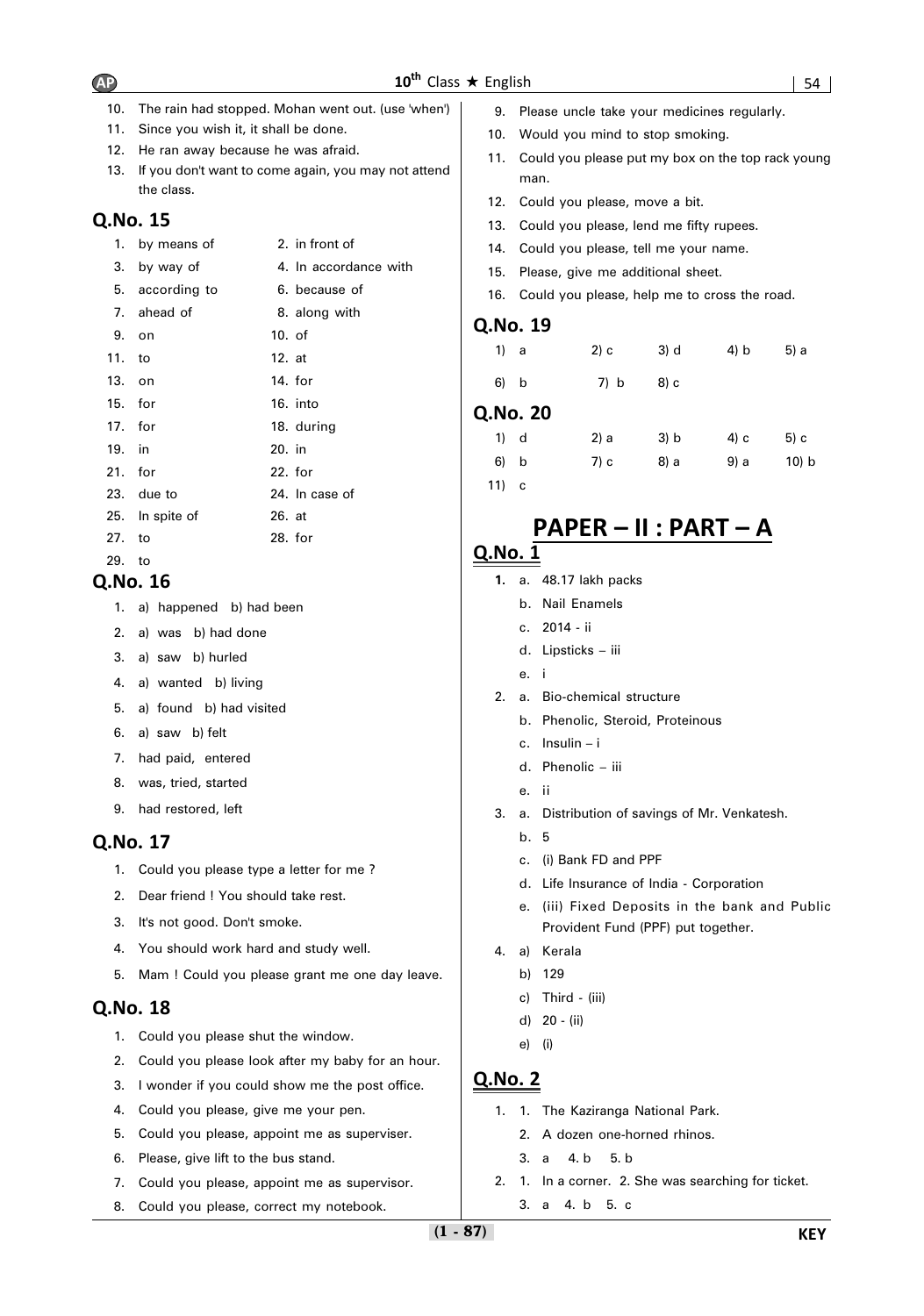- 3. 1. Carbon dioxide into carbon and oxygen.
	- 2. By breaking  $CO<sub>2</sub>$  into carbon and oxygen and using oxygen.
	- 3. a 4. b 5. a
- 4. 1. Papaya in its raw stage corrects the habitual constipation.
	- 2. Papaya's milky juice is good for digestion because it has protein - digesting enzymes.
	- 3. a) its health giving properties.
	- 4. b) it cures skin irritation and sunburns.
	- 5. b) Papain in raw papaya makes up for the deficiency of gastric juice and fights excess of unhealthy mucus in the stomach.
- 5. 1. Tsunami hit India's Cuddalore coast on 26 December, 2004.
	- 2. His two dogs.
	- 3. a) By their sixth sense
	- 4. a) Killed more people.
	- 5. a) Animals can sense an approaching disaster long before than human beings.

- 1. 2, 3, 4, 5, 1
- 2. 3, 2, 4, 5, 1
- 3. 3, 4, 2, 5, 1
- 4. 2, 4, 3, 5, 1
- 5. 2, 5, 1, 3, 4

# **Q.No. 4**

1. Vijayawada,  $10^{th}$  August, 2016.

The Manager,

Britania Biscuit factory,

Ring Road,

Hyderabad.

Sub : Permission to visit factory.

Sir,

A group of forty students of Modern School, Barakhamba road want to have a visit to your factory. Our two teachers will accompany the group. This visit will help the students in knowing how a bread is baked in your factory. They will get the first hand knowledge of various eatables to be added in the bread. The conditions of workers will also given them an idea about their work. The working of your automatic plant will guide them in developing their scientific out look.

We want to visit your factory in the  $2<sup>nd</sup>$  week of September. Please send your written permission well in time.

> With thanks, Yours faithfully,

Arun Sehgal.

### 2. **A Daylight Robbery**

**Vizag : 20th March, 2015 (Lakshmi) : The Times of India News Service**

Vizag is no more a safe city once it used to be. Daylight robberies have become a part of the cultural life of the city. Cases of robbery have become very common. Yesterday, a daring daylight robbery was committed in Telephone Colony, on the outskirts of the city. It was 11.30 AM. The robbers broke open a side door and entered the house. They asked for the keys of the cupboards and boxes. They had revolvers and daggers in their hands. Women and children became dumb with fear. The robbers finished their jobs within minutes. They decamped with all the jewellery and about twenty five thousand rupees in cash. Before running away, they locked the inmates in a room. The neighbours rushed to help only when they heard their cries. The police came an hour late. No one believes if the lost valuables and money would be recovered. The people have doubts about the honest and sincere working of the police.

3. 5-6-695/18, V.R. Nagar, Visakhapatnam-17, 10-8-2017.

### To

The Manager,

M/s New Children's Garment Showroom,

No. 8, Tapovan,

M.G. Road, R.K. Nagar,

Visakhapatnam - 27.

Sir,

I came to known your advertisement that you require Sales Assistants to work in your firm. In this connection, I request you to let me know the terms and conditions for full time and part time jobs. For the present I want to work as part time as I am appearing for my examinations.

If you so require, I am prepared for an interview at your convenience.

Thank You,

Yours faithfully,

xxxxxxx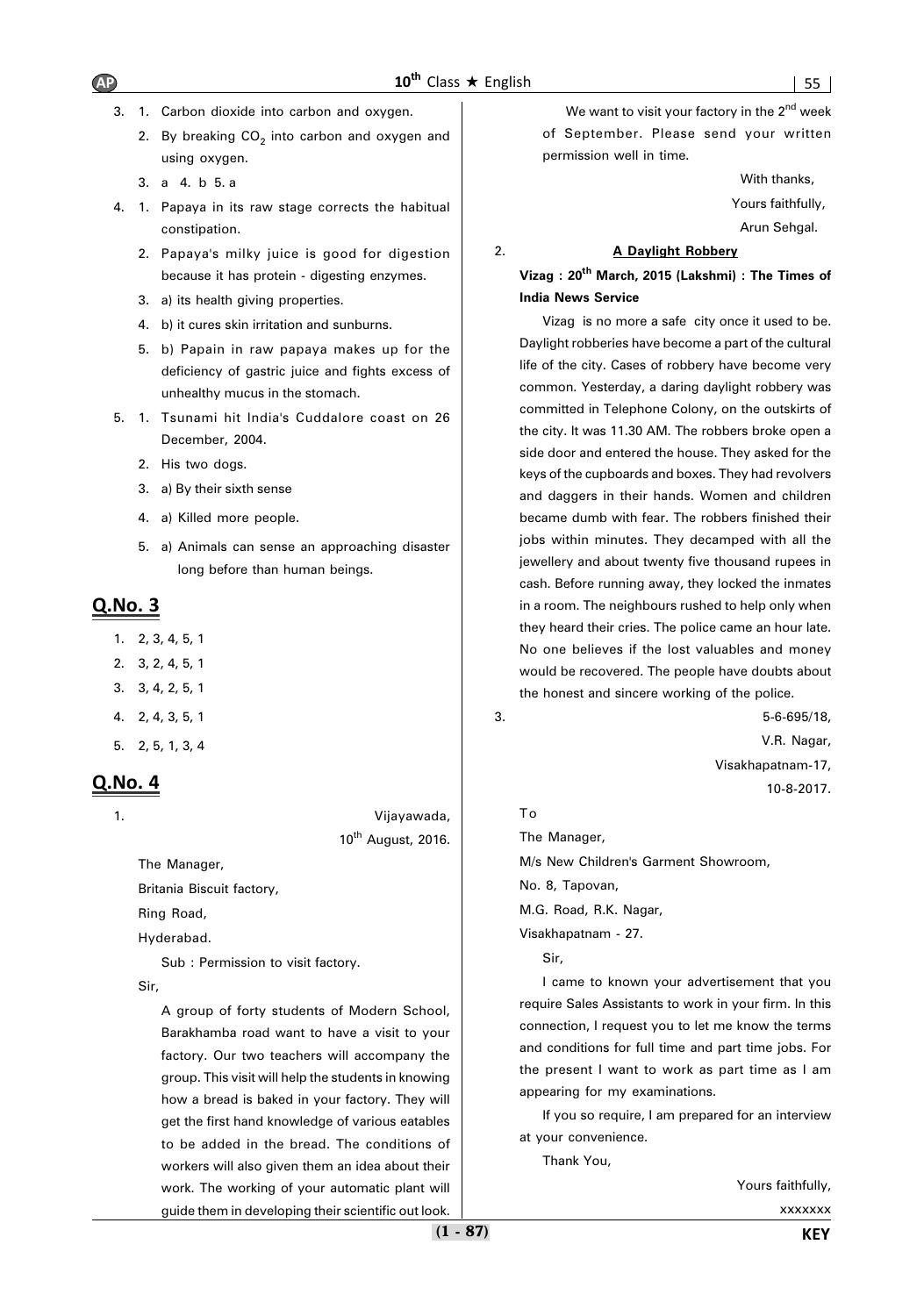### 4. **Science Sizzles**

Vijayawada - St. Mary school recently held its annual science fair. The fair, which is an integral part of the science curriculum at the school, challenges students to expand their knowledge and present projects to the judges.

This year's first place winners did experiments focusing on topics ranging from "green living" to the effect of electronic devices on humans.

"I am always impressed by the quality of work and ingenuity our students display each year. We are so proud of all our participants ranging from first to eighth grade," Principal Ms. Jansi said in a news release. "With the guidance and direction of our science teacher, Smt. Madhurima, our school comes together as a community to celebrate this great learning experience and the children are all winners as they grow in confidence and their understanding of science."

Winners will go on to compete in district science fair. There is an air of excitement in the school premises.

# **Q.No. 5**

1. Meira kumar is an Indian Politician and a five time Member of Parliament. She was elected unopposed as the first woman speaker of Loksabha and served from 2009 – 2014. She is a lawyer and a former diplomat, prior to being a member of the 15<sup>th</sup> Loksabha. She has been elected earlier to the 8th, 11<sup>th</sup>, 12<sup>th</sup> and 14<sup>th</sup> Loksabha. She served as a Cabinet Minister in the Ministry of Social Justice and empowerment of Manmohan Singh's congress led Government (2004 – 2009).

In 1970, she joined the Indian Foreign Service and spent her life in many countries. She entered electorial politics in 1985 and was elected from Bijnor in Uttar Pradesh defeating political heavy weights like Ram Vilas Paswan and Mayavathi, two powerful dalit leaders. She served in the Congress - led government as the minister of social justice and empowerment from 2009 - 2014. She was elected as the speaker of Loksabha thereby becoming the first woman speaker from 2009 – 2014. She contested and lost to chhedi – Paswan from Sasaram in Indian General Election, 2014 by margin of 63,327 votes.

### 2. **The Sun and the Wind**

Once a dispute arose between the sun and the wind. The wind boasted of its power. The sun did not boast. But, it claimed a greater strength. The wind threw down a challenge. The sun did not By away.

Meanwhile, a traveller was going along the road. The sun made a suggestion. They should try their strength on the traveller. Whichever of them could make the traveller take off his coat would win. The wind agreed.

The wind was the first to try its strength. It began to blow faster and faster. The traveller held his coat more tightly to his body. The wind changed into a

storm. The traveller felt cold. He held his coat tighter than ever before. The wind failed in its aim. Then came the turn of the sun. It began to shine more and more brightly. It became so hot that the traveller began to perspire. He took off his coat. The sun won the day though it worked calmly. The wind failed in spite of its noise and wildness.

#### **Moral : Calmness is much better than wild fury.**

3. Long ago there lived an ant. It was afraid of men. So it wished to be strong and big like a cat. So that its fear may decrease. After some time it saw a dog chasing the cat. Again it was afraid of dog. Later it wished to be a dog. So that its fear may decrease.

Later it saw a boy throwing stones at the dog. It felt very bad and felt fear again. Then it thought that it is better to remain an ant. Where as no one would notice me to throw stones or to catch.

The ant understood that there will be someone always, who was already strong than them. If it was cat, a dog may chase it and if it was a dog a boy may beat it.

Atlast the ant decided to remain in its own small size so that no one would notice to harm it.

#### **4. The Clever Tiger and the Greedy Traveller**

One day a traveller is going through a forest. It is a hot day. He is thirsty. He comes to a pond. On the other side of the pond he sees a tiger. The tiger is old. He greets the traveller. He says that he has become pious and does not kill others. He also says that he has been spending time in prayers.

He offers the traveller a gold bangle. The traveller is greedy. He is tempted. But he has a doubt. He thinks "Whose bangle it may be ?" The tiger should have killed a person to get the bangle. He hesitates to cross the pond and go near the tiger. But his greed overcomes his fear.

The traveller crosses the pond and goes within the reach of tiger. The tiger springs on him and eats him up.

**Moral :** Greed brings grief.

#### 5. **The Friendship of a Lion and a Dog**

A circus came to the city. People had to buy tickets to see the circus. Those who could not afford to buy tickets could bring small animals and see the circus. The small animals were meant to feed the lions. One day a man caught a little dog and took it to the circus.

The manager of the circus took the dog and threw it into a lion's cage. The huge lion smelt the small dog and just touched it. The little dog was terribly afraid and tried to hide itself in a corner. The lion took pity on it. He did not do any harm to the dog. They shared the meat. They became friends and lived together.

After some days, a man came and said that it was his dog. He tried to take it away. The lion roared. The man went away. The dog and the lion lived happily in the cage for a year. One day the dog fell ill and died. The lion did not eat food for five days. He smelt and liked the dog. He lay down and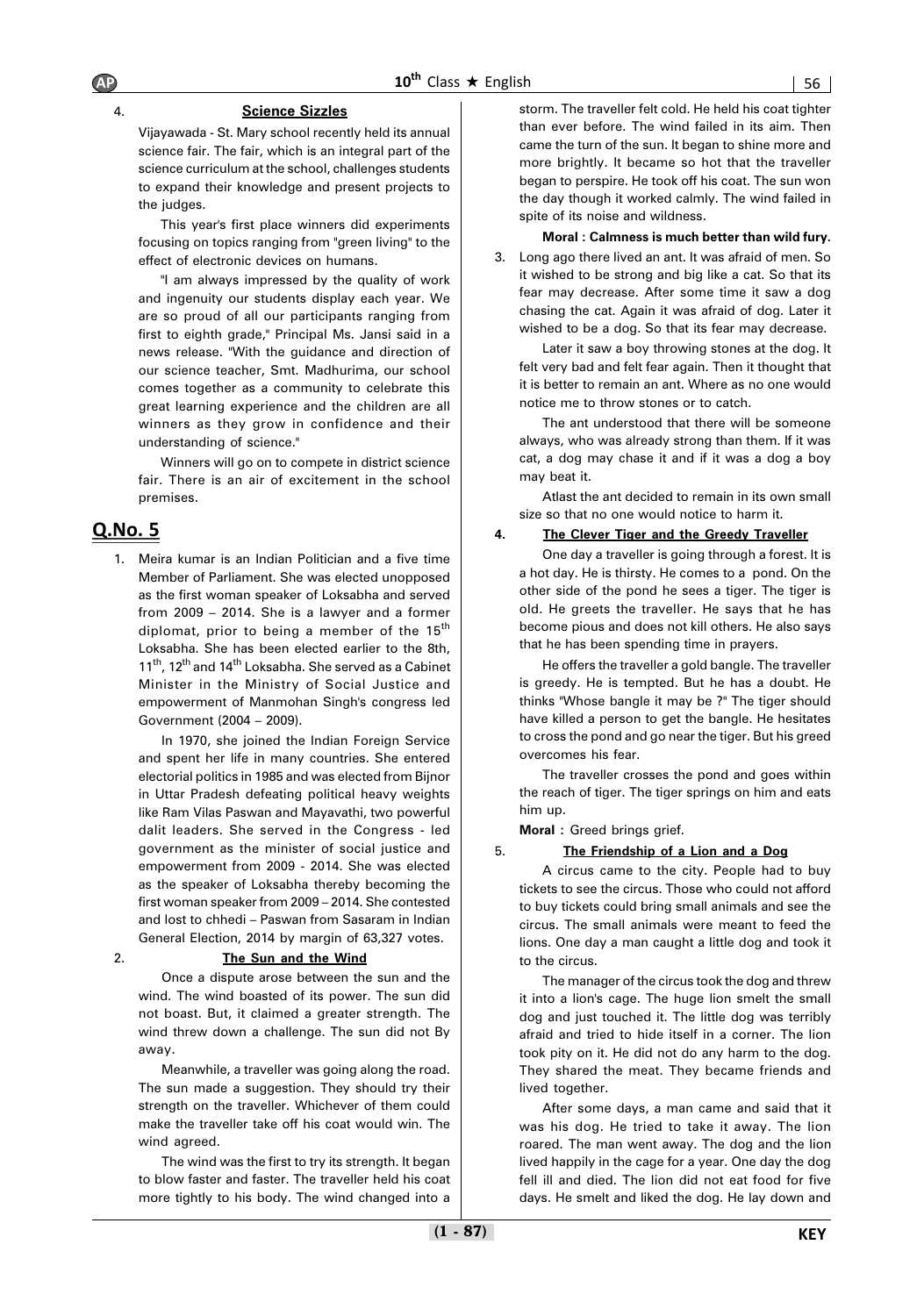died on the sixth day. He joined his friend in the other world.

### **6. Dr. Avul Pakir Jainulabdeen Abdul Kalam**

Abdul Kalam was the 11<sup>th</sup> President of India. He was born on 15<sup>th</sup> October, 1931 at Rameswaram in Tamil Nadu. His mother was Ashiamma and father Jainulabdeen. He did his schooling at Rameswaram. His childhood friends are Ramanadha Sastry, Aravindan and Sivaprakasan.

He studied at St. Joseph's College in Tiruchirapalli and completed his professional course at Madras Institute of Technology. He stepped into the shoes of many professions such as a professor, author, and an aerospace scientist.

He was elected as 11<sup>th</sup> President of India on 25<sup>th</sup> July, 2002. He played a key role in the evolution of ISRO's launch vehicle programme and in the operationalisation of AGNI, PRITHVI missiles.

The four important literary pursuits or Kalam are Wings of Fire, India 2020 - A Vision for the New Millennium, My Journey and Ignited Minds. He was honoured with a honorary doctorate from 30 universities. He got awards like Padma Bhushan in 1981 and Padma Vibhushan in 1990. He also got the most prestigeous award Bharat Ratna in 1997.

### **7. The Hare & The Tortoise**

Once a hare met a tortoise. He laughed at the slow moving tortoise. The tortoise said, "Well, I may be slow moving. But I can beat you in a race." The hare made fun of the tortoise. He accepted the challenge. He took it for agranted that he would beat the tortoise.

The race started. The hare ran fast. The tortoise was left much behind. The hare was sure of his victory. He thought that he need not hurry any more. The tortoise would not come anywhere near him. So, he lay down to sleep for a while.

But the tortoise moved on and on. He passed the sleeping hare. Suddenly the hare woke up. He thought that the tortoise must yet be far behind. He began to run to reach the goal much before the tortoise. But when he reached the finish line, the tortoise was already there. He felt ashamed. He had lost the race due to his own carelessness.

**Moral :** Slow and steady wins the race.

# **PAPER – II : PART – B**

# **Q.No. 6**

| I. | $\overline{1}$ . | a) distrinctive      | b) influence         |
|----|------------------|----------------------|----------------------|
|    |                  | c) on the way        | d) break             |
|    |                  | 2. a) reserved       | b) careful           |
|    |                  | c) great personality | d) unfriendly        |
|    | 3.               | a) modest            | b) fine              |
|    |                  | c) unsaid            | d) display of a film |
|    |                  | 4. a) typical        | b) influence         |
|    |                  | c) familiar          | d) interesting       |
|    | 5.               | a) exhort            | b) rudeness          |
|    |                  | c) inquiry           | d) transfer          |
|    | 6.               | a) big               | b) wise              |

|    |                   |    | c) frightening                       | d) humble                         |
|----|-------------------|----|--------------------------------------|-----------------------------------|
|    | 7.                |    | a) ignorant                          | b) probable                       |
|    |                   |    | c) demise                            | d) solution                       |
|    | 8.                |    | a) completed                         | b) milestone                      |
|    |                   |    | c) excellent                         | d) monitor                        |
|    | 9.                |    | a) estimate                          | b) photography                    |
|    |                   |    | c) dance composition d) knit         |                                   |
|    | 10.               | a) | hand - written documents             |                                   |
|    |                   |    | b) irregular                         |                                   |
|    |                   |    | c) information related to music      |                                   |
|    |                   |    | d) bits                              |                                   |
|    | 11.               |    | a) spend worthily                    | b) important person               |
|    |                   |    | c) modest                            | d) farmers                        |
|    | 12.               |    | a) mesmerized                        | b) excellent                      |
|    |                   | c) | communicate                          | d) forged                         |
| Ш. | 1.                | 1. | coax                                 | 2. prenicious                     |
|    |                   | 3. | failed                               | 4. fussy                          |
|    |                   | 5. | natural tendency                     | 6. profitable                     |
|    |                   | 7. | non-existent                         | 8. protested                      |
|    |                   | 9. | conciliate                           | 10. conviction                    |
|    | 2.                |    | 1. violence                          | 2. a hint                         |
|    |                   | 3. | libertine                            | 4. drink                          |
|    |                   | 5. | too difficult to overcome            |                                   |
|    |                   | 6. | revoke                               | 7. surroundings                   |
|    |                   | 8. | impressionistic                      | 9. sufficient                     |
|    |                   |    | 10. magnetic appeal                  |                                   |
|    | <u>Q.No. 7</u>    |    |                                      |                                   |
|    |                   |    |                                      |                                   |
|    | $\mathbf{I}$ , 1. |    | a) forbid                            | b) persuade                       |
|    |                   |    | c) small                             | d) disperse                       |
| ı. | 1.                |    | a) common<br>ببالممثلة معموطة المراج | b) plural<br>الممعما منتمم ممسناه |
|    |                   |    |                                      |                                   |

|    | c)     | theoretically               | d) unacquainted                            |
|----|--------|-----------------------------|--------------------------------------------|
| 2. | a)     | complicated /difficult      |                                            |
|    | b)     | laughty/ proud/ showy       |                                            |
|    | c)     | sorrow / seriousness        |                                            |
|    |        | d) spoken                   |                                            |
| 3. |        | a) regular                  | b) lost                                    |
|    |        | c) calm                     | d) many                                    |
| 4. |        | a) appreciation             | b) disreputation                           |
|    |        | c) spiritual                | d) tiny                                    |
| 5. | a)     | noisy                       | b) brash / confident / bold                |
|    | c)     | rare                        | d)incautious / rude<br>$\prime$            |
|    |        | indiscreet                  |                                            |
| 6. | a)     |                             | little / miniature b) foolish / ignorant   |
|    | c)     |                             | friendly / sociable d) encouraging / brave |
| 7. |        | a) found                    | b) doubtful                                |
|    |        | c) doubtfully / uncertainly |                                            |
|    | d)     | inhumane                    |                                            |
| 8. | a)     | minor                       | b) ending                                  |
|    |        | c) mortal                   | d) mistrust/doubt                          |
| 9. |        | a) uncommunicative / silent |                                            |
|    |        | b) mildly, slightly         |                                            |
|    |        | c) indirectly               |                                            |
|    | d)     | general/ public             |                                            |
|    |        | 10. a) powerless            | b) proud                                   |
|    |        | c) young people             | d) irrationally                            |
|    | 11. a) | false                       | b) departed                                |
|    | c)     | strong                      | d) strong                                  |

12. a) restraint b) later c) admitting d) birth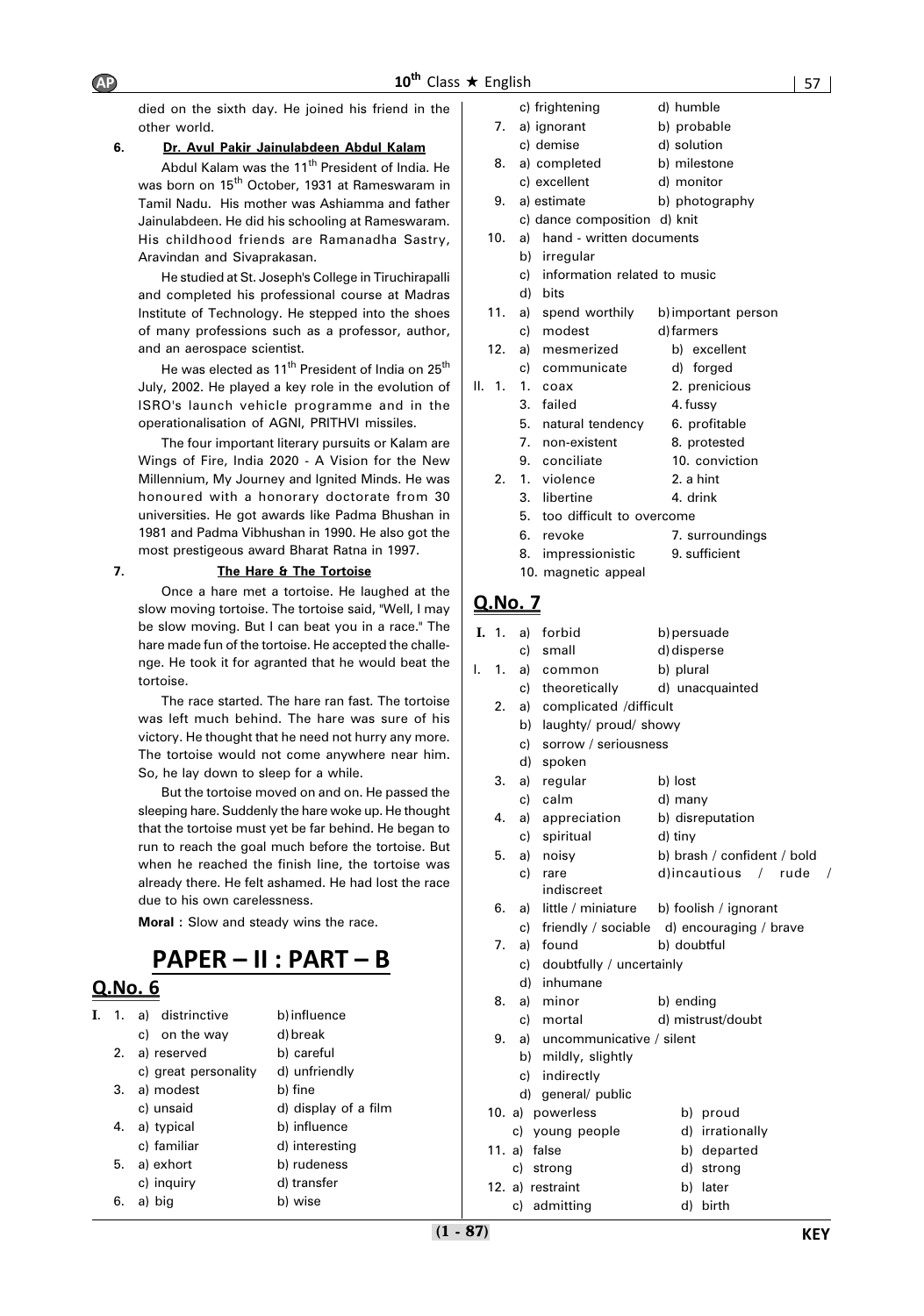# **10<sup>th</sup>** Class ★ English 58

|    | 13. a) unimprotant                   | b) enmity                   |
|----|--------------------------------------|-----------------------------|
|    | c) borrowed                          | d) disagreed                |
|    | 14. a) last - first                  | b) friends - enemies / foes |
|    | c) arrived - departed d) frail - fit |                             |
|    | II. 1. Ex:1-                         |                             |
|    | a) crazy                             | b) brave                    |
|    | c) intricate / difficult d) farewell |                             |
|    | 2. Ex: 2 –                           |                             |
|    | a) found                             | b) disreputation            |
|    | c) inhumane                          | d) minor                    |
|    | 3. $Ex:3 -$                          |                             |
|    | a) unfortunate                       | b) appreciation             |
|    | c) tiny                              | d) humble                   |
| 4. | Ex : 4 –                             |                             |
|    | a) common                            | b) duplicate                |
|    | c) prosperity                        | d) smooth/docile            |
|    | 5. $Ex:5-$                           |                             |
|    | a) abused / criticized b) doubtful   |                             |
|    | c) regular                           | d) calm                     |
|    |                                      |                             |

| 1.             | a) | friendship   | b) greatest      |
|----------------|----|--------------|------------------|
|                | c) | academically | d) acquainted    |
| 2.             | a) | personal     | b) deeply        |
|                | c) | talking      | d) personal      |
| 3.             | a) | accusation   | b) reputation    |
|                | c) | depicted     | d) deplorable    |
| 4.             | a) | friendship   | b) displaying    |
|                | c) | intimidating | d) reality       |
| 5.             | a) | important    | b) establishment |
|                | c) | founded      | d) friendship    |
| 6.             | a) | director     | b) produced      |
|                | c) | documentary  | d) local         |
| 7.             | a) | added        | b) denoting      |
|                | c) | using        | d) termed        |
| 8.             | a) | prestigeous  | b) learning      |
|                | c) | organization | d) difficulty    |
| 9.             | a) | performance  | b) considerable  |
|                | c) | expressions  | d) recognized    |
| 10.            | a) | similarities | b) director      |
|                | c) | successfully | d) displaying    |
| 11.            | a) | established  | b) exceptionally |
|                | c) | performance  | d) retarded      |
| 12.            | a) | expression   | b) usually       |
|                | c) | strikingly   | d) greatest      |
| 13.            | a) | strong       | b) directed      |
|                | c) | produced     | d) adversities   |
| 14.            | a) | humane       | b) generous      |
|                | c) | wearing      | d) envied        |
| <u>Q.No. 9</u> |    |              |                  |
| 1.             | a) | priest       | b) greatest      |
| 2.             | a) | affair       | b) people        |
| 3.             | a) | speak        | b) quest         |
| 4.             | a) | reaching     | b) joining       |
| 5.             | a) | museum       | b) piece         |
| 6.             | a) | dialogue     | b) said          |
| 7.             | a) | friendship   | b) death         |
| 8.             | a) | quiet        | b) years         |
| 9.             | a) | reality      | b) humour        |

| 10. | a) | dialogue      | b) | about           |
|-----|----|---------------|----|-----------------|
| 11. | a) | friends       |    | b) deathbed     |
| 12. | a) | weak          |    | b) full         |
| 13. | a) | fallout       |    | b) friendship   |
| 14. | a) | reservations  |    | b) countries    |
| 15. | a) | greatest      |    | b) television   |
| 16. | a) | occasion      |    | b) Indian       |
| 17. | a) | screen        | b) | movie           |
| 18. | a) | greats        |    | b) weave        |
| 19. | a) | repeatedly    | b) | release         |
| 20. | a) | dialogues     |    | b) people       |
| 21. | a) | repertorie    |    | b) dictionary   |
| 22. | a) | audiences     | b) | great           |
| 23. | a) | eight         | b) | learning        |
| 24. | a) | associated    |    | b) theatre      |
| 25. | a) | expressions   | b) | beautiful       |
| 26. | a) | nervous       |    | b) repeat       |
| 27. | a) | young         |    | b) forehead     |
| 28. | a) | exceptionally |    | b) brilliant    |
| 29. | a) | teaches       |    | b) against      |
| 30. | a) | feelings      |    | b) through      |
| 31. | a) | receiving     |    | b) said         |
| 32. | a) | greatest      |    | b) appreciation |
| 33. | a) | said          | b) | language        |
| 34. | a) | found         | b) | mood            |
| 35. | a) | personalities | b) | earlier         |
| 36. | a) | peasants      | b) | people          |
| 37. | a) | society       | b) | civilization    |
| 38. | a) | earlier       | b) | aesthetics      |
| 39. | a) | goes          | b) | country         |
| 40. | a) | peath         | b) | searching       |
| 41. | a) | pierces       | b) | heart           |
| 42. | a) | ease          | b) | expression      |
| 43. | a) | unbelievable  | b) | spontaneity     |
| 44. | a) | theatre       | b) | laughter        |
| 45. | a) | received      | b) | Presidential    |
| 46. | a) | passion       | b) | certain         |
| 47. | a) | generous      | b) | people          |
|     |    |               |    |                 |

| irector      | <u>Q.No. 10</u> |                                 |
|--------------|-----------------|---------------------------------|
| isplaying    | 1.              | friendship, greatest            |
| xceptionally | 2.              | a) acquaintance, b) fascinating |
| etarded      | 3.              | compilation, Publishers         |
| sually       | 4.              | analysis, greatness             |
| reatest      | 5.              | accusation, director            |
| irected      | 6.              | material, deplorable            |
| dversities   | 7.              | a) arrogance, b) developed      |
| enerous      | 8.              | finally, friendship             |
| nvied        | 9.              | immortal, analogy               |
|              | 10.             | personal, didactic              |
|              | 11.             | personal, civilization          |
| reatest      | 12.             | aesthetics, expression          |
| eople        | 13.             | agnostic, possible              |
| uest         | 14.             | establishment, communication    |
| pining       | 15.             | governing, initial              |
| iece         | 16.             | reservations, countries         |
| aid          | 17.             | documentary, talent             |
| eath         | 18.             | physical, reality               |
| ears         | 19.             | residence, latest               |
| umour        | 20.             | happened, friendship            |
|              |                 |                                 |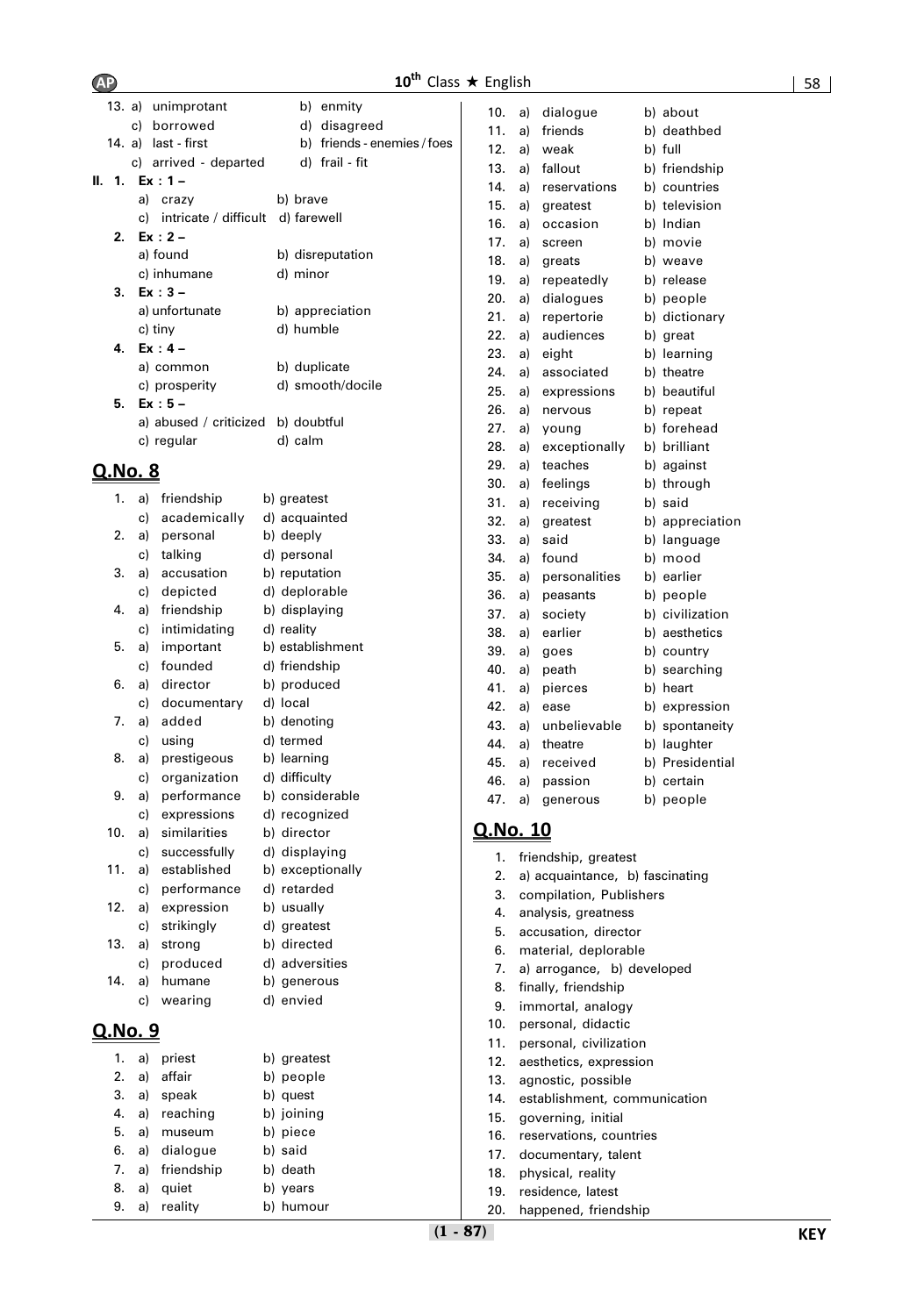- 21. greatest, appreciation
- 22. a) elegance, b) themselves
- 23. explained, reputation
- 24. powerful, teenagers

- 1. chuckle 2. spectators
- 3. veindictive 4. dilly dallying
- 5. Fascinating 6. Arrogance
- 7. academic 8. fascinate
- 9. compilation 10. accusation
- 11. detractor 12. reputation
- 13. enormous 14. intellectual
- 15. appreciate 16. affectionately
- 17. tomfoolery 18. colossus
- 19. dictum 20. documentary
- 21. civilization 22. performance
- 23. emphatically 24. audience
- 25. considerable

# **Q.No. 12**

- **1.** 1) Manuscript 1) hand written document
	- 2) Verbose 2) using more words than needed
	- 3) Hanger 3) A place for housing aeroplanes
	- 4) Somniloquist 4) person talks in sleep.
- 2. 1) portal 1) An impressive entrance to a
	- 2) Documentary 2) A film that gives facts about
	- 3) Culprit 3) A person responsible for a
	- 4) Curator 4) A person incharge of a
- 3. 1) producer 1) college
	- 2) audience 2) museum
	- 3) wife 3) residence
	- 4) viewer 4) slum
- 4. 1) detractor 1) makeup 2) critic 2) playback
	- 3) peasant 3) cinematography
	- 4) director 4) choreography
- 5. 1) founder 1) studio
	- 2) colossus 2) setting
	- 3) agnostic 3) direction 4) culprit 4) production

### **Binomial Meaning**

- **6.** 1. Part and parcel **1.** an integral part
	- 2. rough and ready 2. almost finished
		- 3. leaps and bounds 3. big leaps
		- 4. bread and butter **4.** livelihood

### **Adjectives Compound Adjectives**

- **7.** 1. weak 1. old-fashioned
	- 2. strong 2. double bed
	- 3. beautiful 3. business like
	- 4. arrogant 4. blueish-grey

# **Q.No. 13(a)**

- 
- 1. When I was going to market, I came across person who was very short.

building

something.

crime.

museum

- 2. Everyone pitched in with the work.
- 3. The fire broke out in the third floor and burnt the whole building.

# **Q.No. 13(b)**

- 1. That day, our grandfather looked serious so nobody in our family mustered up confidence to talk to him.
- 2. I got the news that my friend Raghu got a distinction in the exam. I congratulated him over the phone right away.
- 3. My friend and I decided to meet in a hotel at exactly at 9'o clock. He was there on the dot.
- 4. Exactly on time we are asked to be there at fine on the dot.

# **Q.No. 13(c)**

- 1. Sports is a part and parcel of education.
- 2. The shopping complex is rough and ready.
- 3. Dance is not only Roshan's bread and butter but also his passion.
- 4. The film industry is expanding in leaps and bounds.
- 5. He can pick and choose anything he likes. It is the customer to decide.
- 6. 'Give and take' policy is always helpful.
- 7. Ray gave his heart and soul to reading books.
- 8. He stood by me through thick and thin.
- 9. The main goods were shifted first. Then the odds and ends were taken later.
- 10. Mohini is a perfect Telugu girl in language and custom.
- 11. The two friends are always seen like a cup and a saucer.
- 12. I invited all my near and dear to attend my birthday party.
- 13. In difficult times Mr. Rao's career is progressing in leaps and bounds.

# **Q.No. 13(d)**

- **Ex.:**1. The supporters of our M.P. arrived en masse for the rally.
	- 2. The students are attend to a viva voce examination.
	- 3. The judge accepted the testimony in toto.
	- 4. I visited my old alma mater last month.
	- 5. Manasa is an ex officio member of the board of the company.
	- 6. She was convicted of the crime in absentia.
	- 7. After a number of unexpected detours, we finally arrived at our destination.
	- 8. Some passages in the book are taken verbatim to write a new story.
	- 9. He is content with the status quo and does not like change.
	- 10. The minister appointed an ad hoc committee to study the quality of education.
	- 11. The candidates who join this job should submit their bona fide certificates.
	- 12. English is used as a lingua franca among many airline pilots.
	- 13. Bahubali is the magnum opus of the director Rajamouli, a famous Telugu film director.
	- 14. The meeting was adjourned sine die.
	- 15. I visited Chennai en route to Bengaluru.
	- 16. The doctor conduct the operation to the patient in absentia of her parents.

### **Q.No. 14**

1. 1-D 2-C 3-B 4-F 2. 1-B 2-D 3-A 4-F 3. 1-F 2-E 3-D 4-A 4. 1-D 2-C 3-B 4-F 5. 1-E 2-D 3-A 4-C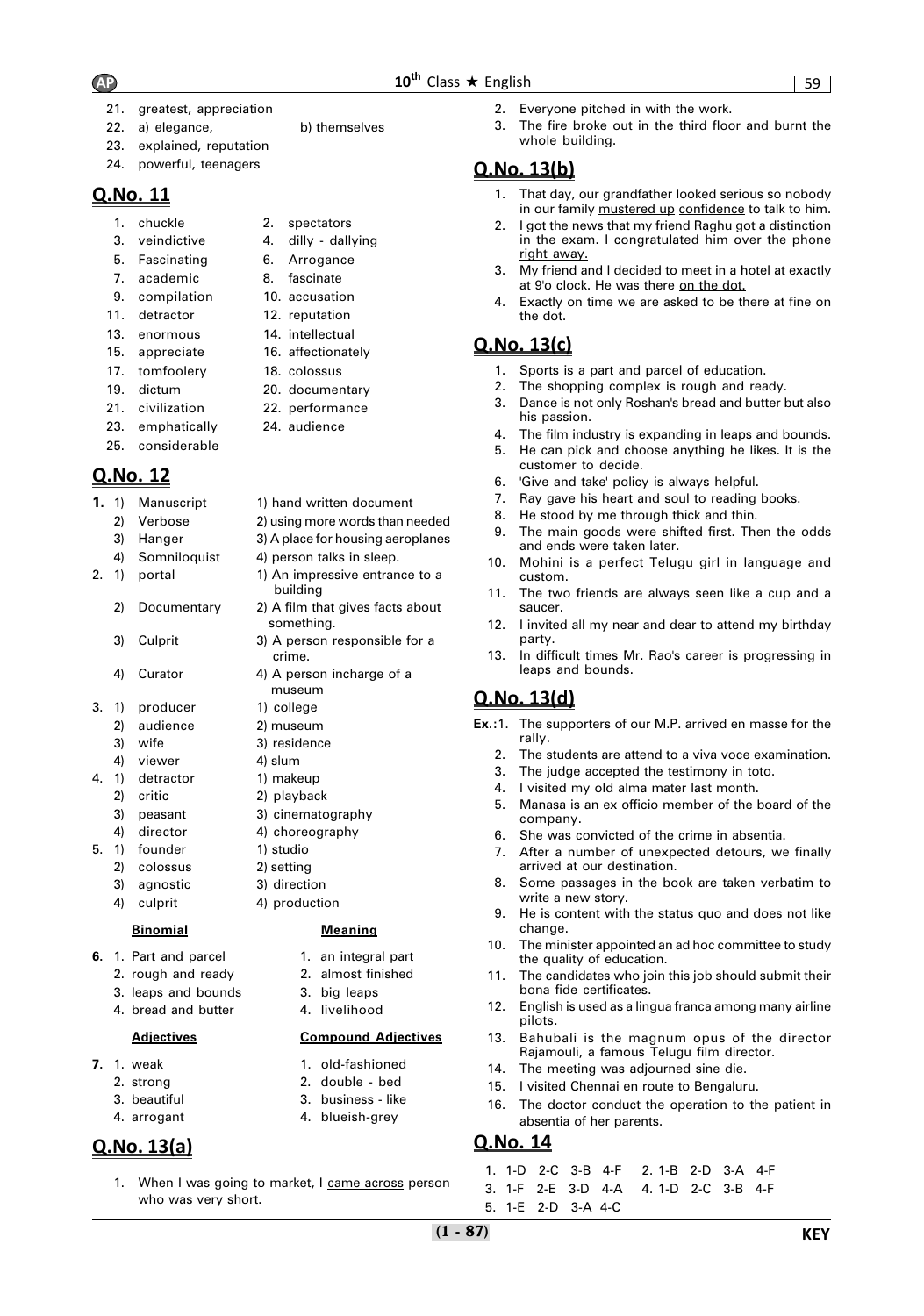# **UNIT – V PRACTICE ZONE : ANSWERS**

# **PAPER – I : PART – A 'A' Reading**

# **Q.No. 1**

- 1. a) Wangari Maathai.
	- b) Clean drinking water, food, energy, building material, fooder for the animals.
	- c) These all come from the land.
- 2. a) The basic needs of the people in rural area.
	- b) Environment.
	- c) Help something to become normal.
- 3. a) The forested mountains.
	- b) People are not able to get food and water.
	- c) afforest.
- 4. a) Good mangement of the natural resources and equitable distribution of these resources.
	- b) When we have democratic space, respect for human beings, respect for human rights, giving other people dignity.
	- c) Wangari Maathai.
- 5. a) Wangari Maathai.
	- b) They should plant trees.
	- c) She advised them to use their common sense and just do what they do with other seeds.
- 6. a) Wangari Maathai.
	- b) Illiterate women.
	- c) Foresters without Diplomas.
- 7. a) By planting trees.
	- b) A tree.
	- c) Planting trees.
- 8. a) Wars.
	- b) To share the natural resources.
	- c) Good management of natural resources and equitable distribution of them.
- 9. a) African stool.
	- b) Peace, good governance, sustainable management.
	- c) With its three legs.
- 10. a) The British government wanted to establish commercial plantations of exotic species.
	- b) Pines and eucalyptus.
	- c) indigenous = native.

- 1. a) Pine and eucalyptus trees.
	- b) As the exotic species of trees such as the pines and the eucalyptus grow. The local biological diversity is destroyed by them.
- 2. a) The destroy of flora and fauna.
	- b) When the rains fall, they go down into the underground reservoir and come back to us in the form of rivers.
- 3. a) 'It' refers to "growing plants".
	- b) The rural women.
- 4. a) Getting educated both in civics and in environment.
	- b) The women understood why they should take up the responsibility of protecting their environment.
- 5. a) Wangari Maathai.
	- b) To NHK Radio.
- 6. a) Water, fodder and building material.
	- b) By planting and growing trees.
- 7. a) The African stool.
	- b) Basin.
- 8. a) It was pristine, green and beautiful.
	- b) The environment was degraded.
- 9. a) Plants and animals.
	- b) The pine and the eucalyptus trees destroyed the flora and fauna.
- 10. a) Deforestation.
	- b) They decided to rehabilitate the environement.
- 11. a) Water, fodder for the animals and building material.
	- b) Wangari Maathai.
- 12. a) The women did not know how to plant trees.
	- b) They taught the women in a complicated way.
- 13. a) Wangari Maathai.
	- b) For planting trees.
- 14. a) Wangari Maathai.
	- b) The African countries invest in peaceful negotiations for conflicts. The engage in dialogue to stop wars.
- 15. a) Planting a tree
	- b) When we plant a tree we plant hope.
- 16. a) The women who planted trees.
	- b) The women planted trees with the skill of foresters.
- 17. a) The quality of weather.
	- b) The speaker assured the women by saying that the trees grow very fast in tropics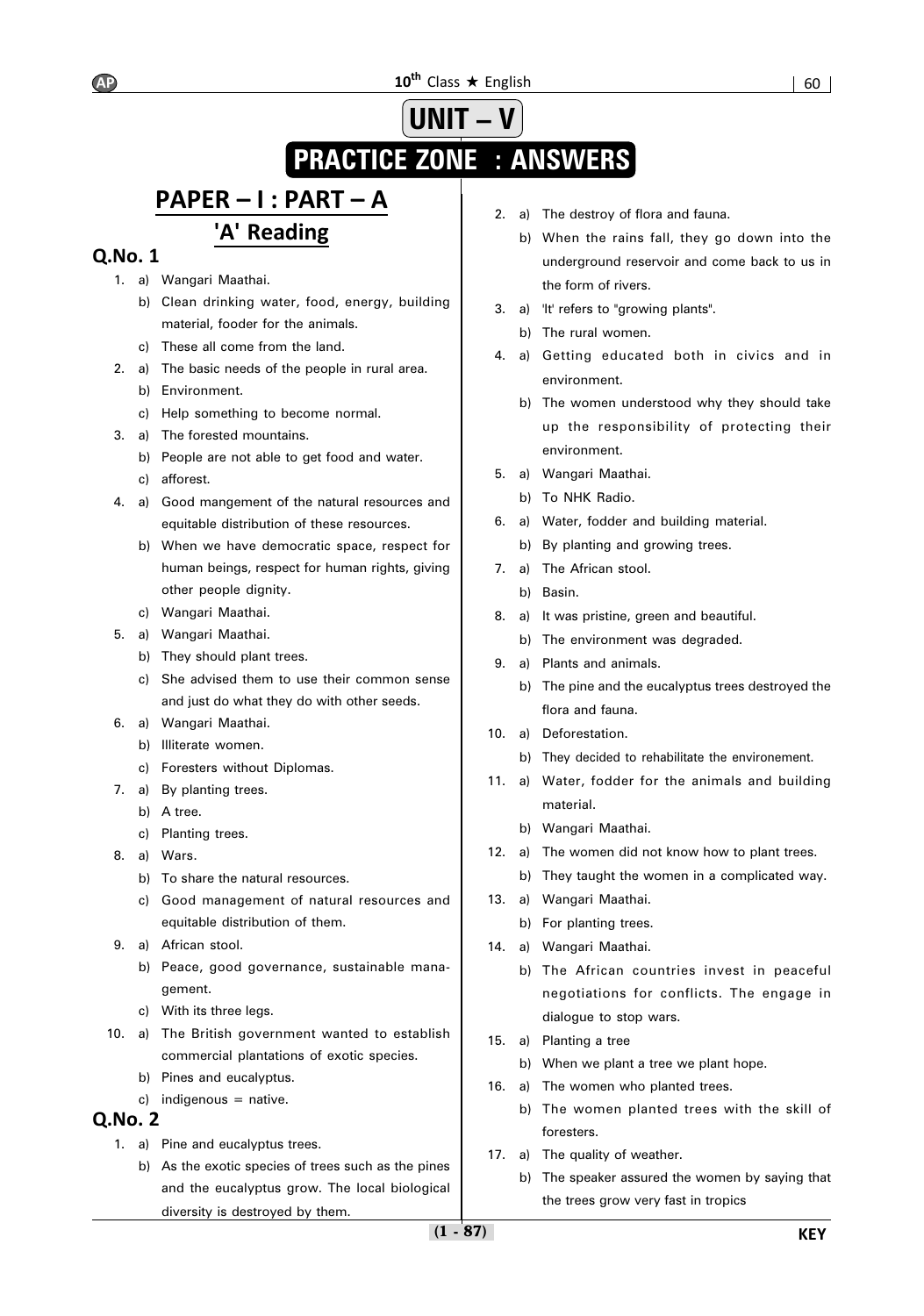

- 18. a) About the transformation of women.
	- b) They felt the sense of pride because they became confident after planting trees and enjoying the benefits of planting.
- 19. a) The landscape transformed into a place without dust.
	- b) The NHK Radio.

# **'B' Reading**

# **Q.No. 3**

- **1.** a) The plaintive growls of the tigerss in pain.
	- b) The modern man.
	- c) Because of the shaking made by the new lives inside her.
- 2. a) As their habitat is going to be destroyed, they were considered as the last cubs.
	- b) The tigerss cubs.
	- c) The modern man.
- 3. a) The white bear is in the state of despair because the glaciers are not growing.
	- b) It waits for the rehabilitation of the environment.
	- c) Global warming.
- 4. a) The polar bear is in a danger of extinction.
	- b) The people of the future generation.
	- c) The human race.
- 5. a) b
	- b) The number of partners is less.
	- c) The bird does not lay many eggs.
- 6. a) Giving birth.
	- b) This young whale may be the last whale.
	- c) The creatures are anxious about the future of the whale.
- 7. a) White bear's cubs.
	- b) She waits for all the life she is making.
	- c) As they will become extinct.
- 8. a) The thrush i.e., a songbird with a brown back and spotted breast.
	- b) To hold her clutch.
	- c) The thrush waits for a partner.
- 9. a) The grandchild symbolizes the generation to come or future generations.
	- b) The humanbeing.
	- c) The race of the tigers will become extinct due to the deteriorating environmental conditions.
- 10. a) Whale
	- b) It is about the endangered species of wildlife.
	- c) The whale's song of birthing fills the sea.

### **Q.No. 4**

- 1. a) The bird's chicks.
	- b) The children of the future generation.
- 2. a) The birth of the baby whale.
	- b) The whale swims deep in Ocean South.
- 3. a) The blue whales.
	- b) The newly born whale child will be the last in its species. It will become extinct very soon in the future.
- 4. a) Her concern is for endangered species.
	- b) The poet says that the next generation is not going to see the animals mentioned in the poet and it was the last bright new world birthing i.e., their cubs birth.
- 5. a) It's time he took steps to conserve wildlife and the environment.
	- b) The human beings.
- 6. a) The jungle in the East listens the tigress growling in sad and pain.
	- b) In the above expression, 'her' refers to the tigress.

# **'C' Reading I. KOKO VILLAGE, NIGERIA**

- 1. a) In Koko Village.
	- b) Rusting corrugated iron roof.
	- c) Mud walls.
- 2. a) The difference is that nobody is having drums in front of their houses but Nana's house front there are three large empty red metal drums.
	- b) Skull and crossbones. This symbol indicates that it is danger.
	- c) The contents leaked out so they are empty.
- 3. a) Some toxic substance.
	- b) In an African village.
	- c) They symbolize danger.
- 4. a) There may be some money or gift.
	- b) Because he was happy.
	- c) From Italy.
- 5. a) Sunday Nana.
	- b) The drums.
	- c) Italy.
- 6. a) To build houses in.
	- b) To move to other place.
	- c) The pile of drums.
- 7. a) A pyramid of drums.
	- b) Identical
	- c) From a stream
- 8. a) Mr. Sunday Nana.
	- b) The Chief was smiling because he was happy as he got something as gift.
	- c) There might be some money or some valuable things.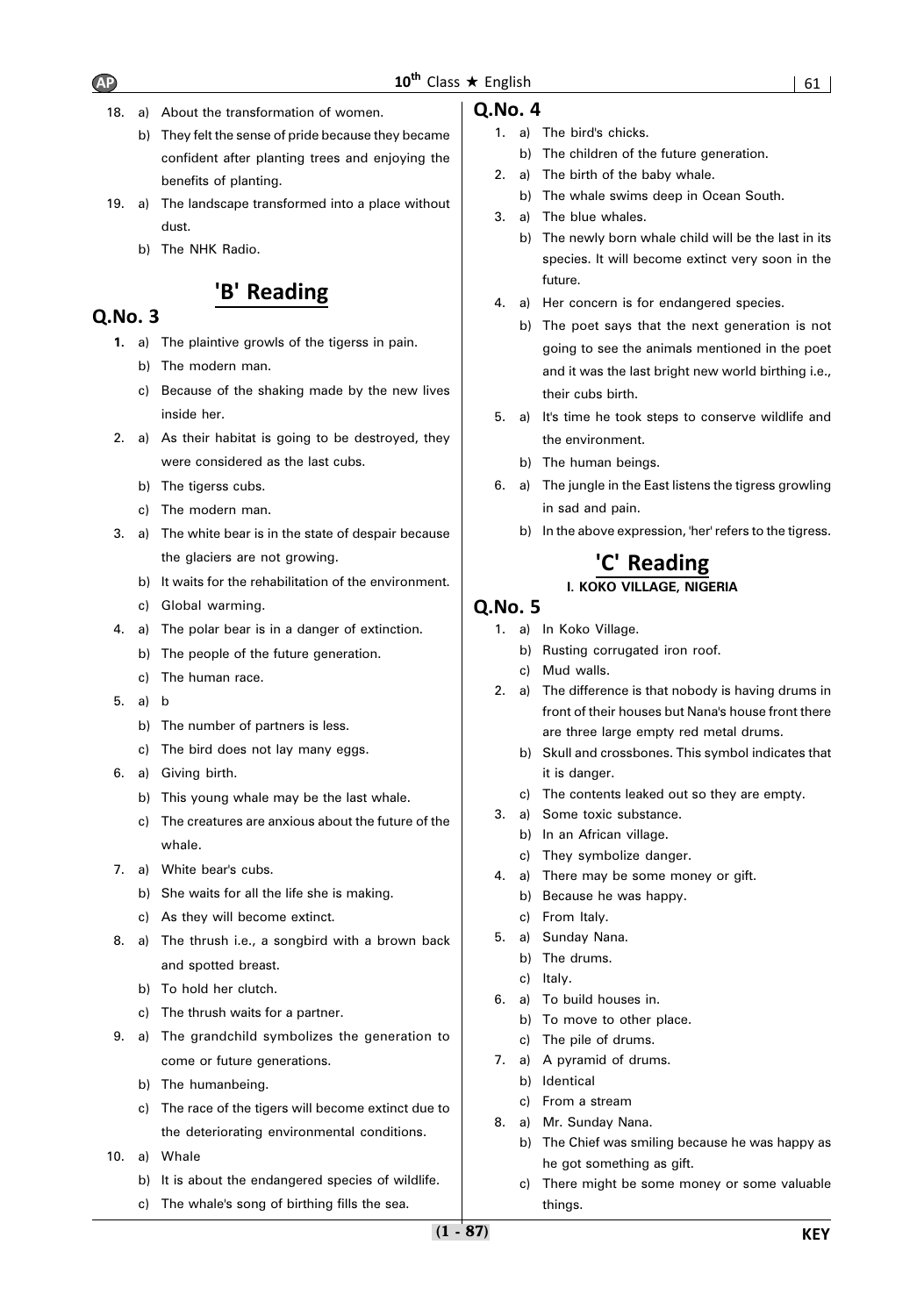- 1. a) Thomas Agonyo.
	- b) Chemistry.
- 2. a) As the leaking contents of drum were baked into the stream where people get their drinking water.
	- b) Because they have taken brown covers as gifts.
- 3. a) He was the chief of the village. (Name was not mentioned in the leson).
	- b) The chief wants the people to move to another place as the environment was polluted in that place.

# **II. PONNIMANTHURI VILLAGE, INDIA**

# **Q.No. 5**

- 1. a) Factories.
	- b) The buildings are black because they were covered in smoke.
	- c) Where sky meets sea or land.
- 2. a) The factories.
	- b) She was angry at the pollution from factories.
	- c) Because of the smoke.
- 3. a) The factory owners.
	- b) Making shoes, hand bags and clothes.
	- c) The men would become rich as they would get iobs.
- 4. a) They told the villagers that they would have jobs and they would become rich.
	- b) They did not tell them anything about the dangers.
- c) Tanning.

# **Q.No. 6**

- 1. a) The woman from Ponnimanthuri village.
	- b) The men would get jobs.
- 2. a) Vijayasama.
	- b) She spoke with difficulty as she was sad.
- 3. a) The factory owners.
	- b) Because she felt very sad and could not control her sorrow.

### **III. VOROBYOV VILLAGE, UKRAINE**

# **Q.No. 5**

- 1. a) The nuclear explosion.
	- b) Because they saw such incidents before also.
	- c) Natasha Revenko.
- 2. a) The (unpleasant) memories of the explosion.
	- b) Natasha's companion.
	- c) Pinched.
- 3. a) Natasha Revenko.
	- b) Because it was a pleasant day.
	- c) The radioactive dust.
- 4. a) To warn the people of the dangers of the explosion.
	- b) Because the explosion is harmful to children.
	- c) The after effects of the explosion.
- 5. a) Vorobyov.
	- b) The village was not suitable to live in.
	- c) Natasha's companion.
- 6. a) Every one was shocked with the explosion.
	- b) Natasha Revenko.
	- c) They ran as they were scared.
- 7. a) Boarded.
	- b) From Moscow.
	- c) The person who came along with Natasha. (The companion).

# **Q.No. 6**

- 1. a) Natasha Revenko.
	- b) They were buried in the nuclear explosion.
- 2. a) Natasha Revenko.
	- b) The writer.
- 3. a) Natash.
- b) boarded.

# **Q.No. 7 & 8**

|    | 1. Thomas Agonyo     |   | : Do you know about these drums?                      |
|----|----------------------|---|-------------------------------------------------------|
|    | Nana                 | ÷ | No, we don't know.                                    |
|    | <b>Thomas Agonyo</b> | ÷ | When did they come here?                              |
|    | Nana                 | ÷ | They came on a Wednesday,                             |
|    |                      |   | five years ago.                                       |
|    | <b>Thomas Agonyo</b> | ÷ | Who brought them here?                                |
|    | Nana                 | ÷ | Many many big lorries came                            |
|    |                      |   | that day and unloaded these                           |
|    |                      |   | drums.                                                |
|    |                      |   | Thomas Agonyo : Who allowed them to unload            |
|    |                      |   | these drums here.                                     |
|    | Nana                 |   | Our chief gave them permission                        |
|    |                      |   | and they gave a brown paper                           |
|    |                      |   | bag to him.                                           |
|    | <b>Thomas Agonyo</b> | ÷ | Do you know that these drums                          |
|    |                      |   | contain poisonous chemical ?                          |
|    | Nana                 | ÷ | No, we don't know.                                    |
|    | Thomas Agonyo        | ÷ | They came from Italy. They                            |
|    |                      |   | bring us health hazards. They                         |
|    |                      |   | are very dangerous.                                   |
|    | Nana                 | ÷ | Now, I understood. In the last                        |
|    |                      |   | five years, 13 people have died                       |
|    |                      |   | and lots of our children are sick.                    |
|    |                      |   | <b>Thomas Agonyo</b> : All this happened due to these |
|    |                      |   | poisonous drums. It is better to                      |
|    |                      |   | search a solution for this prob-                      |
|    |                      |   | lem.                                                  |
|    | Nana                 |   | : Yes, I too have the same thought.                   |
| 2. |                      |   | The training programme we organized was not           |
|    |                      |   | successful. The women did not get the idea of         |
|    |                      |   | planting the trees. There is one problem regarding    |

this. The officials of the forest department came. They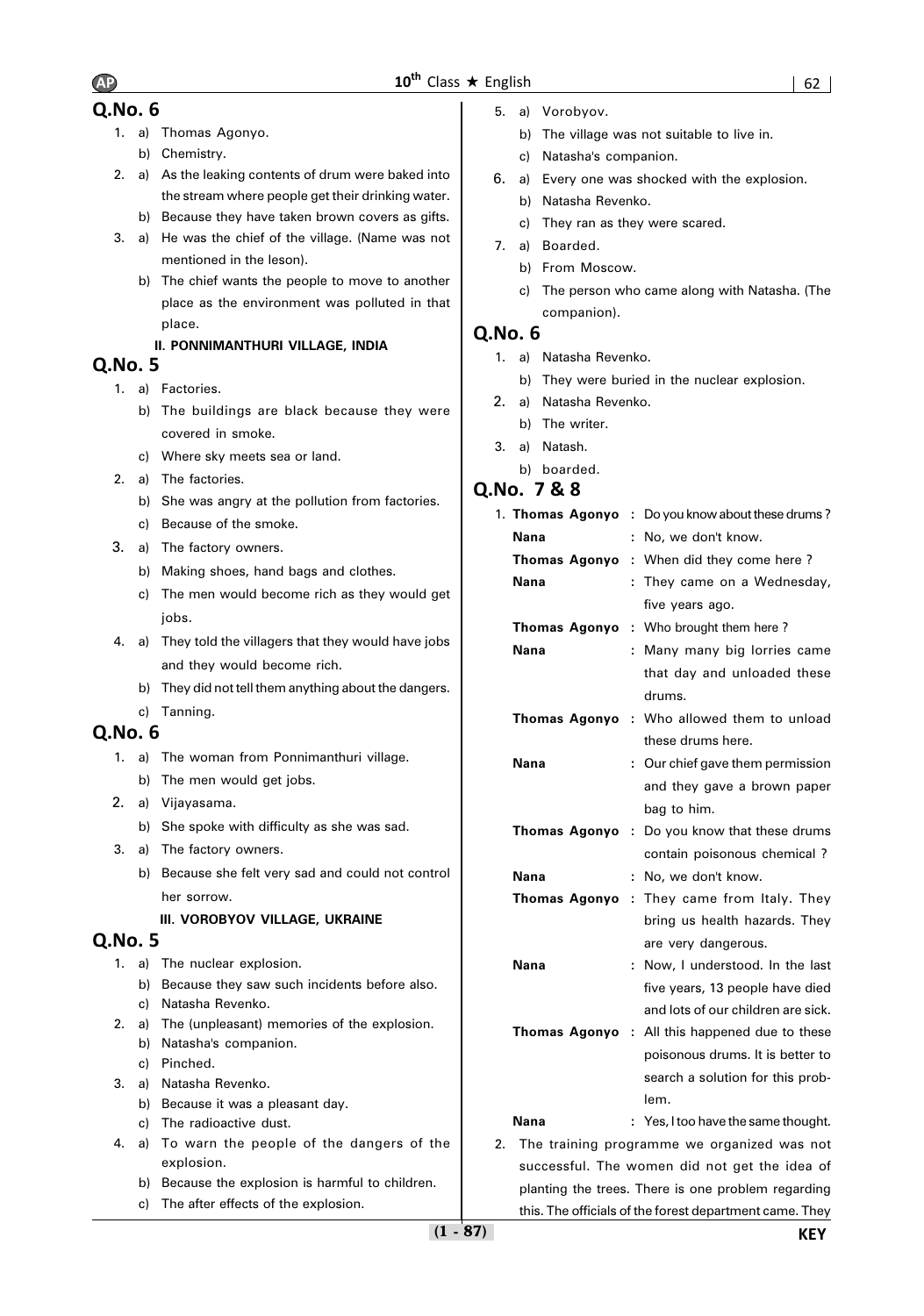patiently explained the whole process of planting trees. But still the women did not understand the simple process ! What to do now ?

Yes. These women are active. But these women are not well educated. Some have passed school final long ago. Some even don't know how to read and write. Some even feel shy to utter the names of their husbands. The officials used a language which is not known to the farmers or the hill women. The officials should have used a simple language.

The women are normally active. They don't leave me if they don't understand anything properly. They ask questions again and again till they get proper explanation. Like devils ! But, they did not come forward to ask the officers to slightly change the language. Now what can I do ? It's high time the trees are planted.

The seeds can be planted just like the other seeds. This I'll tell the women. Yes, I'll do that !

3.  $6<sup>th</sup>$  January, 2016

10 p.m.

Dear Diary,

Trees are a beautiful part of our lives. From striking individual trees that are of historic significance or are simply large and majestic, to a groove of trees in a city park, trees enrich our live by simply being there. Trees are not just a key to natural ecosystem. They are an essential part of community life.

For me, my greatest activity is to plant a tree. I think that a tree is a wonderful symbol for the environment and when we plant a tree we plant hope. We plant the future for ourselves, for our children, for the birds. We plant something that will last long after we are gone.

Wangari Maathai.

4. Good morning to worthy principal, teachers and dear students.

Today, I Bhanu, stand before you to speak on "World Environment Day" which is today. The 5<sup>th</sup> of June. As you all know, a good environment is beneficial for us all. We all are an integral part of environment. It is not congenial, we all suffer from it. So we must ensure that our environment is neat and pollution free.

To ensure neat and pollution free environment, we must take a few steps. For instance, we must not pollute the air that we breathe in. We must take up fresh air and maintain cleanliness all around us. Trees are life-givers and life-sustainers. They keep the environment clean. Infact, their benefits are infinite. The

most important benefit is that they eat up carbon dioxide and give us oxygen. They check soil erosion and add up to environmental aesthetics. We must, therefore, plant as many trees as possible. We must take care of them like our own children.

Most of the pollution is caused by vehicles, smoke. It has poisonous gases which cause deadly diseases like cancer and other breathing diseases. We must, see that the pollution level of the smoke doesn't exceed the permissible level. Then sound pollution is also a sort of menace. We mustn't allow loud speakers, bands, music shops to exceed the sound limit beyond a prescribed level. Only then will be able to have a good environment. It will be a good tribute to it on this 'World Environment Day'.

Thank you one and all for giving me this opportunity.

| 5. | Natasha         | t. | It looks like a ghost town. No one              |
|----|-----------------|----|-------------------------------------------------|
|    |                 |    | lives here anymore.                             |
|    | <b>Narrator</b> | ÷  | When did it happen and how?                     |
|    | Natasha         | ÷  | It happened on April the 26 <sup>th</sup> 1986. |
|    |                 |    | As usual we heard the explosion                 |
|    |                 |    | early in the morning.                           |
|    | <b>Narrator</b> | ÷  | Where did the explosion come from?              |
|    | Natasha         | ÷  | From Chernobyl. We didn't worry,                |
|    |                 |    | because there had been explosions               |
|    |                 |    | previously.                                     |
|    | <b>Narrator</b> | ÷  | I think it is the biggest explosion             |
|    |                 |    | than the prior ones.                            |
|    | Natasha         | t. | Yes, we took it as casual. But                  |
|    |                 |    | undreamt-of incidents happened.                 |
|    | <b>Narrator</b> | ÷  | What are they?                                  |
|    | Natasha         | ÷  | As it was a Saturday, children were             |
|    |                 |    | playing ouside. They picked up                  |
|    |                 |    | handfuls of the dust and played with            |
|    |                 |    | it.                                             |
|    | Narrator        | ÷. | It is very dangerous to play with               |
|    |                 |    | radio active dust. Why don't you                |
|    |                 |    | warn them?                                      |
|    | Natasha         | ÷  | We too didn't know about the                    |
|    |                 |    | intensity of the explosion. We                  |
|    |                 |    | understood it after two days when               |
|    |                 |    | the announcement was given. But                 |
|    |                 |    | only memories are left.                         |
|    |                 |    | Everything is lost.                             |
|    | Narrator        | ÷  | How does it affect the people?                  |
|    | Natasha         | ÷  | A week later the children began to              |
|    |                 |    | vomit and couldn't eat. Two weeks               |
|    |                 |    | after that, all three died - all three.         |

on the same day.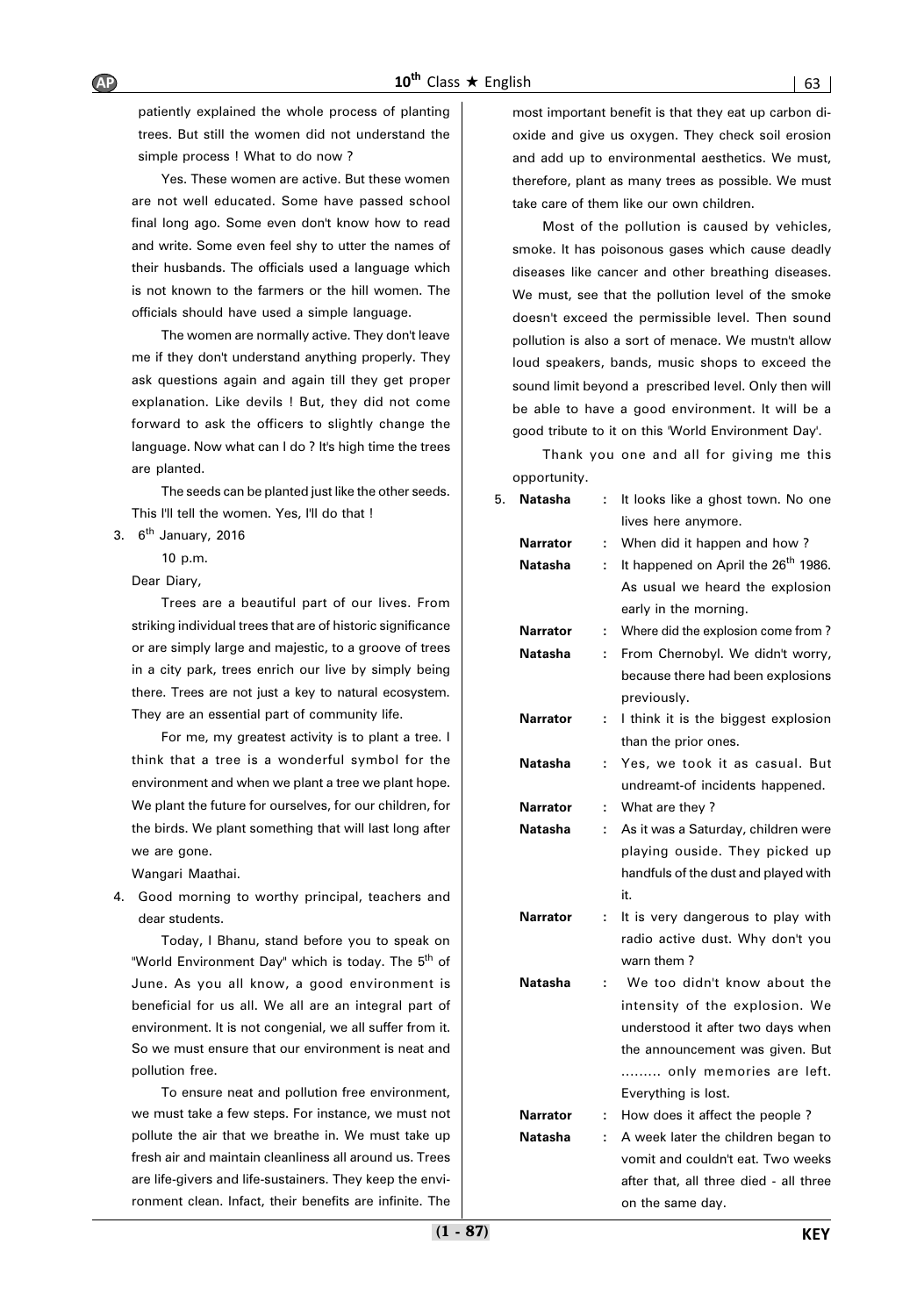| <b>Narrator</b> |    | : How pitiful it is ! It is very hard even<br>to hear. |
|-----------------|----|--------------------------------------------------------|
| Natasha         |    | : Lots of village children and adults                  |
|                 |    | are there in the grave yard.                           |
| <b>Narrator</b> |    | : Please, try to console yourself. I                   |
|                 |    | know, it is a bitter and ghastly                       |
|                 |    | incident that I have never heard. I                    |
|                 |    | am sorry.                                              |
| <b>Natasha</b>  | ÷. | Ok, thank you for coming with me. I                    |
|                 |    |                                                        |

want to see the graves and the house again, before I die.

6. It is a fact that forest cover all over the world is fast dwindling. For instance during 2000-2005 more than four million acres of forest disappeared ; 3.9 to 5,00,000 acres have also gone forever.

The dwindling forest cover resulted in a serious threat to various animals. For instance 50% fish stand threatened, 20% of them are vulnerable to being endangered ; 10% endangered and 20% critically endangered. Amphibians to the extent of 70%, are not endangered. But 30% of them do stand endangered. 12% of them are endangered ; 8% critically endangered and 10% are vulnerable to being endandgered. Regarding reptiles 60% stand endangered. 30% are vulnerable to being endangered. 17% are endangered and 13% are critically endangered. And 10% birds stand endangered and 25% mammals are threatened.

Dwindling forest reserves are potent danger to food, fodder, timber, water, etc. Soil erosion takes place. Flora and fauna disappears which causes the flow of water direct to the oceans and not into the ground. This doesn't recharge the ground water table. Most importantly; there is a threat of droughts, famines, etc. and scarcity of rain. Weather patterns have changed due to global warming. These effects have started showing their results in the form of climate change and consequent problems. This has forced the world countries to seriously think about conservation of forests, etc.

Forests are the sustainable sources of keeping biodiversity intact. So their disappearance means threat to humanity. So they need to be generated to rehabilitate the environment and ecosystem.

7. Ever since the beginning of civilisation, history is replete with records of crime committed by man against nature. Green forests have been cut down, verdant valleys hallowed and ploughed mercilessly

and then left dry and fallow, free flowing streams stopped, diverted or hemmed all in pursuit of greater and greater material advancement.

With the invention of power driven machines and development of modern techniques of exploitation of material wealth, man's lust for material comforts increased by leaps and bounds.

In pursuit of a good life we have not stopped at merely destroying or polluting our environment but also polluting our indoors too.

How do we rescue our environment from the hazards of an industrial society ? There is no clear cut answer. But people like Sunderlal Bahuguna and Baba Amte have at least tried to awaken our conscience.

We can adopt an area and keep it clean of garbage and other forms of waste.

We should get our vehicles checked, generators in offices and buildings should be cleaned periodically.

If we work in a factory, we must make sure that pollution control measures are being enforced without any compromise.

We must try our level best to minimise the smoke and level of noise. It will go long way to purify our environment.

| 8. |                  |    | Wangari Maathai: Good morning friends! How     |
|----|------------------|----|------------------------------------------------|
|    |                  |    | are you?                                       |
|    | Woman 1 and 2    |    | : Good morning madam. We                       |
|    |                  |    | are fine madam. Thank you                      |
|    |                  |    | madam.                                         |
|    |                  |    | Wangari Maathai : As per our earlier plans, we |
|    |                  |    | have to go ahead with planting                 |
|    |                  |    | more and more trees.                           |
|    | Woman 1          | ÷. | Really madam. We have to do                    |
|    |                  |    | it urgently. The temperature is                |
|    |                  |    | really becoming more and                       |
|    |                  |    | more every day and every                       |
|    |                  |    | year.                                          |
|    | Woman 2          |    | It is simply not tolerable. We                 |
|    |                  |    | need to do something regarding                 |
|    |                  |    | this.                                          |
|    | Wangari Maathai: |    | I talked to the forest department              |
|    |                  |    | officials. They promised us to                 |
|    |                  |    | supply with one lakh seeds.                    |
|    | Woman 1          |    | It's really good madam. The                    |
|    |                  |    | forest department is really                    |
|    |                  |    | helping us a lot. But how to                   |
|    |                  |    | plant trees ? We don't know                    |
|    |                  |    | anything about that.                           |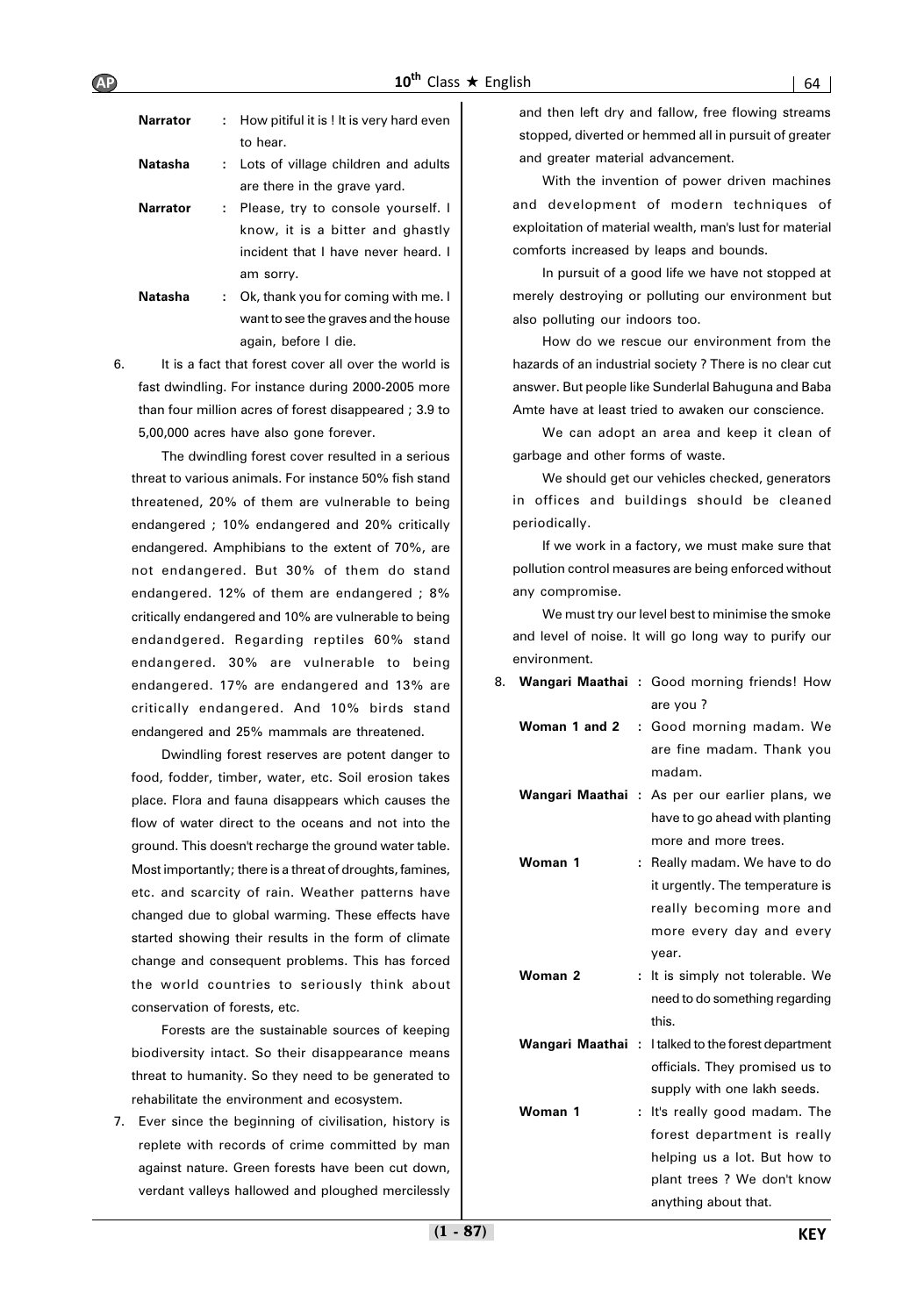|                 | Wangari Maathai : Don't worry. The<br>forest<br>department officers will help<br>us. They said they would train<br>us in planting trees. |
|-----------------|------------------------------------------------------------------------------------------------------------------------------------------|
| Woman 2         | : It's really fine. We are lucky.                                                                                                        |
| Woman 1         | : Madam. By the time they                                                                                                                |
|                 | come here everything would                                                                                                               |
|                 | be over. They are very busy                                                                                                              |
|                 | and they can't spend time with                                                                                                           |
|                 | us.                                                                                                                                      |
| Wangari Maathai | : I've talked to them twice. They                                                                                                        |
|                 | asked us to arrange for the                                                                                                              |
|                 | training programme. The                                                                                                                  |
|                 | delay is only ours.                                                                                                                      |
| Woman 2         | Madam. They are the right                                                                                                                |
|                 | people to help us. There is no                                                                                                           |
|                 | doubt about that. But, there is                                                                                                          |
|                 | another problem with them.                                                                                                               |
|                 | They tell us something. But that                                                                                                         |
|                 | we cannot understand. Their                                                                                                              |
|                 | language is different. They use                                                                                                          |
|                 | words like tropics, geepics.                                                                                                             |
|                 | Last time it was a problem.                                                                                                              |
|                 |                                                                                                                                          |
|                 | Wangari Maathai : Let us try. I will request them<br>to use words that we can                                                            |
|                 |                                                                                                                                          |
|                 | understand. Let us give them                                                                                                             |
|                 | a chance. If it does not help                                                                                                            |
|                 | us, we will think.                                                                                                                       |
| Woman 1         | $:$ Tell them that we did not study $\:$                                                                                                 |
|                 | much and we are from hill                                                                                                                |
|                 | villages.                                                                                                                                |
|                 | Wangari Maathai : All right, all right. We will take                                                                                     |
|                 | all these issues to them. When                                                                                                           |
|                 | can we plan the training                                                                                                                 |
|                 | programme?                                                                                                                               |
| Woman 2         | : We will plan it any time next                                                                                                          |
|                 | week.                                                                                                                                    |
|                 | Wangari Maathai : I'll ask for their consent and let                                                                                     |
|                 | you know.                                                                                                                                |
|                 | <b>Woman 1 and 2</b> : Thank you, madam.                                                                                                 |
| 9.              | The village was pleasant with full of lush green                                                                                         |
|                 | surroundings. There were many kinds of trees and                                                                                         |

plants. There were hundreds of kinds of herbs and shrubs. There were green paddy fields. They looked like green carpets. I would feel that nature has worn a green saree. There were flocks of birds visiting the

fields to have a feast of insects. As they flew, they flew in hundreds and thousands. There was a pattern in the way they flew. And the patterns were changing from one to the other. It was a feast to the eyes.

The times changed. Some people came to farmers. They came in cars. A fleet of cars ! I understood that they were business people. They went to Panchayat office.

Slowly, they built the buildings. No monsters. They said they were setting up industries. When they built them, the walls were white. But now they are black ! Covered with soot ! The chimneys always send smoke into the sky. The smoke is like a rolling column. Now the birds won't like this village. They left to some other place. Now it's no more a peaceful village. It's a disturbed village. It's going to be a desert in the future !

10. Good evening to everyone who has taken pains to come over here. I could not meet everyone and invite to this meeting. Particularly I express my heartfelt thanks to Mr. Sunday Nana, an elderly and responsible person of the village.

I don't know how to share my feelings with you. I don't find words to tell you that there is a danger to this village. The danger is not from any one of the villagers. The danger is not any other person from outside. The danger is ......... from this pile of drums. What is inside these drums ? Where did the drums come from ? None of you knows.

Look at the skull and the cross bones. What are they the symbol of ? They are a symbol of danger. The drums have some poisonous chemical. I don't know why the head of this village permitted the trucks to leave these drums here. All the drums have piosonous chemicals in them. Are you prepared to face the danger. None of us is ...... In fact they have come from Italy. The company that produces pharmaceutical drugs is located there. If the chemicals fall on this ground, that part of this land is going to become polluted with poison. If the contents of the drums mix with water, that water will become poison. The children, the old people, you ..... you ..... and me .... are going to be victims of this poison.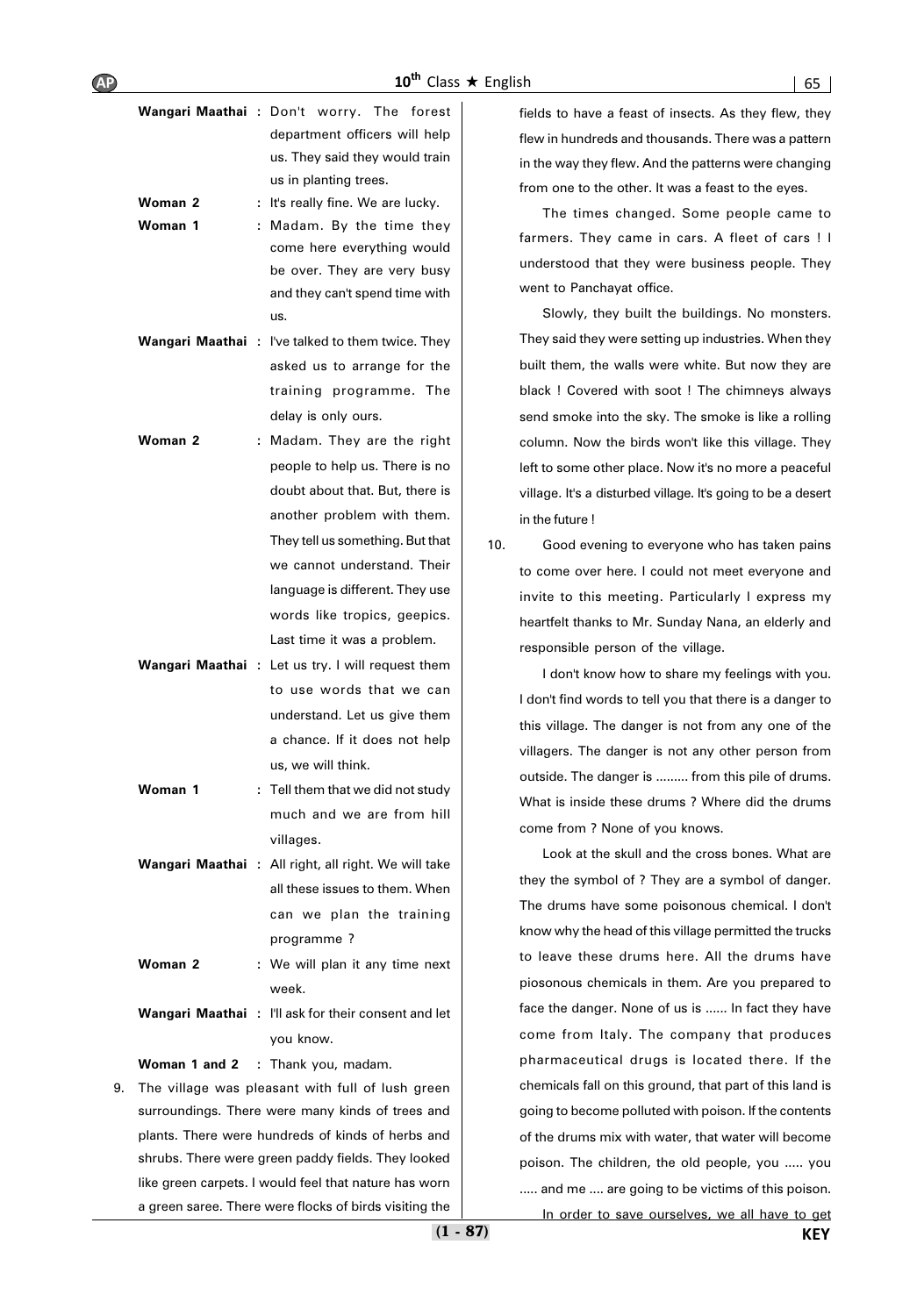united to sent the drums away to where they came from. Otherwise the whole village is going to be poisoned. Let us all get united to sent the drums away.

11. First of all, I would like to thank the organisers for giving me a chance to speak on the problems we are facing in this village.

The problems started with the setting up of these factories. The problems are increasing day by day. When the industrialists came here they were very convincing. Their words sounded reasonable. They said that they would build factories. They promised large scale employment to the youth of this village. We thought we would all benefit from the factories as most of us were looking for jobs. We had to move to Chennai, Bengaluru, Hyderabad and Mumbai. That is one side of the coin.

The other side of the coin ...... which we never expected. And they never told us that. That they will be setting up tanning industry. They did not tell us that they will be converting animal skin into leather. Did they tell us they would use 250 different kinds of chemicals in the process of tanning ? No. They didn't. It has a bearing on our health. We have factories in our village. Our youth have jobs. But what jobs ? They don't pay us well. They don't give us well-paid jobs.

I strongly feel that we have to try for change. Let us save our village. Let us say no to harmful chemicals. Let us try for better employment prospects.

I once again thank the organisers for giving me an opportunity to express my opinion. Thank you.

#### 12. **Speech on 'Earth Day'**

Hon'ble judges and dear students,

On this occasion of the Earth Day, I Harin of X 'A', wish to speak to you on some general but important issues. We pay a little attention to them. But if we are a bit conscious we can render great service to the Mother Earth.

You all know that the Earth is like our mother. It nourishes us by giving us all sorts of things we need to live happily. On this Earth Day, however I wish to point to some lapses on our part. We are misusing

our natural resources. These actually need to be used judiciously. You know it very well that the Mother Earth takes long to replenishes. In that we take ourselves to our own destruction. Mother Earth needs love and care towards its objects. These are nature, trees, rivers, mountains, forests, parks, water etc. We are exploiting these resources more than it replenishes. We must use these resources with utmost care and shouldn't misuse them.

The world we are living in is deadly polluted. If it continues, what would happened to the Earth ? It is the responsibility of every citizen to plant trees and protect the environment.

Peace is connected to a good environment because there won't be any conflicts if natural resources are abundant.

Man has to put an end to all his selfish acts. Let's use the Earth's resources judiciously, plant trees and rehabilitate the environment for future generations.

Thank you one and all for giving me this opportunity.

#### 13. **Script for a speech**

Respected Principal Madam, Teachers and my dear friends. Good morning to all.

Today I take a great privilege to say few words about 'Environment' as our school is going to celebrate the 'World Environment Day'.

On this occasion, I want to share the views said by Wangari Maathai about Environment. First of all we should be aware of environment. The forests and mountains are the source of water and rain. So when we deforest we cause a shortage of water and people will not be able to get food and water. In order to have a good environment and protect the interests of people we should avoid deforestation.

Secondly peace is connected to a good environment. Wars are fought because some people want to take a lot of the resources. A good management of the natural resources, equitable distribution of the natural resources like land and water is important for peace. Good management of the natural resources is not possible if we don't have democratic space, respect for human beings, respect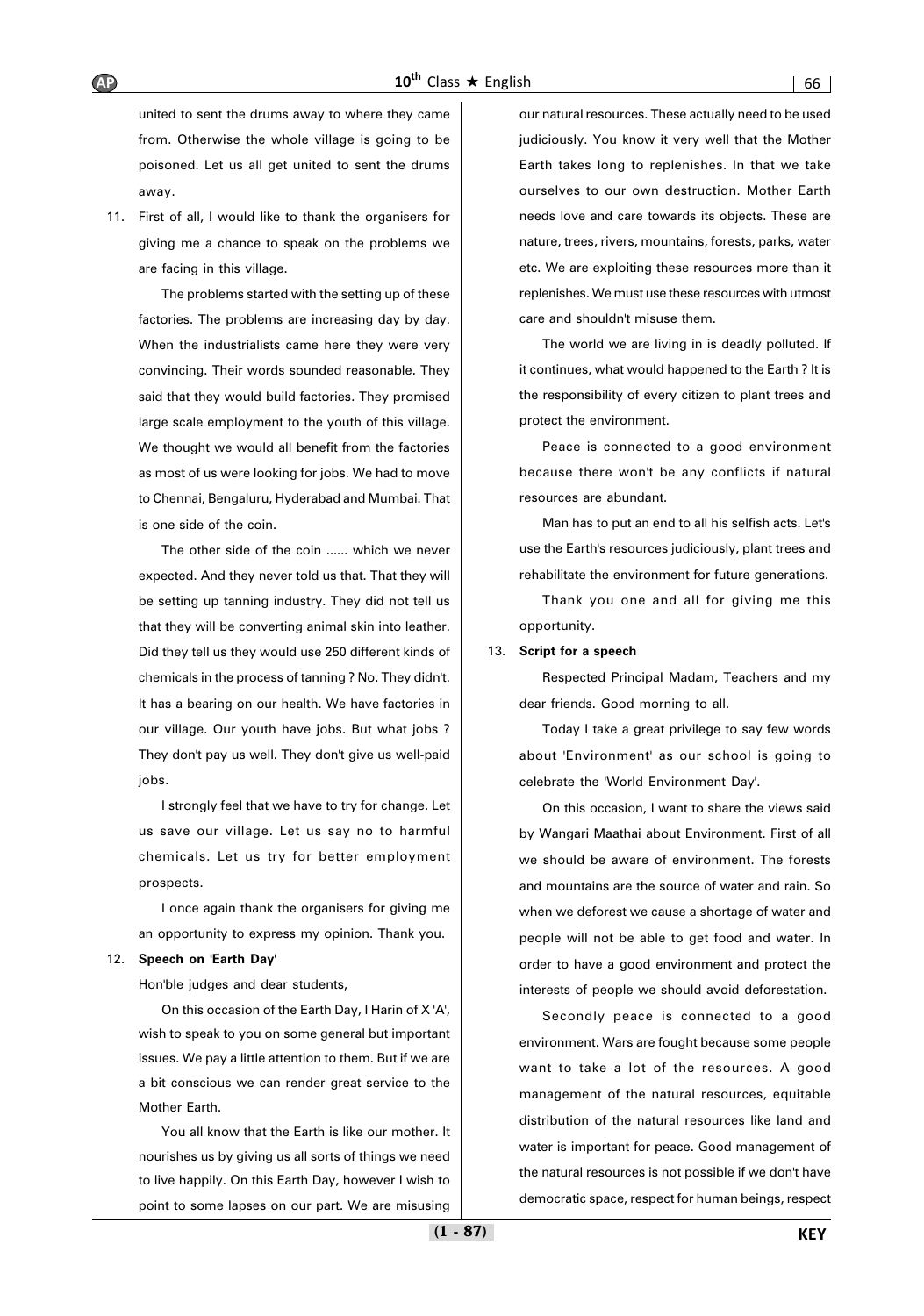# $10^{\text{th}}$  Class  $\star$  English  $\vert$  67  $\vert$

for human rights and their dignity.

As Wangari Maathai said the three things : peace, good governance, sustainable government along with development can only protect the environment and its resources.

In the previous days we had a clean and green environment enriched with flora and fauna everywhere. But today we see a great threat to our environment causing extinction to a large variety of flora and fauna and unrepairable destruction to our local biological diversity.

So, to save our environment from the destruction we must plant trees. When we plant a tree, we plant hope, we plant for future for ourselves, for our children, for the birds. We plant something that will last long.

So let's all of us take a pledge to plant trees, grow forests, protect our natural resources and work for a pollute free and sustainable environment.

Thank you.

# **PAPER – I : PART – B**

### **Q.No. 9**

| 1.       | a) | long    |        | b) had           |        |      |
|----------|----|---------|--------|------------------|--------|------|
|          | c) | stated  |        | d) need not      |        |      |
|          | e) | faster  |        |                  |        |      |
| 2.       | a) | of      |        | b) and           |        |      |
|          | c) | should  |        | d) us            |        |      |
|          | e) | arises  |        |                  |        |      |
| 3.       | a) | with    |        | b) comes         |        |      |
|          | c) | wholly  |        | d) substantially |        |      |
|          | e) | sleeps  |        |                  |        |      |
| 4.       | a) | a       |        | b) with          | c) to  |      |
|          | d) | in      |        | e) which         |        |      |
| 5.       | a) | freedom |        | b) happiness     | c) our |      |
|          | d) | merely  |        | e) wisest        |        |      |
| Q.No. 10 |    |         |        |                  |        |      |
| 1.       | 1) | C       | $2)$ A | 3) D             | 4) C   | 5) C |
| 2.       | 1) | D       | 2) B   | 3) A             | 4) C   | 5) C |
| 3.       | 1) | в       | $2)$ A | 3) C             | 4) D   | 5) C |
| 4.       | 1) | B       | $2)$ D | 3) B             | 4) B   | 5) A |
| 5.       | 1) | В       | 2) A   | 3) B             | 4) A   | 5) A |
| 6.       | 1) | C       | 2) B   | 3) C             | 4) B   | 5) B |
| 7.       | 1) | Α       | 2) A   | 3) C             | 4) B   | 5) D |
| 8.       | 1) | A       | $2)$ A | 3) C             | 4) B   | 5) D |
| 9.       | 1) | Α       | $2)$ B | 3) B             | 4) A   | 5) D |
| 10.      | 1) | В       | $2)$ C | 3) D             | 4) A   | 5) C |
|          |    |         |        |                  |        |      |

| <b>ONA 11</b> |            |        |        |      |      |
|---------------|------------|--------|--------|------|------|
|               | 13. $1)$ B | $2)$ A | 3) A   | 4) A | 5) D |
|               | 12. $1)$ D | $2)$ A | $3)$ C | 4) B | 5) A |
|               | 11. $1)$ A | $2)$ B | 3) D   | 4) C | 5) D |

### **Q.No. 11**

- 1. Seeing the teacher, the student sat on the bench.
- 2. Born in London, Hari became the citizen of U.K.
- 3. Having moved to Arles in the South of France in 1888, Van Gogh worked franctically.
- 4. Having done his homework, he went out to play.
- 5. Seeing the police, the thief ran away.
- 6. Recognised by his boss, he got an appreciation letter.
- 7. Born in Holland in 1853, Vincent Van Gogh is one of the world's famous painters.
- 8. Having failed in every career he had attempted, Van Gogh first turned to art to express his strong feelings.
- 9. Having decided to become a painter in about 1880, he started to paint studies of peasants and miners.
- 10. During the next few years known as his 'Dutch Period', he produced paintings with rather dark greenishbrown colours.
- 11. In 1886, after going to Paris to visit his brother Theo, after seeing and immediately getting attracted to the Impressionist work there, he decided to stay in Paris and continued his painting there.
- 12. Encouraged by Pissaro to use more colour in his pictures, his subsequent paintings were bright and immensely colourful.
- 13. Having read the novel. I returned it to my friend.
- 14. Although unrecognized throughout his life, his talent was much appreciated after his death.
- 15. Interrupted by bouts of deep depression and despair, this frenzied activity produced the majority of his most famous paintings.
- 16. One of these, called Self Protrait with Bandaged Ear, showing Van Gogh, wearing a bandage after cutting off his ear, committed suicide a year later in 1890.
- 17. A lot is known about Van Gogh's life and his feelings because of the hundreds of letters written by him to his brother Theo and others.
- 18. Believing (believed) in Van Gogh's genius, his brother, the closest person to Van Gogh always encouraged him in his work.

(Or)

Being the closest person to Van Gogh and believing (believed) in his genius, his brother always encouraged Van Gogh.

### **Q.No. 12**

1. The Green Belt movement was started by Wangari **Maathai**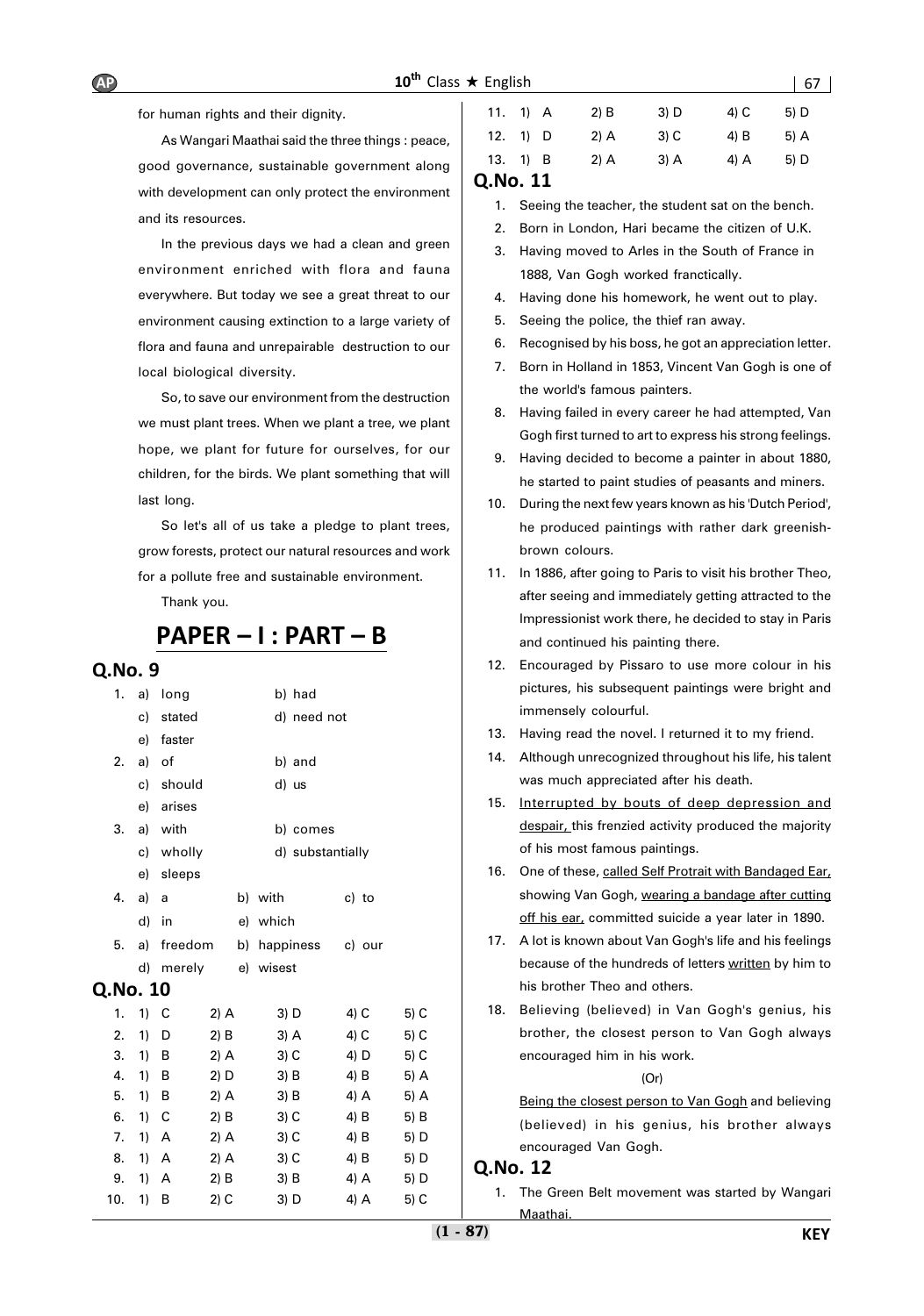- 2. All the local biological diversity is destroyed by them.
- 3. Those trees had been planted by us.
- 4. Thier forests will be protected by them.
- 5. Corrupt leaders won't be allowed by them to take their public land.
- 6. Our environment must be restored.
- 7. Acid rains may be caused by them.
- 8. The Chief was given a brown paper bag by them. (Or)

### A brown paper bag was given to the Chief by them.

- 9. Those monsters were built by them.
- 10. She was touched by me gently on the shoulder.
- 11. Will the environment be damaged by the motorway ?
- 12. America was discovered by columbus.
- 13. You will be given a ticket by the manager.
- 14. Why were you shoes left here ?
- 15. He was found guilty of muder.
- 16. The tree has been cut down by them.

# **Q.No. 13**

- 1. N.H.K. Radio asked Maathai how she had become aware of the environment.
- 2. Neha said that her new job was very interesting.
- 3. Mother asked our guests if they would like some more coffee.
- 4. Ram said that he was feeling well.
- 5. Ravi told me that he wanted to go to New York next year.
- 6. Ravi said that he had woken up feeling ill, so he hadn't gone to work.
- 7. NKH radio asked how peace was connected to a good environment.
- 8. Man told woman that he was doing a survey on shopping habits.
- 9. The man asked the woman how often she ate hamburgers.
- 10. She said wistfully that she could remember the time when all the fields around that village had been green and harvests good.
- 11. It was reported that they had said that the factories needed leather to make shoes, handbags and clothes, their menfolk would get jobs and they would all become rich.
- 12. Rosy said that all the children were playing.
- 13. She asked her daughter when she would go to school.
- 14. He said that he liked that sweet.
- 15. Mother told the children not to play on the road.
- 16. He said that he didn't know Tamil.
- 17. Mother asked Roshini if she had got to the college on time.
- 18. He said that he was very hungry.
- 19. Lohita asked Yamini where she was going.
- 20. Teacher advised her student to write neatly.
- 21. The teacher said that the boy might get first class.
- 22. He said that his father would return soon.
- 23. He told me that I could go.
- 24. She told him that he could not go there.
- 25. Roshan said that he was going to Chennai.
- 26. The teacher told him to work hard and score good marks.
- 27. Ramu said that they had come on Sunday.
- 28. She asked him whether he had written the letter.
- 29. The teacher asked me whether I wrote a good hand.
- 30. She enquired me whether I had ever seen the Charminar.
- 31. She asked him whether he would kindly help her.
- 32. She said that nobody could solve the problem.
- 33. Anand said that Chetan had gone school.
- 34. He asked me to say good morning to uncle.
- 35. She asked him where he had spent his money.
- 36. The conductor asked the passengers to get down and put all their strength to push the bus.
- 37. He complimented me that I had done well.
- 38. She exclaimed and said that he Taj was very beautiful.
- 39. The boy wondered that the sky was blue.
- 40. The teacher exclaimed that I was a big stupid.

- 1. When the women said they needed firewood and building material, we responded to that need.
- 2. When we plant a tree, we plant hope.
- 3. When the thief saw the police, he ran away.
- 4. They did not have those rings because the envirnoment was degraded.
- 5. This would poison your fields so that nothing will grow.
- 6. The environment is so degraded that it is not able to support communities.
- 7. Sudha closed the doors because she heard loud noises from outside.
- 8. Ram you shouldn't lose your head simply because you've set a side some money.
- 9. As Anand threw stones at the mango tree, the farmer shouted at him.
- 10. Since Raman's children came home, he returned.
- 11. When the sun rose, the mist began to clear away.
- 12. When I was sitting down to breakfast, the telephone rang.
- 13. When the announcement was given, I didn't hear.
- 14. Strike iron when it is hot.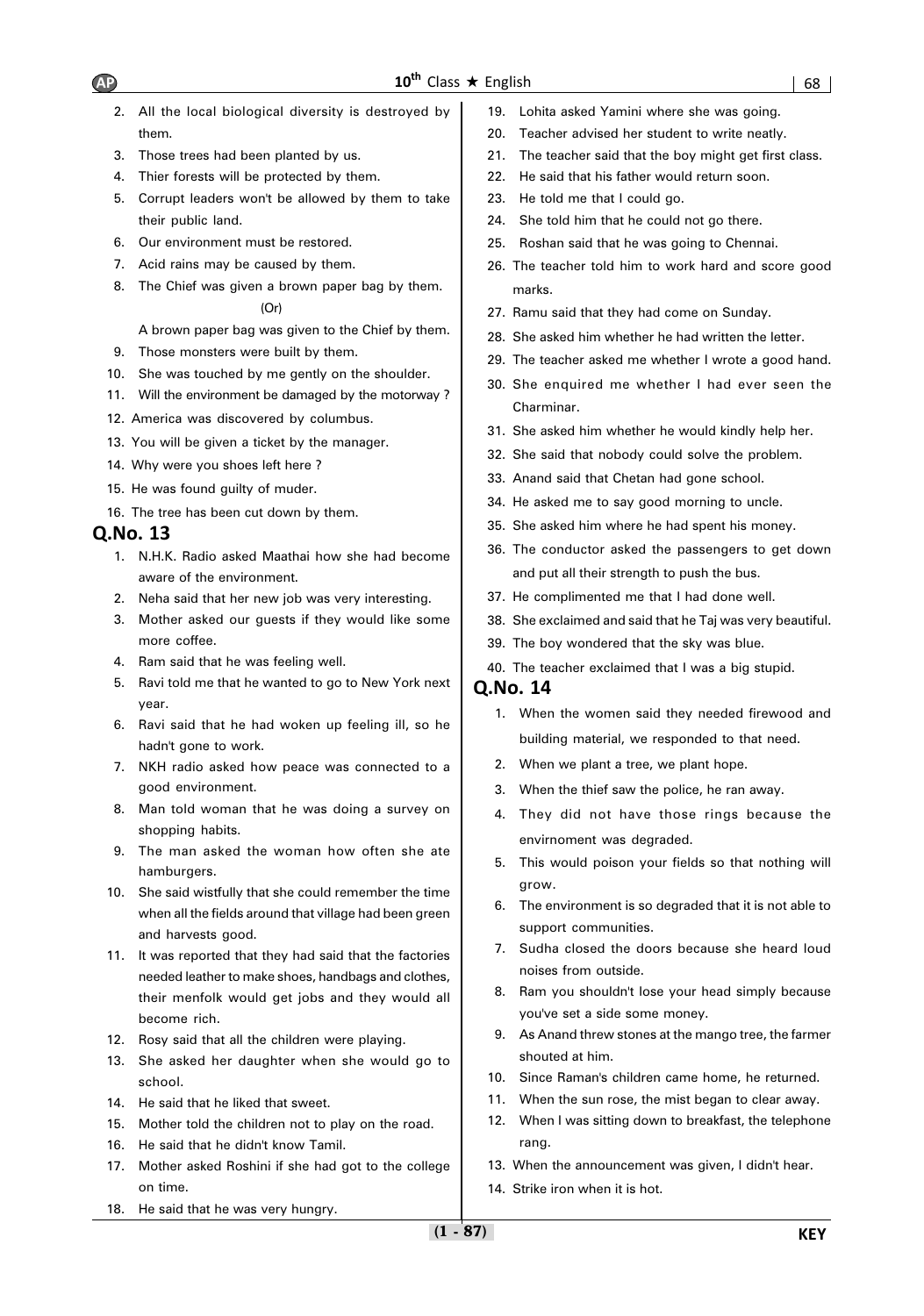- 15. Since I was seriously ill, I went to the doctor.
- 16. Rohini is so short that she can't reach the switch.
- 17. You spoke to the man when he is deaf.

|       | 1. to   | 2. for   |
|-------|---------|----------|
|       | 3. of   | 4. into  |
|       | 5. with | 6. about |
| 7. to |         | 8. to    |

- 9) at 10) in
- 11) at 12) during
- 13) while

# **Q.No. 16**

- 1. started
- 2. was degraded
- 3. do not have
- 4. grow
- 5. said
- 6. gave
- 7. happened
- 8. had planted
- 9. told
- 10. came
- 11. head gone
- 12. died
- 13. have written

# **Q.No. 17**

- 1. You should learn a few Kannada words.
- 2. You should be regular to school.
- 3. It would be better if you consult a doctor.
- 4. You ought to exercise evey day.
- 5. Brother, you should wake up early to prepare well for the exams.
- 6. You should stop watching TV and start your studies.
- 7. You should stop smoking.
- 8. Would you mind studying well ?
- 9. Would you concentrate on your studies ?

# **Q.No. 18**

- 1. Sir, could you please say where the Pushkar Ghat nearer to Bus stop.
- 2. Sir, I cannot bear this pain. Could you please give me medicine.
- 3. Please give me  $\bar{z}$  10 for tea.
- 4. Could you please, look after my pet an hour, I have to attend some urgent work !
- 5. Young man ! could you please, put my box on the top rack !
- 6. Could you please, permit me to use your car.
- 7. Could you please move a bit !
- 8. Sir, please don't park vehicles here.
- 9. Dad ! could you buy a new dress.
- 10. Please, tell me, who is your yoga teacher ?
- 11. Could you please, appoint me as manager.
- 12. Could you please tell me, what is the pincode of Delhi ? **Q.No. 19**

| 1) D     | $2)$ D | 3) B   | $4)$ B | 5) B    |  |  |
|----------|--------|--------|--------|---------|--|--|
| 6) C     | 7) A   | 8) D   | 9) B   | $10)$ A |  |  |
| 11) $C$  |        |        |        |         |  |  |
| Q.No. 20 |        |        |        |         |  |  |
| $1)$ C   | 2) D   | $3)$ C | 4) D   | 5) A    |  |  |
| 6)<br>-C | $7)$ C | 8) B   | $9)$ C | 10) A   |  |  |
|          |        |        |        |         |  |  |

11) B 12) A 13) A

# **PAPER – II : PART – A**

# **Q.No. 1**

- 1. 1)  $1/5 \times 100 = 20$  kg
	- 2) 50 kgs
	- 3) A
	- 4) B
	- 5) C
- 2. 1) Literacy rate of male and female according to 2011 Census.
	- 2) Daman and Diu.
	- 3) B
	- 4) C
	- 5) C
- 3. 1) Electronic mail.
	- 2) Verbal, Non-verbal, Written and Visual.
	- 3) B
	- 4) C
	- 5) B
- 4. 1) The bar chart is about the month-wise distribution of snake bites incidents during the period 1999- 2003.
	- 2) June and July
	- 3) B
	- 4) A
	- 5) B

- 1. 1) They are 500 times smaller the light waves.
	- 2) Light consists of very small waves indeed 50,000 of them equalling one inch of length.
	- 3) A
	- 4) D
	- 5) glass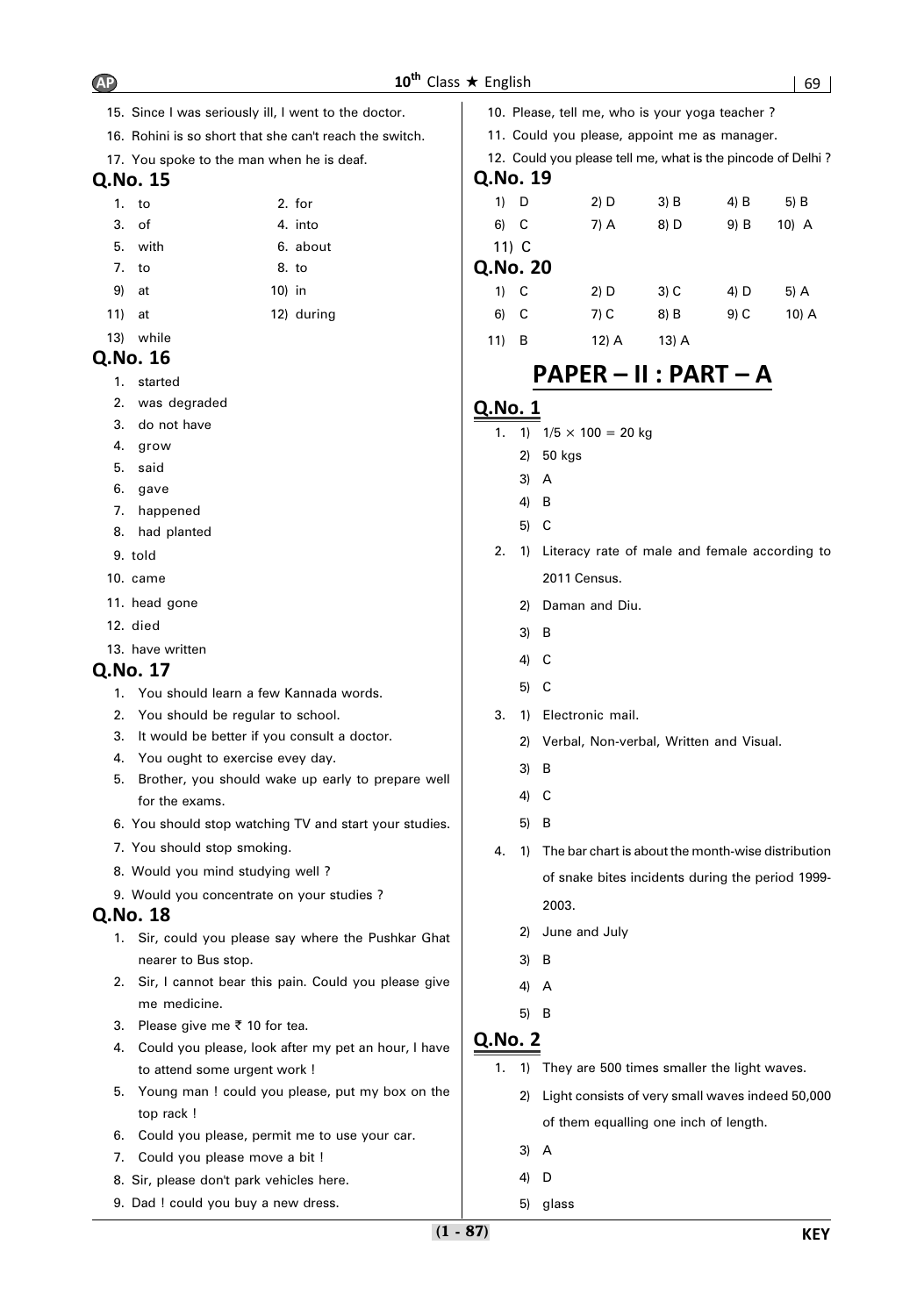- 2. 1) Coorg and Chickmagalur are famous for producing fine quality coffee.
	- 2) Coorg coffee is distinct from other coffees because of its blue colour.
	- 3) B
	- 4) C
	- 5) A

3. 1) Egg, caterpillar, pupa and adult butterfly.

- 2) Eyes on its wings.
- 3) Something had tried to catch it.
- 4) Leaves.
- 5) Pupa.

## **Q.No. 3**

1) 2, 1, 3, 5, 4 2) 2, 3, 4, 5, 1

3) 3, 2, 4, 5, 1

# **Q.No. 4**

15 January, 2017.

From : xxx, Gandhinagar, Nellore. To The Director, NIIT, Ramarao Pet, Nellore.

Sir,

In response to your notification, I request you to send me an application form to join the crash course in Computers during this summer.

I would like to stay in the hostel. Please send me the particulars of the fees to be paid towards hostel charges, course fees and details of the course.

I am sending here with a money order for  $\bar{\tau}$  100 towards the cost of the application form and prospectus.

### Yours faithfully,

xxxx.

### 2. **Motor cyclist hit by over-speeding truck – By Pushpa**

**Friday, 2nd January, 2016, Vijayawada :** A horrible accident took place on 2<sup>nd</sup> January, 2016, morning at 8.00 a.m. An over-speeding truck hit a motor cyclist near Kanur. The motor cyclist died on the spot. The motor cycle fell at the spot of collision as the truck driver could not control its speed. The driver managed to escape before the bystanders could catch

him. The police arrived at the spot and the truck was impounded. The dead body was sent to the Govt. Hospital. The members of his family were informed with the help of an I-card found in his wallet. The police registered a case of rash driving against the absconding truck driver.

3. Eluru, 16.8.2016.

My Dear sister,

How do you do ? I received your letter only yesterday and was happy to know all about you. I was waiting to hear from you. I learn that you are spending all your time in reading your textbooks. I advice you to spare them say, one hour at least to read newspaper, especially English newspapers.

Don't you know reading newspapers, enables you develop vocabulary and other language skills ? Moreover you will know what is happening in the world around you. You will know latest information regarding places, person's environment and the like needed to the educated youth. Regular reading of newspapers enables you to improve your language and writing skills. So please, do read newspapers regularly and make it a habit. Convey my respects and regards to all at home.

Yours lovingly,

x x x x x x

Address on the envelope : To Vaidya Ramya, D/O Suhasini, H.No. 2-6-85/1, Bhimavaram, W.G. District.

#### 4. **SCIENCE SIZZLES**

Vijayawada - St. Mary School recently held its annual science fair. The fair, which is an integral part of the science curriculum at the school, challenges students to expand their knowledge and present projects to the judges.

This year's first-place winners did experiments focusing on topics ranging from "green living" to the effect of electronic devices on humans.

"I am always impressed by the quality of work and ingenuity our students display each year. We are so proud of all our participants ranging from first to eighth grade, "Principal Ms. Shruthi Susarla said in a news release. "With the guidance and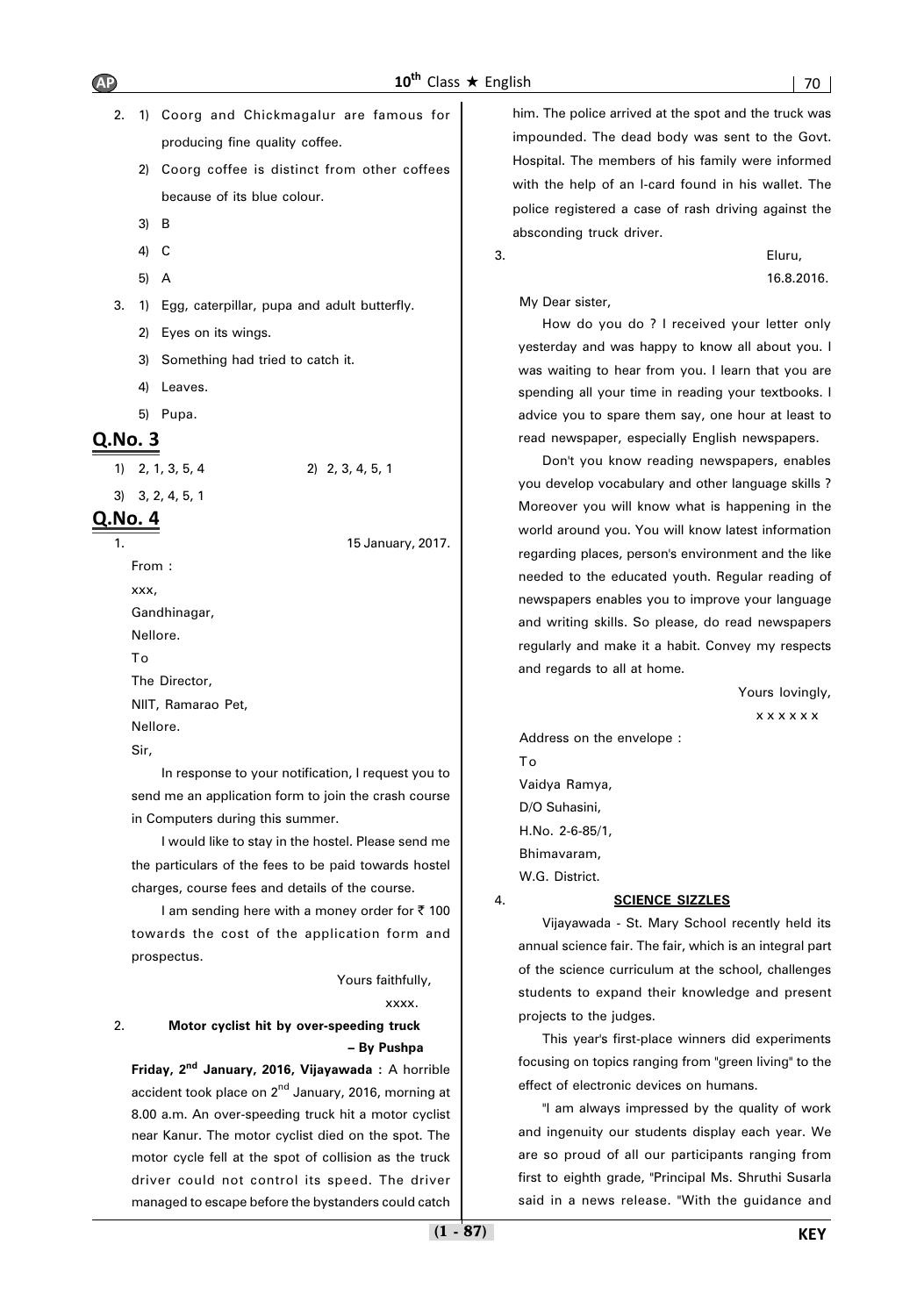direction of our science teacher, Smt Madhuri, our School comes together as a community to celebrate this great learning experience and the children are all winners as they grow in confidence and their understanding of science."

Winners will go on to compete in the district science fair. There is an air of excitement in the School premises.

## **Q.No. 5**

1. Malala Yousafzai was born on July 12, 1997 in Mingora, Pakistan a child. She became an advocate for girl's education, which resulted in the Taliban issuing a death threat against her. On October 9, 2012, a gunman shot Malala. When she was travelling home from school. She survied and has continued to speak out on the importance of education. She was nominated for a Nobel peace prize in 2013. In 2014, she was nominated again and won, becoming the youngest person to receive the Nobel peace prize.

For the first few years of her life, her home town remained a popular tourist spot that was known for its summer festivals. However, the area began to change as the Taliban tried to take control.

On October 9, 2012 on her way home from school, a man boarded the bus Malala was riding in and demanded to know which girl was Malala. When her friends looked towards Malala, her location was given away. The gunman fired at her, hitting Malala in the left side of her head. The bullet then travelled down her neck. Two other girls were also injured in the attack.

Despite the Taliban's threats, yousafzai remains a staunch advocate for the power of education. On October 10, 2013, in knowledgement of her work. The European Paliament awarded Yousafzari the Sakharov prize for freedom of thought. That same year, she was nominated for a Nobel peace prize. In October 2014, Yousafzai received the Nobel peace prize. At age 17, she became the youngest person to receive the Nobel peace prize.

### 2. **The Milkmaid and her pail**

There lived a milkmaid in a town. One day as usual she was going to market to sell milk. She was carrying the pail, full of milk, on her head. She fell into day dreaming. she thought of buying eggs with the money she would get. Then she would make a hen

hatch these eggs. In this way, she would have a number of chicks. The chicks would grow into hens and cocks.

The milkmaid began to build castles in the air. She thought that she would sell hens and cocks. With that money, she would buy a costly silken dress. She would look splendid in the dress. Youngmen would fall in love with her and follow her about. But she thought, she would toss her head proud and walk away.

Saying so, the milkmaid gave a jerk to her head. Her pail of milk fell to the ground. The earthen pail broke. The milk ran all over the road the dream world of the milkmaid ended in smoke. She repented over her foolishness.

**Moral :** Do not build castles in air.

#### 3. **A Wise Hare**

Once there lived a lion. He was the king of the animals. He was the ruler of all the animals. He used to kill many a day. The animals were worried. Their number was dwindling. One day they met the lion and appealed to eat one animal a day. The lion agreed.

The animals sent an animal by turns. One day the turn of a hare came. The hare was very clever. She went late to the lion. The lion asked her the reason for her late coming. The hare gently said that another lion stopped her on the way. The lion grew furious. He asked the hare to take him to the place where the other lion was.

The hare took the lion to a deep well. He said that the other lion was in the well. The lion looked into the well. He saw his own reflection. He thought that there was another lion in the well. He jumped into the well kill the other lion. He drowned in the water and died. All the animals thanked the hare. They got rid of the lion. They live happily.

**Moral :** Wisdom can save one's life.

#### 4. **The Clever Man's Endless Story**

Once there lived a king. He was very much fond of stories. He declared that he would give his daughter in marriage to the man who would tell him an endless story.

One day a clever and handsome young man came to the king. He started telling an endless story. The story ran like this. "Once there was a little ant. It was hungry. It had nothing to eat. It saw a big building. It crawled inside it. There was a heap of rice. It carried a grain of rice on its back to its hole. It came back. Again it carried another grain of rice".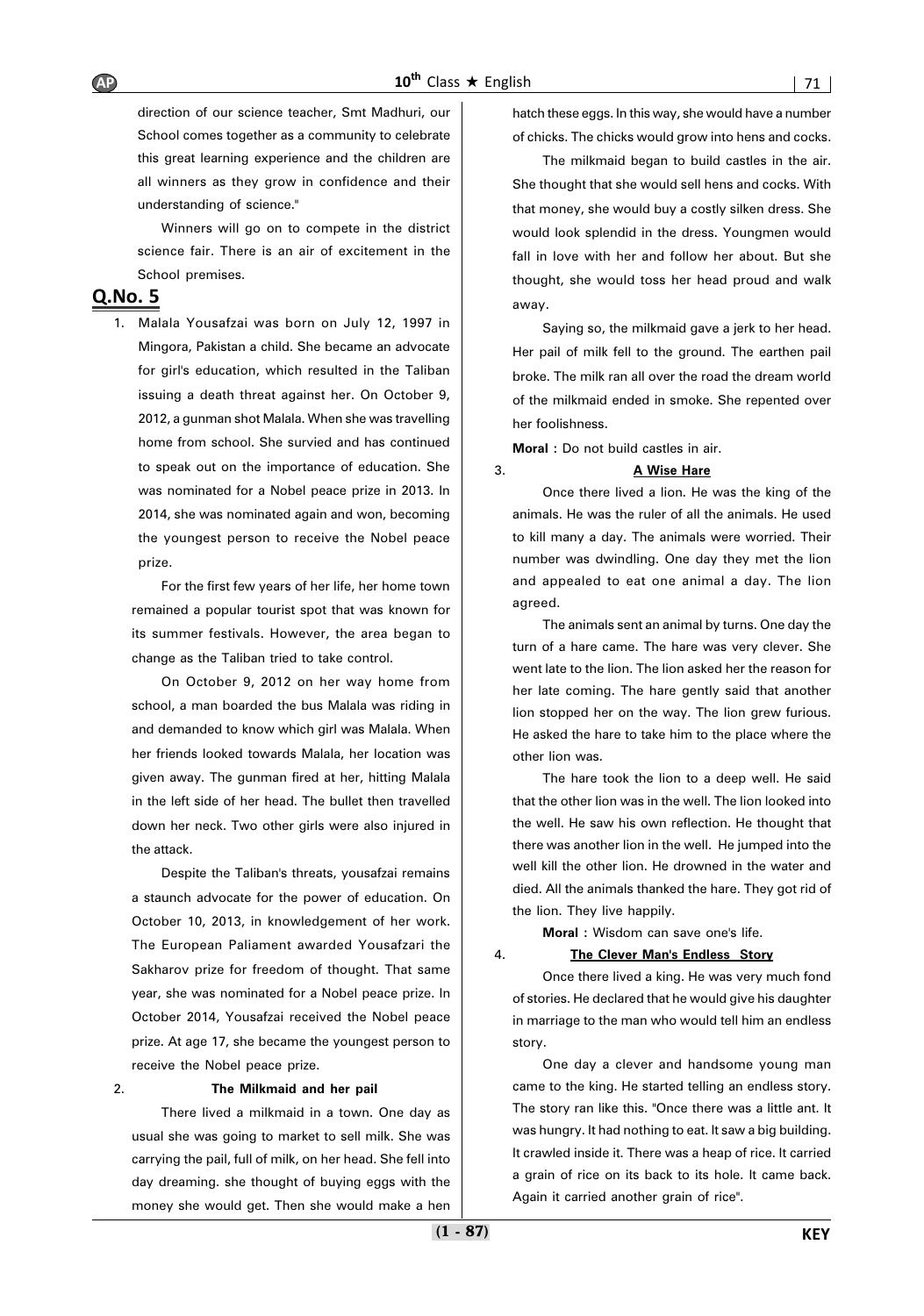The young man repeated the same story of the ant several times. The story seemed endless. The king got vexed. He understood the cleverness of the young man. He married off his daughter to him.

**Moral :** Your wisdom comes to your help. (Or) Knowledge is Power.

5. Sachin Tendulkar was born on April 24, 1973 in Mumbai, India gave his first cricket bat at the age 11, Tendulkar was just 16 when he becomes India's youngest test cricketer in 2005. He became the first cricketer to score 35 centuries (100 runs in single inning) in test play.

Tendulkar made his debut in international competition at 16 with a match against Pakistan in Karachi. At the age of 18 he scored a pair of centuries in Australia, then in 1994 he racked up a score of 179 in a match against West Indies.

In April 2011 Tendulkar chalked up another milestone when he led India to a World Cup victory, the first in his long career. During the tournament, the batsman again showed why his one of the sports greatest athletes by scoring 2000 runs and six centuries in World Cup Play.

He was one of the greatest batsmen in the history of cricket, highest run scorer in both test matches and ODI's, wisden ranked him the second greatest test batsman of all time next only to Sir Donald Brandman, the second greatest one-day international batsman all time next only to Sir Vir Richards.

Sachin received many honours nationally and internationally. The most honourable awards are "Bharat Ratna". India's highest civilian awards, Padma Vibhushan award, India's second highest civlian award, Rajiv Gandhi Khel Ratna award etc.. The country has given him the highest sporting honour and the group captain of IAF.

#### 6. **The Ant and the Cricket**

The young cricket passed the warm summer days in singing and merry making. He didn't think that the cold winter would finally come. He laid by nothing for hard days of winter.

At last, the winter season set in the foolish cricket had nothing to eat. Thick snow covered every thing. There was no flowers or fruits anywhere. The cricket felt miserable. He began to starve. He went to an ant and begged her to lend some corn. But the ant said: "We ants neither borrow nor lend".

The ant asked the cricekt, "What were you doing in summer ?" The cricket replied that the weather was warm. He spent summer days in singing. The ant grew angry to hear such things. She turned out the cricket, saying : "Now, go and dance your winter away".

The cricket was face to face with death. He had to suffer for his own idleness. He learnt a good lesson. **Moral :** He who does not has no right to eat.

#### 7. **An Old Farmer and His Five Sons**

Once upon a time there was a farmer. He lived in a village. He was wise he used to work hard when he was young. He earned a lot of money. He owned many fields. When he grew old, he could not work hard. As he had a lot of wealth, he appointed some workers to do the field work and the homework of the family.

As a result of this his five sons grew (became) lazy and selfish. They used not to work. Instead of working hard, they quarrelled with one another. The old man advised his sons many times not to quarrel among themselves. But they did not care for their father's advice. Above all they wanted to be away from one another.

So the oldman was worried about the future of his family, his sons and his wealth. He understood that his sons did not understand the importance and value of living together. He wanted to teach them a lesson about the importance of unity with a simple example.

So one day he asked his servants to bring a bundle of five sticks. He called his sons and showed them bundle of five sticks. He asked his eldest son to break the bundle of five sticks. But the eldest son could not break it. It was hard for him to break the bundle of five sticks as the five sticks were tied united as a bundle. The oldman aksed the other four sons to break the bundle individually. But none of them could break it as it was a difficult task to break a bundle of five sticks tied together.

Then the oldman asked his servents to loosen the bundle of five sticks. The old man gave a single stick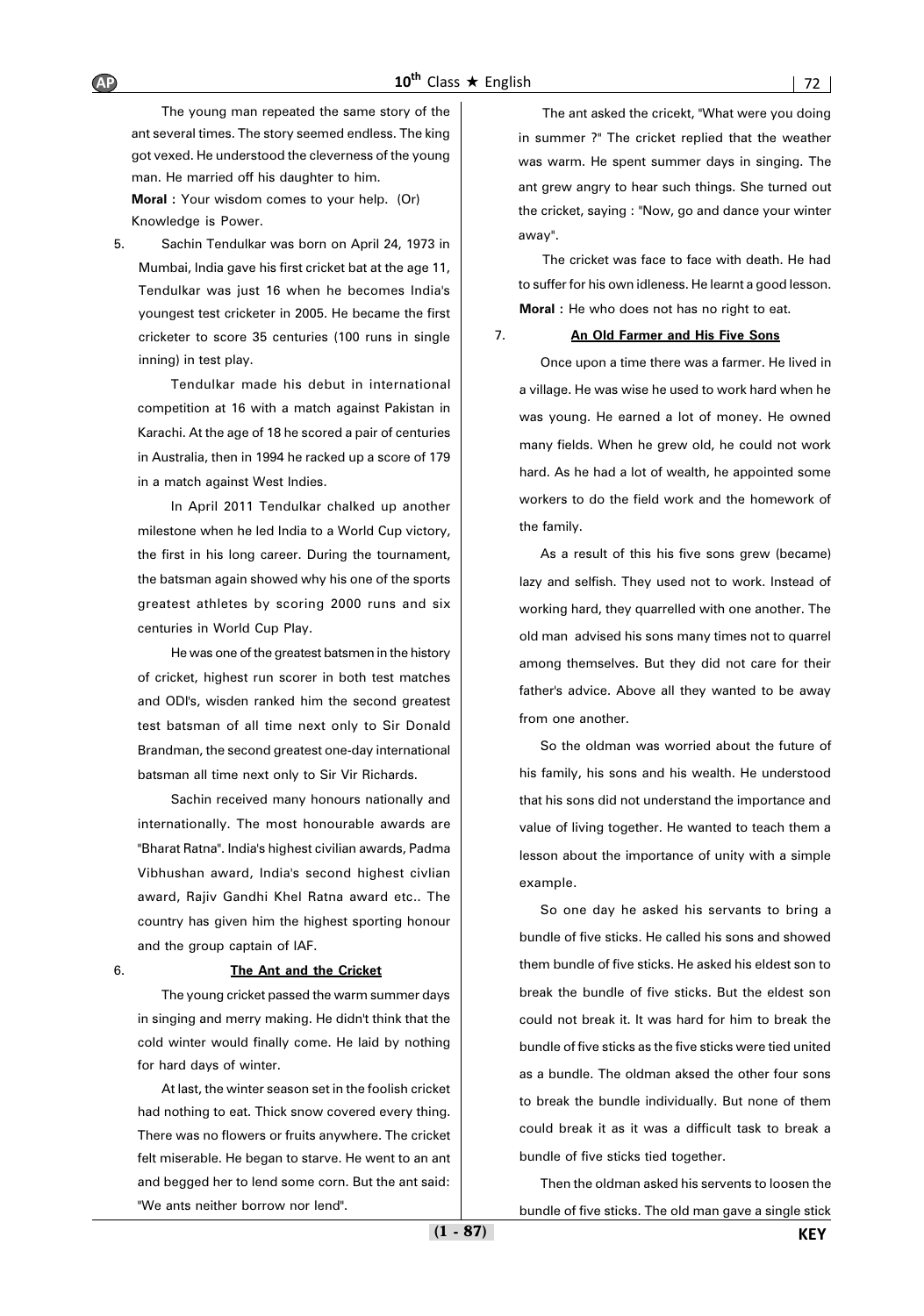to each of his sons and asked them to break them. Every stick was broken easily. He told them if they lived in unity, they would not be beaten by anybody. The sons felt sorry and understood that unity is strength. They began to live in unity happily. The oldman felt happy over the change in his sons. **Moral :** Unity is Strength.

# **PAPER – II : PART – B**

## **Q.No. 6**

| ı.  | 1.  | a)  | habitat                         | b) debased / downgraded |                | c)       |
|-----|-----|-----|---------------------------------|-------------------------|----------------|----------|
|     |     | c)  | restore                         | d) origin               | 5.             | a)       |
|     | 2.  | a)  | world wide                      | b) dissatisfaction      |                | c)       |
|     |     | c)  | dispute                         | d) division of property | 6.             | a)       |
|     | 3.  | a)  | clean and fresh                 | b) native / local       |                | c)       |
|     |     | c)  | trading plants                  | d) foreign /non-native  |                | d)       |
|     | 4.  | a)  | origin                          | b) dearth               | 7.             | a)       |
|     |     | c)  | deviation                       | d) designs              |                |          |
|     | 5.  | a)  | nearly                          | b) settlement           |                | c)       |
|     |     | c)  | rule                            | d) profitable           | 8.             | a)       |
|     | 6.  | a)  | scarcity<br>maintain            | b) cycles               |                | c)       |
|     |     | c)  |                                 | d) benefits             | II. 1.         | a)       |
|     | 7.  | a)  | habitat heterogeneity b) plants |                         |                | c)       |
|     |     | c)  | animals                         | d) vanished             | 2.             | a)       |
|     | 8.  | a)  | forest protectors               | b) complex / convoluted |                | c)       |
|     |     | c)  | experts                         | d) uneducated           | 3.             | a)       |
|     | 9.  | a)  | dissatisfaction                 | b) contention           |                | c)       |
|     |     | c)  | share                           | d) vital                | 4.             | a)       |
|     | 10. | a)  | aware                           | b) officers             |                | c)       |
|     |     | c)  | difficult                       | d) common               | 5.             | a)<br>c) |
|     | 11. | a)  | guarding                        | b) duty                 | <u>Q.No. 8</u> |          |
|     |     | c)  | locate                          | d) surroundings         | 1.             | a)       |
| II. | 1.  | 1.  | simple                          |                         |                | c)       |
|     |     | 2.  | hurried out                     |                         | 2.             | a)       |
|     |     | 3.  | calmness                        |                         |                | c)       |
|     |     | 4.  | surprised                       |                         | 3.             | a)       |
|     |     | 5.  | prejudgement                    |                         |                | c)       |
|     |     | 6.  | stopped                         |                         | 4.             | a)       |
|     |     | 7.  | cut off                         |                         |                |          |
|     |     | 8.  | reveal                          |                         |                | c)       |
|     |     | 9.  | met                             |                         | 5.             | a)       |
|     |     | 10. | spread over                     |                         |                | c)       |
|     | 2.  | 1.  | give up                         |                         | 6. a)          |          |
|     |     | 2.  | connected                       |                         |                | c)       |
|     |     | 3.  | confirms                        |                         | 7. a)          |          |
|     |     | 4.  | simple                          |                         |                | c)       |
|     |     | 5.  | explained                       |                         | 8. a)          |          |
|     |     | 6.  | dispersed                       |                         |                | c)       |

| hated |
|-------|
|       |

8. protection

9. competing with

#### 10. talkative

| I.     | 1. | a)      | ended                      | b) unequal              |
|--------|----|---------|----------------------------|-------------------------|
|        |    | c)      | last                       | d) lose                 |
|        | 2. | a)      | urban                      | b) upgraded             |
|        |    | c)      | ending                     | d) mis-understood       |
|        | 3. | a)      | short                      | b) appeared             |
|        |    | c)      | non-commercial             | d) non-local            |
|        | 4. | a)      | consume                    | b) unlike               |
|        |    | c)      | similarity                 | d) unbroken             |
|        | 5. | a)      | forget                     | b) incomplete           |
|        |    | c)      | evening                    | d) thin                 |
|        | 6. | a)      | foreign                    | b) deforested           |
|        |    | c)      | non-commercial (or) social |                         |
|        |    | d)      | native / familiar          |                         |
|        | 7. | a)      | unlike                     | b) colourless           |
|        |    | c)      | different                  | d) grown-ups            |
|        | 8. | a)      | small                      | b) dull                 |
|        |    | c)      | invisible                  | d) distinct             |
| II. 1. |    | a)      | special                    | b) started              |
|        |    | c)      | dirty                      | e) majority             |
|        | 2. |         | a) unimportant             | b) unable               |
|        |    | c)      | indigenous/native          | d) dirty/polluted       |
|        | 3. | a)      | increase                   | b) impossible           |
|        |    | c)      | rural                      | d) illiterate           |
|        | 4. | a)      | deforestation              | b) unnatural/artificial |
|        |    | c)      | discourage                 | d) invisible            |
|        | 5. | a)      | strong                     | b) sincere              |
|        |    | c)      | private                    | d) appeared             |
|        |    | Q.No. 8 |                            |                         |
|        | 1. | a)      | aware                      | b) environment          |
|        |    | c)      | trying                     | d) respond              |
|        | 2. | a)      | related                    | b) governance           |
|        |    | c)      | sustainable                | d) development          |
|        | 3. | a)      | biological                 | b) contain              |
|        |    | c)      | fell                       | d) ended                |
|        | 4. | a)      | germinate                  | b) planted              |
|        |    | c)      | plastic                    | d) transplant           |
|        | 5. | a)      | pride                      | b) empowering           |
|        |    | c)      | transformation             | d) powerful             |
|        |    |         | 6. a) management           | b) possible             |
|        |    | c)      | democratic                 | human<br>d)             |
|        |    | 7. a)   | grow                       | b) fast                 |
|        |    |         | c) destroy                 | d) diversity            |
|        |    |         | 8. a) ensuring             | b) engage               |
|        |    |         | c) peaceful                | d) allowing             |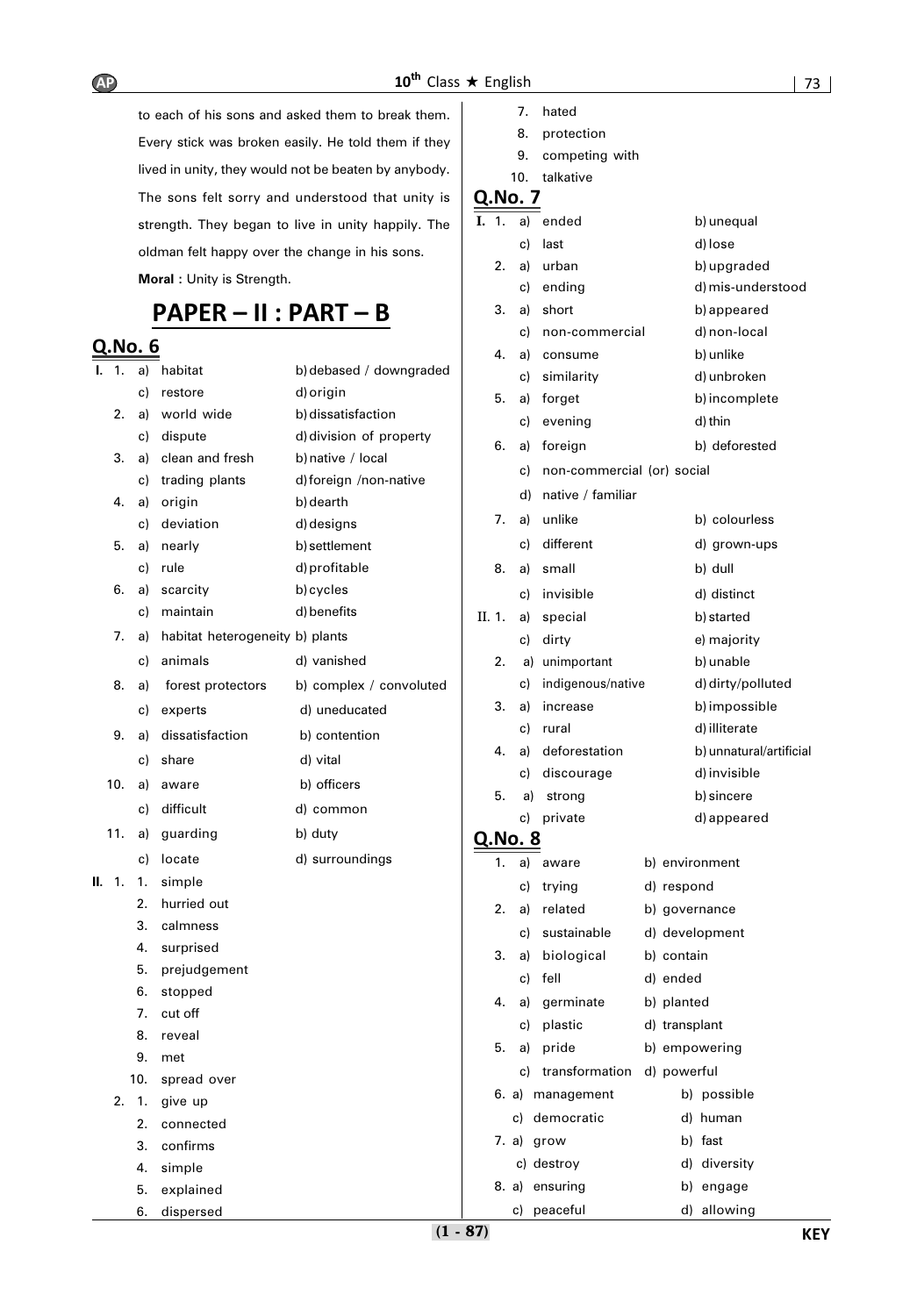| Q.No. 9 |                          | 50.      |    | especially, acquire         |                  |
|---------|--------------------------|----------|----|-----------------------------|------------------|
| 1.      | enormous, reaching       | 51.      |    | young, years                |                  |
| 2.      | colours, leaking         | 52.      |    | mountains, species          |                  |
| 3.      | mountain, neighbours     | 53.      |    | biological, fauna           |                  |
| 4.      | fields, green            | 54.      |    | commercial, fauna           |                  |
| 5.      | leather, shoes           | 55.      |    | contain, oceans             |                  |
| 6.      | each, thoughts           | 56.      |    | rain, biological            |                  |
| 7.      | would, fields            | 57.      |    | teach, professionals        |                  |
| 8.      | mountains, source        | 58.      |    | treat, gained               |                  |
| 9.      | cause, rainfall          | 59.      |    | said, building              |                  |
| 10.     | fought, resources        | 60.      |    | dealing, education          |                  |
| 11.     | equitable, peace         | 61.      |    | tranformation, people       |                  |
| 12.     | especially, acquire      | 62.      |    | resources, peaceful         |                  |
| 13.     | clear, indigenous        | 63.      |    | dialogue, negotiations      |                  |
| 14.     | commercial, species      | 64.      |    | encouraging, dialogue       |                  |
| 15.     | rains, downstream        | 65.      |    | greatest, tree              |                  |
| 16.     | need, clean              | Q.No. 10 |    |                             |                  |
| 17.     | campaign, vegetation     | 1.       | a) | degraded                    | b) rehabilitate  |
| 18.     | teach, professionals     | 2.       | a) | shortage                    | b) rainfall      |
| 19.     | building, material       | 3.       | a) | livelihoods                 | b) government    |
| 20.     | dealing, education       | 4.       | a) | national                    | b) equitable     |
| 21.     | clearly, should          | 5.       | a) | management                  | b) democratic    |
| 22.     | profound, transformation | 6.       | a) | governance                  | b) sustainable   |
| 23.     | transformation, people   | 7.       | a) | development                 | b) equitably     |
| 24.     | people, resources        | 8.       | a) | difference                  | b) confidence    |
| 25.     | create, peaceful         | 9.       | a) | governance                  | b) importance    |
| 26.     | encouraging, dialogue    | 10.      | a) | responsibility              | b) government    |
| 27.     | touched, sweet           | 11.      | a) | transformations b) ordinary |                  |
| 28.     | died, evacuated          | 12.      | a) | allowing                    | b) degraded      |
| 29.     | caught, boarded          | 13.      | a) | leaders                     | b) dialogue      |
| 30.     | house, die               | 14.      | a) | wonderful                   | b) ourselves     |
| 31.     | fought, equal            | 15.      | a) | allowed                     | b) acquire       |
| 32.     | peace, interview         |          |    | 16. a) beautiful            | b) colony        |
| 33.     | people, areas            | 17.      | a) | biological                  | b) commercial    |
| 34.     | clean, material          | 18.      | a) | noted                       | b) biological    |
| 35.     | mountains, rainfall      |          |    |                             |                  |
| 36.     | sustain, accounts        | 19.      | a) | restore                     | b) rehabilitate  |
| 37.     | fought, communities      | 20.      | a) | foresters                   | b) professionals |
| 38.     | resources, people        | 21.      |    | a) complicated              | b) commonsense   |
| 39.     | national, enough         | Q.No. 11 |    |                             |                  |
| 40.     | equitable, peace         | 1.       | a) | excerpt                     | b) fodder        |
| 41.     | trailed, thought         | 2.       | a) | livelihood                  | b) equitable     |
| 42.     | heard, early             | 3.       | a) | governance                  | b) vegetation    |
| 43.     | cloud, nuclear           | 4.       | a) | degraded                    | b) rehabilitate  |
| 44.     | each, laughing           | 5.       | a) | rainfall                    | b) sustain       |
| 45.     | loudspeaker, teach       | 6.       | a) | distribution                | b) democratic    |
| 46.     | houses, roads            | 7.       | a) | sustainable                 | b) pristine      |
| 47.     | appeared, bodies         | 8.       | a) | indigenous                  | b) reservoir     |
| 48.     | beings, people           | 9.       | a) | eucalyptus                  | b) profession    |
| 49.     | piece, sustainable       |          |    |                             |                  |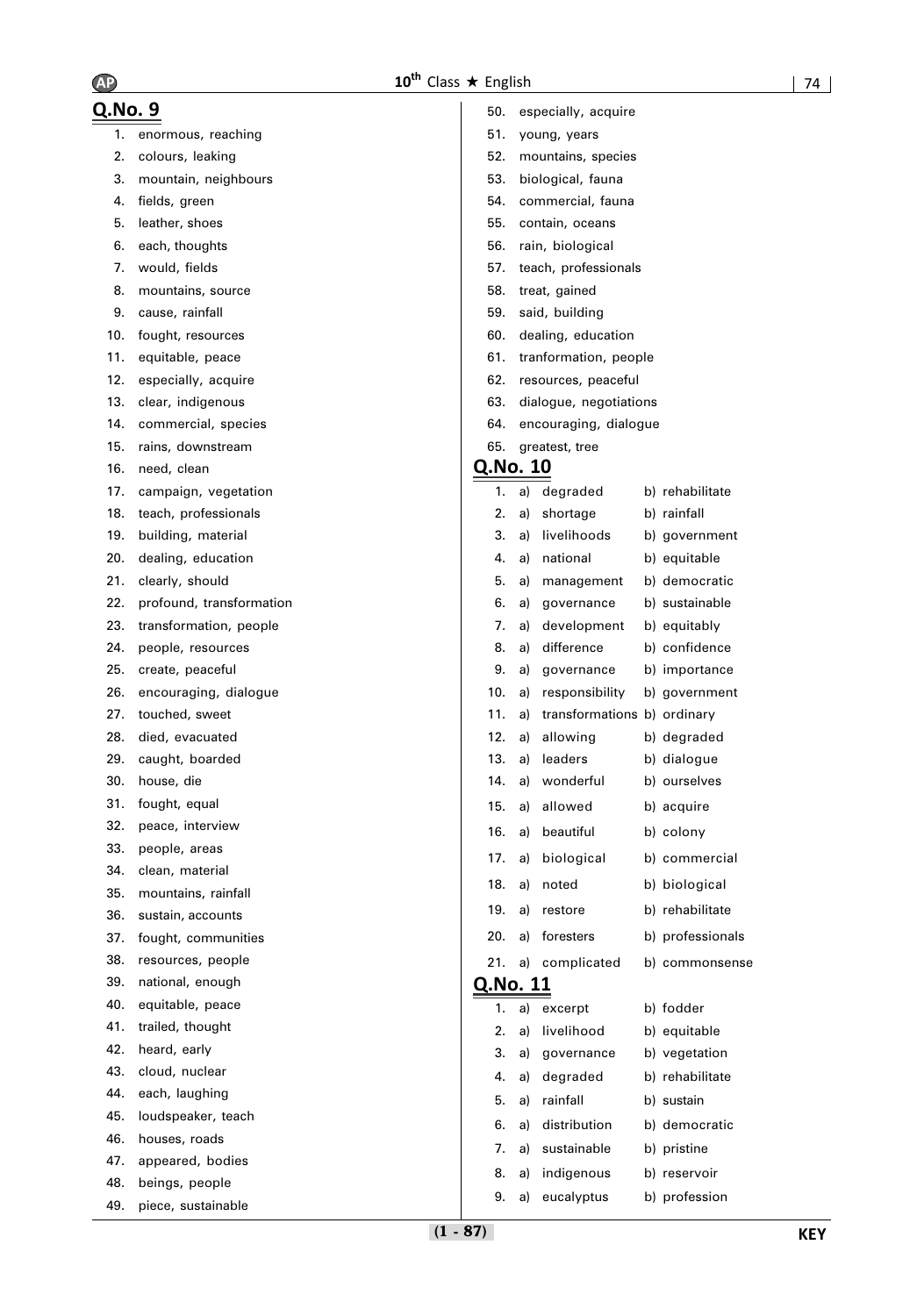| 10.      | a) | confidence          | b) dialogue                    |     |    |              | 3. leader                      |        | 3. food   |                                                           |  |
|----------|----|---------------------|--------------------------------|-----|----|--------------|--------------------------------|--------|-----------|-----------------------------------------------------------|--|
| 11.      | a) | firewood            | b) exotic                      |     |    | 4.           | children                       |        |           | 4. material                                               |  |
| 12.      | a) | emphasize           | b) majority                    |     | 6. |              | <b>Things</b>                  |        |           | <b>Places</b>                                             |  |
| 13.      | a) | diversity           | b) fauna                       |     |    | 1.           | flora                          |        | 1. lake   |                                                           |  |
| 14.      | a) | nurture             | b) corrupt                     |     |    | 2.           | timber                         |        | 2. ocean  |                                                           |  |
| 15.      | a) | picturesque         | b) corrugated                  |     |    | 3.           | firewood                       |        | 3. river  |                                                           |  |
| 16.      | a) | poisonous           | b) identical                   |     |    | 4.           | seeds                          |        |           | 4. landscape                                              |  |
|          |    |                     |                                |     | 7. |              | <b>Persons</b>                 |        |           | <u>Things</u>                                             |  |
| 17.      | a) | enormous            | b) corroded                    |     |    |              | 1. grandmother                 |        | 1. water  |                                                           |  |
| Q.No. 12 |    |                     |                                |     |    |              | 2. teacher                     |        | 2. rice   |                                                           |  |
| 1.       |    | One word substitute | <b>Meaning</b>                 |     |    | 3.           | muslim                         |        | 3. door   |                                                           |  |
|          |    | 1. Psychologist     | 1. a person who studies the    |     |    |              | 4. rebel                       |        | 4. poison |                                                           |  |
|          |    |                     | mind of a person               |     | 8. |              | <b>Persons</b>                 |        |           | <u>Things</u>                                             |  |
|          |    | 2. Linguist         | 2. a person who studies        |     |    | 1.           | contractor                     |        | 1. cap    |                                                           |  |
|          |    |                     | languages                      |     |    | 2.           | lord                           |        | 2. thread |                                                           |  |
|          |    | 3. Zoologist        | 3. a scientist who studies     |     |    | 3.           | prophet                        |        | 3. bench  |                                                           |  |
|          |    |                     | animals                        |     |    |              | 4. mother                      |        | 4. image  |                                                           |  |
|          |    | 4. Physicist        | 4. a scientist who studies     | 9.  |    | <b>Nouns</b> |                                |        |           | Verbs                                                     |  |
|          |    |                     | physics                        |     |    |              | 1. degradation                 |        |           | 1. degrade                                                |  |
| 2.       |    | One word substitute | <b>Meaning</b>                 |     |    |              | 2. transplantation             |        |           | 2. transplant                                             |  |
|          |    | 1. Rationalist      | 1. a person who believes in    |     |    | 3. trial     |                                |        |           | 3. try                                                    |  |
|          |    |                     | solving human problems         |     |    |              | 4. rehabilitation              |        |           | 4. rehabilitate                                           |  |
|          |    |                     | with the help of race          | 10. |    | <u>Nouns</u> |                                |        |           | <b>Verbs</b>                                              |  |
|          |    | 2. Anthropologist   | 2. a person who studies the    |     |    |              | 1. establishment               |        |           | 1. establish                                              |  |
|          |    |                     | human race                     |     |    |              | 2. cultivation                 |        |           | 2. cultivate                                              |  |
|          | 3. | Ornithologist       | 3. a person who studies        |     |    |              | 3. restoration                 |        |           | 3. restore                                                |  |
|          |    |                     | birds scientifically           |     |    |              | 4. treatment                   |        |           | 4. treat                                                  |  |
|          |    | 4. Pragmatist       | 4. a person who solves         | 11. |    |              | <b>Persons</b>                 |        |           | Nature of study                                           |  |
|          |    |                     | problems in a sensible         |     |    |              | 1. cardiologist                |        |           | 1. heart                                                  |  |
|          |    |                     | way                            |     |    |              | 2. psychiarist                 |        |           | 2. mental illness                                         |  |
| 3.       |    | One word substitute | <b>Meaning</b>                 |     |    | 3. linguist  |                                |        |           | 3. language                                               |  |
|          |    | 1. Archaeologist    | 1. a person who studies        |     |    |              | 4. ornithologist               |        |           | 4. birds                                                  |  |
|          |    |                     | ancient remains                | 12. |    |              | <b>Persons</b>                 |        |           | Nature of study                                           |  |
|          | 2. | Geologist           | 2. a scientist who studies the |     |    |              | 1. environmentalist            |        |           | 1. ecology                                                |  |
|          |    |                     | earth                          |     |    |              | 2. anthropologist              |        |           | 2. human race                                             |  |
|          | 3. | Cardiologist        | 3. a doctor who treats heart   |     |    |              | 3. archaeologist               |        |           | 3. remains                                                |  |
|          |    |                     | diseases                       |     |    |              | 4. geologist                   |        |           | 4. earth                                                  |  |
|          |    | 4. Orthopaedist     | 4. a doctor who treats bones   |     |    |              | Q.No. 13(a)                    |        |           |                                                           |  |
| 4.       |    | <b>Persons</b>      | <u>Places</u>                  |     |    |              |                                |        |           | 1. E.g. : How should I go about telling her the bad news? |  |
|          |    | 1. winner           | 1. area                        |     |    |              |                                |        |           | 2. E.g. : Many wars that are fought in the world are      |  |
|          |    | 2. child            | 2. colony                      |     |    |              | fought over natural resources. |        |           |                                                           |  |
|          |    | 3. activist         | 3. forest                      |     |    |              |                                |        |           | 3. E.g.: trailed off : Borrowing to buy new cars          |  |
|          |    | 4. women            | 4. reservoir                   |     |    |              |                                |        |           | trailed off sharply.                                      |  |
| 5.       |    | <b>Persons</b>      | <b>Things</b>                  |     |    |              |                                |        |           | 4. E.g. : broke down : The woman broke down in            |  |
|          |    | 1. forester         | 1. prize                       |     |    |              |                                | grief. |           |                                                           |  |
|          |    | 2. professional     | 2. fodder                      |     |    |              |                                |        |           |                                                           |  |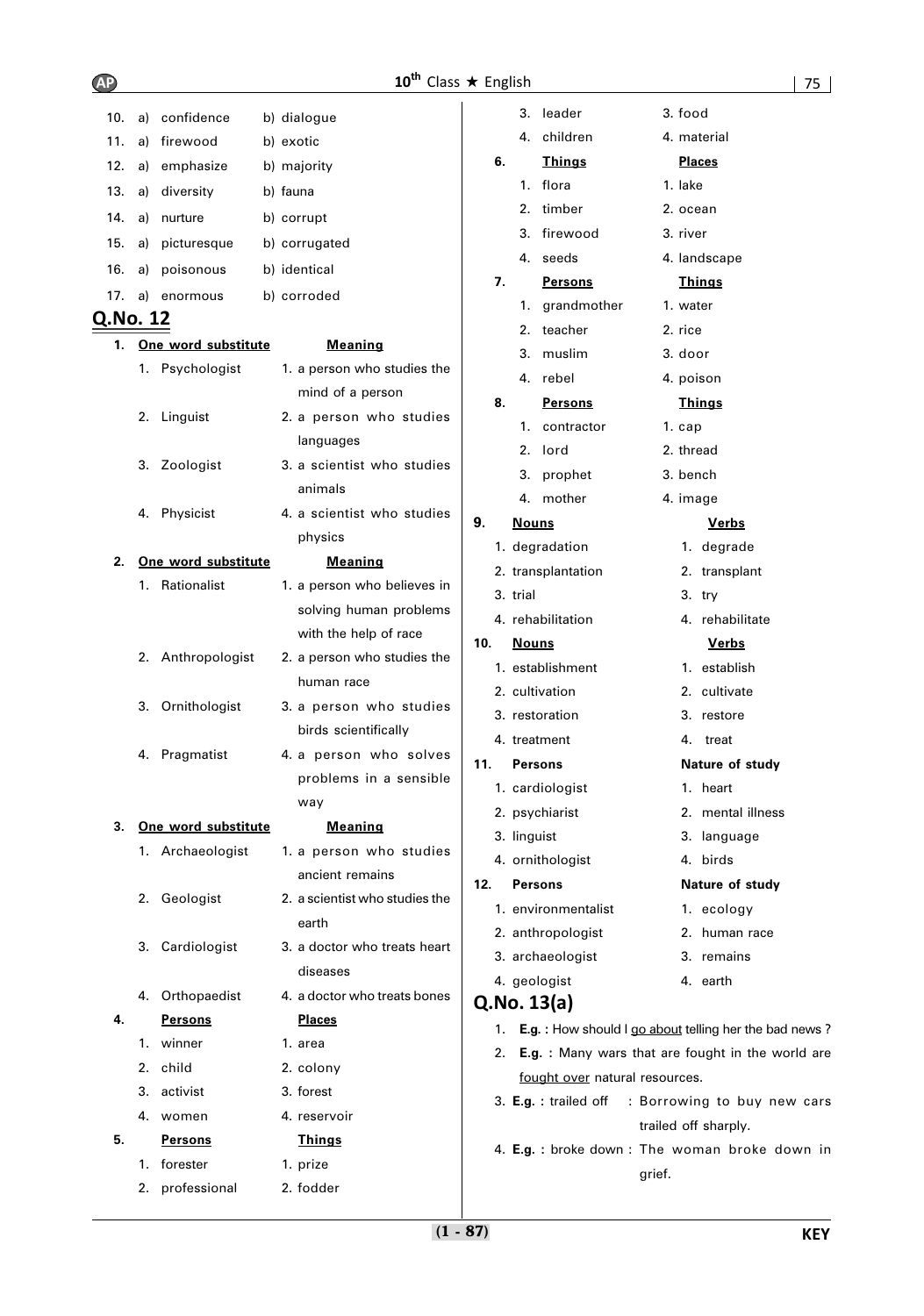### **10<sup>th</sup>** Class ★ English 10<sup>th</sup> Class ★ English 176

# **UNIT – 6 PRACTICE ZONE : ANSWERS**

# **PAPER – I : PART – A 'A' Reading**

## **Q.No. 1**

- 1. a) A.P.J. Abdul Kalam.
	- b) Rameswaram.
	- c) His father possessed great innate wisdom and a true generosity of spirit.
- 2. a) A.P.J. Abdul Kalam.
	- b) distinguished.
	- c) Jainulabdeen his father and Ashiamma his mother.
- 3. a) Rameswaram.
	- b) Because it was isolated area.
	- c) Britishers forced India to join in World War II.
- 4. a) Jainulabdeen.
	- b) Great wisdom and generosity of spirit.
	- c) A.P.J. Abdul Kalam.
- 5. a) The narrator's cousin.
	- b) Earning his money for the first time.
	- c) A.P.J. Abdul Kalam.
- 6. a) Ramanadha Sastry.
	- b) They were his close friends.
	- c) A.P.J. Abdul Kalam.
- 7. a) A cap.
	- b) He was a Brahmin.
	- c) A.P.J. Abdul Kalam.
- 8. a) A.P.J. Abdul Kalam.
	- b) Ramanadha Sastry's father.
	- c) called.
- 9. a) Pakshi Lakshmana Sastry.
	- b) Either to apologize or quit the school.
	- c) Not mentioned in the lesson.
- 10. a) Hindus and Muslims.
	- b) Rebel.
	- c) He invited Kalam to his home for a meal.
- 11. a) Shri Sita Rama Kalyanam.
	- b) Kalam's family used to arrange boats with a special platform for carrying idols of the lord from the temple to the marriage site.
	- c) Rama Tirtha was a pond in the town of Rameswaram.
- 12. a) As the train halt at Rameswaram was suspended during the emergency.
- b) Kalam did his job i.e. catching the bundles of newspapers.
- c) His cousin Samsuddin helped him in earning his first wage by catching the newspapers bundles.
- 13. a) Siva Subramania Iyer.
	- b) A.P.J. Abdul Kalam.
	- c) Siva Subramania Iyer.

- 1. a) A.P.J. Abdul Kalam.
	- b) By helping Samsuddin in catching the newspaper bundles.
- 2. a) Hindu priest's son sitting with a Muslim boy could not stomach by the new teacher.
	- b) Ramanadha Sastry.
- 3. a) Kalam and his friend Ramanadha Sastry.
- b) Ramanadha Sastry.
- 4. a) Ashiamma.
	- b) Ashiamma's generosity.
- 5. a) Food, medicine and clothes.
	- b) Secure.
- 6. a) In Rameswaram.
	- b) Erupted.
- 7. a) Collection of tamarind seeds.
	- b) A.P.J. Abdul Kalam.
- 8. a) The Second World War broke out.
	- b) Suspension of train halt at Rameswaram station.
- 9. a) A helping hand.
	- b) Slot.
- 10. a) Ramanadha Sastry.
	- b) Though Ramanadha Sastry was a Hindu, he showed sympathy towards a Muslim boy by weeping.
- 11. a) She was horrified at the idea of inviting a Muslim boy to aline in her ritually pure kitchen.
	- b) He was not perturbed, nor did he get angry with his wife, but instead, he served Kalam with his own hands and sat down beside Kalam to eat his meal.
- 12. a) Kalam's father Jainulabdeen.
	- b) His father compared kalam with a seagull because it flies across the sun alone with a nest.
- 13. a) Joyful mood.
	- b) Tamil Nadu or Madras state.
- 14. a) Jainulabdeen.
	- b) The children.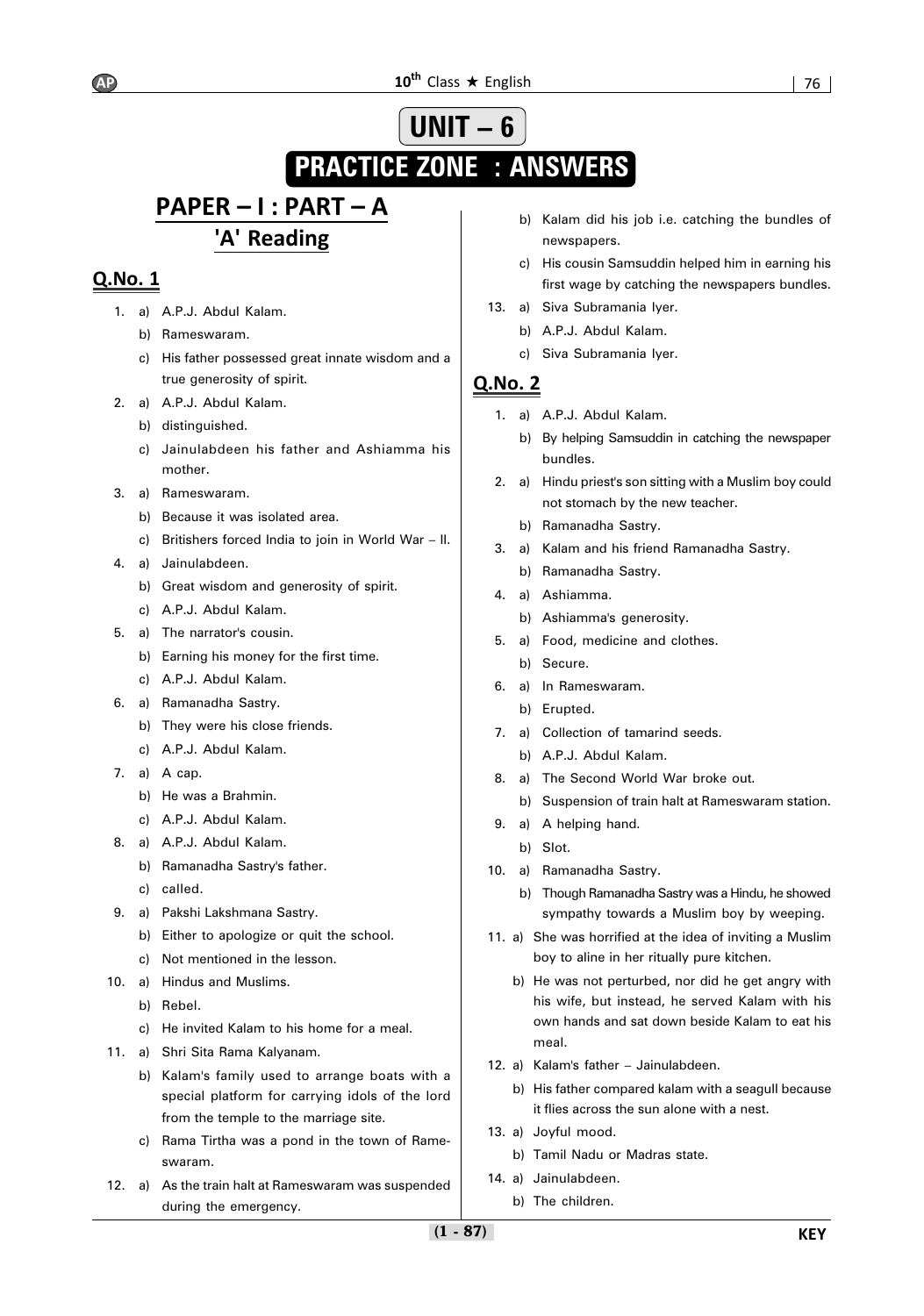## **'B' Reading**

## **Q.No. 3**

- 1. a) Our roots.
	- b) We are proud to be a strong nation.
	- c) Fight's leave us in poor plight.
- 2. a) Finishing the tasks for the sake of the nation.
	- b) The narrow-minded people.
	- c) We spend our time arguing about unimportant things.
- 3. a) To be united.
	- b) c.
	- c) eradication of illiteracy, superstitions.
- 4. a) Son, ton; Brother, gather.
	- b) He was killed.
	- c) c.
- 5. a) Be on high cloud.
	- b) Indians.
	- c) Proud-cloud, seriously-miserably.
- 6. a) C.
	- b) Pious.
	- c) The riots.
- 7. a) A mother loses her son and a brother loses his brother.
	- b) Because the people violently kill themselves. There is no love in their heart.
	- c) The violent people who disturb the foundations of the country's unity are cheats.
- 8. a) Serious and pious thoughts
	- b) For the sake of the nation
	- c) The people of India
- 9. a) The riots
	- b) We should control the riots.
	- c) Patriotic feelings
- 10. a) People lose their relations because of the violence.
	- b) Mothers have lost their sons because of violence. No body can return them to their mothers who love them a lot.
		- c) The innocent people.
- 11. a) The countries who want to see us dead.
	- b) The poet calls the nation to be united.
	- c) We are lacking dedication.
- 12. a) The selfish call of each region is to be ignored by us.
	- b) We should listen to the call of the nation.
	- c) The poet requests us to ignore the selfish call of each region and listen to the call of the nation. We should not waste our time bickering.

### **Q.No. 4**

- 1. a) be proud and with high spirits.
	- b) for the sake of the nation.
- 2. a) We should throw out the rot out of our minds. b) The riots will make us hang our heads.
- 3. a) Eradication of illiteracy and malnutrition.
	- b) They get into fights by the provocative words of leaders.
- $4$  a)  $c$ 
	- b) We should get united.
- 5. a) a.
	- b) The poet wants us to be dedicated.
- 6. a) It will lead to our death.
	- b) We should end the din.
- 7. a) We should devote our time to pious thoughts.
	- b) We fail when we don't control the riots.
- 8. a) We should love others and think seriously.
	- b) The poet's plea is that we should love others and we have to think seriously.
- 9. a) Religious or communal fights.
	- b) Caste feeling and Religion.

## **'C' Reading**

- 1. a) So many groups, each group having its own culture.
	- b) In the continental dimensions of the country.
	- c) the state of being varied.
- 2. a) Its diversity.
	- b) Diversity.
	- c) "Beneath the manifold diversity of physical and social types etc., can still be discerned a certain underlying uniformity of all lives.
- 3. a) Superficial observers.
	- b) Improper observation.
	- c) Astonishing.
- 4. a) Herbert Risely's observation.
	- b) Discerned.
	- c) c.
- 5. a) In our scriptures.
	- b) The realization of the infinite.
	- c) Materialistic progress.
- 6. a) The younger generation.
	- b) Superficial prosperity and material achievement of the West.
	- c) Man has risen to the moon but remained isolated in his own community.
- 7. a) A medium of communication between people of different languages.
	- b) Hindi.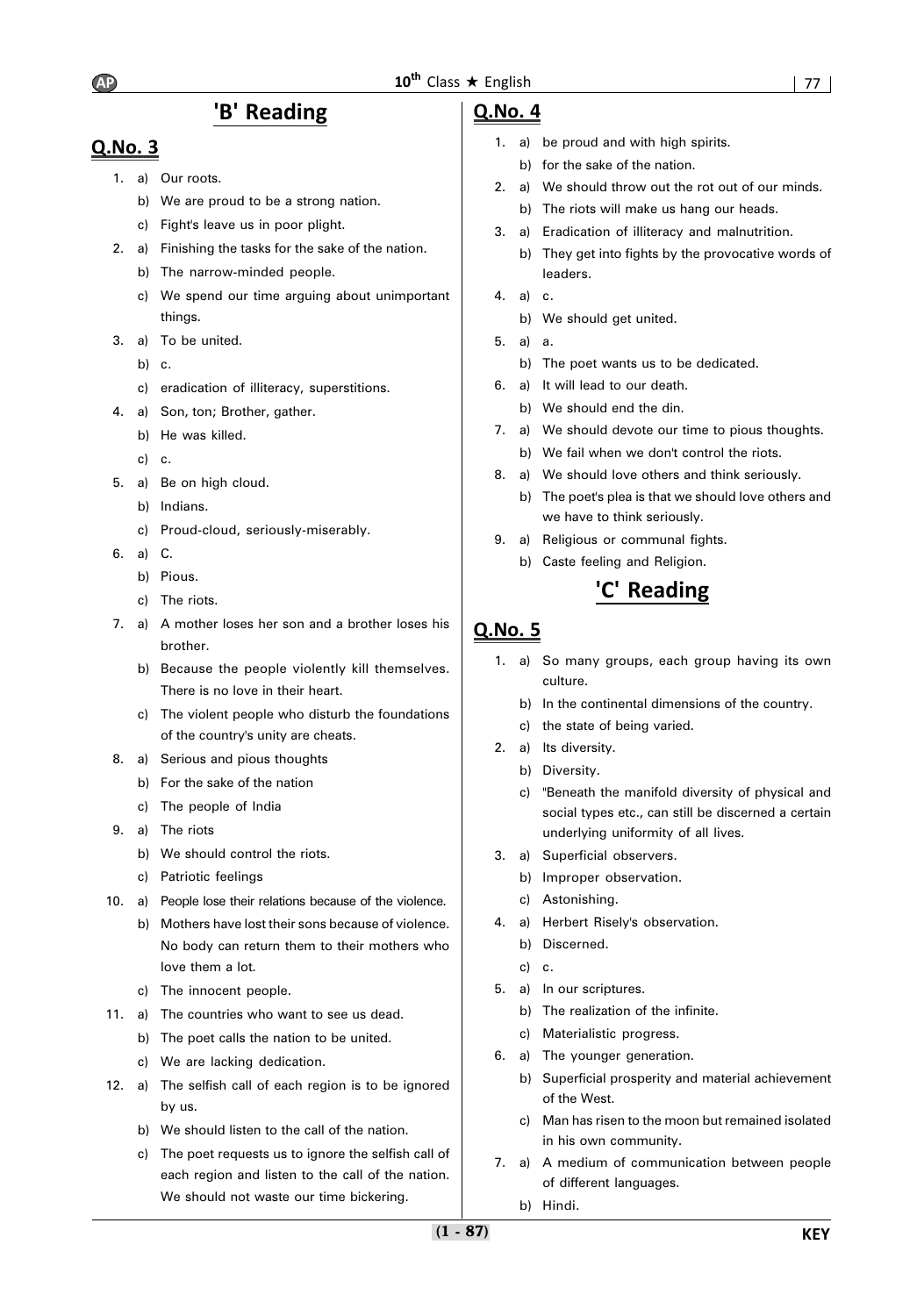|                  | C) | Kashmir - North                                                      |                   | friend. He always likes to sit beside                                                                              |
|------------------|----|----------------------------------------------------------------------|-------------------|--------------------------------------------------------------------------------------------------------------------|
|                  |    | Kanyakumari – South                                                  |                   | me. But, today our new teacher has                                                                                 |
|                  |    | Mumbai - East                                                        |                   | asked him to go and sit on the back                                                                                |
|                  |    | Nagaland - West                                                      |                   | bench. He has separated us.                                                                                        |
| 8.               | a) | A penetrating insight.                                               | Father            | : Has Kalam done anything wrong?                                                                                   |
|                  | b) | It is a source of strength and wealth.                               | Ramanadha         |                                                                                                                    |
|                  | C) | Fundamental.                                                         | Sastry            | : No, dad.                                                                                                         |
| 9.               | a) | One hundred and fifty.                                               | Father            | : Without any case, why has the                                                                                    |
|                  | b) | C                                                                    |                   | teacher asked him to go to the last                                                                                |
|                  | C) | Hindi and English.                                                   | Ramanadha         | bench?                                                                                                             |
| <u> Q.No.6 :</u> |    |                                                                      |                   |                                                                                                                    |
|                  |    |                                                                      | <b>Sastry</b>     | : Out teacher can't stomach me<br>sitting beside a Muslim boy. In                                                  |
| 1.               |    | a) They are the storehouses of spiritual wisdom.                     |                   | accordance with our social ranking                                                                                 |
|                  | b) | Our sages and seers.                                                 |                   | as the teacher has seen it, Kalam                                                                                  |
| 2.               | a) | The fear of God.                                                     |                   | has been asked to go and sit on the                                                                                |
|                  | b) | The people of the United States and Europe.                          |                   | back bench.                                                                                                        |
| 3.               | a) | Diversity in races, languages, and ways of<br>dressing.              | Father            | : My dear young boy, I shall come                                                                                  |
|                  | b) | a                                                                    |                   | to your school tomorrow and sum-                                                                                   |
| 4.               | a) | Continental dimensions.                                              |                   | mon the teacher. I shall ask him not                                                                               |
|                  |    | b) Two.                                                              |                   | to spread poison of social inequal-                                                                                |
| 5.               | a) | Our art and literature                                               |                   | ity and communal intolerance in<br>the minds of innocent children.                                                 |
|                  |    | b) Our cultural heritage                                             | Ramanadha         |                                                                                                                    |
| 6.               | a) | <b>Streams</b>                                                       | Sastry            | : Thank you, dad.                                                                                                  |
|                  | b) | Of cultures of the North and South.                                  | Father            | : It's all right, my son.                                                                                          |
| 7.               | a) | The Cosmic Dancer or Nataraja.                                       |                   | 2. The fabric of Indian culture is woven with customs                                                              |
|                  |    | b) More than two thousand years old.                                 |                   | and tradition. Tradition, if followed in the right per-                                                            |
| 8.               |    | a) Lord Shiva<br>b) As Nataraja                                      |                   | spective can never be a hindrance to progress unless                                                               |
| 9.               |    | a) Holding of Festivals of India.                                    |                   | orthodox creeps in and a person is shackled with                                                                   |
|                  | b) | Significant move.                                                    |                   | obstinacy. In India we can see high degree of spiritu-                                                             |
| 10.              | a) | Our cultural unity.                                                  | ality and honour. |                                                                                                                    |
|                  |    | b) Sculpture and architecture.                                       |                   | Indians are proud of its culture. In our country it is                                                             |
|                  |    | 11. a) Hindi is the lingua franca of our nation.                     |                   | traditional to respect elders, be truthful and honest                                                              |
|                  |    | b) India has twenty-two recognized regional                          |                   | and also to help the others in need. It also considered<br>traditional to celebrate our cultural festivals and     |
|                  |    | languages.                                                           |                   | religious activities with the family and neighbours.                                                               |
|                  |    | <u>Q.Nos. 7 &amp; 8</u>                                              |                   | Tradition leads to the right approach to marriage and                                                              |
| 1.               |    | <b>Father</b><br>: Why have you come back from<br>school very early? | centuries.        | death in the family, as has been followed over                                                                     |
|                  |    | Ramanadha                                                            |                   | Religious activities are deeply engrossed in Indian                                                                |
|                  |    | <b>Sastry</b><br>: Nothing dad.                                      |                   | culture. These activities are lavish household affairs                                                             |
|                  |    | <b>Father</b><br>: No, you are lying. Something is                   |                   | with everyone contributing their mite. These traditional                                                           |
|                  |    | there ! You are looking very sad,                                    |                   | activities result in persons learning about their heritage,<br>religion and other spiritualities in the company of |
|                  |    | why ?                                                                |                   | seniors. There are several rituals in any such religious                                                           |
|                  |    | Ramanadha                                                            |                   | functions which is difficult to understand in the right                                                            |
|                  |    | : I don't like our new teacher at all. I<br><b>Sastry</b>            |                   |                                                                                                                    |

uch religious d in the right perspective and the present generation moving away from tradition, try to be sarcastic about them. However, it tried to understand logically and learning from experience, we discover the nuances which are thoroughly scientific and meant for purification of the body and soul.

don't want to go to school from

tomorrow onwards !

**Sastry** : You know that Kalam is my close

Father : But, why ?

**Ramanadha**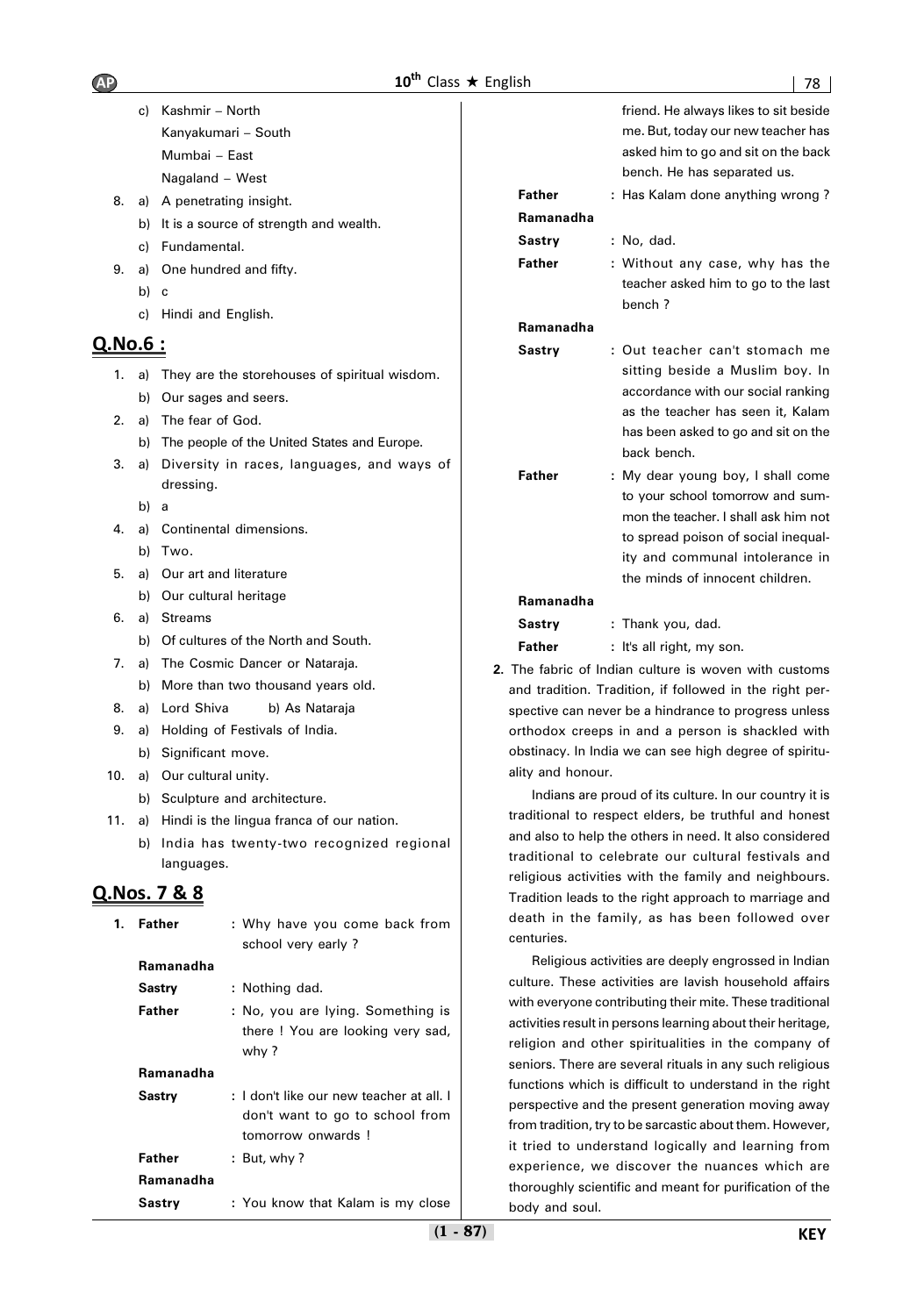We still retain the tradition of joint families and horoscope matching for marriages which are a part of our culture.

In India tradition has always been to welcome different streams of thought. That is why Indian culture has witnessed so many religions intermingling and prospering over ages without bias - many religions have been in India over the centuries and it is a part of our tradition that we have not tried to enforce any specific religion on the masses. Our culture teaches tolerance and we have progressed not in spite of it but due to it.

#### **3.** 5.1.2017.

9 p.m.

Dear Diary,

Today; it is really a bad day. I don't like that new teacher. He has separated me from my dear friend, Sastry. We have sat together for all these years. He couldn't stomach me sitting beside a Hindu priest's son. I felt very sad when I was asked to go and sit on the back bench. Sastry looked utterly downcast when I shifted to my seat in the last row. The image of him weeping when I shifted to the last row left a lasting impression on me. I think our new teacher is very rigid. He should not be encouraged. I must report it immediately to my parents. The new teacher has to answer for his mindless act. No one can separate me from my friend. I must sit beside him only !

#### Kalam

**4. Respected principal, worthy teachers and dear students;**

Today, I, Sobha of X 'A', have got the opportunity to share with you my views on the topic; unity in diversity.

Life becomes beautiful if there is diversity coupled with unity. If there were uniformity, there could not be any charm. This factor is available almost every where in nature, in animals and in human beings. So it must be and is in our beautiful country. All places, regions, and human beings are not alike, yet they are the same. So we must follow unity in diversity as we all are Indians – children of the same mother, Mother India.

We have different religions, sects or creeds, different festivals, different traditions, beliefs and customs, yet we are Indians. Our focus should be on celebrating this diversity. We should respect other communities customs and traditions. If we celebrate the festivals of other communities, we can live in peace and harmony. For instance, if Muslims celebrate Diwali or Hindus celebrate Id or Christmas, love between them becomes more deep and cemented. Then we should partake in social functions like marriage, birthday celebrations or other joyous occasions. This shall cement our relations at social level. We should never forget that we are all Indians. Finally I went to conclude that we should take steps which are necessary to live in peace and harmony and be with unity in this diversity. We should not keep any boundaries to maintain unity in this amazing diversity.

Thank you one and all for giving this opportunity.

#### **5. Ramanadha**

| Sastry       | t    | Good morning sir.                                                                                                                                                   |
|--------------|------|---------------------------------------------------------------------------------------------------------------------------------------------------------------------|
|              |      | <b>New teacher : Good morning.</b>                                                                                                                                  |
| Ramanadha    |      |                                                                                                                                                                     |
| Sastry       | ÷    | Sir, you have asked us to get the<br>thirteethe table by heart, sir.                                                                                                |
| New teacher  | ÷    | I remember that, bid you learn that?                                                                                                                                |
| Ramanadha    |      |                                                                                                                                                                     |
| Sastrv       | ÷.   | Yes sir.                                                                                                                                                            |
| New teacher  |      | : very good. Who is the boy sitting<br>next to you?                                                                                                                 |
| Ramanadha    |      |                                                                                                                                                                     |
| Sastry       | ÷    | This is Kalam sir. He is a very good<br>friend of mine.                                                                                                             |
| New teacher  | ÷    | Ramanadha! Don't you know that you<br>should it sit by the side of a Muslim<br>boy ?                                                                                |
| Ramanadha    |      |                                                                                                                                                                     |
| Sastry       | ÷    | He is very sincere boy. We two are<br>very close friends.                                                                                                           |
| New teacher  | - 11 | See Ramanadha ! You should learn<br>the ways of the world. You will spoil<br>yourself if your time in such people's<br>company. I will send Kalam to last<br>bench. |
| Ramanadha    |      |                                                                                                                                                                     |
| Sastry       | ÷.   | (crying) please sir. Don't do that. He<br>is my best friend. I want to sit with<br>him only.                                                                        |
| 6. Samsuddin | t    | Kalam. Kalam. What are you doing?                                                                                                                                   |
| Kalam        | ÷    | Nothing Bhayya, Nothing.                                                                                                                                            |
| Samsuddin    | t    | Are you going to school now, Kalam?                                                                                                                                 |
| Kalam        | ÷    | No bhayya. I am not going.                                                                                                                                          |
| Samsuddin    | ÷    | Will you help me for some days till<br>you go to school again ? You have<br>to drop newspapers.                                                                     |
| Kalam        |      | I never did any work like that. I don't<br>mind helping you. But have to know<br>what I should do.                                                                  |
| Samsuddin    | t,   | Do you know what work I do?                                                                                                                                         |
| Kalam        | t.   | Yes. I do. You deliver newspapers.                                                                                                                                  |
| Samsuddin    | ÷    | Now you come to me for some<br>You<br>have<br>to<br>deliver<br>davs.<br>newspapers.                                                                                 |
| Kalam        | ÷    | I never knew what kind of work it is.                                                                                                                               |
| Samsuddin    | t.   | It is not difficult. You can do it. It is                                                                                                                           |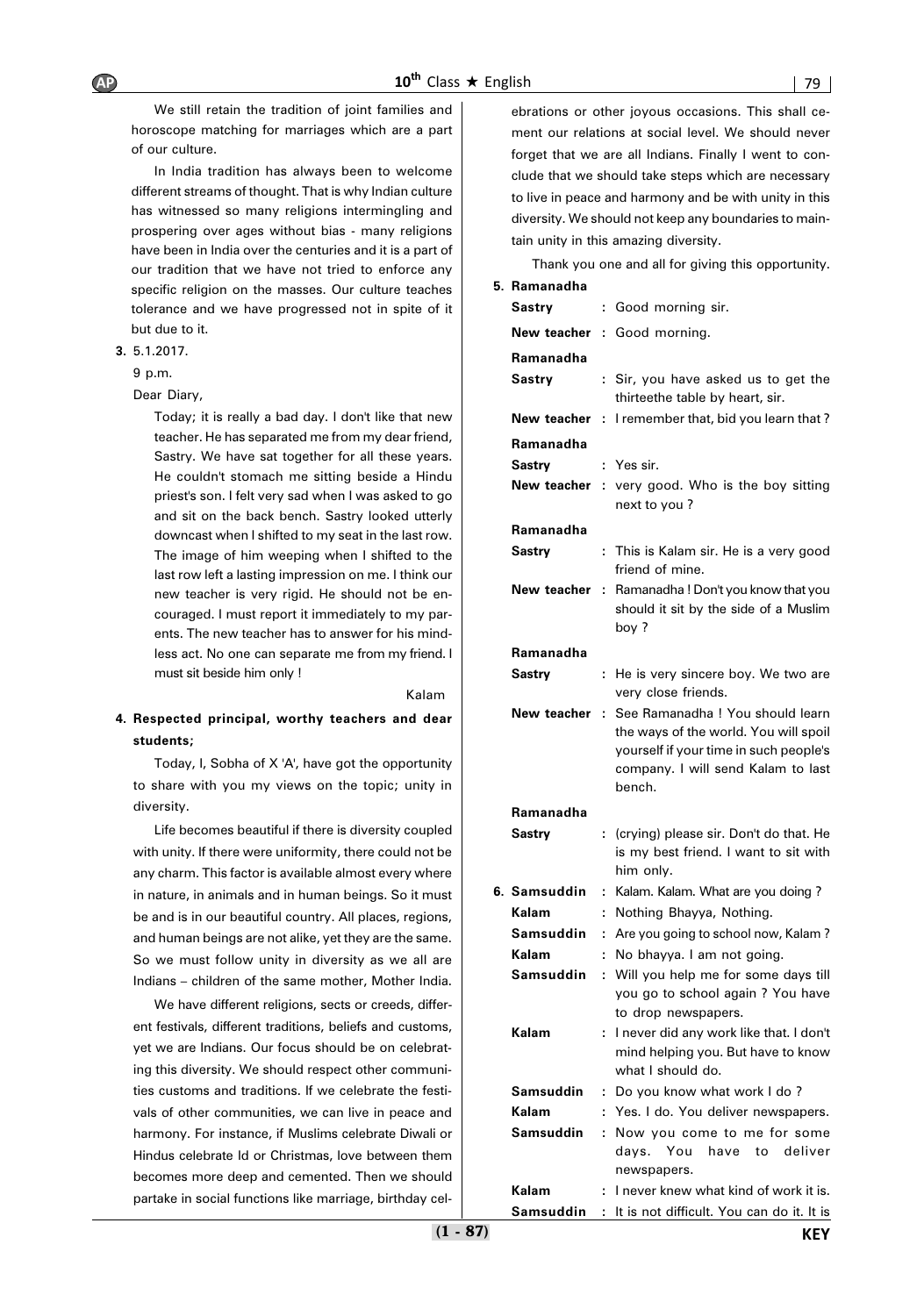|                                             | throwing bundles of newspapers. I'll                                                             | ΡΔ                                                                                                                                                                                                                                                                                                                                                                                                                                                                                                                                                                                                                                                                                                                                         |
|---------------------------------------------|--------------------------------------------------------------------------------------------------|--------------------------------------------------------------------------------------------------------------------------------------------------------------------------------------------------------------------------------------------------------------------------------------------------------------------------------------------------------------------------------------------------------------------------------------------------------------------------------------------------------------------------------------------------------------------------------------------------------------------------------------------------------------------------------------------------------------------------------------------|
| Kalam                                       |                                                                                                  |                                                                                                                                                                                                                                                                                                                                                                                                                                                                                                                                                                                                                                                                                                                                            |
| Samsuddin                                   |                                                                                                  | <u>Q.No. 9</u>                                                                                                                                                                                                                                                                                                                                                                                                                                                                                                                                                                                                                                                                                                                             |
|                                             | carefully, you will come to know<br>your job. Come from tomorrow<br>onwards.                     | 1. a) sensit<br>d) in                                                                                                                                                                                                                                                                                                                                                                                                                                                                                                                                                                                                                                                                                                                      |
| Kalam                                       |                                                                                                  | 2. a) are                                                                                                                                                                                                                                                                                                                                                                                                                                                                                                                                                                                                                                                                                                                                  |
|                                             |                                                                                                  | d) breat                                                                                                                                                                                                                                                                                                                                                                                                                                                                                                                                                                                                                                                                                                                                   |
|                                             | leave Rameswaram and study at                                                                    | 3. a) been<br>d) the<br>4. a) an                                                                                                                                                                                                                                                                                                                                                                                                                                                                                                                                                                                                                                                                                                           |
|                                             |                                                                                                  | d) so                                                                                                                                                                                                                                                                                                                                                                                                                                                                                                                                                                                                                                                                                                                                      |
|                                             |                                                                                                  |                                                                                                                                                                                                                                                                                                                                                                                                                                                                                                                                                                                                                                                                                                                                            |
|                                             |                                                                                                  | 5. a) worki                                                                                                                                                                                                                                                                                                                                                                                                                                                                                                                                                                                                                                                                                                                                |
|                                             | away to grow.                                                                                    | d) had<br>6. a) saw                                                                                                                                                                                                                                                                                                                                                                                                                                                                                                                                                                                                                                                                                                                        |
|                                             | out.                                                                                             | d) behii                                                                                                                                                                                                                                                                                                                                                                                                                                                                                                                                                                                                                                                                                                                                   |
|                                             | children are not your children.<br>They are the sons and daughters                               | 7. a) beca<br>d) what<br>Q.No <u>. 10:</u>                                                                                                                                                                                                                                                                                                                                                                                                                                                                                                                                                                                                                                                                                                 |
|                                             |                                                                                                  |                                                                                                                                                                                                                                                                                                                                                                                                                                                                                                                                                                                                                                                                                                                                            |
|                                             | affection of a mother. I gave birth                                                              | 1, 1)<br>- D<br>2. 1)<br>A                                                                                                                                                                                                                                                                                                                                                                                                                                                                                                                                                                                                                                                                                                                 |
|                                             |                                                                                                  | 3. 1)<br>C                                                                                                                                                                                                                                                                                                                                                                                                                                                                                                                                                                                                                                                                                                                                 |
|                                             | through you, but not from you.                                                                   | 4. 1)<br>A                                                                                                                                                                                                                                                                                                                                                                                                                                                                                                                                                                                                                                                                                                                                 |
|                                             |                                                                                                  | 5. 1)<br>A                                                                                                                                                                                                                                                                                                                                                                                                                                                                                                                                                                                                                                                                                                                                 |
|                                             | My mind is filled with many                                                                      | 6. 1)<br>B                                                                                                                                                                                                                                                                                                                                                                                                                                                                                                                                                                                                                                                                                                                                 |
|                                             | thoughts.                                                                                        | 7. 1)<br>в                                                                                                                                                                                                                                                                                                                                                                                                                                                                                                                                                                                                                                                                                                                                 |
|                                             | : Why didn't I? I know how much                                                                  |                                                                                                                                                                                                                                                                                                                                                                                                                                                                                                                                                                                                                                                                                                                                            |
|                                             |                                                                                                  | 8. 1)<br>A                                                                                                                                                                                                                                                                                                                                                                                                                                                                                                                                                                                                                                                                                                                                 |
|                                             | you love Abdul. You may give                                                                     |                                                                                                                                                                                                                                                                                                                                                                                                                                                                                                                                                                                                                                                                                                                                            |
|                                             | him your love but not your<br>thoughts. For children have their                                  | 9. 1)<br>С<br>10, 11<br>В                                                                                                                                                                                                                                                                                                                                                                                                                                                                                                                                                                                                                                                                                                                  |
|                                             | own thoughts.                                                                                    | 11.1)<br>в                                                                                                                                                                                                                                                                                                                                                                                                                                                                                                                                                                                                                                                                                                                                 |
|                                             | Kalam's mother: Now, what you insist is Abdul has<br>to go Ramanathapuram for higher<br>studies. | 12. 1)<br>С<br>13.1)<br>в                                                                                                                                                                                                                                                                                                                                                                                                                                                                                                                                                                                                                                                                                                                  |
| Kalam's father                              | : Yes, it is very important for his                                                              |                                                                                                                                                                                                                                                                                                                                                                                                                                                                                                                                                                                                                                                                                                                                            |
|                                             | career and development.                                                                          | 14.1<br>Α<br>15. 1)<br>В                                                                                                                                                                                                                                                                                                                                                                                                                                                                                                                                                                                                                                                                                                                   |
| 8. Wednesday, 26th July, 2017.<br>7:30 p.m. |                                                                                                  | 16. 1)<br>D                                                                                                                                                                                                                                                                                                                                                                                                                                                                                                                                                                                                                                                                                                                                |
|                                             | Kalam's father<br>Kalam's father                                                                 | tell you. Come.<br>: Yes. I'll come from tomorrow.<br>: One or two days if you watch me<br>: Sure. I'll come.<br>7. Conversation between Kalam's mother and father<br>Kalam's mother: Do you hear that Abdul wants to<br>the district head quarters in<br>Ramanathapuram.<br><b>Kalam's father</b> : Yes, I know.<br><b>Kalam's mother</b> : How did you accept for that?<br>Kalam's father : Don't worry. They have to go<br>Kalam's mother: I am not interested to send him<br><b>Kalam's father</b> : You should not think like that. Your<br>of life's longing for itself.<br><b>Kalam's mother</b> : You don't know the feelings and<br>to my son?<br>: Of course. I know. He came<br>Kalam's mother : You don't how much I love him. |

Today is the happiest day in my life. I earned my own money for the first time. For this, I am very thankful to my cousin, Samsuddin. Due to the second world war the halt was suspended at Rameswaram. So all the newspapers bundle was thrown out from the moving train. So Samsuddin asked my help to catch the bundles and distribute them in Rameswaram. I readily agreed. Though the task is difficult I enjoyed it. I did my job and earned my first wages. I feel proud in earning my own money for the first time. Today I can sleep with sweet dreams.

## **PAPER – I : PART – B**

| 1. a) sensitises | b) other's | c) of       |
|------------------|------------|-------------|
| d) in            | e) prepare |             |
| 2. a) are        | b) living  | c) provides |
| d) breathe       | e) gives   |             |
| 3. a) been       | b) it      | c) and      |
| d) the           | e) who     |             |
| 4. a) an         | b) and     | c) happily  |
| d) so            | e) for     |             |
| 5. a) working    | b) when    | c) to       |
| d) had           | e) earlier |             |
| 6. a) saw        | b) of      | c) the      |
| d) behind        | e) and     |             |
| 7. a) because    | b) hungry  | c) an       |
| d) what          | e) closer  |             |
|                  |            |             |

| 1. 1) | D | $2)$ B  | 3) C      | 4) A | 5) B |
|-------|---|---------|-----------|------|------|
| 2.1)  | Α | 2)<br>С | 3)<br>B   | 4) D | 5) B |
| 3.1)  | С | 2)<br>B | 3)<br>A   | 4) C | 5) D |
| 4.1   | Α | 2)<br>C | 3)<br>A   | 4) D | 5) A |
| 5.1   | Α | 2)<br>A | 3)<br>D   | 4) A | 5) C |
| 6.1   | В | 2)<br>D | 3)<br>в   | 4) A | 5) D |
| 7.1)  | В | $2)$ A  | 3)<br>В   | 4) A | 5) C |
| 8.1)  | Α | 2)<br>D | 3)<br>A   | 4) C | 5) A |
| 9.1)  | С | 2)<br>A | 3)<br>D   | 4) C | 5) A |
| 10.1) | В | 2)<br>C | 3) A      | 4) D | 5) A |
|       |   |         |           |      |      |
| 11.1) | B | $2)$ A  | 3) D      | 4) C | 5) A |
| 12.1) | С | 2)<br>в | 3)<br>- B | 4) C | 5) D |
| 13.1) | В | 2) C    | 3) A      | 4) B | 5) A |
| 14.1  | А | 2)<br>С | 3)<br>- B | 4) C | 5) D |
| 15.1) | В | 2) C    | 3) A      | 4) B | 5) D |
| 16.1) | D | $2)$ A  | 3)<br>B   | 4) C | 5) A |
| 17.1) | С | 2) A    | 3)<br>D   | 4) B | 5) D |
| 18.1) | С | 2) C    | 3) A      | 4) B | 5) C |

## **Q.No. 11 :**

- 1. The second World War broke out in 1939, when I was eight years old.
- 2. While I was writing a letter, he came in.
- 3. That forced my cousin Samsuddin who distributed newspapers in Rameswaram.

– Kalam.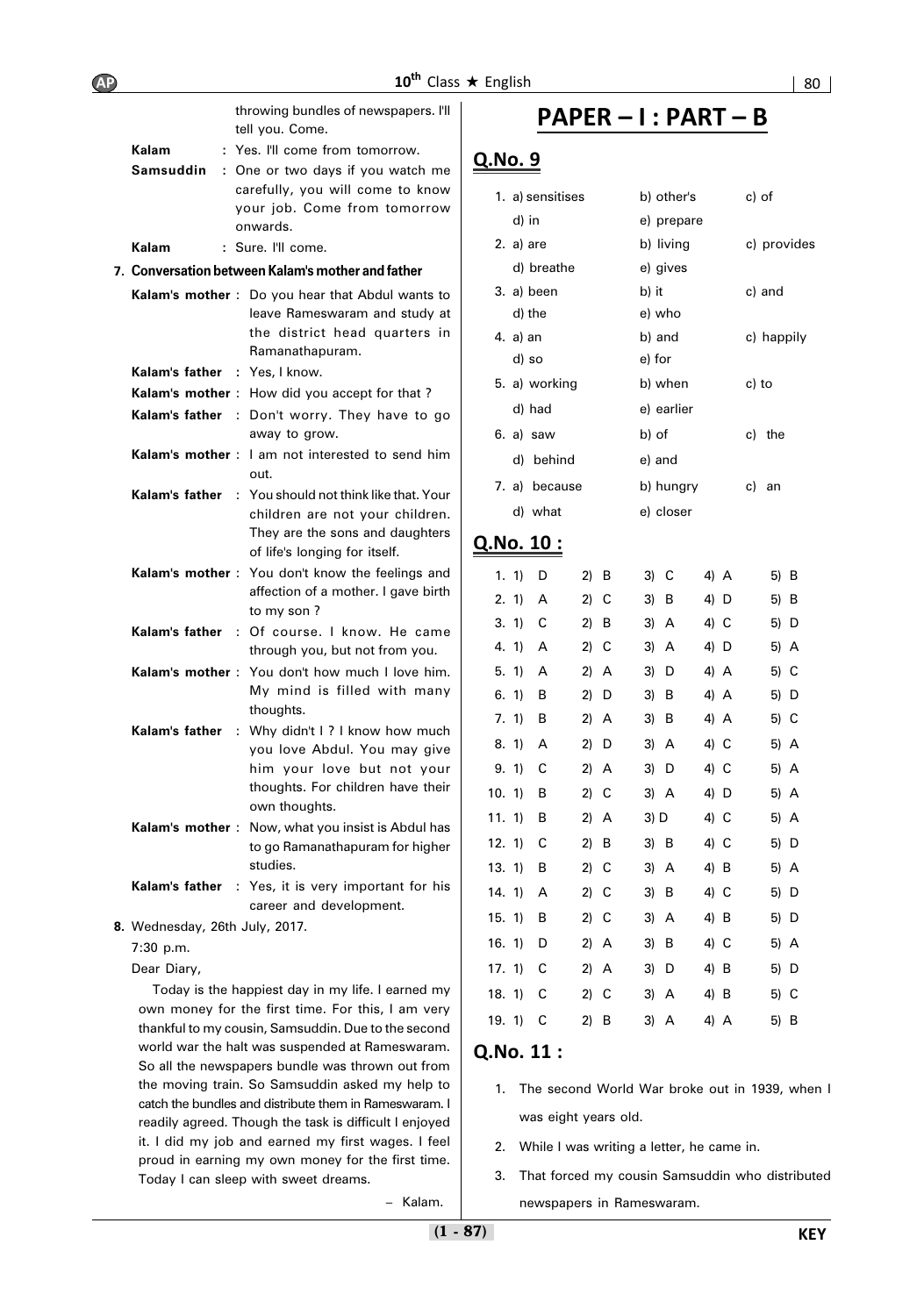- 4. I always sat in the front row next to Ramanadha Sastry who wore the sacred thread.
- 5. The car which was going at over 100 mph dashed against a tree.
- 6. This is the player whom the committee selected him captain.
- 7. The place which is in front of our school has been closed to traffic.
- 8. While it was raining heavily, the bus hit against a pole.
- 9. I lived in my uncle's house which was built in 1980.
- 10. The woman who is standing at the school is my aunt.
- 11. This is the post office for which you have asked me.

## **Q.No.12**

- 1. The slot was filled by me.
- 2. The teacher was summoned by Lakshmana Sastry.
- 3. A tradition of piety, penance and spiritual greatness have been left behind by our sages and seers.
- 4. I was served with his own hands.
- 5. By whom was this book written ?
- 6. The phone has been repaired by him.
- 7. A story was being written by Mr. Govind.
- 8. Has the work not been finished ?
- 9. You are requested to deposit the money in the bank.
- 10. I was asked by the teacher to go and sit on the back bench.
- 11. By whom was the Bible written ?
- 12. My popularity will be damaged by her.
- 13. The dog should be fed twice a day by them.
- 14. Let the window be closed.
- 15. By whom were the bananas eaten ?
- 16. Can that heavy log be moved by Mohan ?
- 17. I am always helped by him.
- 18. The news are read by Pragathi.
- 19. By whom will my questions be answered ?
- 20. Let me be brought a glass of water.
- 21. You will be given a ticket by the manager.
- 22. America was discovered by Columbus.
- 23. He was made mad by the news.
- 24. She was found weeping by me.
- 25. By whom were you taught french ?
- 26. A lot has to be learn by the west from India.
- 27. They have been attracted by spiritual leaders in a big way.
- 28. Let the plants be watered.
- 29. The cat is being beaten by him.
- 30. Has the lunch been left by him ?
- 31. Has the bicycle been repaired by you ?
- 32. What is being done by you ?
- 33. A story was being told by my grandfather.
- 34. I was not expected by them.
- 35. Where was the book found by you ?
- 36. I was helped by Samsuddin to earn my first wages.

## **Q.No. 13**

- 1. Gandhiji declared that Indians would build their own India.
- 2. He said that he had filled the slot.
- 3. He told Abul that he knew he had to go away to grow and asked him if the seagull did not fly across the sun, alone and without a nest.
- 4. Sita will tell her mother she will not cook food.
- 5. He told me that I did not know the art of speaking.
- 6. The peon said that the bell had not gone.
- 7. My mother said that she had been cooking when she had come.
- 8. Sweta oblized me to post her letter.
- 9. The traveller insisted to go home at once.
- 10. The teacher permitted the students to go to their houses.
- 11. The mother asked her son who had opened the bag.
- 12. Sita said that she could speak in English.
- 13. He asked me whether I felt better.
- 14. Ram asked Neelu whether the peon did not ring the bell in time.
- 15. He ordered watchman to let the stranger stayed there.
- 16. He said that Ram ever so hard, he would not succeed.
- 17. The priest wished me that God might bless me.
- 18. The wolf exclaimed how clever it was.
- 19. The old man exclaimed that he had missed the train.
- 20. The people wished the king to live long.

- 1. When I reached home, my father had already left.
- 2. In spite of her richness, Malini is unhappy.
- 3. They waved at him as the train slowly left the platform.
- 4. Jainulabdeen had neither formal education nor wealth.
- 5. I have neither spoken to her nor written to her.
- 6. Sita many tried to get up but she could not.
- 7. There is life because there is hope.
- 8. Gopi works hard but his brother is idle.
- 9. He is neither idler nor a gambler.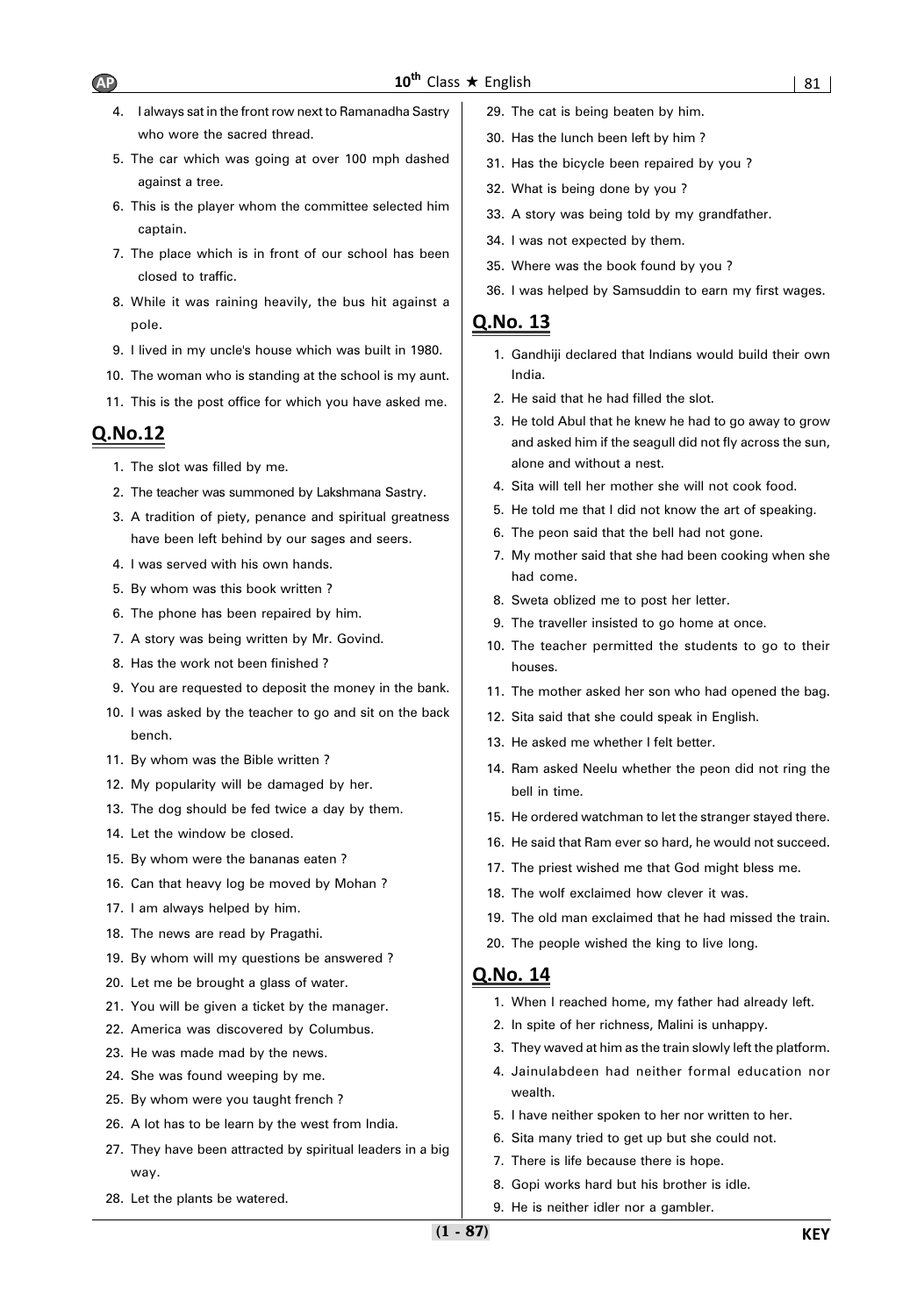- 10. Though he is poor, he is contented.
- 11. Though he is wounded, he is cheerful.
- 12. Nitin is neither rich nor poor.
- 13. My brother either in the house or in the garden.
- 14. Krishna is lean besides he is short.
- 15. He was fined besides he was sentenced to six months of imprisonment.
- 16. Jainulabdeen had neither formal education nor wealth.

## **Q.No. 15**

| $1)$ in |          |          | 2) out    |        | 3) for   |
|---------|----------|----------|-----------|--------|----------|
|         | 4) from  |          | 5) from   |        | 6) for   |
| 7) at   |          |          | 8) with   | 9) to  |          |
| 10) at  |          |          | 11) about |        | 12) over |
|         | 13) with | 14) for  |           | 15) to |          |
| 16) of  |          | $17)$ by |           |        |          |

## **Q.No. 16**

| 1) was built | 2) sat        | 3) stomach  |
|--------------|---------------|-------------|
| 4) went      | 5) was filled | 6) broke    |
| 7) came      | 8) filled     | 9) told     |
| 10) invited  | 11) refused   | 12) watched |
| 13) felt     |               |             |

## **Q.No. 17**

- 1. You should study hard.
- 2. You ought to see a doctor.
- 3. It would be wise on your part not to waste your money on expensive videogames.
- 4. You should try it.
- 5. You should consult a neurologist.
- 6. You had better not to carry more money in open places.
- 7. It would he better for you to learn a few words in Tamil.
- 8. You should not ride your bike at night without lights.
- 9. You should not smoke which causes injurious to health.
- 10. You are fat. Why shouldn't you walk every morning ?
- 11. You should be careful about your health.

## **Q.No. 18**

- 1. Would you mind lending me hundred rupees ?
- 2. Could you please give me your newspaper ?
- 3. Please, drop me at the bus stand.
- 4. Could you please, allow me to pay the fee next week.
- 5. Could you please, give me your bicycle !
- 6. Could you please, tell me the details of homework.
- 7. May I go out, sir !
- 8. Could you please permit me to, attend the computer class !.
- 9. Could you please tell me where the post-office is ?
- 10. I should be thankful if you could show me the way to central station.
- 11. Could you pass the sweet please !
- 12. Could you please, tell me your mobile number !
- 13. Could you please, give me your videogame !

## **Q.No. 19**

| $1)$ C  | $2)$ B | 3) A | 4) B | 5) B    |
|---------|--------|------|------|---------|
| 6) B    | 7) B   | 8) C | 9) D | $10)$ D |
| $11)$ B | 12) B  |      |      |         |

#### **Q.No. 20**

| $1)$ C  | $2)$ C | $3)$ B | $4)$ A | 5) D |
|---------|--------|--------|--------|------|
| 6) D    | 7) A   | 8) C   | 9) C   | 10)C |
| $11)$ A | (12) B | 13) B  |        |      |

## **PAPER – II : PART – A**

## **Q.No. 1**

- 1. 1) 22½ %
	- 2) 1,40,000 (approximately)
	- 3) C
	- 4) C
	- 5) A
- 2. 1) Krishna District tops the list in population intensity.
	- 2) 5.8% (approximately) of land is affected by industrial Pollution in krishna.
	- 3) A) 95% approximately.
	- 4) A) Anantapur and Kadapa
	- 5) B) Kadapa is the least in the list of pollution intensity.
- 3. 1. It shows the number of students studying French and German in a college.

| 2.2010 | 3. B<br>$\sim$ | 4. A | 5. B |
|--------|----------------|------|------|
|--------|----------------|------|------|

- 4. 1. Kerala 2. 129 3. Third 4. B20
	- 5. A)The total number of first time of voters are more in Andhra Pradesh and Telangana among the other given states.

- 1. 1. The writer pulled out weeds in the garden / mowed the lawn / vacuumed antique Persian rug / Chauffeured of Mrs. Link.
	- 2. Yes, because she retained writer's Valentine's bouquet / called him to do the odd jobs of her house.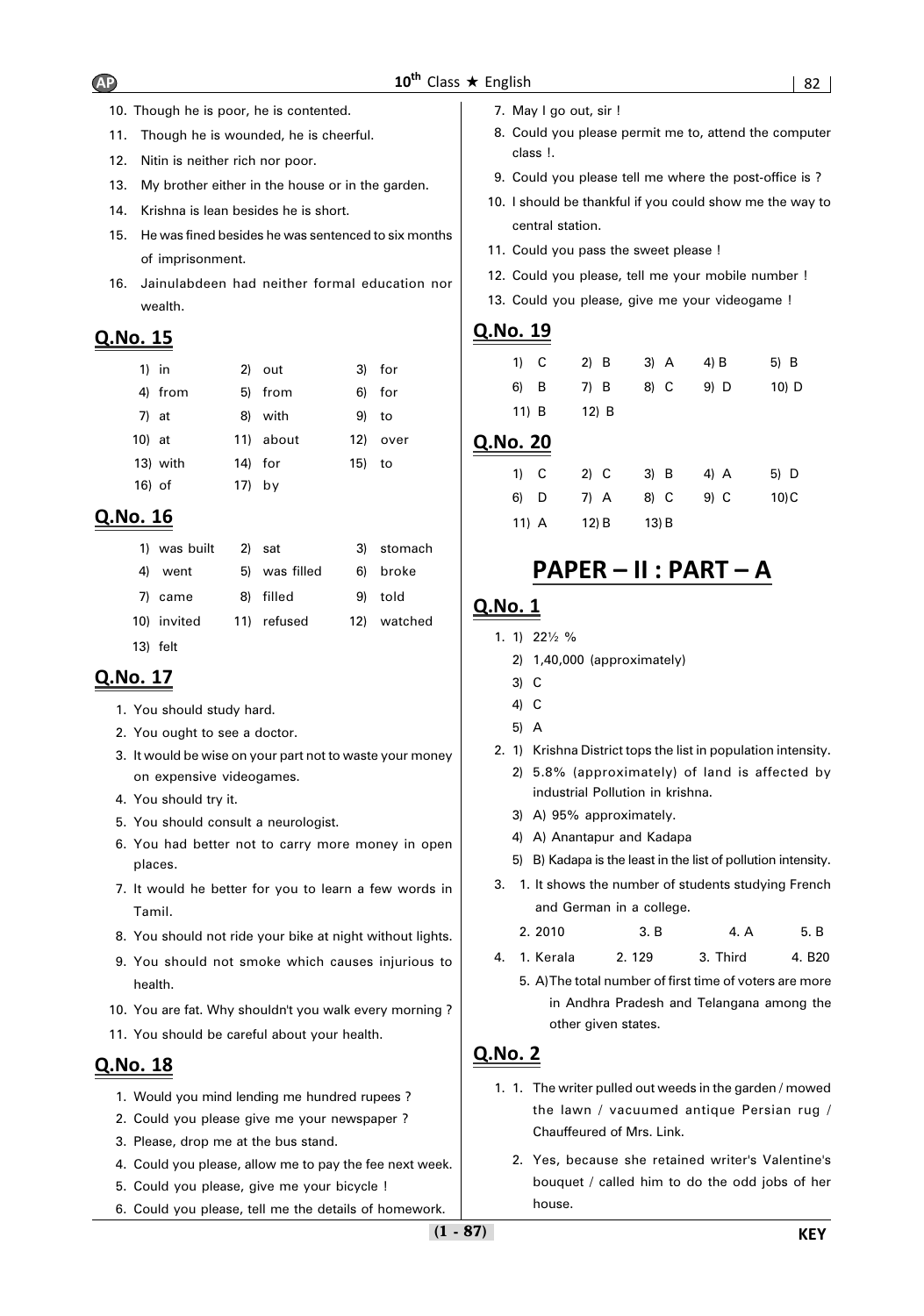- 3. c) School and Church work were taking up most of his time.
- 4. A) as a token of love.
- 5. A) The author received a cheque for three dollars when he had finished his work.
- 2. 1. Full of frustration, anger and disappointment.
	- 2. He learnt that we must love the people who treat us right and forgive those people who don't.
	- 3. A) to go to the airport
	- 4. A) garbage truck
	- 5. B) Acceptance of what is, is the solution of any problem.
- 3. 1. We cannot see stars because of the sun's powerful rays.
	- 2. When stars move sideways, it is called proper motion and when they move towards or away from the earth, it is called radial motion. The period between 2000 – 2006.
	- 3. C) temperature
	- 4. A) with instruments
	- 5. A) The brightest star is the blue-white star.
- 4. 1) Its steel like strength.
	- 2) Tensile strength.
	- 3) B) they use sound engineering principles in building nests.
	- 4) C) at an angle of  $45^\circ$ .
	- 5) A) The spider webs are similar to the suspension bridges of man.

## **Q.No. 3**

| 1. 1) 2 | 2) 1 | 3) 3 | 4)5 | 5)4 |
|---------|------|------|-----|-----|
| 2. 1) 2 | 2) 3 | 3) 5 | 4)1 | 5)4 |
| 3. 1) 2 | 2) 1 | 3) 3 | 4)5 | 5)4 |

## **Q.No. 4**

#### **1. Merit will always be rewarded says District collector.**

 $13<sup>th</sup>$  Feb, 2016. Ramnagar : The local higher secondary school celebrated its Annual Day on 12<sup>th</sup> Feb, yesterday which was honoured by the District Collector.

The parents of Ramnagar had wonderful celebrations of Annual Day with their children in their school. The District collector was invited for the ceremonial occasion as chief Guest. The village sarpanch, one of the donors of prizes was also cordially invited.

The programme started with the lighting of the lamp by the August guests of the day at 4 p.m. The prayer song followed by the school girls and the Headmaster's school Annual Report were customary. The chief guest of the event our honourable collector gave his valuable message emphasizing the children's role in building up a strong nation. He applanded the students who were academically genius and said that Merit will always be rewarded. The donor of prizes, the sarpanch of Ramanagar gave away the prizes for students who excelled in various events of the school. Master Rohit received the 'topper of the school' award. The magnificent 'cultural Activities' were the pomposity of the day.

The staff students and the other members of the school did a wonderful job which was praise worthily.

Our correspondent, Bhopal. **2.** Ramnagar, Bhopal. 15<sup>th</sup> Feb, 2016.

Dear Anuj,

Hope this letter finds you hale and healthy and in good spirits. I'm fine and quite happy for my achievements.

Yesterday, we had Annual Day celebrations in our school which were excellent and striking. We invited our District collector as chief Guest of the occasion who accepted and arrived to our school. It was his modesty to react positively to prevail his graceful presence amidst students. He lighted the lamp and started the ceremony. After the usual prayer, our Head master delivered the report of annual progress of the last year and precisely mentioned all the achievements of the school academically and non-academically. The District collector gave a valuable speech on the importance of education imparting discipline, confidence and coordination among students. He appreciated all the brilliant students and assured for allocation of funds for the basic necessities of the school.

The sarpanch of our village, Sri Vallabhai Patelji gave away the prizes to all the winners and toppers in various fields and promised his cooperation for the welfare of the school. I also received a prize in high jump and first prize in class academic performance. My parents were very proud of me and I could see it dearly in their tearful eyes. It's an honour for me.

The most wonderful and thunderous item were the cultural programmes of the day. I also took part in a dance as 'Shivaji', the chatrapathi' and did my best. Anyway everything went on well.

Do you have an Annual Day event in your school ? If so, do share with me Bye !

> Your's lovingly, Akhil.

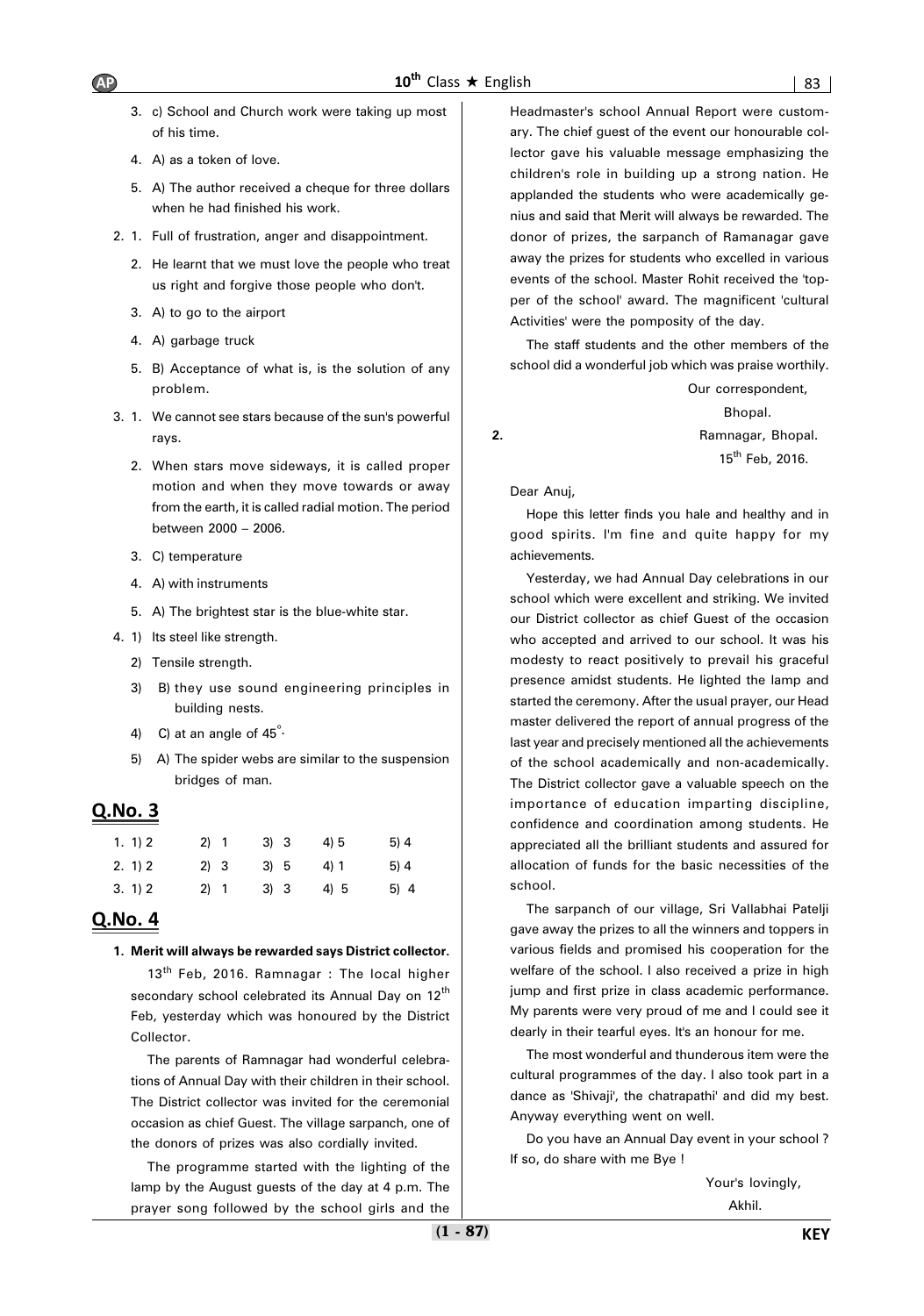

#### Sir,

I shall be thankful if you publish my letter in your daily. The matter is of public safety and concern.

Ours is a newly formed colony with scattered houses. The frequent thefts are causing us a lot of worry. On 10<sup>th</sup> of this month, the house of an Assistant Engineer was looted when the inmates went to Tirupathi. The same night some thieves entered the house of a retired railway employee. The members of the family went to attend a marriage function in Vizag.

Yesterday the thieves entered the Ramalayam temple and took away the idol-jewels worth about one lakh. These reports were lodged with the police. So far no clue has been detected regarding the thefts.

Due to these frequent thefts, we are spending sleepless nights. I request the police department to intensify night patrolling. We are also ready to help the police in the night patrolling.

Yours faithfully,

#### x x x x x

#### **4. Letter Writing**

20.05.2017.

From K. Rakesh, Kothapeta, I town, Vijayawada. To The Local MLA, Kothapeta, I town, Vijayawada.

Sir,

I regret to bring the following to your notice.

I am Mr. Rakesh working as an Officer in Revenue department in Machilipatnam. Recently, I visited my native place 'Gollapudi' in Vijayawada. It is a remote village. I felt much difficulty to reach the village as there was no proper transport facility. The roads are in a very bad condition. There is no bus facility and only a few auto-rickshaws are transporting the people. I was astonished, even after many years, our village doesn't have any public transport system. Lack of transport system in causing a lot of inconvenience to many of our villagers especially, senior citizens, women, children and students.

Hence I request you to look into this matter seriously and take immediate action in this regard.

Thanking you,

Yours faithfully, Rakesh.

#### **5. Ten killed in Himachal Accident (Shimla, April 4, 2014)**

#### **Shimla, April 4,**

Ten people were killed and 25 injured when a private bus skidded off the road and fell into a gorge in Himachal Pradesh's Chamba district, Monday morning, police said. This is the third major road accident in Chamba district in less than a month. The accident took place in Koti village about 22 km from Chamba town where it was headed to. Superintendent of police Madhusudhan told Indian Aeronautical Services over phone from the spot. He said the injured were admitted to the zonal hospital, some 450 km from state capital Shimla. The dead were mainly men and belonged to nearby villages.

Last month, 32 members of a marriage party were killed when their mini truck rolled into a 500 m deep gorge near Sherpur village, some 50 km from Chamba. On the same day in the other accident, a pick up van carrying employees of a private company executing a hydro power project fell into a gorge 65 km from Chamba killing nine people on the spot.

#### **6. Motor cyclist hit by over - speeding truck** - By Sireesha

Friday 3rd March, 2017, Vijayawada : A horrible accident took place on 3<sup>rd</sup> March, 2017, afternoon at 1:00 p.m. An over-speeding truck hit a motor cyclist near Kanur. The motor cyclist died on the spot. The motor cycle fell at the spot of collision as the truck driver could not control its speed. The driver managed to escape before the bystanders could catch him. The police arrived at the spot and truck was impounded. the dead body was sent to the Government hospital. Fortunately no other person got injured. The members arrived the spot and took him. The police registered a case of rash driving against the absconding truck driver.

#### **Q.No. 5**

#### **1. Biographical Sketch on Invitation**

Stephen William Hawking is a great and known scientist of the contemporary world. He was born on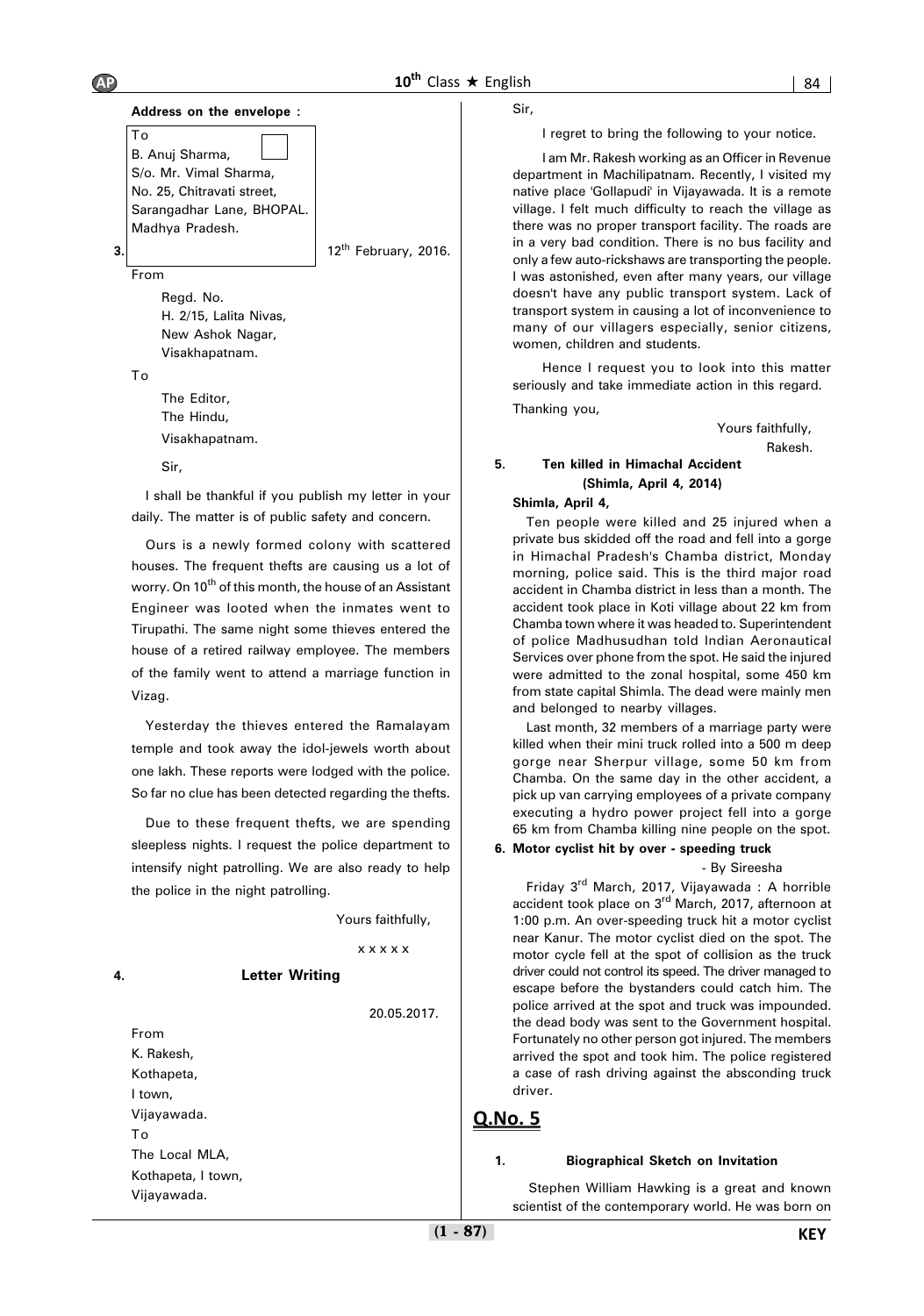8 January, 1942 at Oxford in England. He was the eldest of the four sons. His father was frank Hawking who was a medical researcher with a speciality in tropical diseases. His mother was Isobel Hawking.

Stephen William Hawking was recognized as a bright student in his early academic studies. But at high school, he stood the third from the bottom of his class. He loved board games outside of school. Out of his interest he constructed a computer out of recycled parts at the age of 16. He solved rudimentary mathematical equations.

Hawking was married to Jane Wilde. He suffered from Amyotrophic lateral sclerosis. But he continued his research in physics on black holes. Finally he discovered Hawking Radiation, which helped the field of physics.

Hawking has achieved many things in the field of science in spite of his prolonged illness. As a mark of his eminence, professor Hawking was named a fellow of the Royal society at the age of 32, and later earned the prestigious Albert Einstein Award. In 1975, Hawking was honoured with the pius XI-Gold Medal for science from people paul VI in 1975. He contributed a lot to the advancement of science and research.

#### **2. The Innocent Young man**

Once there lived a young man. He was very innocent. One might he was walking by a pool. It was a full moon day. The moonlight was bright. He looked into the pool of water. He saw the reflection of the moon. He thought that the moon had fallen into the water. He wasted to save the moon from drowning. He stepped into the water.

His feet slipped. He full flat. In his trial for getting up he looked at the clean sky. The moon was shining. He was surprised. He believed that he had saved the moon. Such was his innocence.

**3.** P.T. Usha was a great athlete. She was a good runner. She was born in a poor family in Keothali, Kerala. This Kerala girl was brave and talented. The man who shaped the raw material into a glittering diamond was her coach Madhavan Nambiar. His guidance and coaching transformed her into a great athlete. P.T. Usha showed her athletic prowess at the Asian Games, New Delhi where she won two silver medals. The Asian Games held at Seoul in 1986 gave her rare international recognition and fame. She won four gold medals at Asian Games, Seoul in 1986 and her glorious records remain unbroken by any Indian athlete so far.

#### **4. The wise Mouse and the Foolish Cat**

In a large grey house there lives a small grey mouse. It is old but wise. In the same house a black cat also lives. The cat tries many times to catch the mouse but fails.

One day the mouse goes into the kitchen. It meets the cat. The cat is happy. It thinks of a good plan to catch and eat the mouse. It invites the mouse for dinner outside the house. The mouse accepts the invitation.

Before going for dinner the mouse thinks a while. It

scents some danger from the cat. It asks the cat to wait until he puts on red sunday coat. It creeps into a hole. The foolish cat waits outside the hole. The mouse does not turn up.

#### **5. How the Wolf met its Death**

One nice little girl was passing through a forest. She was taking a basket of food to her grandmother. A wolf met her. The girl told it where she was going. The wolf disappeared.

The girl reached her grandmother's house. The door was open. Then she went in and found somebody in bed with the nightcap and the nightgown of her grandmother. She went nearer.

She found the wolf in her grandmother's dress. The wolf had already killed the old lady. It was about to jump on the girl. The girl immediately took a gun and shot it. The wolf died. The girl saved herself.

#### **6. The Vain Wishes of an Ant**

Ants are pretty small creatures. They have their own advantage of being small, unseen and unnoticed. Here is a story that tells us about the vain wishes of a foolish ant.

Once there lived an ant. He wished to be strong and big like a cat. Just then he noticed a dog chasing the cat. The cat was running for safety. The ant changed his wish. He wished to be a dog.

Next he saw a boy throwing stones at the dog. The dog was in deep trouble. The ant learnt a lesson. He was satisfied with his present state. He realised that nobody would notice him if he remained an ant.

**Moral** : Every creature has its own existence in this world.

#### **7. The Clever Monkey**

Once in a forest, there lived a monkey and a crocodile : the monkey on a tree and the crocodile in the river. The crocodile makes friends with the monkey. Everyday he comes to the monkey and spends time with the monkey and goes home late. This goes on for some days. The crocodile's wife gets angry with this. She plans to kill the monkey. She pretends sickness and ask for the monkey's heart. She asks her husband to bring home his friend.

One day the crocodile takes the monkey home. On the way the monkey comes to know the wicked plan of the crocodile's wife. It says that its heart is kept on the tree. It goes back to the tree and sends away the crocodile.

**Moral :** Greed brings grief.

#### **NARENDRA MODI**

**8.** Our Prime Minister Narendra Damodaradas Modi was born on September 17<sup>th</sup>, 1950 in Vadnagar, Mehsana district of Gujarat. His mother is Heeraban and father late Damodaradas Mulchand Modi. He did his schooling in Vadnagar. One of his teachers said that he was an average student but a brilliant leader. He took his M.A. (Politics) from Gujarat University.

He got married to Jashodaben. He became the Prime Minister of India on 26<sup>th</sup> May 2014. His portfolios are department of atomic energy and department of space.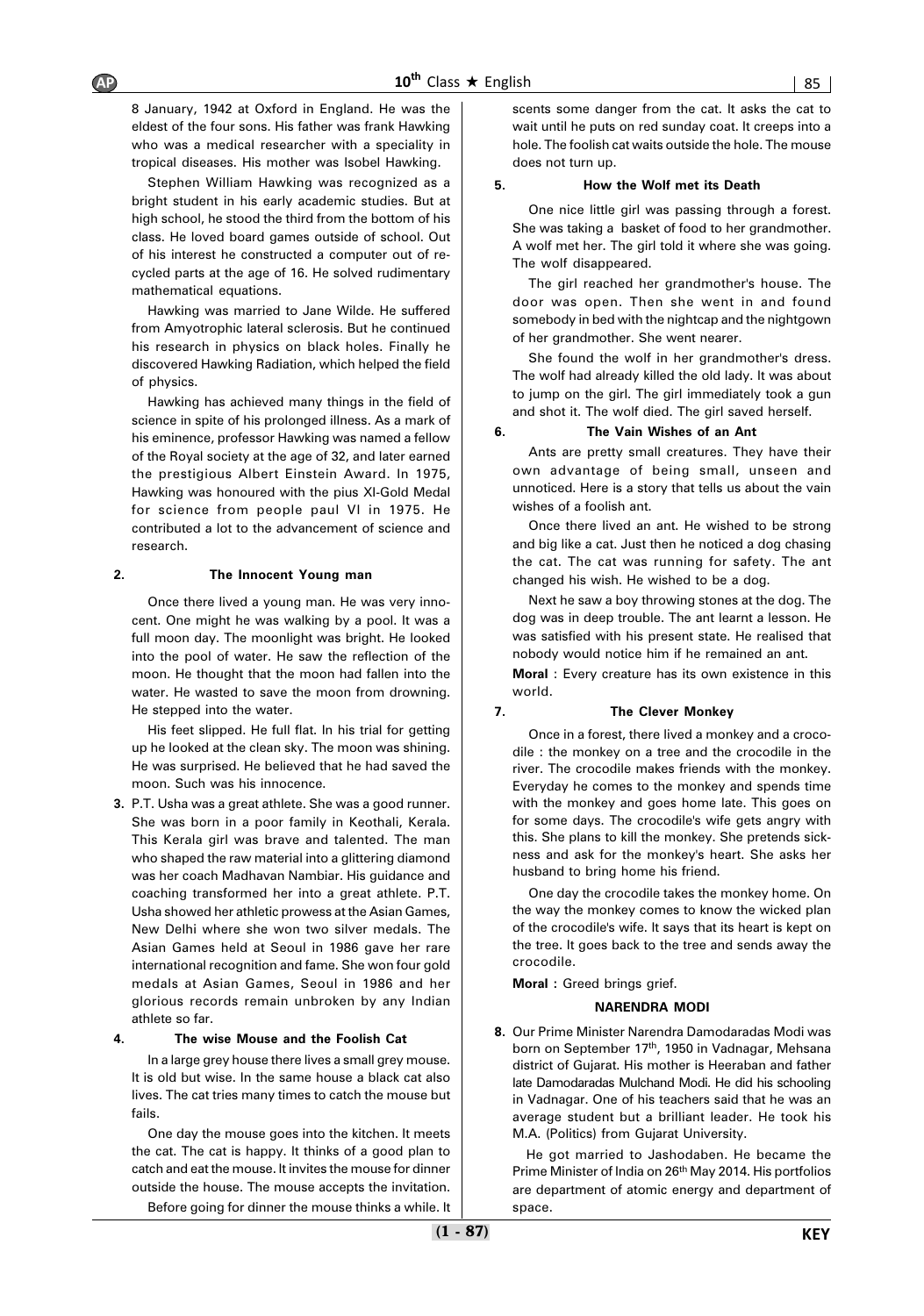Some interesting facts about him are : he is the first Prime Minister born in independent India and also the first Prime Minister whose mother is alive when he took office. He is popularly known as people's leader.

#### **9. The Foolishness of a Tortoise**

Once there lived a tortoise and two geese in a lake. They were good friends. One year just before summer the lake slowly began to dry up. They were afraid. They decided to move to another lake. The geese offered their help to the tortoise. They asked the tortoise to hold a bamboo stick in its mouth. They would fly carrying the stick along with the tortoise. Accordingly the tortoise held the stick in its mouth tightly. The geese started flying.

A tiger on the ground saw this and shouted. The foolish tortoise grew angry and shouted back at the tiger. It lost its grip. It fell down and died.

**Moral :** Think well before you do a thing.

#### **10. Tenali Rama and His Cleverness**

Krishna Devaraya was the king of Vijayanagar. One day a magician from another country came to his court. He performed many tricks. All the courtiers wondered at his tricks. He challenged the courtiers out of pride.

Tenali Rama was the court poet of Krishna Devaraya. He was witty and clever. He knew what to do and how to defeat the magician. He came forward and told the magician that he would do something magical with his eyes closed. He asked the magician to do the same with his eyes open. The magician agreed.

Tenali Rama closed his eyes. He poured sand and mud on his eyes. The magician was thunder struck. He could not do it with his eyes open. He accepted his defeat. The king was highly pleased with Tenali Rama's wit. He rewarded Tenali Rama suitably.

## **Q.No. 6**

|  | I.1. a) completely                             |     |                                          | b) | depressed   |
|--|------------------------------------------------|-----|------------------------------------------|----|-------------|
|  | c) moved/changed                               |     |                                          | d) | picture     |
|  |                                                |     | 2. a) revived b) religious provincialism |    |             |
|  | c) say sorry d) leave                          |     |                                          |    |             |
|  | b) former<br>3. a) islet                       |     |                                          |    |             |
|  | c) regular d) prosperity                       |     |                                          |    |             |
|  |                                                |     | 4. a) drawbacks b) inborn/natural        |    |             |
|  |                                                |     | c) liberality d) perfect/model           |    |             |
|  | 5. a) indifferent / significantly              |     |                                          | b) | forefathers |
|  | c) simple and plain                            |     |                                          | d) | physically  |
|  | 6. a) appeared b) get                          |     |                                          |    |             |
|  | c) magnificent d) try                          |     |                                          |    |             |
|  |                                                |     | 7. a) remote b) not influenced           |    |             |
|  | c) extremity d) impulse                        |     |                                          |    |             |
|  | 8.a) gap                                       |     | b) first remuneration                    |    |             |
|  | c) gratification d) received                   |     |                                          |    |             |
|  | <b>II.</b> 1. 1) shocking $\qquad$ 2) very big |     |                                          |    | 3) worn-out |
|  | 4) give                                        | 5)  | spirit and courage                       |    |             |
|  | 6) dangerous 7) given                          |     |                                          |    | 8) go       |
|  | 9) ranfaster                                   | 10) | moving                                   |    |             |

|  | 2. 1) empty  | 2) calmness   | 3) blew out |
|--|--------------|---------------|-------------|
|  | 4) hatred    | 5) tried hard | 6) scolded  |
|  | 7) lukewarm  | 8) advanced   | 9) comfort  |
|  | $101$ cimple |               |             |

 **III.** 1. a) repent

| b) the act of finding somebody quilty of crime |             |  |  |
|------------------------------------------------|-------------|--|--|
| c) finally                                     | d) improved |  |  |

- 2. a) hard / inflexible
- b) the policy / act of separating people
- c) conservative d) traditional / strict
- 3. a) frightened b) eat dinner
- c) ceremonial d)upset / worried 4. a) reluctance b) opposed
- c) forthcoming d) unequalled

## **Q.No. 7**

| I. 1. a) die |    |                            |    |                         | b) | current   |
|--------------|----|----------------------------|----|-------------------------|----|-----------|
|              | c) | non formal/informal        |    |                         | d) | poverty   |
| 2.           | a) |                            |    | advantages b) acquired  | C) | ignorance |
|              | d) | false                      |    | e) selfishness/meanness |    |           |
| 3.           | a) | tall                       | b) | distinguished           |    |           |
|              |    | c) ugly                    | d) | offsprings              |    |           |
| III. 1.      |    | a) segregated b) impure    |    |                         |    |           |
|              |    | c) accept                  |    | d) inefficient          |    |           |
| 2.           |    | a) informal                | b) | mean                    |    |           |
|              |    | c) uncertain               |    | d) undistinguished      |    |           |
| 3.           |    | a) jolly                   |    | b) equality             |    |           |
|              | c) | flexible                   | d) | different               |    |           |
| 4.           |    | a) moving                  |    | b) differences          |    |           |
|              |    | c) special                 |    | d) far                  |    |           |
| 5.           |    | a) ugly                    |    | b) inessential          |    |           |
|              | c) | insecure                   |    | d) disbursed            |    |           |
| 6.           | a) | small                      |    | b) kucha                |    |           |
|              | c) | flexible                   |    | d) essential            |    |           |
| 7.           |    | a) discomforts b) insecure |    |                         |    |           |
|              | C) | immaterially d) physically |    |                         |    |           |

|           | 1. a) completely b) join       |                                                       |
|-----------|--------------------------------|-------------------------------------------------------|
|           | c) declared d) suspension      |                                                       |
|           |                                | 2. a) accordance b) asked c) utterly d) shifted       |
| 3. a) fly |                                | b) hesitant c) longing d) give                        |
|           |                                | 4. a) penetrating b) variety c) diversity d) strength |
|           | 5. a) significant b) emotional |                                                       |
|           | c) virtuosity d) aesthetic     |                                                       |
|           |                                | 6. a) running b) increasingly                         |
|           | c) prosperity d) isolated      |                                                       |
| Q.NO.9    |                                |                                                       |

| 1. neither, education       | 2. ideal, people          |
|-----------------------------|---------------------------|
| 3. certain, undistinguished | 4. house, fairly          |
| 5. avoid, necessities       | 6. childhood, emotionally |
| 7. education, wealth        | 8. great, true            |
| 9. certain, outsiders       | 10. house, built          |
| 11. fairly, house           | 12. avoid, inessential    |
| 13. provision, mosque       | 14. about, headlines      |